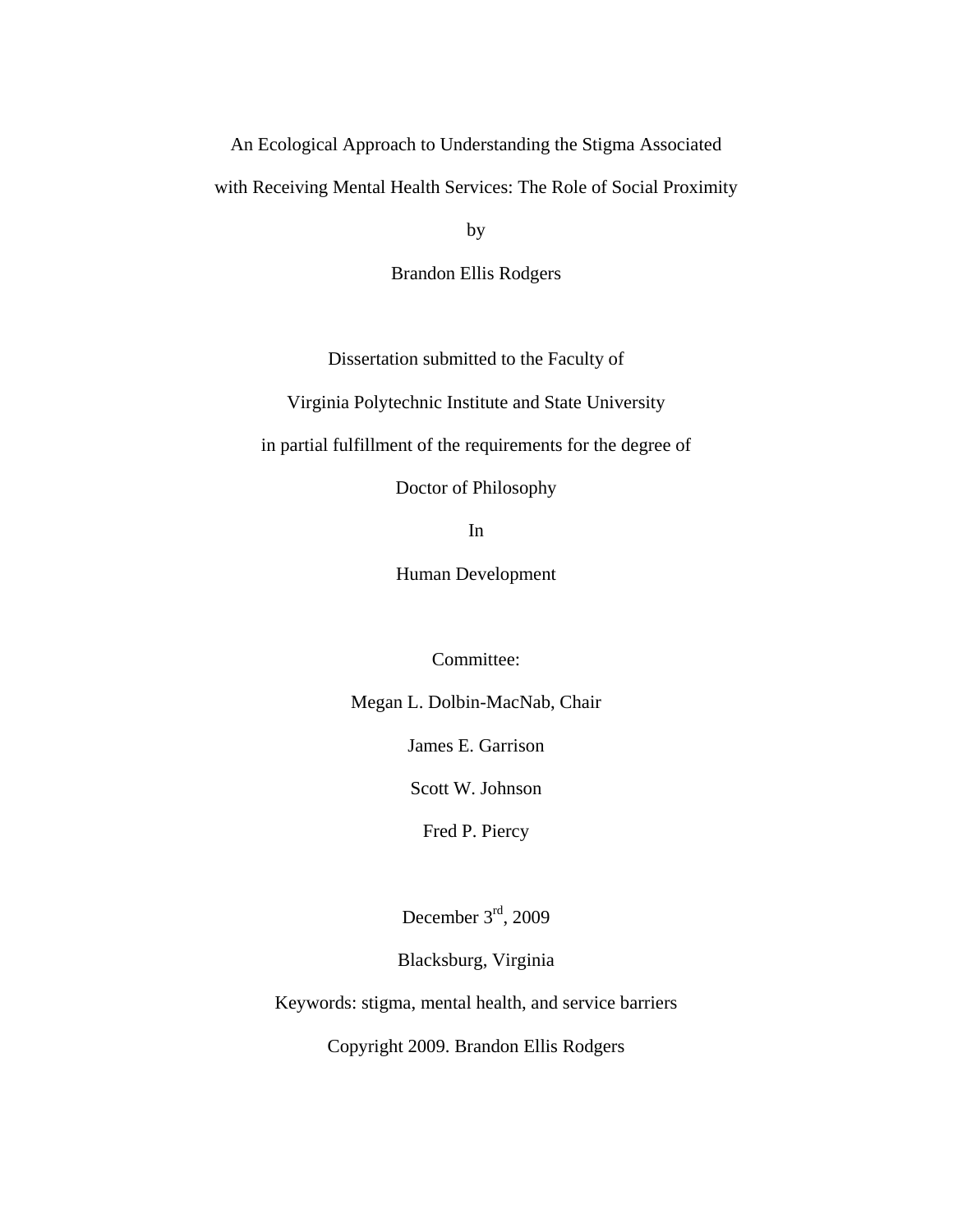# An Ecological Approach to Understanding the Stigma Associated with Receiving Mental Health Services: The Role of Social Proximity

Brandon Ellis Rodgers

#### **Abstract**

Mental health services suffer the substantial limitation of helping only those who seek their assistance. Previous research has demonstrated that mental health stigma, including social and self-stigma, is one of the most significant barriers to an individual seeking available mental health services. Additionally, low levels of social proximity to mental illness may be a significant factor in increased social and self-stigma. Informed by ecological systems theory, this research examined demographic (i.e., gender, race/ethnicity, university) and social proximity factors (i.e., level of familiarity with mental illness and mental health services) that contributed to the mental health stigma associated with seeking mental health services within a university population. Web-based survey responses from 410 undergraduate students at two universities were obtained. A series of hierarchical multiple regression analyses revealed that while controlling for gender, race/ethnicity, and university, having personally received mental health services predicted lower levels of mental health self-stigma. Consistent with previous findings, a significant predictive quality of social stigma towards self-stigma was also found. However, none of the models utilizing social proximity factors to predict social stigma were significant. Implications for practice and future research are discussed.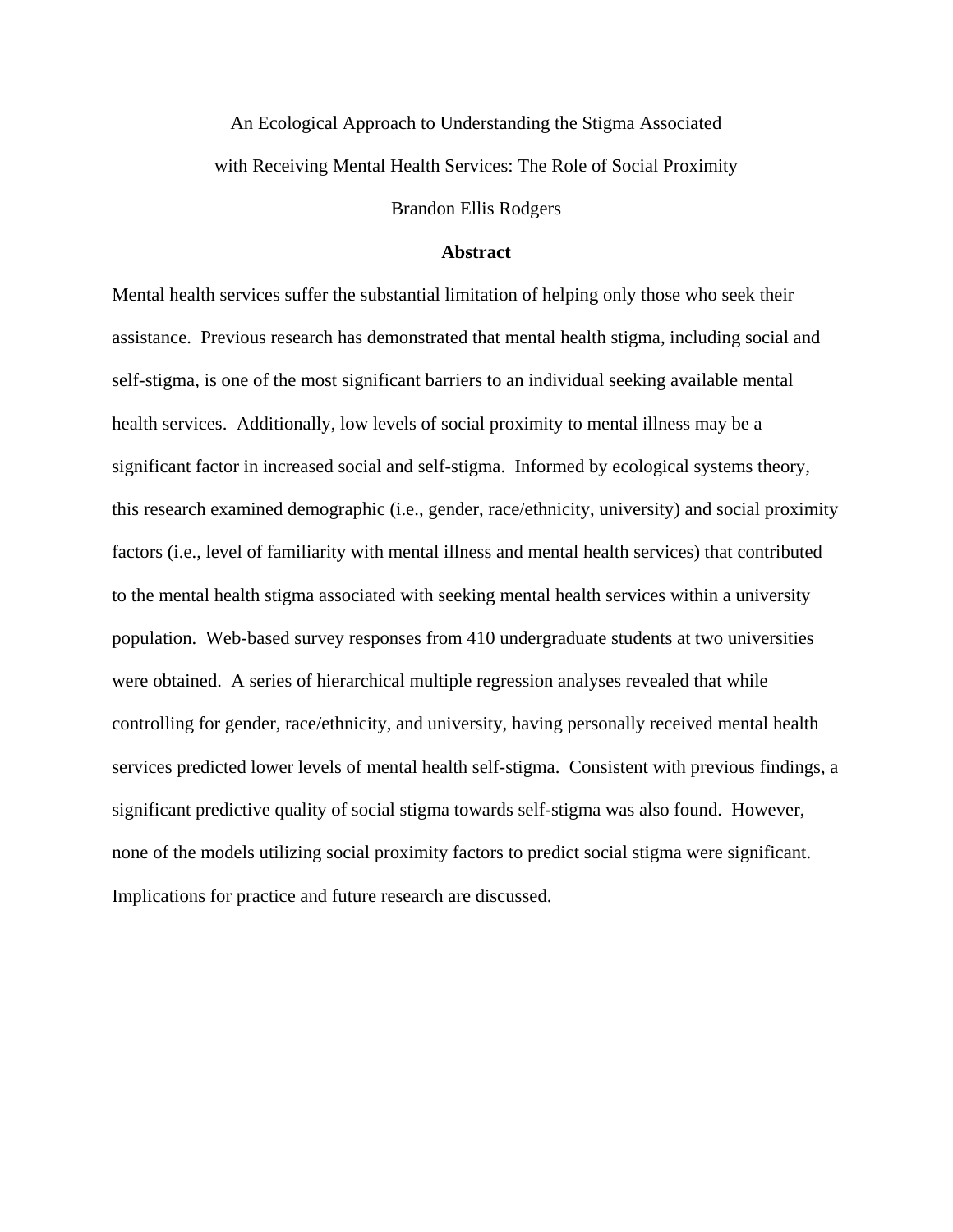#### **Acknowledgments**

I have been truly humbled by the ongoing support displayed by so many individuals throughout this educational and personal journey. I would first like to thank my remarkable wife, Betsey, for her ongoing words of encouragement, willingness to make sacrifices, and genuine love for me and our family. Secondly, I would like to thank my parents, Rex and Reta, for instilling in me the discipline, confidence, and passion to achieve my personal goals despite all obstacles. I sincerely hope that I can be the parent to my children that you have been for me. I would also like to thank my sister, JR, for being such an inspiring role model and compassionate sibling, as well as her husband, JT, and her sons, John Henry, and Jude, for keeping my spirits up, and always bringing a smile to my face. I would also like to thank my close friends (i.e., the Coiner's, the Grau's, and the McKee's), for your ongoing support, loyalty, and friendship to me and Betsey throughout the years.

 I also owe an enormous debt of gratitude to my committee members: Dr.'s Fred Piercy, Scott Johnson, and Jim Garrison, and of course, my extraordinary chair, Dr. Megan Dolbin-MacNab. I appreciate the respect, time, and insight each and every one of you provided me during my doctoral studies and clinical work at Virginia Tech. I still feel honored to have been accepted into this esteemed program and openly received into the Virginia Tech family. I will most especially be indebted to Dr. Dolbin-MacNab for her amazing attention to detail, direction, organization, and genuine concern for me and all her students as a supervisor, teacher, and chair. Special thanks are also extended to the Department of Human Development (Research Grant) and the Mancini family (Vetra R. & Jay A. Mancini Research Prize) for support of this research.

Ultimately, I am thankful to the Lord above, for the guidance, opportunity, and life I have been blessed with and whole heartedly embrace. Thank you all!

iii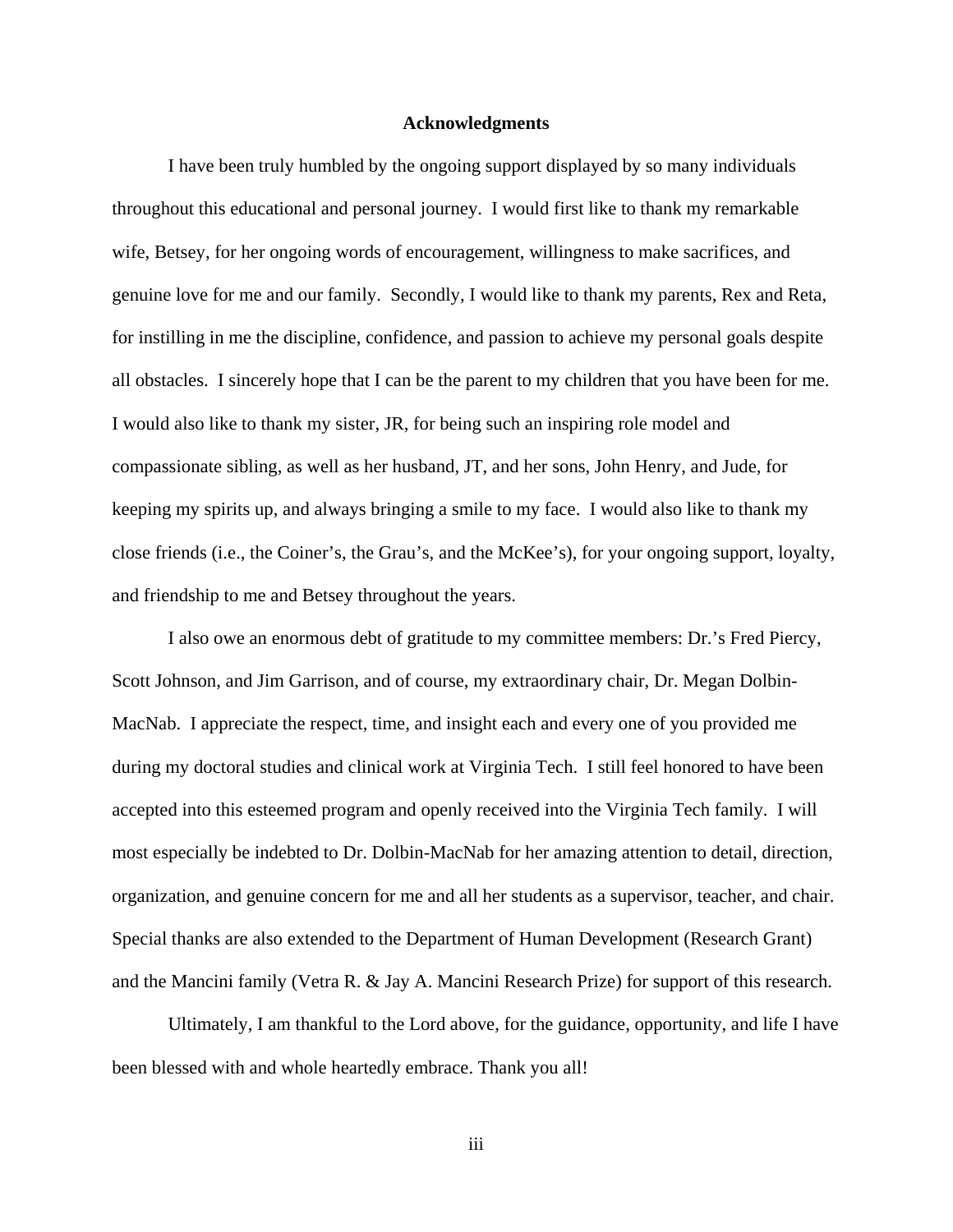### **Table of Contents**

| Chapter#     | Section                  | Page # |
|--------------|--------------------------|--------|
| Chapter I:   | Introduction             |        |
| Chapter II:  | Review of the Literature |        |
| Chapter III: | Methodology              |        |
| Chapter IV:  | Results                  |        |
| Chapter V:   | Discussion               |        |
| References:  |                          |        |
| Appendices:  |                          |        |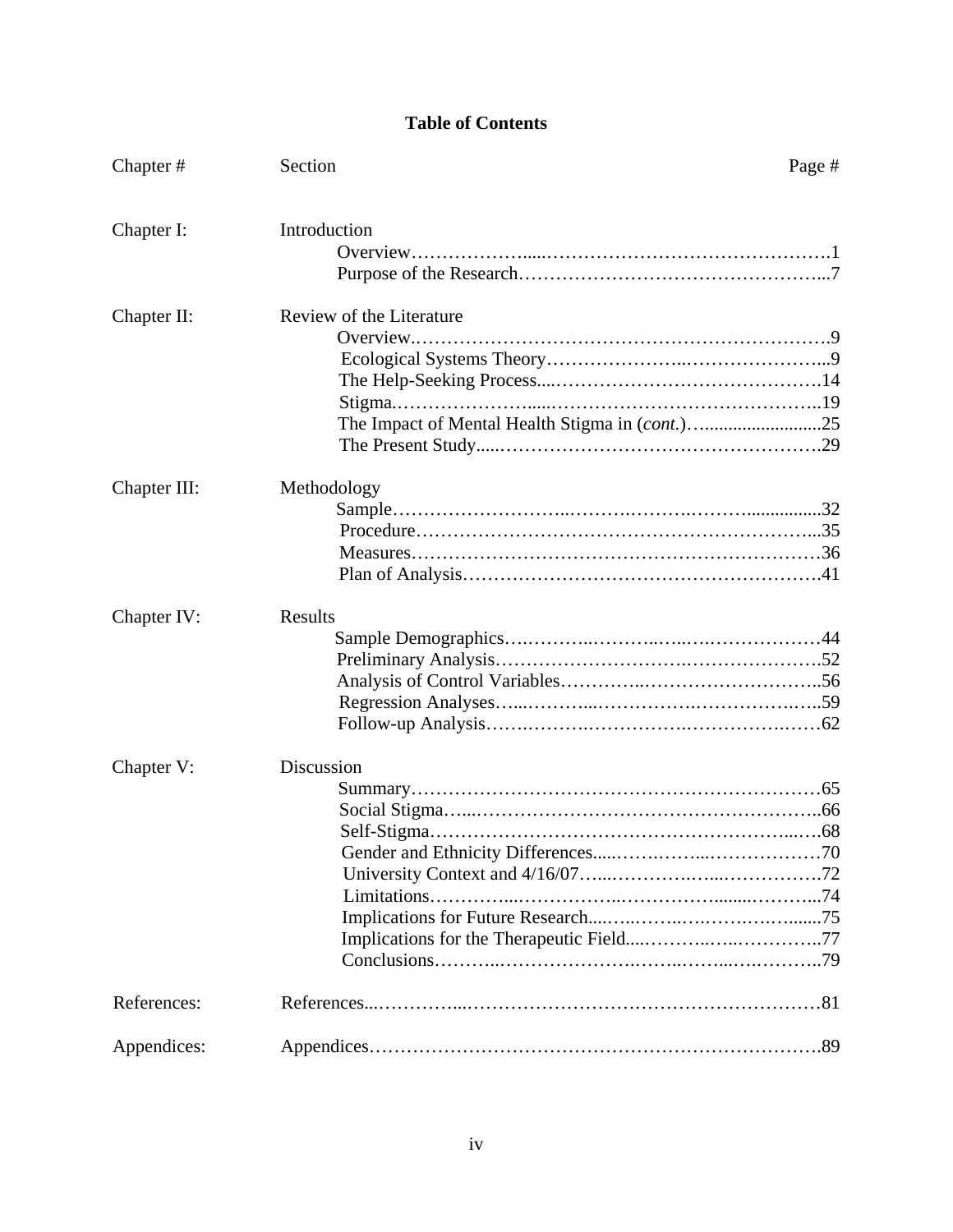## **Appendices**

| Page # | Content                                                 | Appendix    |
|--------|---------------------------------------------------------|-------------|
|        |                                                         | Appendix A: |
|        | Recruitment Letter to University Instructors92          | Appendix B: |
|        | Recruitment Email Letter to University Instructors93    | Appendix C: |
|        | Flyer Included with Instructor Letter and Email94       | Appendix D: |
|        | Psychology Study Participant Manager (PSPM) Posting95   | Appendix E: |
|        | Virginia Tech Institutional Review Board Approval96     | Appendix F: |
|        | Western Carolina IRB Authorization Agreement97          | Appendix G: |
|        | Introduction, Progressing, & Conclusion Statements98    | Appendix H: |
|        | Institutional Review Board Consent Form99               | Appendix I: |
|        | Questionnaire: Demographic Information102               | Appendix J: |
|        | Questionnaire: Level of Familiarity (Mental Illness)107 | Appendix K: |
|        | Questionnaire: Level of Familiarity (Rec. Services)108  | Appendix L: |
|        | Questionnaire: Devaluation-Discrimination Scale109      | Appendix M: |
|        | Questionnaire: Self-Stigma of Seeking Help Scale110     | Appendix N: |
|        |                                                         | Appendix O: |
|        | Email Letter to Gift Card Drawing Winners112            | Appendix P: |
|        | Formal Letter to Gift Card Drawing Winners113           | Appendix Q: |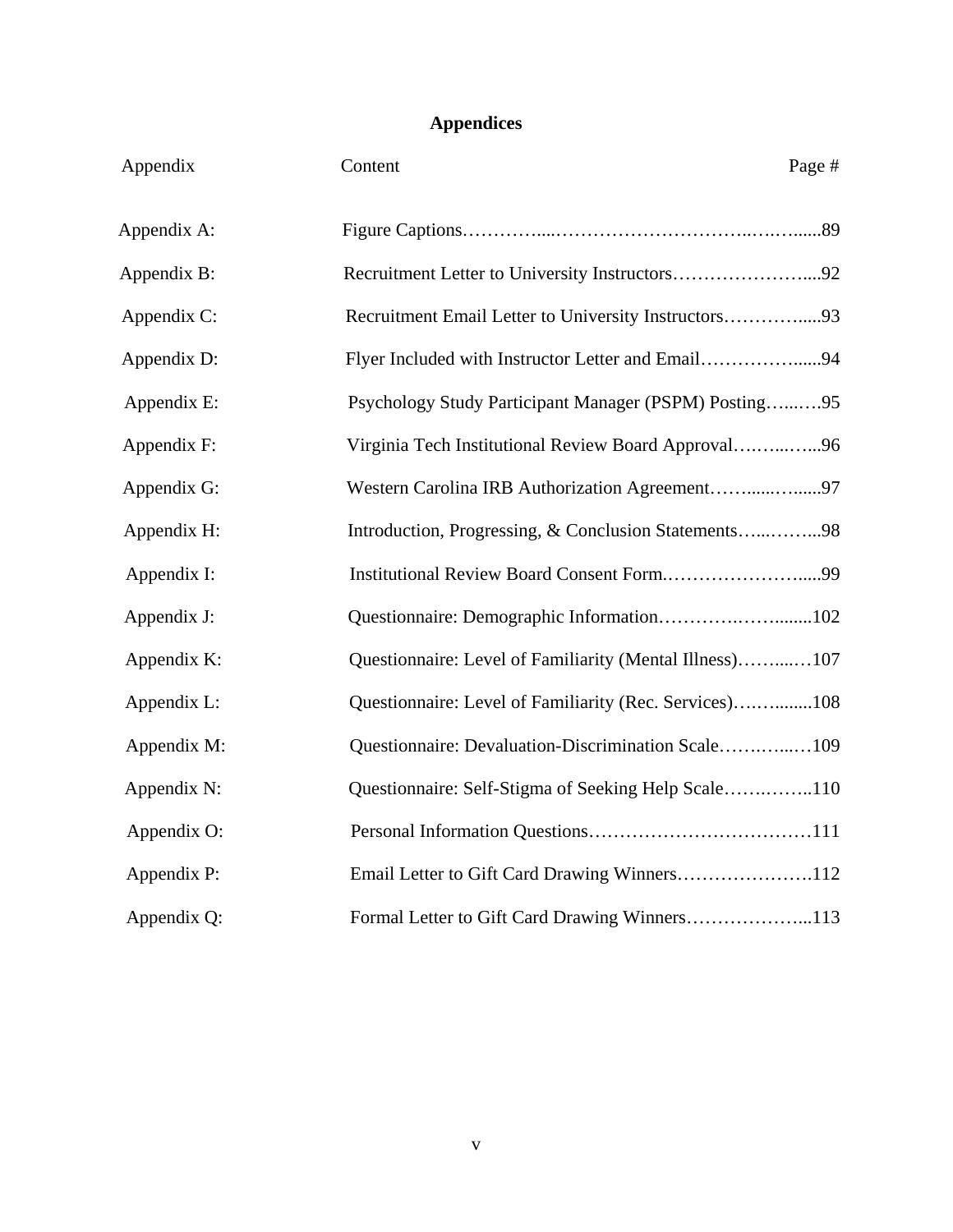## **List of Tables**

| Table    | Content                                                     | Page # |
|----------|-------------------------------------------------------------|--------|
| Table 1: |                                                             |        |
| Table 2: |                                                             |        |
| Table 3: |                                                             |        |
| Table 4: |                                                             |        |
| Table 5: |                                                             |        |
| Table 6: |                                                             |        |
| Table 7: | Hierarchical Multiple Regression Analyses (Social Stigma)60 |        |
| Table 8: | Hierarchical Multiple Regression Analyses (Self-Stigma)61   |        |
| Table 9: |                                                             |        |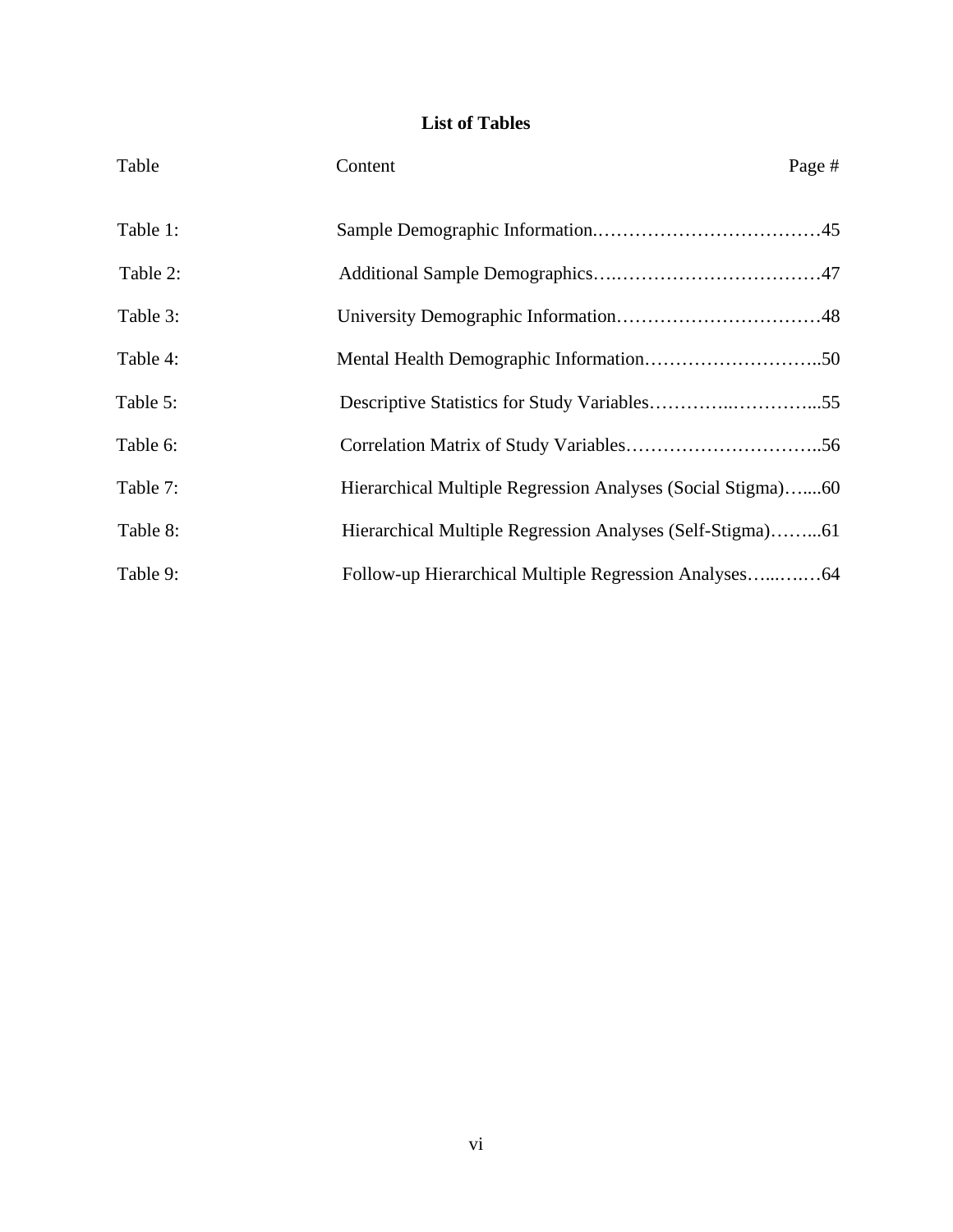## **List of Figures**

| Figure        | Content | Page # |
|---------------|---------|--------|
| Figure $A1$ : |         |        |
| Figure $A2$ : |         |        |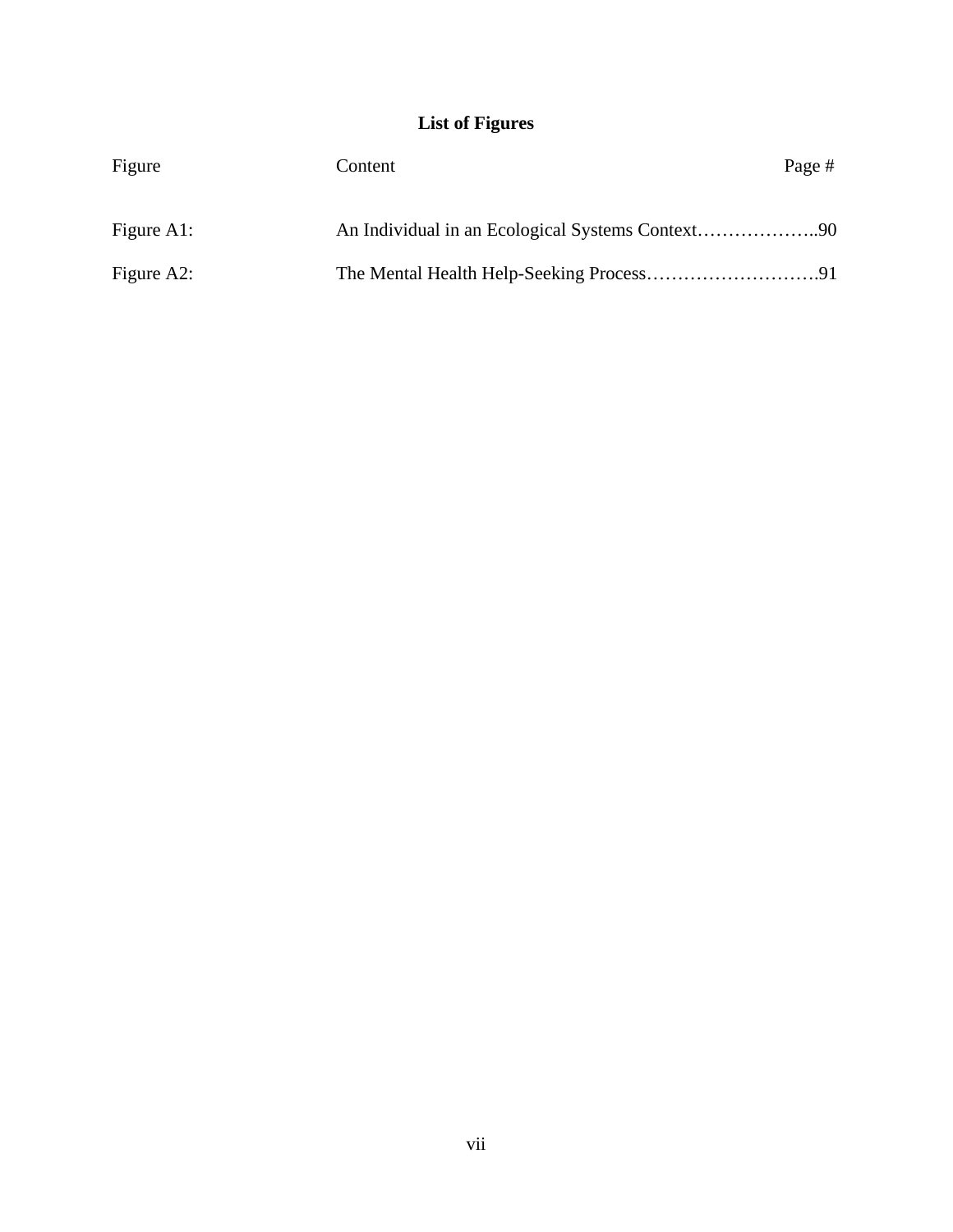#### Chapter I

#### **Introduction**

"Everything that irritates us about others can lead us to an understanding about ourselves."

#### $\sim$  Carl Jung

Mental illnesses are commonly defined as medical conditions that disrupt a person's thinking, feeling, mood, ability to relate to others, and daily functioning (National Alliance on Mental Illness, 2009). Examples of mental illnesses include major depression, schizophrenia, bipolar disorder, obsessive compulsive disorder (OCD), and panic disorder, among others. These mental illnesses often result in an individual's diminished capacity for coping with the ordinary demands of life (National Alliance on Mental Illness, 2009). In severe cases, the inability to cope effectively with mental illness is associated with unemployment, homelessness, substance abuse, inappropriate incarceration, and other detrimental life events (National Alliance on Mental Illness, 2009). The potential for these negative outcomes becomes even more significant considering that approximately 1 in 4 (26.2%) adults in the United States are affected by a diagnosable mental illness in any given year (Kessler, Chiu, Demler, & Walters, 2005). Accessibility to mental health services and the impact of untreated mental illnesses on the national and global economy is a significant concern (Miller & Slive, 2004). In addition to the personal and relational consequences of untreated mental illness, the indirect cost related to mental illness in 1990 was estimated to total 79 billion dollars per year in the United States alone (U.S. Department of Health and Human Services, 1999). Beyond any financial implications, additional personal costs of mental illness include diminished quality of life and difficulties with basic social functioning (Rothi & Leavey, 2006).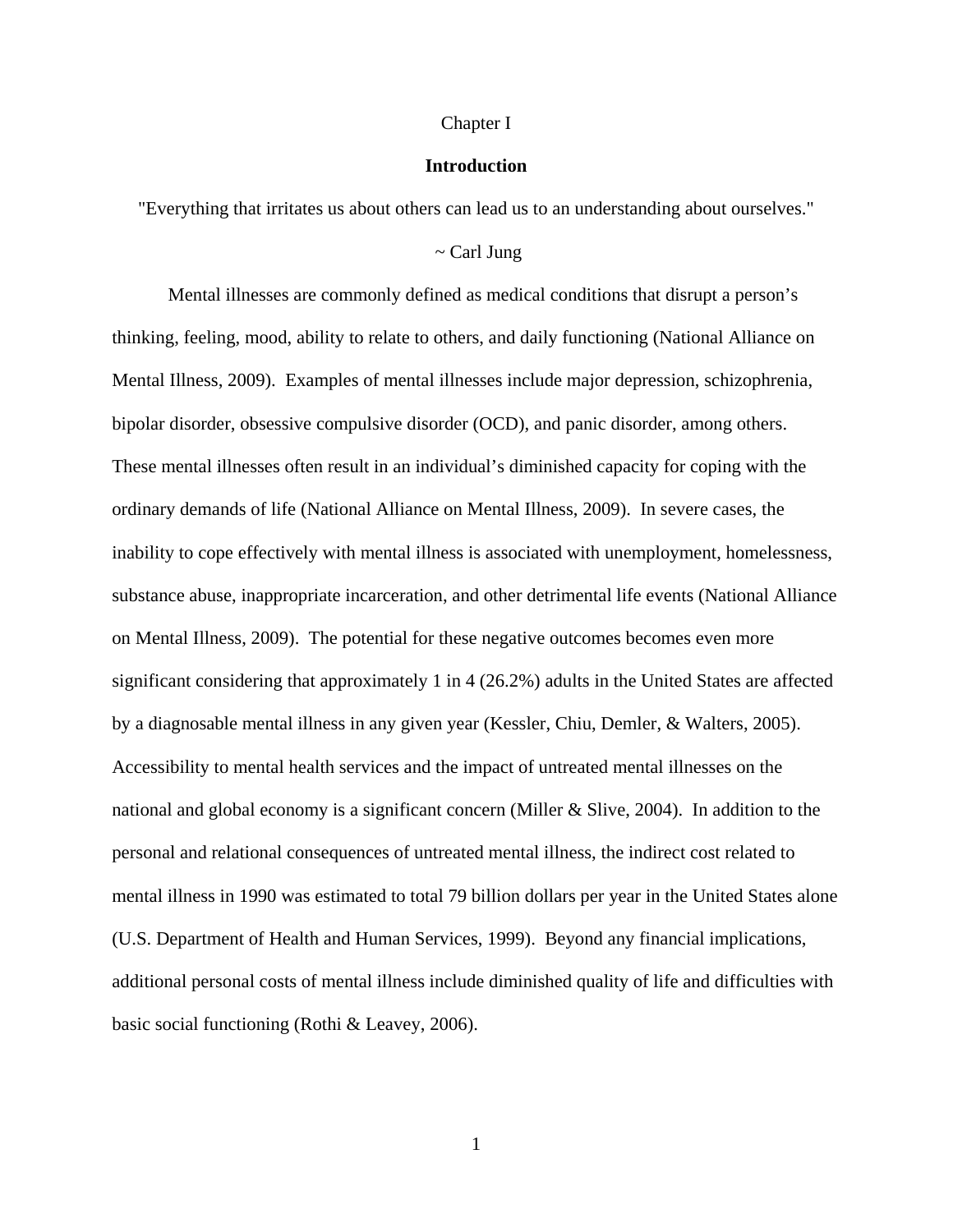Given the enormous financial and social costs associated with mental illness, effective treatment strategies appear critical to offsetting negative outcomes and improving the quality of life for individuals and their families. Research continues to demonstrate a growing number of effective strategies for treating mental illness (U.S. Department of Health and Human Services, 1999). For example, along with continued development in psycho-pharmaceutical intervention, psychotherapy is a common treatment modality that has been documented as a helpful and effective treatment for a broad range of mental health concerns (U.S. Department of Health and Human Services, 1999).

Despite expansions in service delivery, an increase in evidenced based psychotherapeutic approaches, and further development of specializations within the mental health field, mental health services continue to have a significant limitation: Psychotherapy can only help those individuals who seek its assistance (Shaffer, Vogel, & Wei, 2006). In fact, based on an analysis of over 3,000 research articles, a report by the U.S. Surgeon General concluded that although effective treatments (e.g., psychotherapy and psychopharmacology) for severe mental illness exist, only one-half of the population that would benefit from these mental health services would actually seek assistance (U.S. Department of Health and Human Services, 1999). Ultimately, if individuals do not seek mental health services, they minimize any potential benefit a mental health professional could offer them and would likely contribute to the ongoing negative social impact of mental illness.

Barriers to service utilization are central to the explanation of why individuals may not seek mental health services when needed (U.S. Department of Health and Human Services, 1999). The mental health field has been described as being inundated with more barriers to service utilization than any other area of health and medicine (U.S. Department of Health and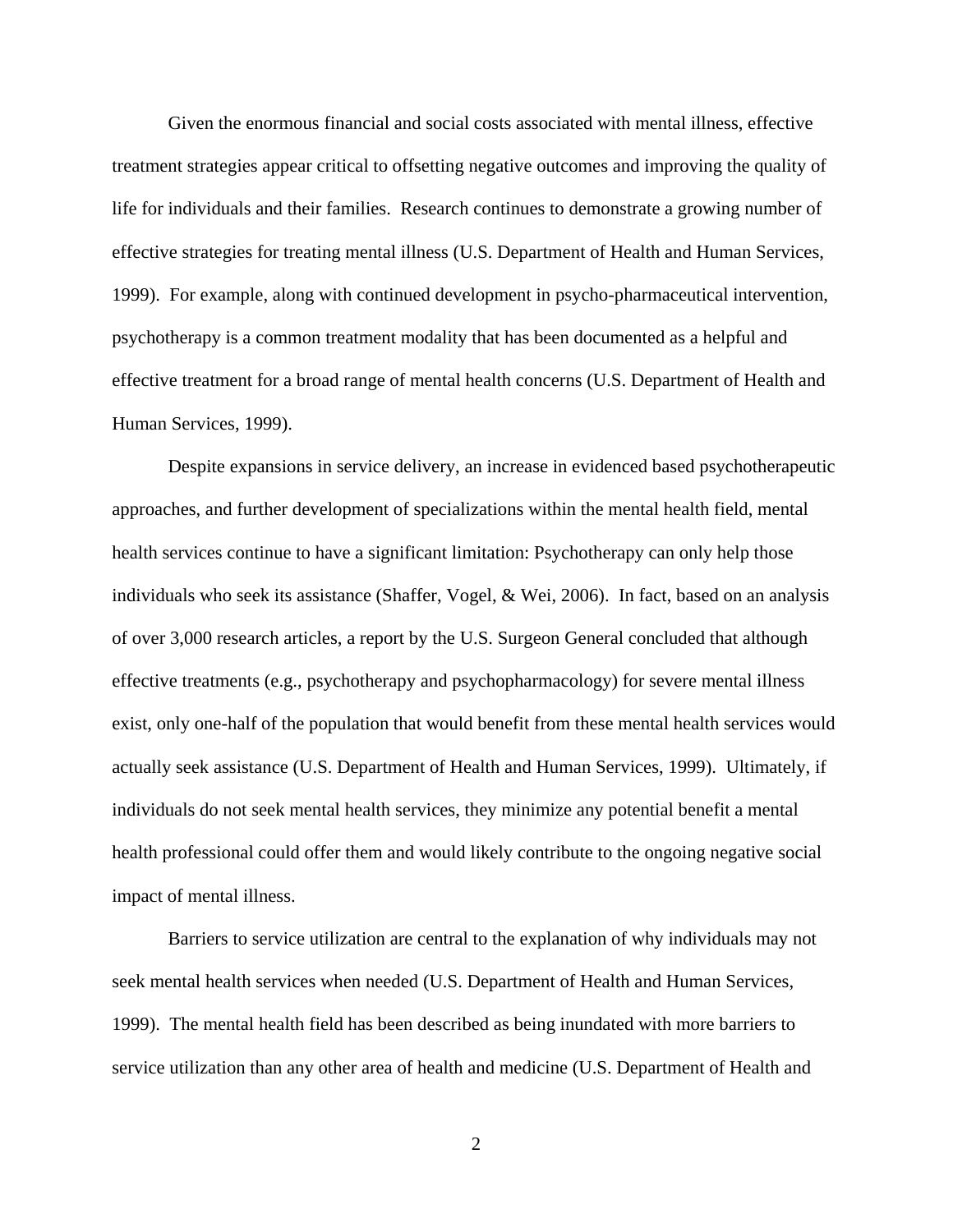Human Services, 1999). Some of these barriers include financial concerns over the cost of mental health care, lack of insurance coverage, and perceived ineffectiveness of treatment (U.S. Department of Health and Human Services, 1999). Beyond these barriers, researchers have emphasized that stigma related to mental illness and seeking mental health services is one of the most common reasons that individuals fail to seek needed services for mental illness (Vogel, Wade, & Haake, 2006).

Individuals considering mental health treatment often experience social or self-stigma related to mental illness and seeking mental health services (Corrigan, 2004). Social stigma, also known as public stigma, is the perception held by others that an individual is socially unacceptable given his or her mental illness or seeking of mental health treatment (Vogel et al., 2006). Alternatively, self-stigma is an individual's perception that he or she is socially unacceptable given his or her mental illness or decision to seek mental health services (Vogel et al., 2006). The experience of either social or self-stigma can be a negative and detrimental life altering event (Wahl & Harman, 1989; Corrigan & Penn, 1999). For example, misconceptions and stereotypes about mental illness, specifically inaccurate information about the functioning, safety, and health of the mentally ill, may lead to discrimination in the workplace (Farina  $\&$ Felner, 1973), discrimination in housing (Corrigan, 2004), as well as many other negative social outcomes (Sosowsky, 1980; Steadman, 1981). Additionally, both types of stigma may negatively influence the help-seeking behavior of an individual suffering with mental illness, and consequently, minimize or eliminate any potential benefit offered by a mental health professional (Vogel, Wade, and Hackler, 2007). Given the negative experiences associated with both forms of stigma, this study explored both social and self-stigma related to seeking mental health services.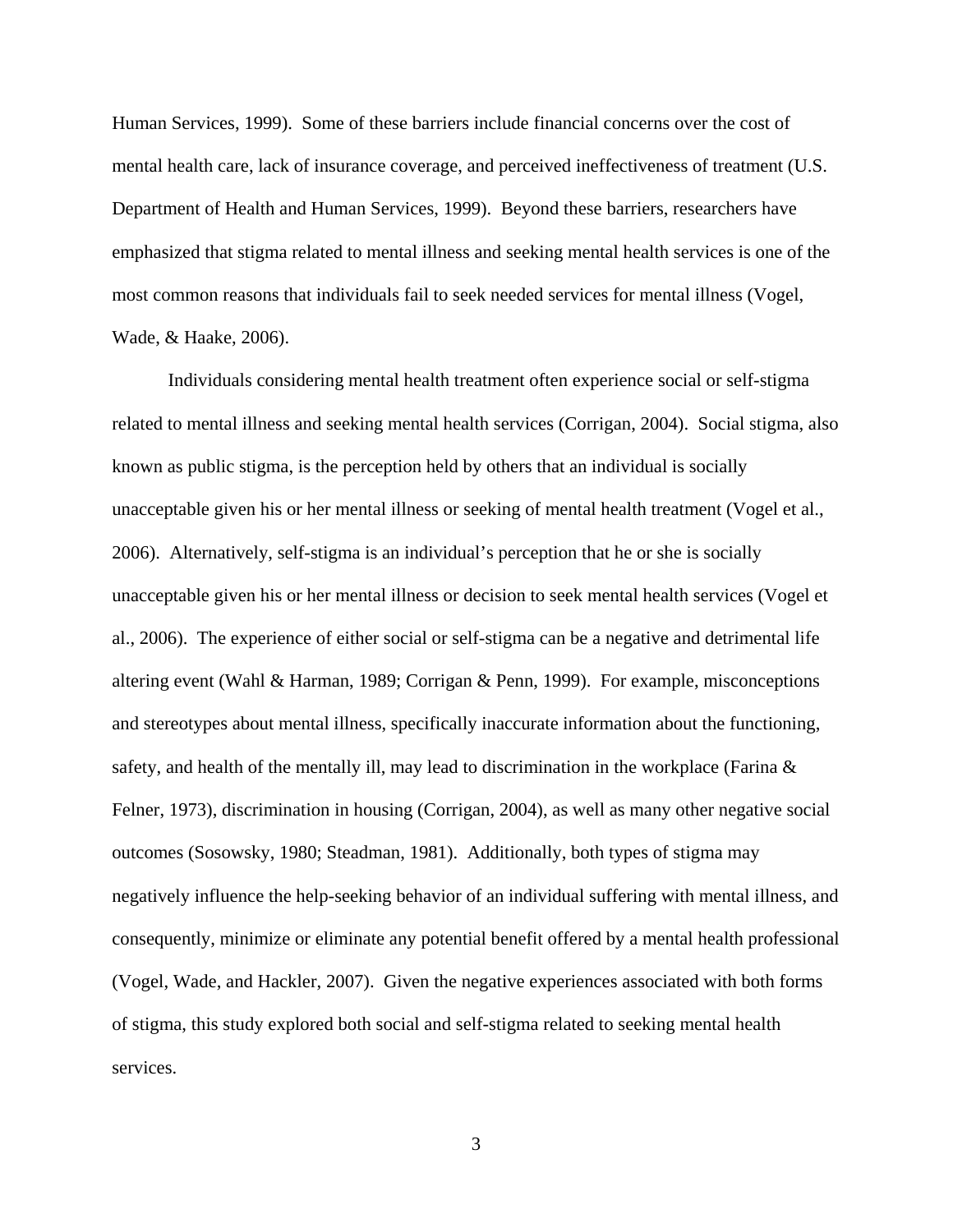While previous researchers have established the intersection of help-seeking behavior with both social and self-stigma, little attention has been given to how the environment impacts an individual's attitude associated with receiving mental health services (Vogel, Wade, Wester, Larson, & Hackler, 2007). Consistent with Bronfenbrenner's (1979) ecological systems theory, some researchers are beginning to explore environmental or ecological influences (e.g., family, friends, and social networks) that appear critical in helping or hindering an individual's decision to seek mental health services (Miville & Constantine, 2005; Vogel, Wade, Wester, et al., 2007). At its core, Bronfenbrenner's (1979) theoretical stance proposes that an individual's development is strongly affected by the variety of layered interactions he or she has with the environment. In the context of this particular study, Bronfenbrenner's (1979) conceptualization would suggest that the level of social proximity one has with mental illness and mental health services would ultimately interact with and influence one's stigmatizing thoughts and behavior towards mental health services. Given that social and self-stigma have been clearly associated with help-seeking behavior (Vogel et al., 2006), further information on the role of one's environment is warranted to theoretically understand the factors responsible for the formation of each form of stigma. For the few researchers taking a more ecological approach to understanding the influences on mental health help-seeking behavior (Vogel, Wade, Wester, et al., 2007), early results demonstrate that some forms of social proximity with mental illness may be a significant factor in overcoming negative attitudes associated with seeking mental health services. While other studies have explored specific components of the help-seeking process, very few have acknowledged or utilized an ecological approach and no study has comprehensively explored the relationship between mental health social proximity factors and both social and self-stigma.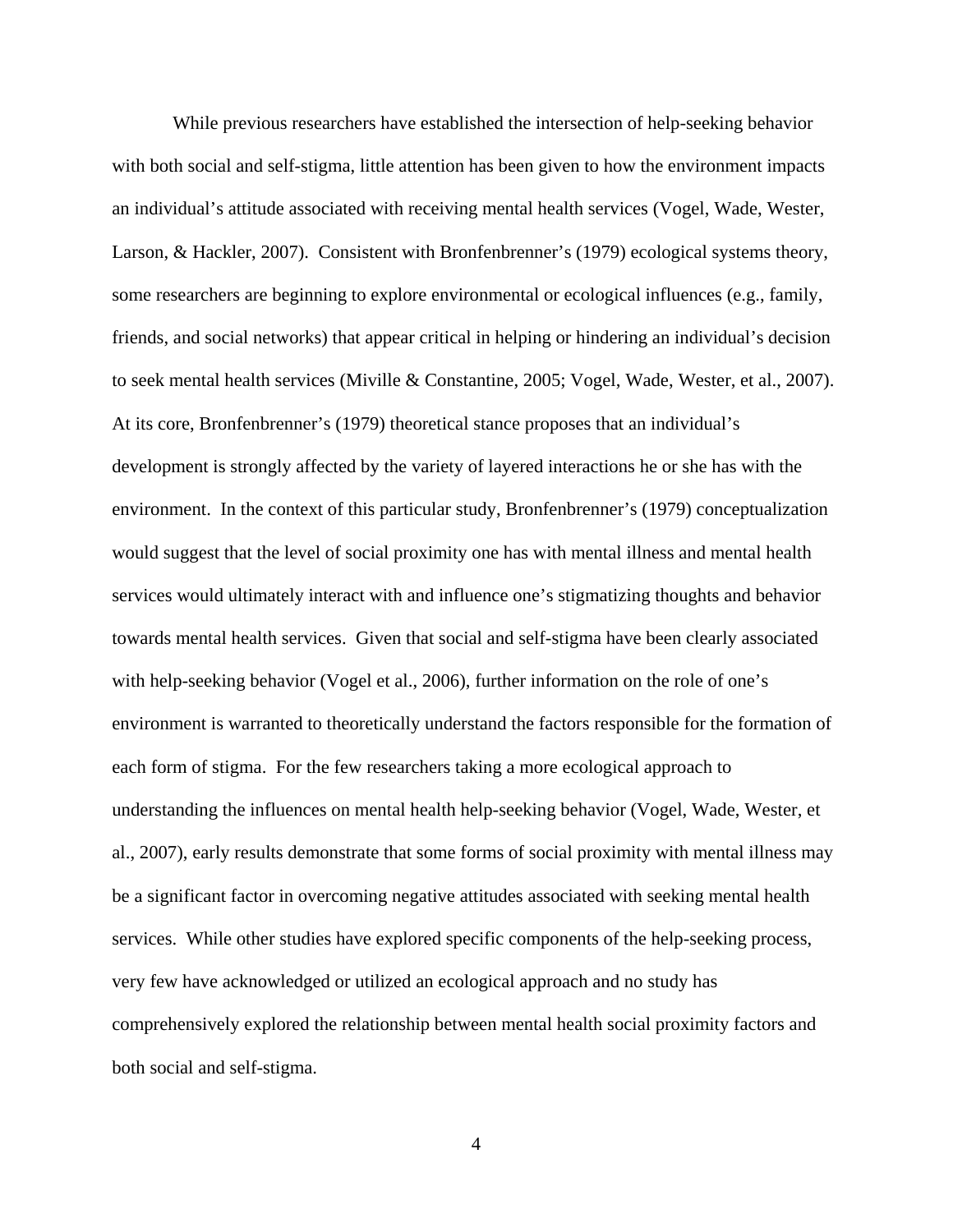Although the social and self-stigma of seeking mental health services have been noted in the general population, feelings of stigma may be especially salient for a number of exclusive populations. For example, when compared to the general population, the traditional college age group (18-25) maintains a significantly higher prevalence rate of serious mental illness, while displaying lower rates of help-seeking behavior (Substance Abuse and Mental Health Services Administration, 2009). For college student populations in the United States, the severity and number of mental health problems is on the rise (Cook, 2007). Recently, 85% of university counseling services reported an increase in the number of students with significant histories of mental illness (Prescott, 2008). Researchers have also reported that, along with the typical stressors that contribute to the development of mental illness symptoms in the general population, university students experience many situational and maturational crises that could exacerbate predispositions to mental illness (Cook, 2007). Academic success and psychological well-being also appear to be intertwined (Becker & Luthar, 2002; Strein, Hoagwood, & Cohn, 2003). In fact, psychiatric disorders are one of the primary reasons students fail to finish their secondary school education (Stoep, Weiss, Kuo, Cheney, & Cohen, 2003). Along with the common concerns of anxiety, depression, and stress, recent violence on university campuses (e.g., Virginia Tech, Northern Illinois University) involving students with alleged mental illnesses have resulted in increased awareness of the unaddressed mental health problems of university populations (Prescott, 2008). Again, this information is extremely concerning given the low rates of help-seeking behavior found in this traditional college age group (SAMHSA, 2009).

With a service gap between university students who are struggling with mental illness and those who actually seek professional help (Cook, 2007), the need for a greater understanding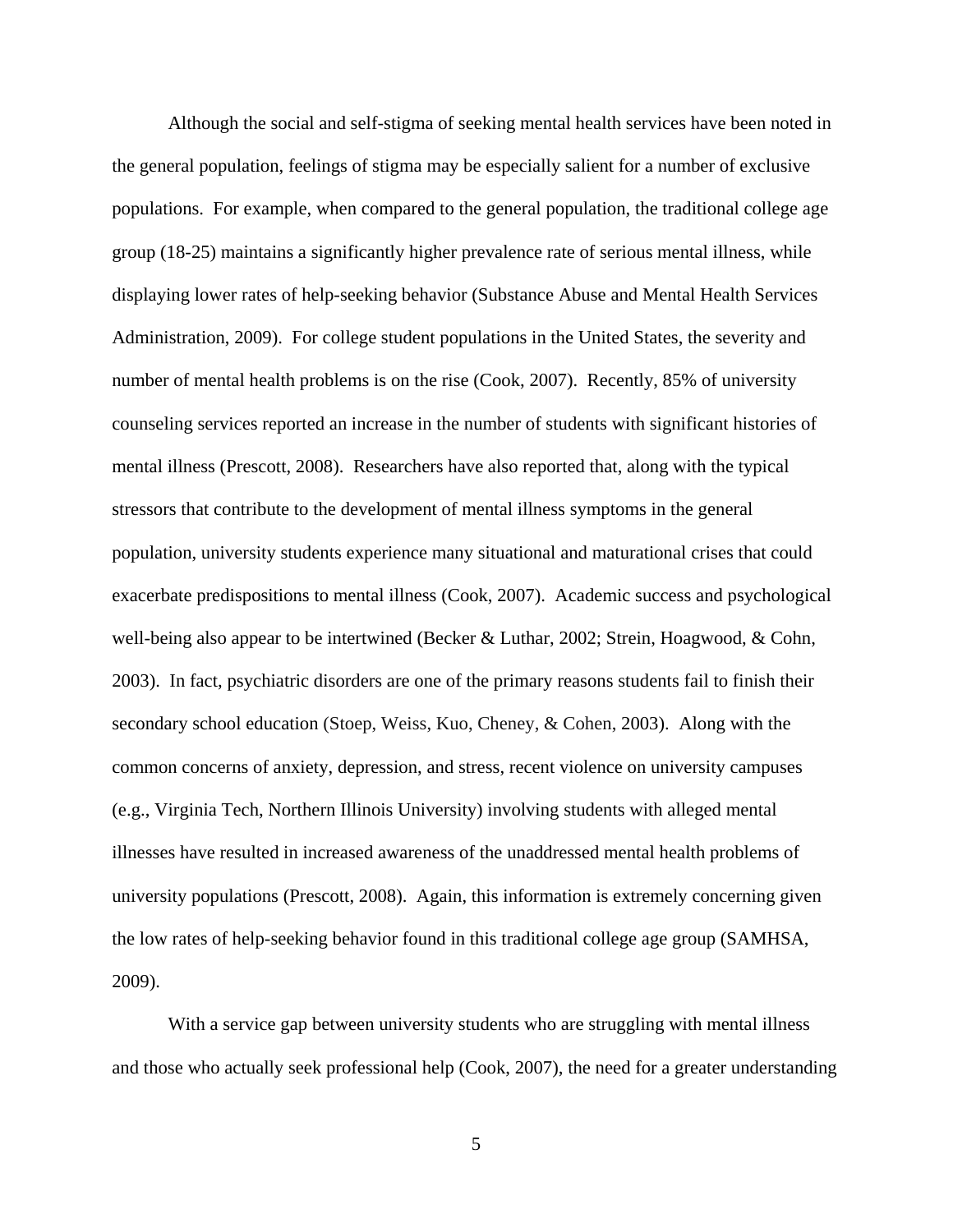of barriers toward seeking mental health services within university populations remains significant. In a related area, a recent Presidential order of mental health has encouraged school settings to not only address traditional issues related to academic progress, but to further develop a national campaign to reduce the stigma associated with seeking mental health care services (Mills, et al., 2006). Along with being of particular relevance to this study, the information documenting increasing levels of mental illness within university populations is concerning given that high levels of mental health stigma on university campuses has been documented since the early twentieth century (Prescott, 2008). Unfortunately, despite emerging research on the increase in mental illness among college populations and the link between stigma and helpseeking behavior, very little is known about the factors that contribute to the development of social and self-stigma in this population.

At this time, it appears that increasing levels of social proximity with mental illness will help to decrease social stigmatizing attitudes and behaviors (Corrigan, Green, Lundin, Kubiak, & Penn, 2001). Unfortunately, within the context of stigma research, very few researchers have acknowledged the potential use of an ecological approach to adequately address environmental factors (e.g., social proximity variables) and little attention has focused on the role of one's social network in the help-seeking process (Vogel, Wade, Wester, et al., 2007). Additionally, researchers have found that social and self-stigma are significantly related to negative attitudes towards seeking mental health services in university populations (Vogel, Wade, & Hackler, 2007). However, because the combination of level of familiarity with mental illness, level of familiarity with seeking mental health services, and social and self-stigma have not been investigated together in a unified study, little information is known about how an individual's environment contributes to social and self-stigma. Without a more expansive exploration and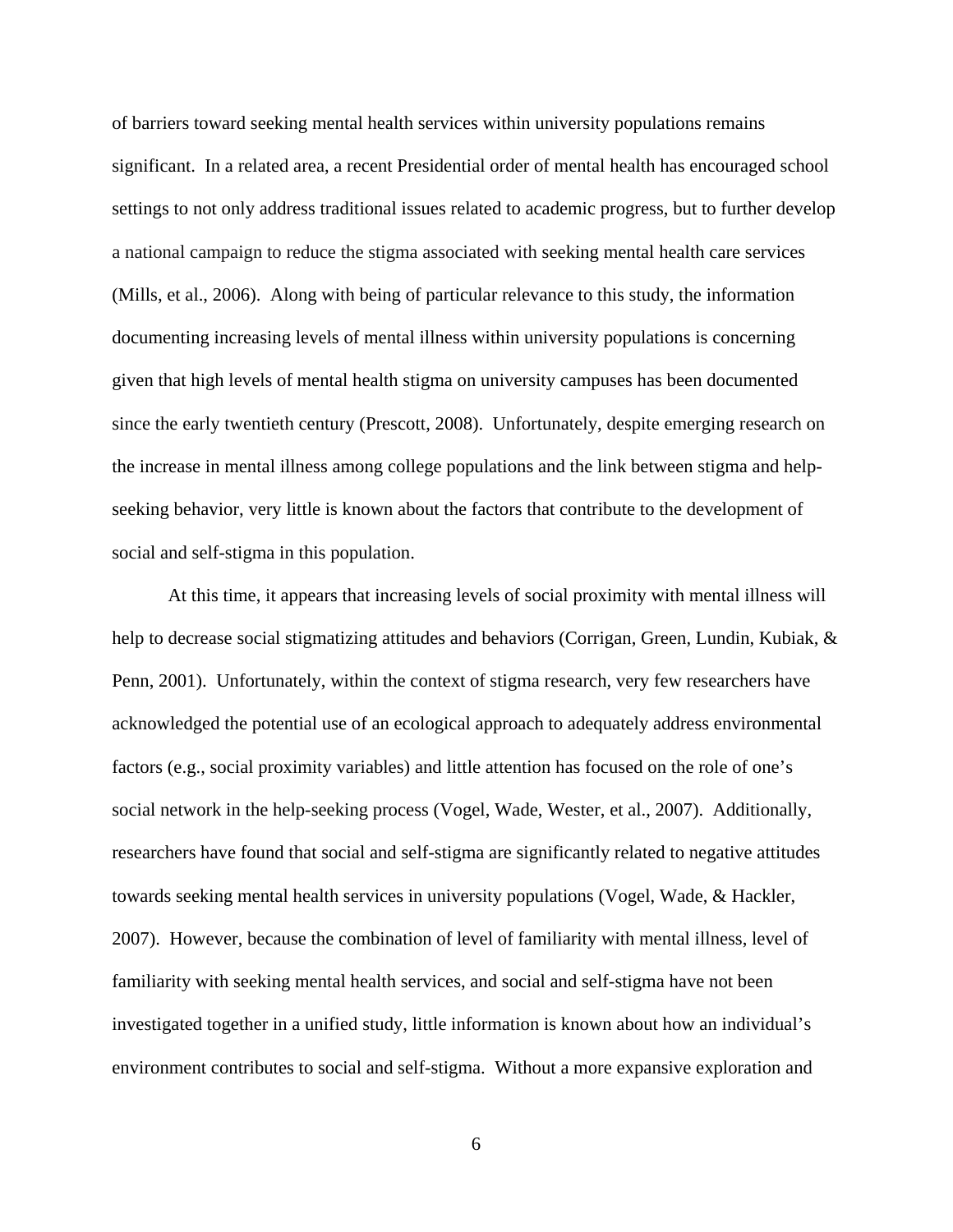understanding of social and self-stigma, the negative attitudes held towards individuals seeking mental health services will continue to have a direct relationship with the underutilization of mental health resources.

#### **Purpose of the Research**

Given the rise in mental illnesses among university populations, the significant concerns associated with individuals not seeking appropriate mental health services, and the lack of research integrating an ecological systems approach to understanding the relationship between level of social proximity and stigma, the purpose of this research was to provide a more holistic view of barriers to mental health service utilization by focusing on the relationships among familiarity with mental illness, familiarity with seeking mental health services, and mental health stigma associated with seeking services. With Bronfenbrenner's (1989) ecological systems theory as a theoretical guide, this study examined demographic factors (i.e., gender, race/ethnicity, university setting) and relational social proximity factors (i.e., familiarity with individuals with a mental illness, personal familiarity with receiving mental health services, and familiarity with other individuals having received mental illness) that may be contributing to the development of social and self-stigma in a setting with a history of stigmatizing thoughts and behavior (i.e., university setting) (Prescott, 2008).

This study investigated the following research question: Within a sample of university students, do levels of familiarity with mental illness and mental health services, along with the demographic variables of university setting, gender, and race/ethnicity, predict social and selfstigmatizing beliefs toward receiving mental health services? Ultimately, this investigation examined stigma related to mental health services, one of the major issues that prevents university students from accessing mental health care. By obtaining more insight on the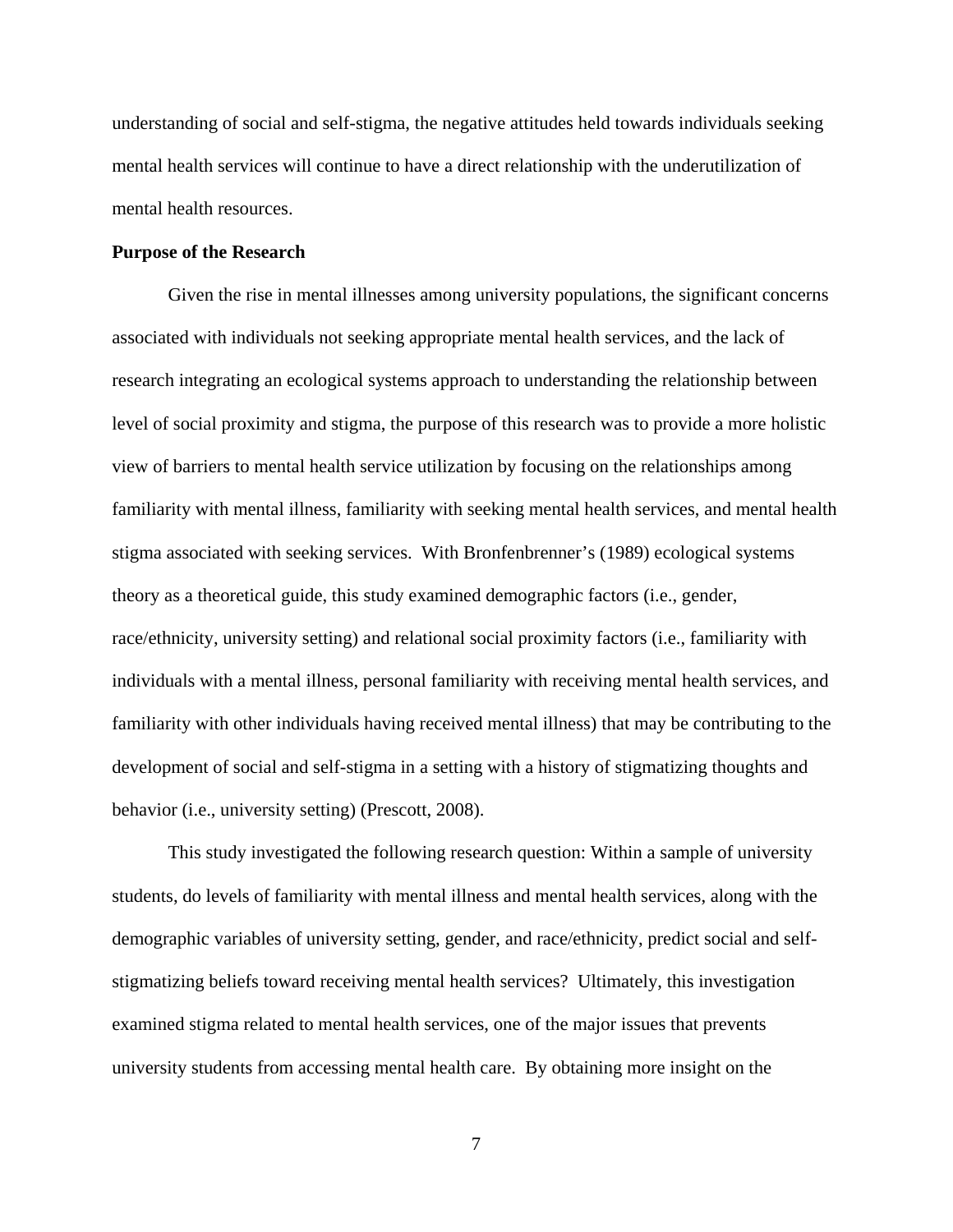relationships among social and self-stigma, the level of familiarity one has with mental illness, and the familiarity one has with seeking mental health services, this research intended to supply new information in an effort to help eradicate mental health stigma and promote proper access to services that could potentially benefit millions of individuals.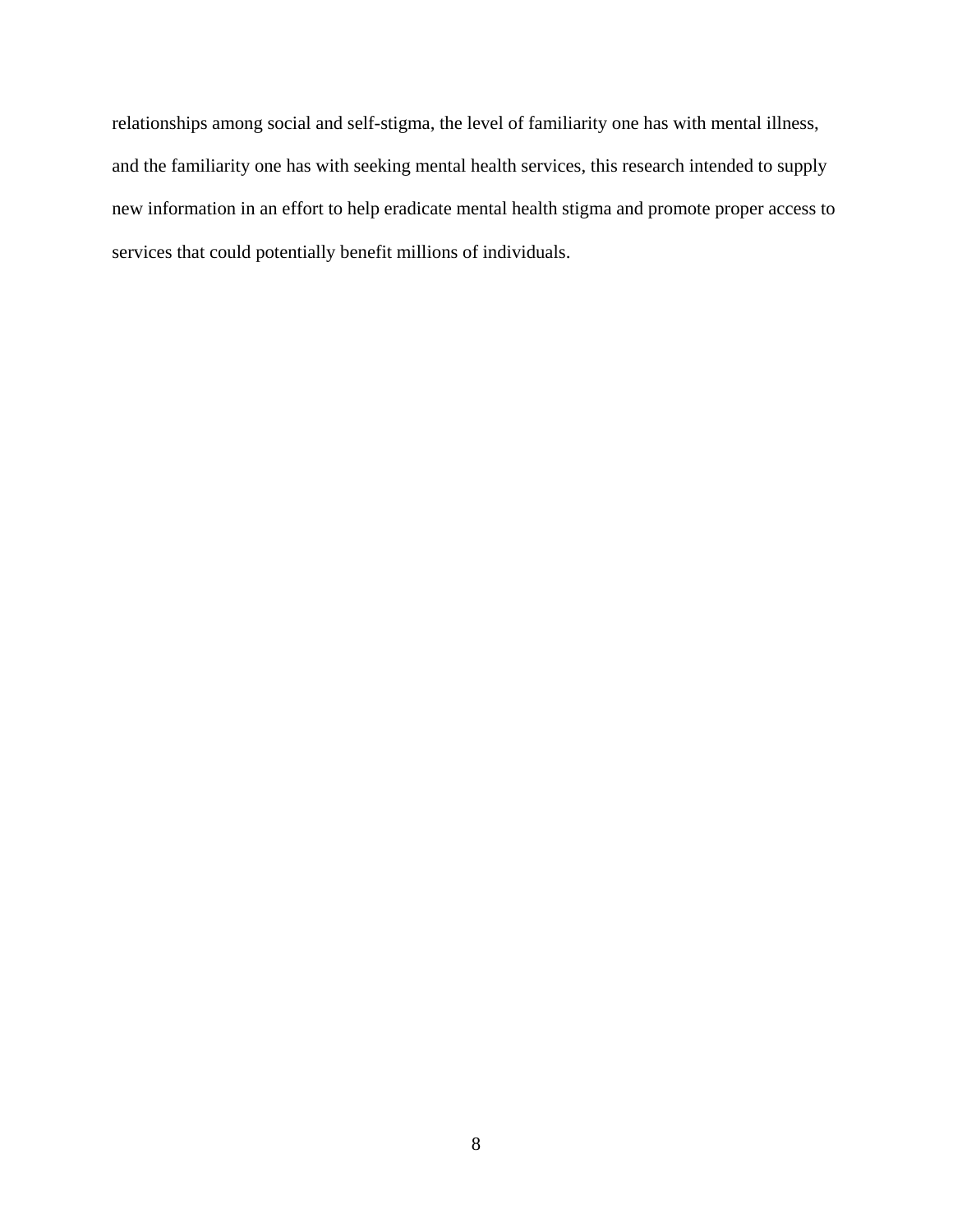#### Chapter II

#### **Review of the Literature**

To examine how social proximity to mental illness and mental health services relate to perceived social and self-stigma, this chapter will emphasize the need for an ecological approach to address barriers to seeking mental health services among university students. First, the theoretical perspective guiding this study, ecological systems theory (Bronfenbrenner, 1989) (i.e., an approach to explore one's social proximity and interaction with environmental influences such as family, friends, and social networks), will be reviewed using a mental health care lens. Second, to better understand the process of mental health service utilization and how it relates to stigma, this review will investigate help-seeking behavior and the underutilization of psychological services. Furthermore, to properly address the varying forms of mental health stigma, this chapter will review the current knowledge related to both social and self-stigma, and the potential role of social proximity in the development of stigma. This review will also examine mental health stigma, mental illness, and mental health services in the population of concern (i.e., university students). The review concludes with research questions and proposed hypotheses.

#### **Ecological Systems Theory**

Research on mental health treatment is beginning to uncover environmental or ecological influences (e.g., family, friends, social networks) that appear critical in helping or hindering an individual's decision to seek mental health services (Miville & Constantine, 2005; Vogel, Wade, Wester, et al., 2007). Although ecological issues are described as an important component to understanding barriers to mental health service utilization, few studies have actually taken an approach considering social influences on the help-seeking process (Vogel, Wade, Wester, et al.,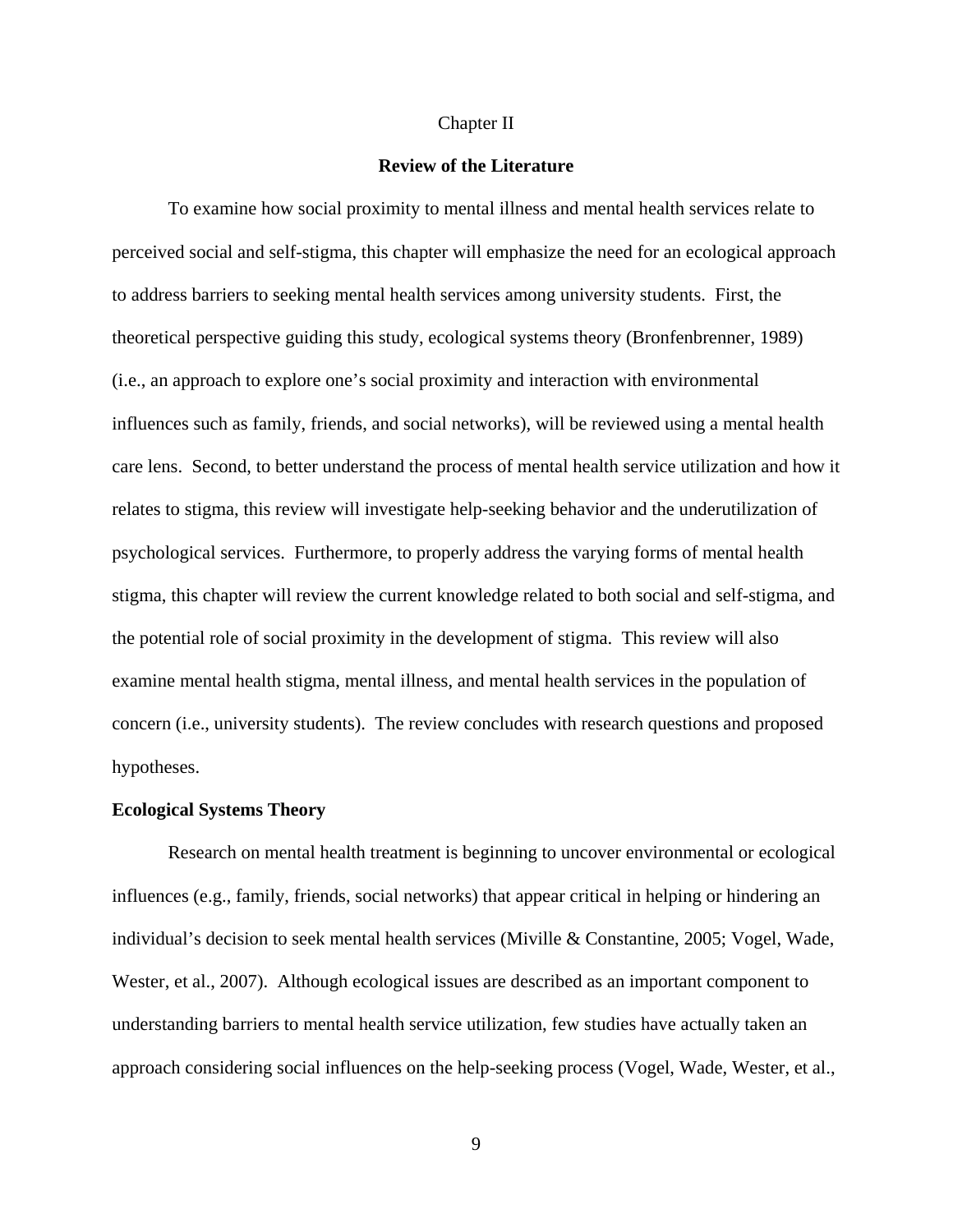2007). Further, few studies have considered ecological influences on factors related to mental health service utilization, such as mental health stigma. To further the understanding of how aspects of a person's environment influence their social and self-stigma related to seeking mental health services, this study is informed by ecological systems theory (Bronfenbrenner, 1989).

Ecological systems theory suggests that individuals are embedded in differing levels of expanding environmental settings which, in turn, are embedded in even larger settings (Bronfenbrenner, 1989). In general, ecological systems theory presents varying levels of environmental influences that impact and interact with an individual's feelings, behavior, and overall functioning (Okun, 2005). Originally conceived by Bronfenbrenner (1979), this theoretical perspective portrays one's environment as "a set of nested structures, each inside the next, like a set of Russian dolls" (p.3) with developmental emphasis placed on the relationships and interconnections between each individual and his or her settings. Thus, a person's individual development throughout the life course is strongly affected by ecological influences and the variety of interactions one encounters in his or her environment (Bronfenbrenner, 1989). Given the broad applicability of this theory, these basic set of ideas have provided a foundation for the development of numerous applied models in the human development and mental health literature.

Within ecological systems theory, the overarching environmental context of which an individual develops is comprised of four primary levels: microsystem, mesosystem, exosystem, and the macrosystem (Bronfenbrenner, 1989). The first system, the microsystem, is defined by Bronfenbrenner (1989) as "a pattern of activities, rules, and interpersonal relations experienced by *[sic]* developing person in a given face-to-face setting with particular physical and material features, and containing other persons with distinctive characteristics of temperament,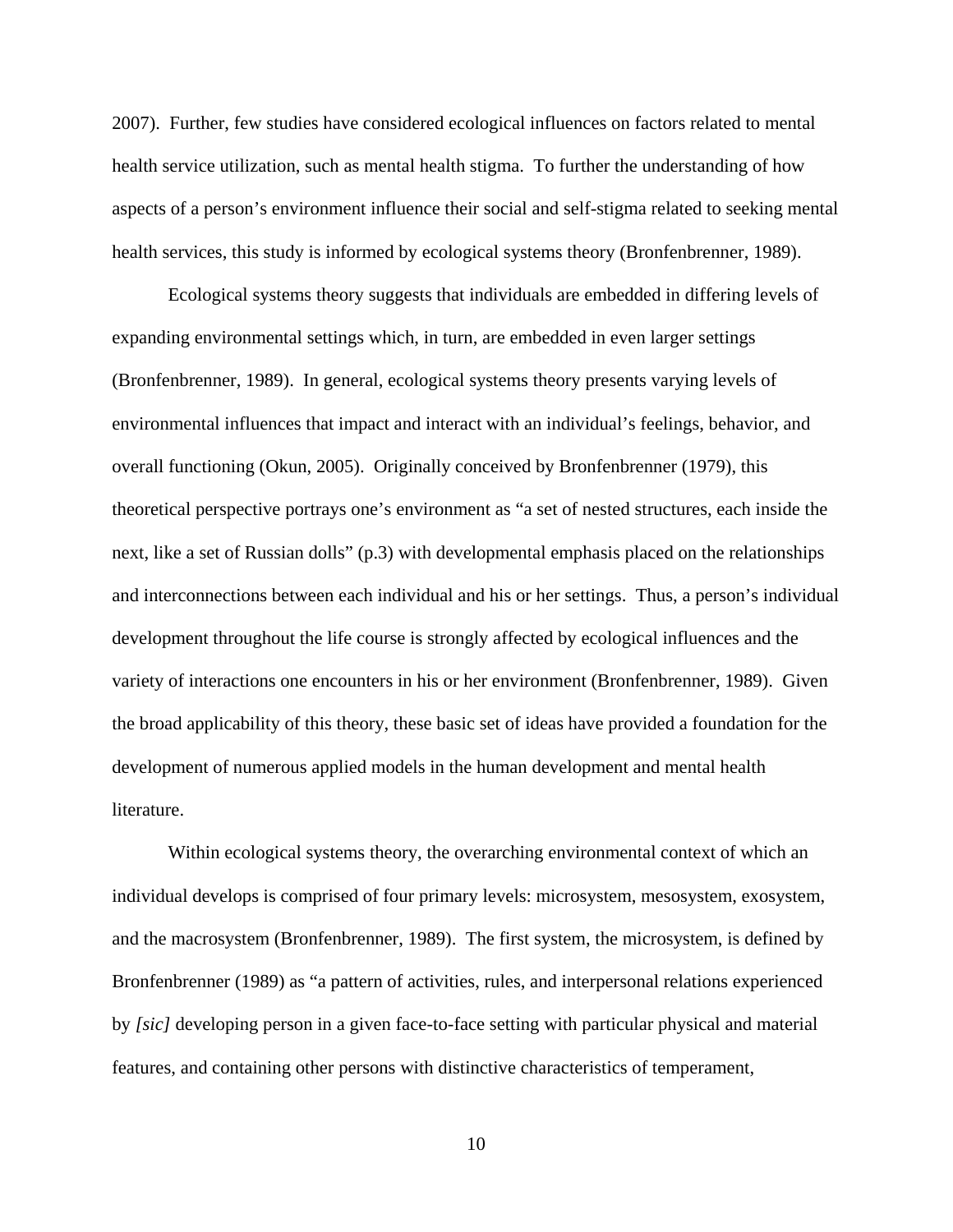personality, systems of beliefs" (p.227). Essentially, this most inward layer encompassing the individual is comprised of the various characeristics of family, home, school, peer group, and workplace environment (Bronfenbrenner, 1989). The next layer, the mesosystem, is comprised of the "linkages and processes taking place between two or more settings containing the developing person" (Bronfenbrenner, 1989, p.227). For example, this is comprised of the relationships established with and interconnections between home and school, school and the workplace, etc. (Bronfenbrenner, 1989). The third layer, the exosystem, is comprised of settings "that do not involve the developing person as an active participant, but in which events occur that affect, or are affected by, what happens in the setting containing the developing person" (Bronfenbrenner, 1979, p.25). For a developing child, examples of this environmental system may include the network and activities at a parent's workplace, the rules established by the local school board, or a variety of other indirect environments potentially affecting a child (Bronfenbrenner, 1989). The most outward layer, the macrosystem, has been redefined by Bronfenbrenner (1989) as "the overarching pattern of micro-, meso-, and exosystems characteristic of a given culture, subculture, or other broader social context" (p. 228). Bronfenbrenner (1989) highlights this system as a societal blueprint for an individual's various levels of cultural and social environments. A visual depiction of Bronfenbrenner's (1989) environmental levels of ecological systems theory is depicted in Figure A1.

In the context of mental health stigma related to seeking services, one can see how the varying levels of environmental pressure could negatively influence an individual's attitudes and feelings of stigma toward seeking mental health services. According to Bronfenbrenner (1979), human development is described as an interactive process and relationship between an individual and the immediate surrounding; a surrounding that itself is influenced by relationships with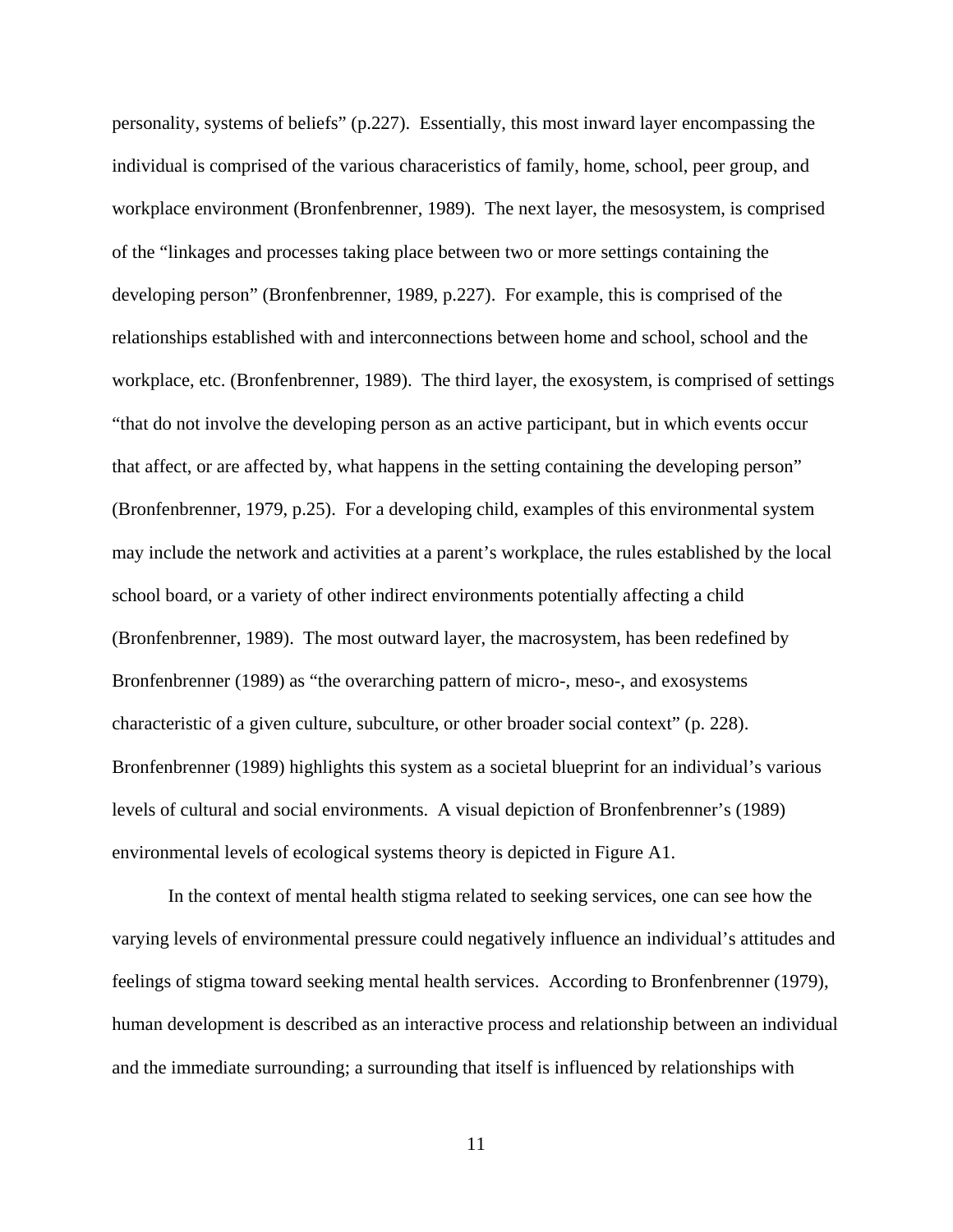multiple other settings within a larger context. In an applied example, if an individual perceives stigma related to mental illness and mental health treatment from multiple immediate environmental sources (e.g., family, coworkers, and friends) that have been influenced by larger underlying social norms and interactions, it is reasonable to conclude that these social beliefs could interact with the individual and negatively influence his or her self-stigma towards seeking services. With research demonstrating a negative relationship between increased self-stigma and willingness to seek mental health services (Vogel, Wade, & Hackler, 2007), the increase of selfstigma could ultimately contribute to an individual not seeking mental health services. However, the opposite relationship may exist if an individual has more positive attitudes regarding mental illness and mental health services within his or her sociocultural systems, and does not experience social or self-stigma for receiving mental health services.

With mental health stigma potentially developing from multiple levels of an individual's environment, it is not surprising that researchers have begun examining mental health needs and barriers to mental health service utilization through an ecological lens (Atkins, et al., 1998). For example, discouraged with the traditional linear method of treating mental illness, Atkins et al. (1998) presents an ecological systems-based approach to addressing rising mental health concerns in low-income urban public schools. Building upon the effective Multisystemic Therapy (MST) approach to addressing the individual mental health needs of youth, Atkins and colleagues (1998) proposed an ecological model to address school based mental health services at varying relational levels: Parents and Peers as Leaders in School (PALS). Specifically, Atkins and colleagues (1998) promote PALS as the collaboration of teachers, school personnel, and mental health service providers to address the underutilization of services of a significantly underserved population of students and families (i.e., urban, low-income aggressive children).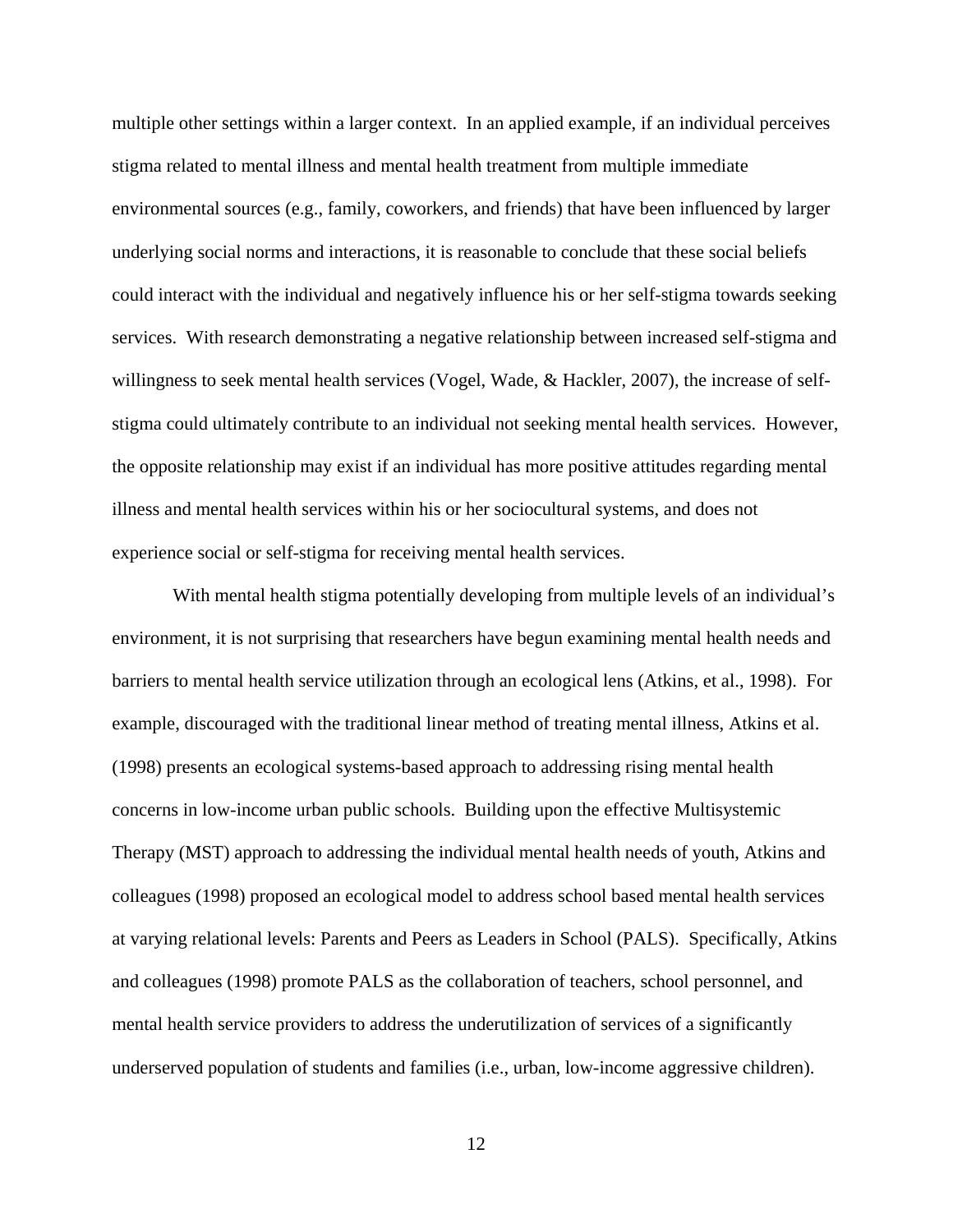With emphasis on coordinated efforts from a variety of ecological levels (e.g., child-level factors, class-level factors, school-level factors, etc.), Atkins et al. (1998) further provides reinforcement for the use of an ecological approach to address barriers, such as social and selfstigma, to mental health service utilization.

Examining the ecological nature of social or self-stigma is also relevant to the process of overcoming barriers to seeking mental health services. For example, using a sample of over 700 university students, Vogel, Wade, Wester, et al. (2007) found that having a relationship with someone that recommends mental health services, along with knowing someone who had received services, helped to facilitate positive help-seeking attitudes. Although the specific factors of social and self-stigma were not explored in the study, these findings appear to be consistent with the ecological theory of human development in that an individual's relational context with friends, family, and others may interact with an individual's perception of mental illness and alter his or her stigmatizing thoughts towards seeking services. Additionally, in a sample of 162 Mexican American university students, Miville and Constantine (2005) found that environmental factors (i.e., lower perceived social support from family, higher perceived social support from significant others, and cultural congruity) were significant in helping or hindering a student's attitude towards seeking mental health services. Together, these studies lend support for the notion that when an individual is in the process of deciding whether or not to seek mental health services, ecological influences such as support from friends, family, and peers may help or hinder one's attitude towards seeking professional assistance. However, given that limited information is known about the relationship between these ecological variables and the development of social and self-stigma, further exploration appears to be warranted. Subsequently, this study explored several ecological factors related to social and self-stigma.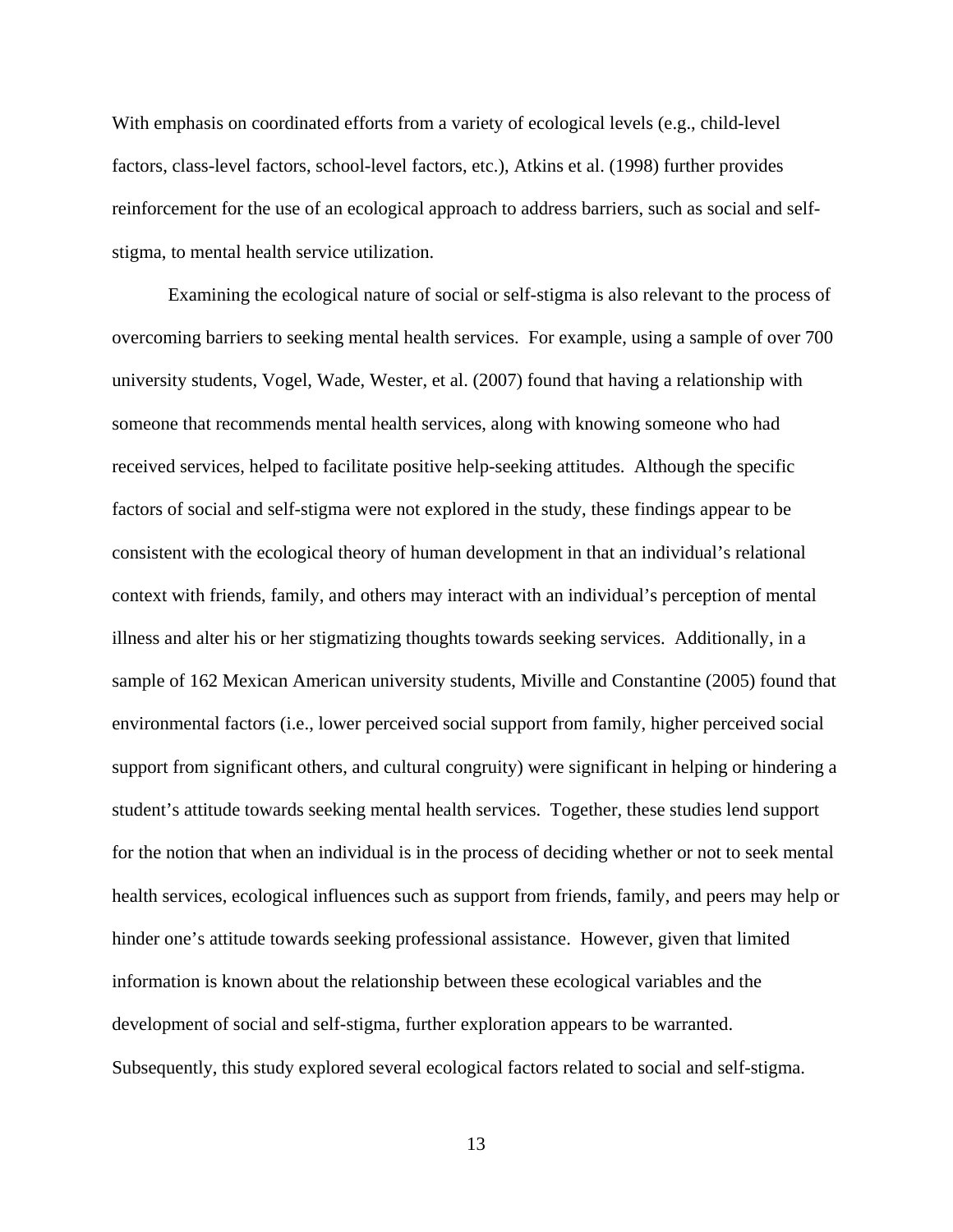Although it appears logical that environmental exposure to mental illness (e.g., having different levels of contact with family members, peers, extended family, and/or individuals in society with mental illnesses) and mental health treatment could potentially impact an individual's stigmatizing beliefs towards seeking mental health services, little research has utilized an ecological focus targeting these specific variables. Specifically, studies have focused on the impact of one's exposure to mental illness and mental health treatment on help-seeking behavior while excluding the concepts of social and self-stigma (Vogel, Wade, Wester, et al., 2007) or focused exclusively on mental illness stigma associated with serious mental illness (e.g., schizophrenia) while neglecting more common mental illnesses and the stigma associated with seeking mental health services (Corrigan, 2001). Alternatively, previous research has also concentrated largely on the role of stigma in predicting service utilization (Vogel, Wade, & Hackler, 2007). What has not been clearly examined is the environmental factors that influence types of stigma associated with seeking services. This study addresses this gap in the literature by examining ecological factors that contribute to both social and self-stigma related to seeking mental health services.

#### **The Help-Seeking Process**

Exploring the issue of why some individuals do not seek needed professional mental health services (e.g., psychotherapy, counseling, and other services) warrants an introduction to the general help-seeking process. To create additional context for this research, the following section provides information on a step-by-step model of the help-seeking process. Additionally, it presents information on stigma and additional factors contributing to the underutilization of mental health service.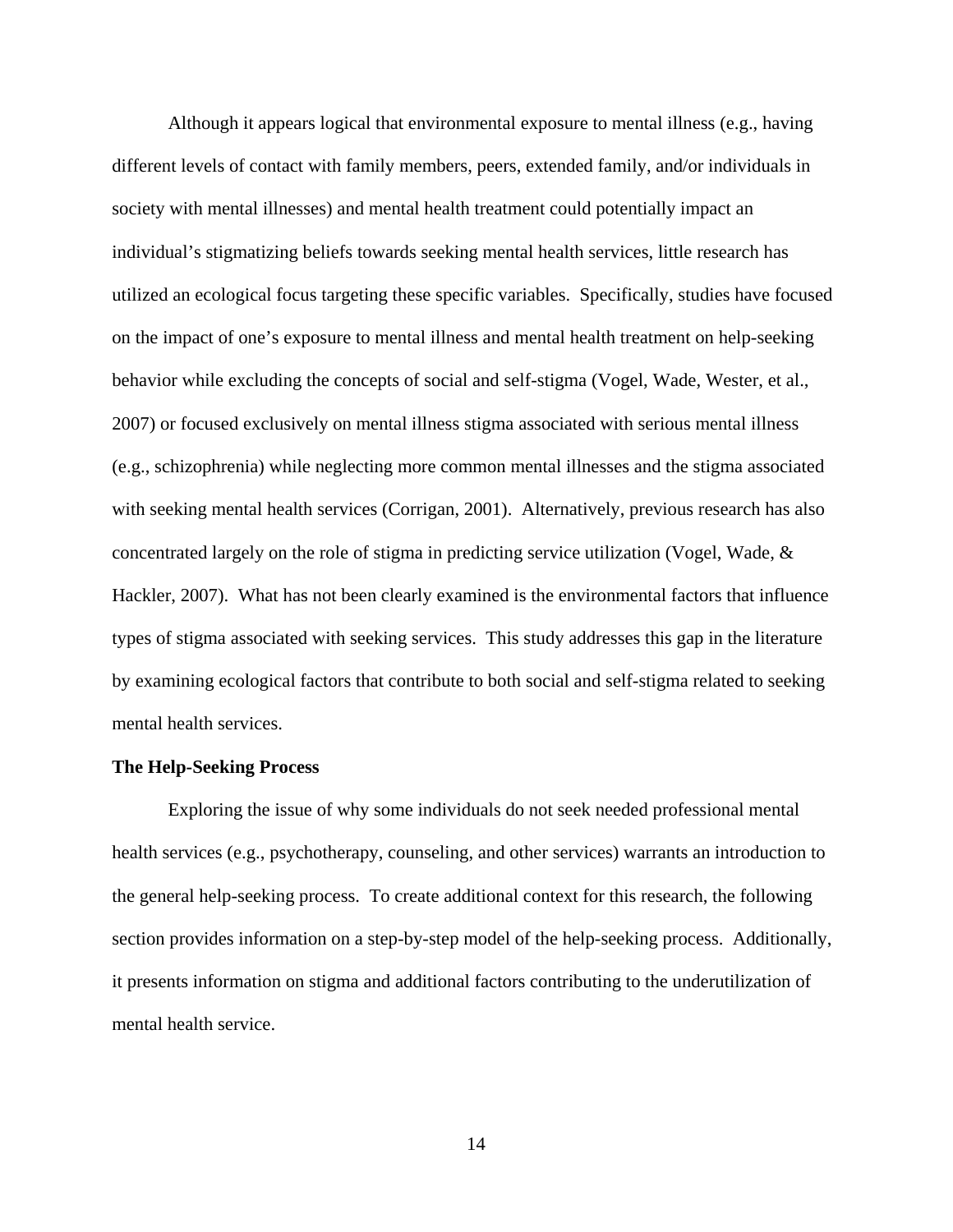**The step-by-step process.** A review of the literature on the development of mental health help-seeking behavior in adolescents/young people in western societies (Rothi & Leavey, 2006), revealed that the help-seeking process is comprised of three stages: recognition, decision, and action (see Figure A2). The first stage, *recognition*, occurs when an individual recognizes and identifies his or her own difficulties as psychological stress. The second stage of the process, *decision*, focuses on an individual's decision to seek help for his or her particular issue and the decision of who to actually seek services from. The last step of this process, *action*, is concerned with the individual's motivation to take action and actually seek mental health services from a professional (Rothi & Leavey, 2006). Presumably, the mental health stigma associated with seeking services would be a key factor to consider when exploring barriers to service utilization at each stage of this process. However, an exploration of other factors contributing to the underutilization of mental health services must also be examined.

**Factors contributing to the underutilization of services.** The factors that may aid or hinder an individual seeking mental health services are multifaceted and inadequately understood (Rothi & Leavey, 2006). However, based on the current literature, there appear to be five categories that inhibit progress through the help-seeking process and prevent appropriate utilization of mental health services (Rothi & Leavey, 2006). The first of these categories is *problem definition and evaluation*, which consists of symptom severity, problem recognition, and problem visibility (Rothi & Leavey, 2006). How individuals define or evaluate their personal mental health problems will influence their help seeking behavior due to differences in the perception of symptom severity and the label used to define the problem (Rothi & Leavey, 2006). In other words, a mental health professional and a lay person may have significantly differing definitions of mental health problems (i.e., diagnosable general anxiety disorder versus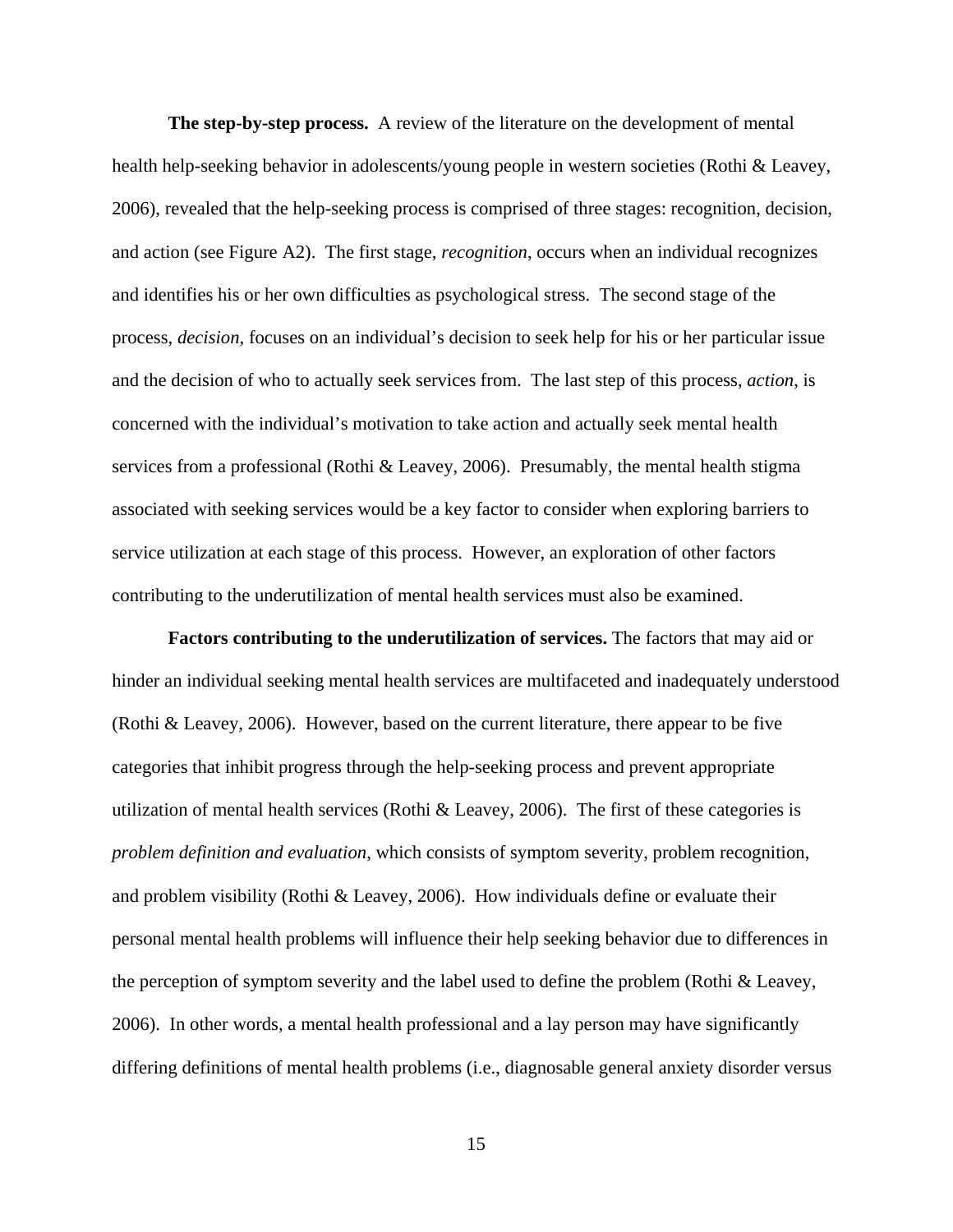the belief that this is just an irritable or tense person). Obviously, these different interpretations of a problem would impact whether help was sought and who it was actually sought from (Rothi & Leavey, 2006). Given each person's environmental and individual perspective, the variation of responses to an arising issue appear consistent with the ecological systems perspective (Bronfenbrenner, 1979) in that an individual's development and behavior is unique as it interacts with and is strongly affected by his or her external influences.

The second factor that forms a barrier to the utilization of mental health services is *psychological factors*, which include stigma, prior knowledge of someone else seeking services, fear, shame, denial, and self-efficacy (Rothi & Leavey, 2006). Additionally, Rothi and Leavey (2006) contend that fear of stigma/therapy, negative intrapsychic factors (e.g., denial), and control issues (e.g., unwillingness to disclose) are three psychological characteristics that negatively inhibit help-seeking behavior. To combat these negative influences, researchers have asserted that prior help-seeking, education about appropriate help-seeking, and perceived effectiveness of prior help-seeking are positive factors in promoting actual service utilization in adolescent populations (Wilson & Deane, 2001).

The third area of concern is related to *demographic factors* such as gender, race/ethnicity, age, and cultural differences (Rothi & Leavey, 2006). Although females have been found to be more likely than males to seek mental health services (Moller-Leimkuhler, 2002), the overall literature on gender differences in help-seeking attitudes and behavior associated with seeking services appears to be inconsistent (Rothi & Leavey, 2006). For example, in a sample of 198 American children, adolescents, and young adults, Garland and Zigler (1994) found that female adolescents (ages 10-19) reported more positive help-seeking attitudes than their male counterparts. Additionally, in a review of the literature on the specific help-seeking differences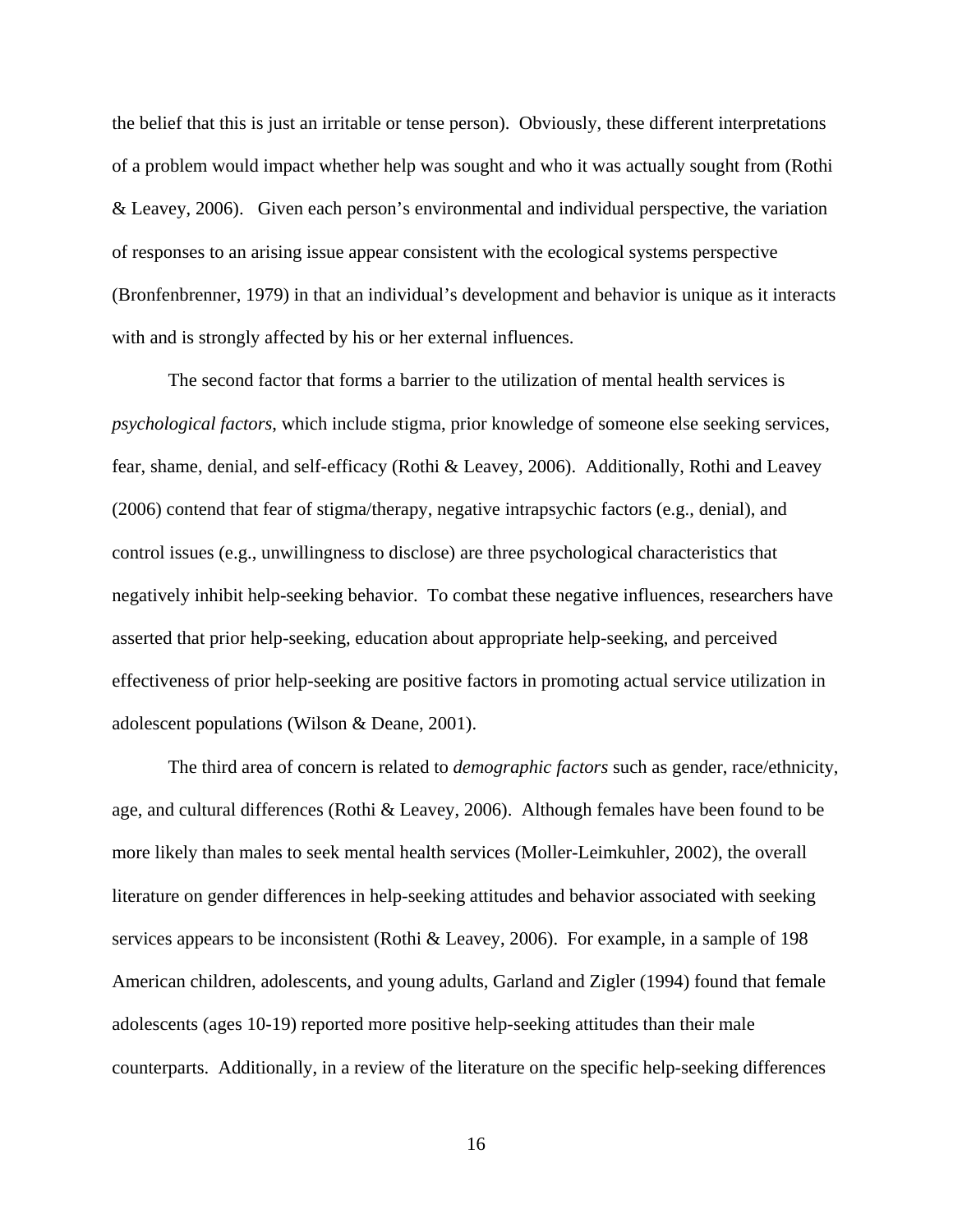among genders, Moller-Leimkuhler (2002) explicitly states that help-seeking behavior in males is consistently lower than in females, and that low treatment rates for males must be attributed to a discrepancy between perceptions of need and help-seeking behavior. When exploring gender issues in relation to self-stigma in a U.S. university sample, Vogel and colleagues (2006) also found that males tend to experience greater self-stigma than females in regards to help-seeking attitudes. Nonetheless, researchers reviewing the literature on this topic have warned that the influence of gender on help-seeking behavior is far more complex than originally thought and may relate to other more specific factors (Rothi & Leavey, 2006). For example, in a study examining help-seeking behavior in 217 adolescents (ages 13-16), Ciarrochi and colleagues (2003) found that females displayed higher intention to seek help over males and were more likely to seek outside assistance from friends for personal-emotional problems. However, they also found that males were more likely to seek help from family members for more severe difficulties, such as suicidal ideation (Ciarrochi, Wilson, Dean, & Rickwood, 2003).

Additionally, the literature on help-seeking behavior as it relates to other demographic factors, such as race/ethnicity, appears equally inconclusive (Rothi & Leavey, 2006). For example, the President's New Freedom Commission on Mental Illness (NFC) (2003) suggests that racial and ethnic minority populations are underserved in the U.S. However, Broadhurst (2003) conducted a review of several studies [e.g., Hser, Maglione, Polinsky & Anglin (1998); Nadler (1986); Pottick, Lerman & Micchelli (1992)] exploring demographic factors as they relate to help-seeking behavior across the fields of health and social welfare and found conflicting information. Although some ethnic/racial differences were noted in the review, Broadhurst (2003) quickly states that predictive qualities of ethnicity in some of the findings are questionable given inconsistent data collection. Additionally, Broadhurst (2003) discusses a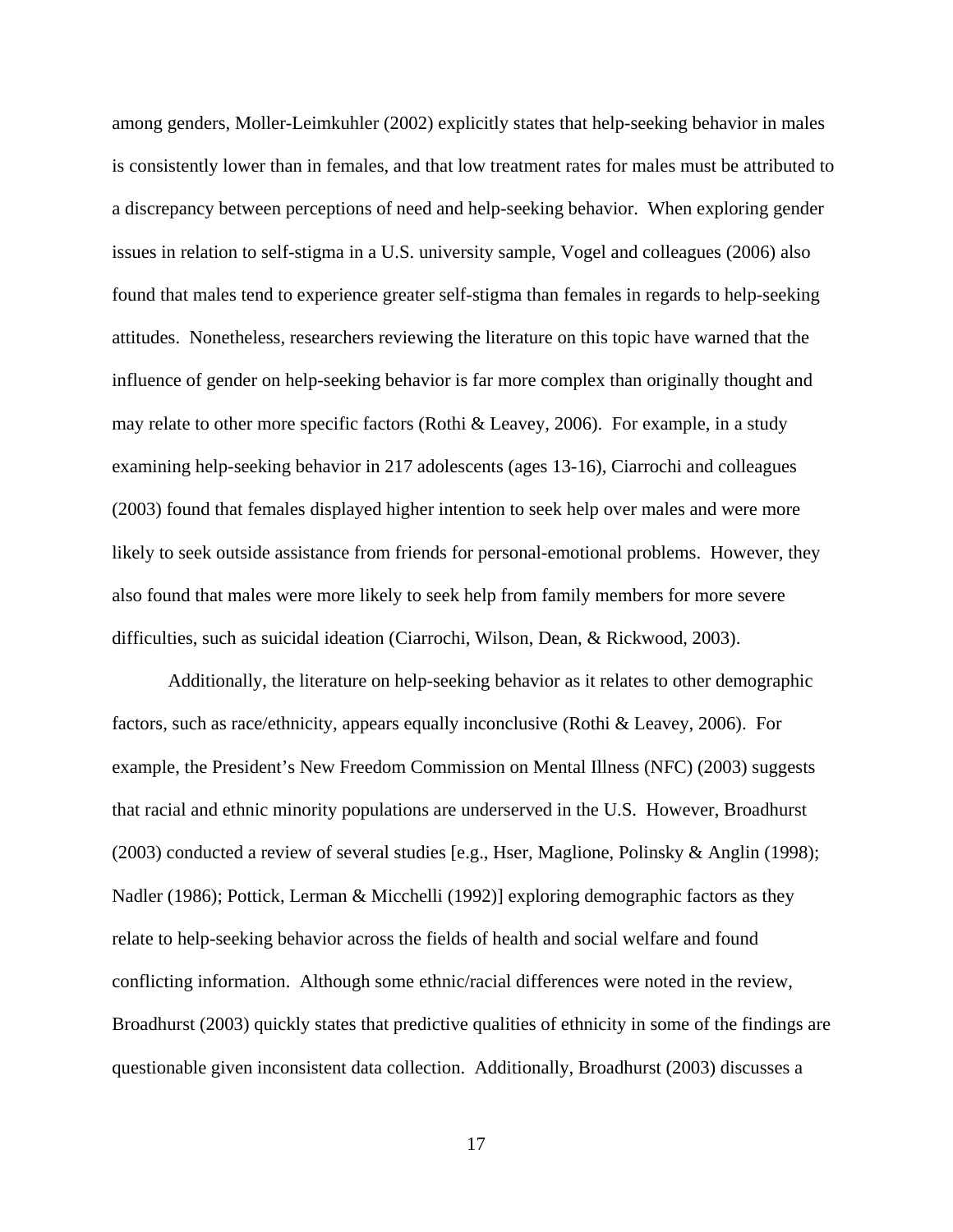critical flaw in other related studies on demographic factors: that the findings attempt to make predictions about single correlates, causing concern over basic assumptions in the research (i.e., direction of causality), or are flawed by focusing only on referred populations. Based on this information, Broadhurst (2003) leaves one to conclude that the research on many demographic factors (e.g., race/ethnicity, age) in predicting help-seeking behavior is important, yet inconclusive. This sentiment is consistent with the discussion of Vogel, Wade, and Hackler (2007) on the limitations of their study that had explored the relationship between help-seeking behavior and stigma in an American university population. With a 90% Caucasian sample, the researchers noted that the relationship between stigma and help-seeking behavior found in their study cannot be fully applied to ethnic minorities (Vogel, Wade, & Hackler, 2007).

Although directionality is unclear, the importance of understanding the factors of gender and race/ethnicity as they relate to stigma and help-seeking attitudes appears to be important in the ecological conceptualization of stigma. With the limitations of previous studies, the number of inconsistent research findings, and the number of reviews incorporating studies from abroad (e.g., Rothi & Leavey, 2006, Broadhurst, 2003), research to further explore demographic factors, especially within American university populations, appears to be warranted. To provide more insight about the contributions of gender and race/ethnicity, yet respect the current trends associated with each variable, this study will examine and control for both of these demographic factors as they relate to stigma towards seeking mental health services.

The fourth area that appears to impede help-seeking with mental health services relates to differences in *social factors* (Rothi & Leavey, 2006)*.* Social factors include characteristics of one's ecological network and social support. Researchers have noted that adolescents and young adults are not only more likely to seek general help from others when they have open social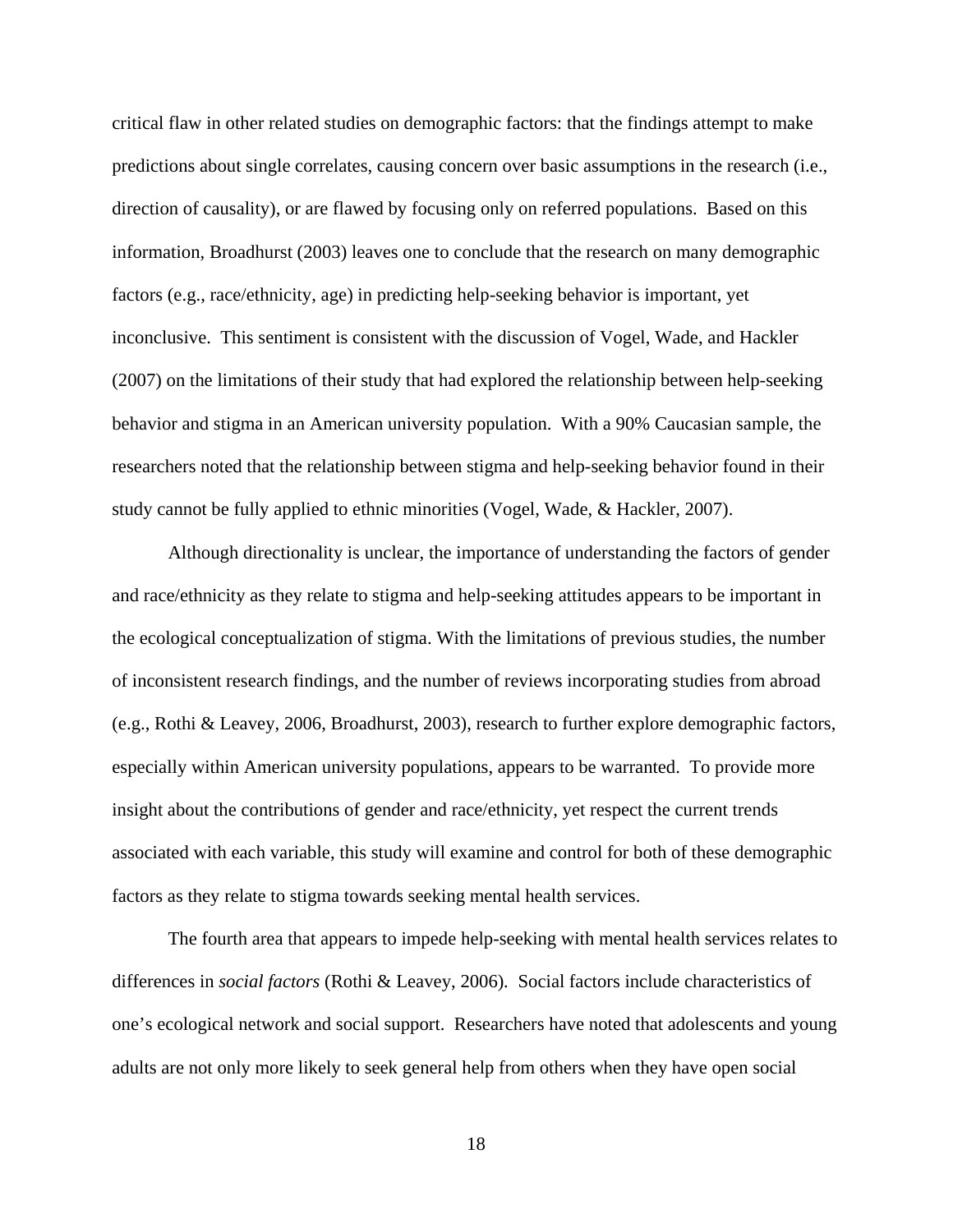support systems, but knowing someone who has sought professional mental health services was a predictor of help-seeking behavior as well (Rickwood & Braithwaite, 1994). In this way, an individual's social network may impede or facilitate help-seeking behavior depending on the actions, attitudes and opinions of the social network. With limited, yet promising research support documenting the environmental impact of one's social network in help-seeking behavior, additional ecologically focused research is needed to further explore how social factors intersect with the psychological factors of social and self-stigma. Further insight into this social and psychological intersection may ultimately provide a more holistic understanding of the service utilization process.

Finally, the fifth group of barriers is *service-related factors* and includes service availability, accessibility, and knowledge of services (Rothi & Leavey, 2006). Essentially, the lack of knowledge of mental health services (Wilson & Deane, 2001) and inaccessibility of services may impair many individuals from seeking mental health care (Rothi & Leavey, 2006). Although not addressed in this study, this group of barriers obviously holds an important role in service utilization. Without attempting to address the lack of basic knowledge and accessibility of health resources, efforts to address many of the other barriers related to seeking mental health services may be futile in terms of changing help seeking behavior.

#### **Stigma**

In combination, it is believed that problem definition and evaluation, psychological factors, demographic factors, social factors, and service-related factors work together to inhibit successfully progressing through the help-seeking process addressed previously (Rothi & Leavey, 2006). However, among these five primary barriers to service utilization, mental health stigma, related to either having a mental illness or to receiving services, is consistently cited as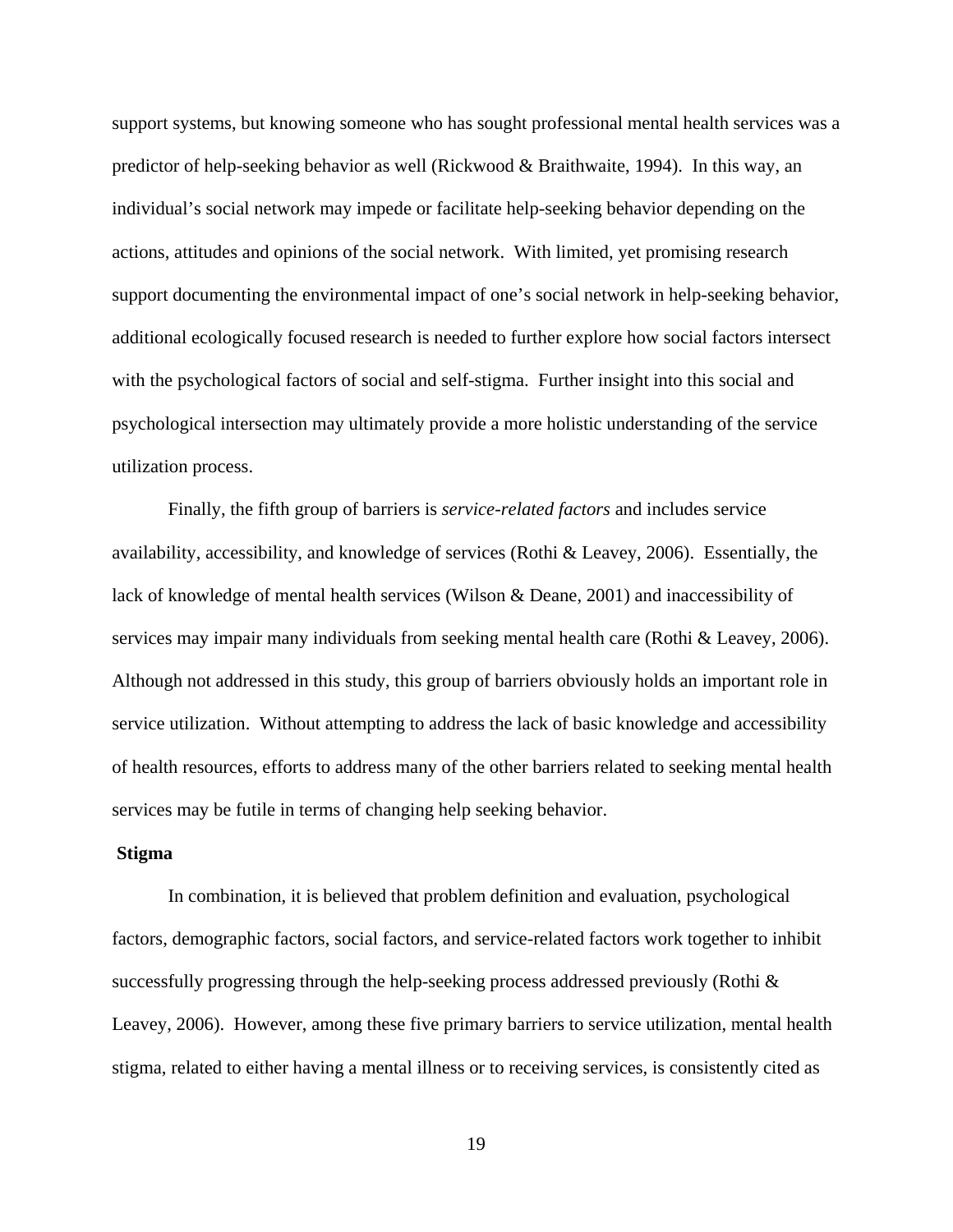one of the most significant (Corrigan et al., 2004; Vogel et al., 2006). Unfortunately, although specific forms of mental health stigma (i.e., social and self-stigma) have been well-defined and clearly linked to mental health service utilization, minimal research has specifically explored factors (e.g., gender, race/ethnicity, levels of mental illness familiarity, levels of mental health service familiarity) that may be contributing to the development of mental health stigma.

**Definition of stigma.** Stigma is defined as "a cluster of negative attitudes and beliefs that motivate the general public to fear, avoid, and discriminate against people with mental illnesses" (New Freedom Commission on Mental Health, 2003, p.4). Unfortunately, feelings of stigma are often evident in individuals seeking mental health services and those claiming to have mental illnesses (New Freedom Commission on Mental Health, 2003). With mental health stigma being evident in the general population, discrimination in housing (Corrigan, 2004) and the work place (Farina & Felner, 1973) are just some of the regrettable ways individuals with mental illness are commonly stigmatized and discriminated against.

There are two distinct types of stigma: social (public) stigma and self-stigma (Corrigan, 2004). Social stigma refers to perceptions held by others that an individual is socially unacceptable given his or her mental illness or because he or she has sought mental health treatment (Vogel et al., 2006). Self-stigma refers to the individual perceiving that he or she is socially unacceptable given his or her mental illness or seeking of mental health services (Vogel et al., 2006). Although distinctly different, a significant amount of either type of stigma may compromise the likelihood of an individual seeking mental health treatment (Corrigan, 2004; Vogel, Wade, & Hackler, 2007). This study focused specifically on both social and self-stigma associated with seeking mental health services.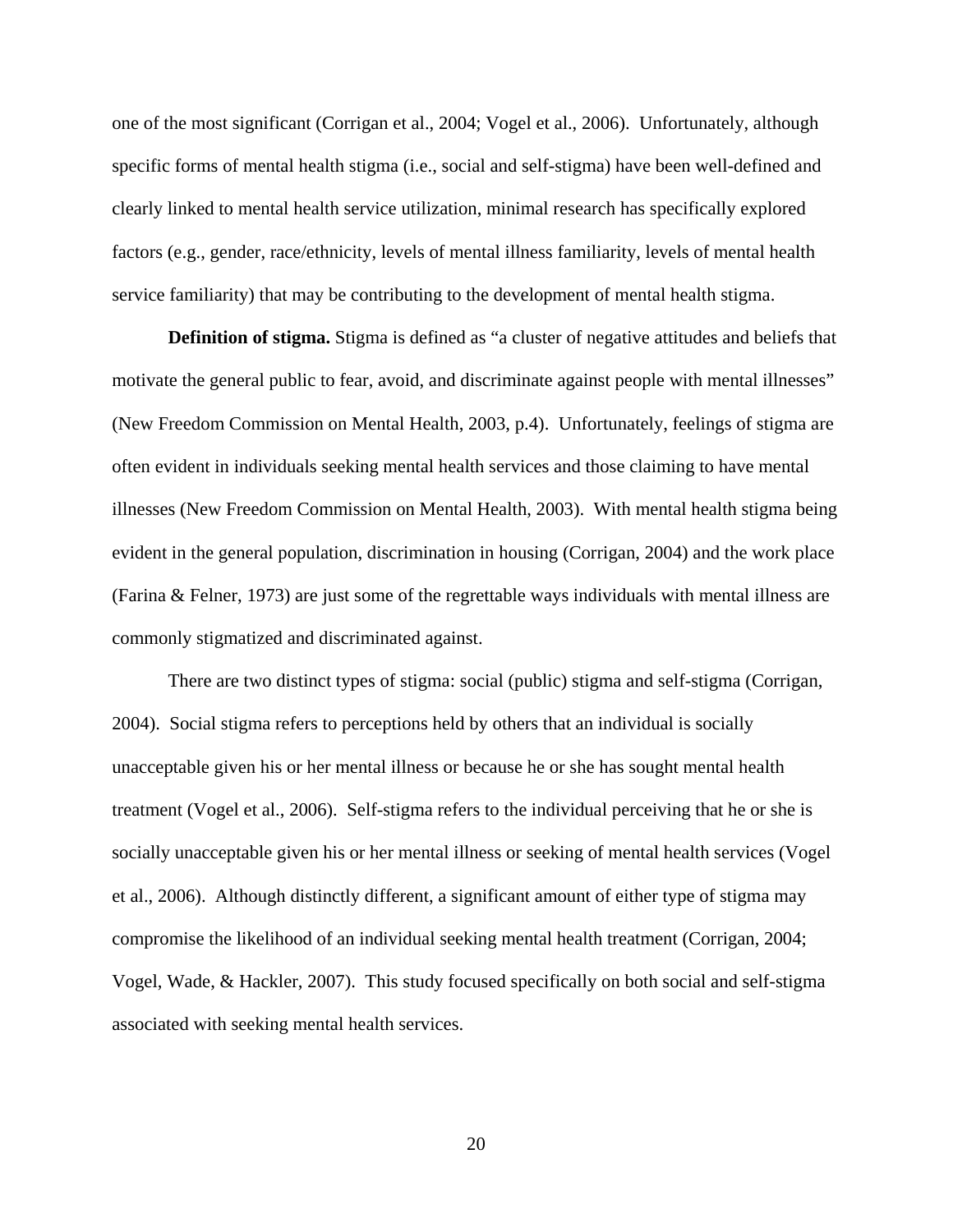**Social stigma.** From an ecological systems perspective (Bronfenbrenner, 1979), one can begin to explore factors that influence perceived social stigma. For example, based on results of two independent factor analyses of more than 2,000 English and North American participants (Taylor & Dear, 1980; Brockington, Hall, Levings, & Murphy, 1993), Holmes and colleagues (1999) suggest that social stigma is comprised of three negative attitudes held by an individual: *authoritarianism, benevolence,* and *fear and exclusion*. The first attitude, *authoritarianism*, reflects the public's belief that people with mental illnesses are irresponsible and incapable of making independent decisions. The second attitude, *benevolence*, reflects those people who believe that individuals with a mental illness are immature and need to be cared for by others. The final attitude, *fear and exclusion*, includes those individuals who believe that people with mental illness should be feared and consequently segregated from others in the community. Ultimately, it appears these prejudicial attitudes interact with one's environmental and relational setting and can transition into discriminatory behavior towards individuals with mental illness. In their exploration of 15 years (1990-2004) of attitudes research in the field of psychiatry, Angermeyer and Dietrich (2006) conclude that a significant number of individuals in predominately Western societies still perceive individuals with specific mental illnesses, such as schizophrenia, as dangerous, and seek to socially distance themselves from these individuals.

Whether the result is social distancing, biases, prejudices, or discrimination, social stigma related to mental illness and seeking services appears to create negative stereotypes that would naturally inhibit an individual from wanting to be personally associated with mental illness or even be associated with someone diagnosed with a mental illness (i.e., relational social proximity with mental illness). Further, individuals experiencing social stigma may be hesitant to seek services for themselves, given the possibility of encountering these shameful social situations.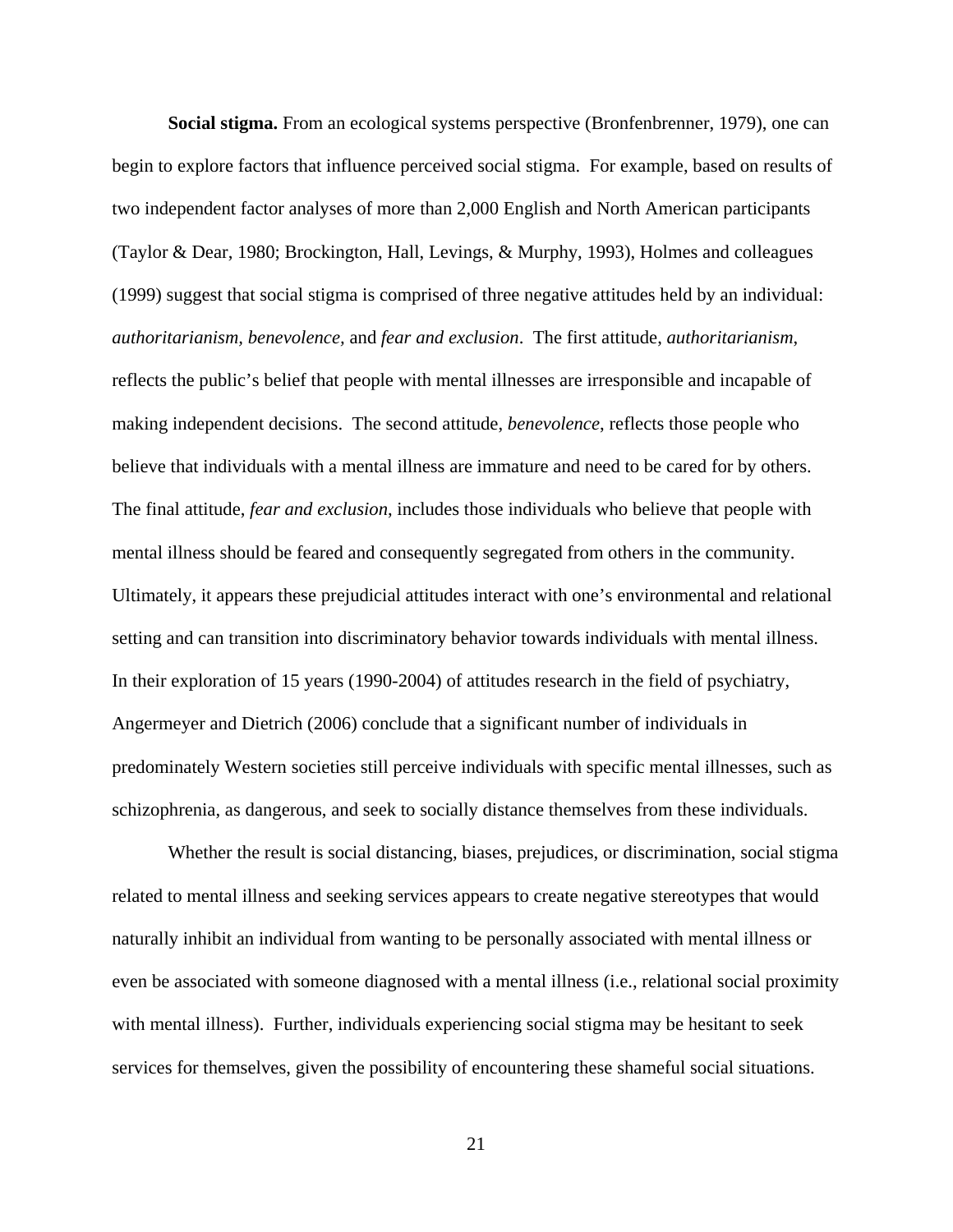This logic is consistent with the research of Vogel, Wade, and Hackler (2007), which demonstrates that social stigma is a strong contributor to the experience of self-stigma, which in turn, ultimately influences an individual's attitude and willingness to seek mental health services. However, despite a clearer understanding of how social stigma towards mental illness and mental health services is defined and how it can result in discriminatory behavior, there is still little evidence on what contributes to the development of social stigma.

**Self-stigma.** Self-stigma associated with seeking mental health services, unlike a social stigma, is the negative perception held by the individual about his or her own social acceptableness (Vogel et al., 2006). Researchers believe that for individuals experiencing mental illness or receiving mental health services (i.e., displaying immediate proximity with mental illness), self-stigma may be threatening to one's self-esteem (Corrigan, 2004). This reduction in self-esteem or self-worth is believed to stem from an individual labeling him or herself as a socially unacceptable person given the experience of mental illness or need for mental health services (Corrigan, 2004; Vogel et al., 2006).

According to the help-seeking process summarized by Rothi and Leavey (2006), it becomes apparent that both forms of stigma are important factors to consider when exploring why individuals do or do not seek assistance for their mental health concerns. That is, it appears that fear of social or self-stigma may be a potential influencer during the *recognition* step, resulting in an individual being unwilling to acknowledge psychological impairment. Additionally, both types of mental health stigma may also influence the *decision* and *action* steps of the process, inhibiting an individual from deciding to seek professional help or following through once a decision has been made. Beyond hypothetical conclusions, researchers continue to provide support and valid documentation for the harmful relationship both forms of stigma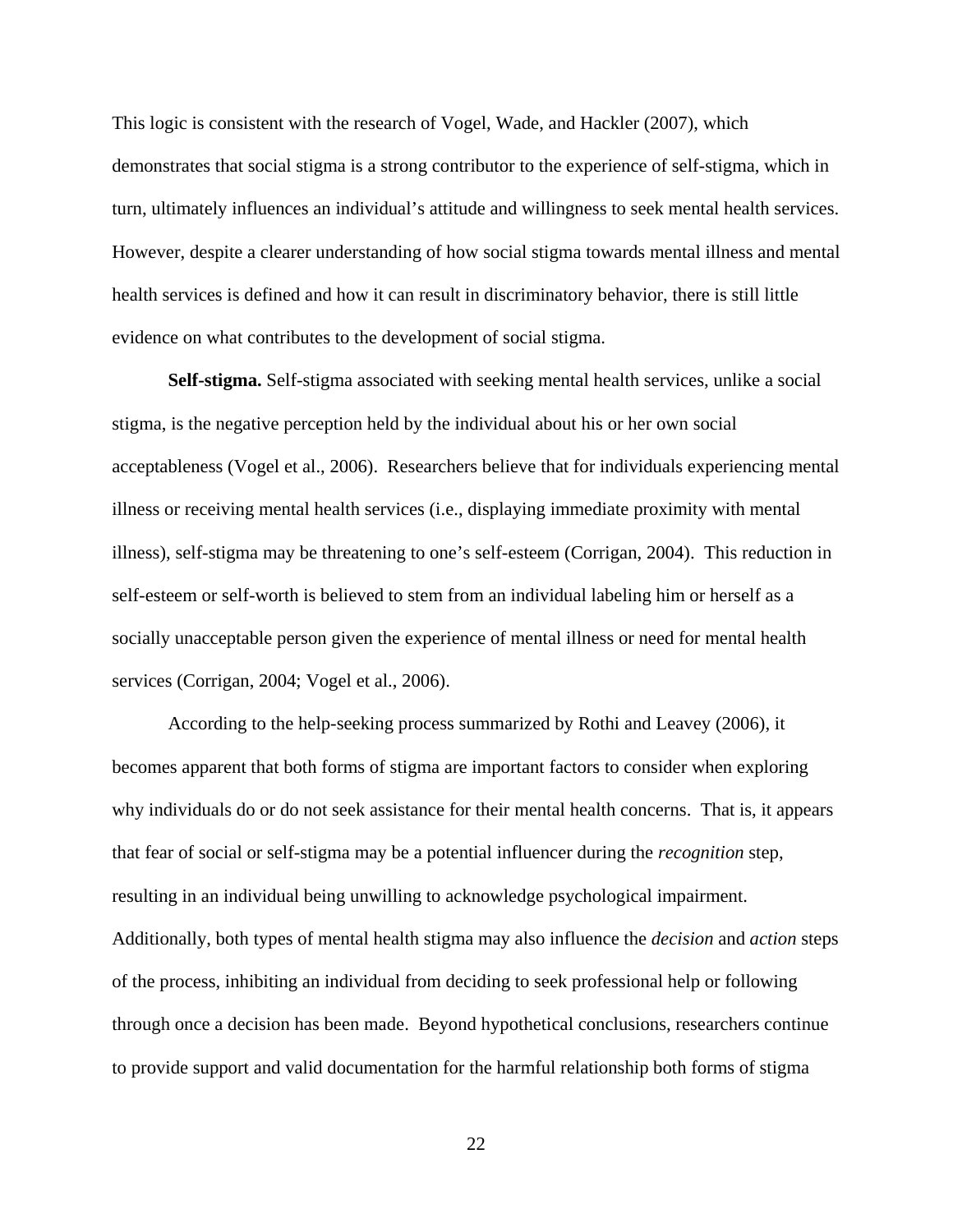maintain with the general help-seeking process (Vogel, Wade, & Hackler, 2007). However, little information is known on what factors contribute to these forms of stigma.

**Linking social and self-stigma.** From an ecological systems perspective (Bronfenbrenner, 1979), it can be argued that social and self-stigma would be interconnected and influence one another. That is, the negative stereotypes and images portrayed by society may become internalized for the potential mental health service recipient (Corrigan, 2004) and perhaps limit their willingness to pursue mental health treatment altogether (Vogel et al., 2006). This proposed relationship between social and self-stigma appears consistent with research demonstrating that the relationship between social stigma and seeking mental health services is fully mediated by self-stigma and attitudes towards seeking services (Vogel et al., 2006). For example, in a sample of 676 university students, Vogel, Wade, and Hackler (2007) found that social stigma contributed to the experience of self-stigma, which subsequently influenced other help-seeking attitudes and willingness to seek help. In other words, self-stigma appears to be a more proximal indicator of help-seeking attitudes and willingness to seek services than social stigma, suggesting that the primary directionality of influence stems from social stigma internalizing into self-stigma. Again, although factors contributing to the development of selfstigma are still emerging (i.e., potential role of social stigma), little is known on other factors contributing to the development of social and self-stigma in individuals.

**Social proximity and mental health stigma***.* In examining factors that might contribute to the development of social and self-stigma, social proximity, or an individual's level of familiarity with mental illness or mental health services, emerges as an important factor (Corrigan et al., 2001). For example, in a study of 208 community college students, results suggests that increases in one's social proximity with mental illness are associated with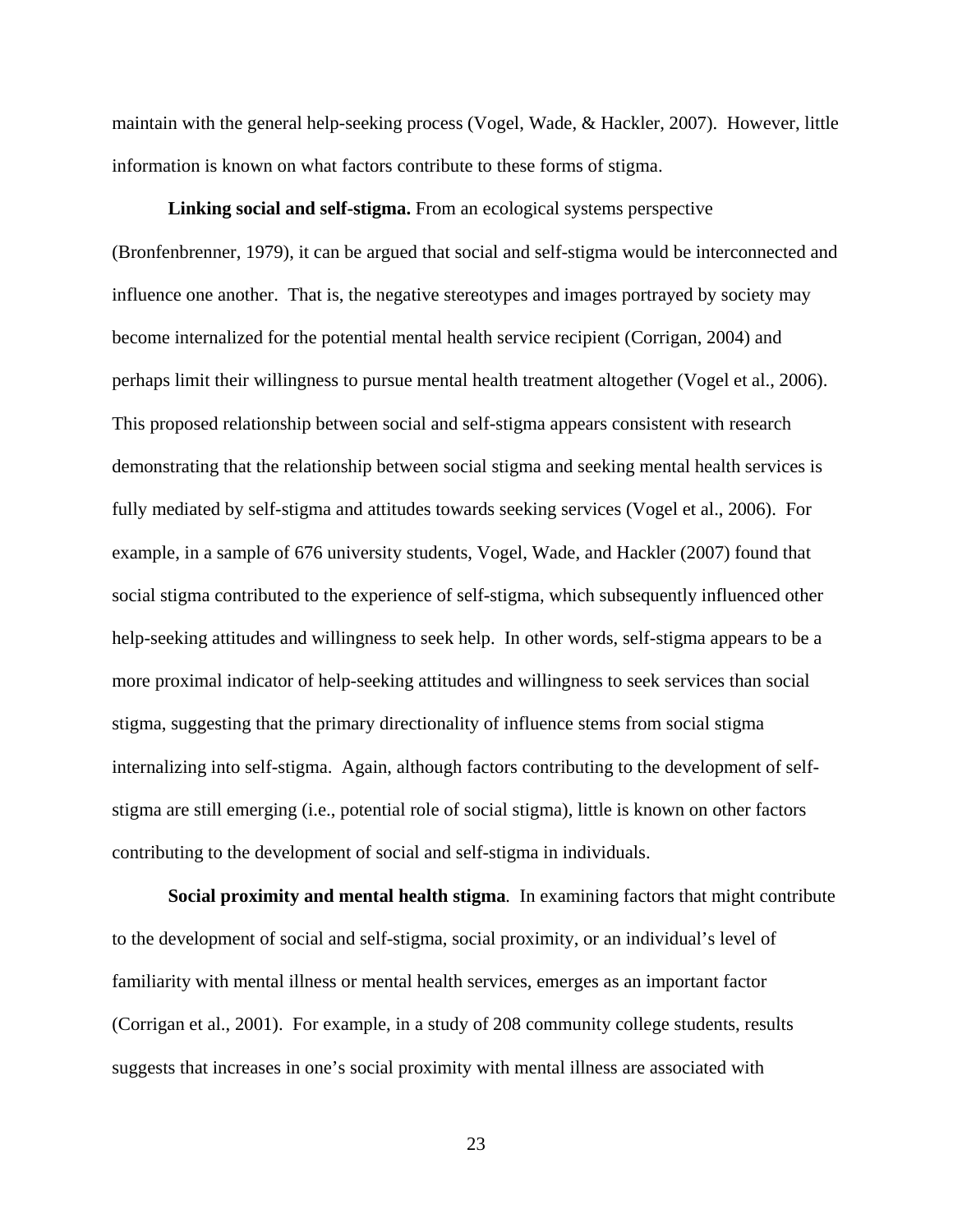decreased levels of perceived dangerousness and less social distance from individuals with serious mental illness (Corrigan et al., 2001). Although these results lend support to social proximity as a predictor of social stigma, the study focused on participants' perceptions of individuals with serious mental illness (e.g., schizophrenia) and not more common and general forms of mental illness (e.g., mild depression, anxiety disorders). Furthermore, it is worthy to note that the conceptualization of stigma in this study included social distance from individuals with mental illness, level of perceived dangerousness, and social avoidance of participants. Although these discriminatory attitudes could be assumed to reflect social stigma, the study does not address stigma related to seeking services or the two distinct forms of stigma: self-stigma and social stigma. With Vogel, Wade, and Hackler (2007) suggesting that self-stigma is a critical mediating component of the help-seeking process, an examination of social proximity and selfstigma appears crucial in developing a full understanding of the role of social proximity and stigma in mental health research. Unfortunately, research on the ecological variables contributing to the development of stigma is minimal. Therefore, this study attempted to addresses this gap of knowledge by exploring relevant social proximity factors (i.e., an individual's level of familiarity with mental illness and mental health services) that may be contributing to the social and self-stigma associated with seeking mental health services.

To extend the potential importance of social proximity to mental illness and mental health treatment, researchers have suggested that when an individual experiences distressing mental health symptoms, those close to the individual may play an influential role in whether or not the individual actually seeks mental health services (Vogel, Wade, Wester, et al., 2007). Rickwood and Braithwaite (1994) suggest that individuals are more likely to seek general help from others when they have available social support or know someone who has sought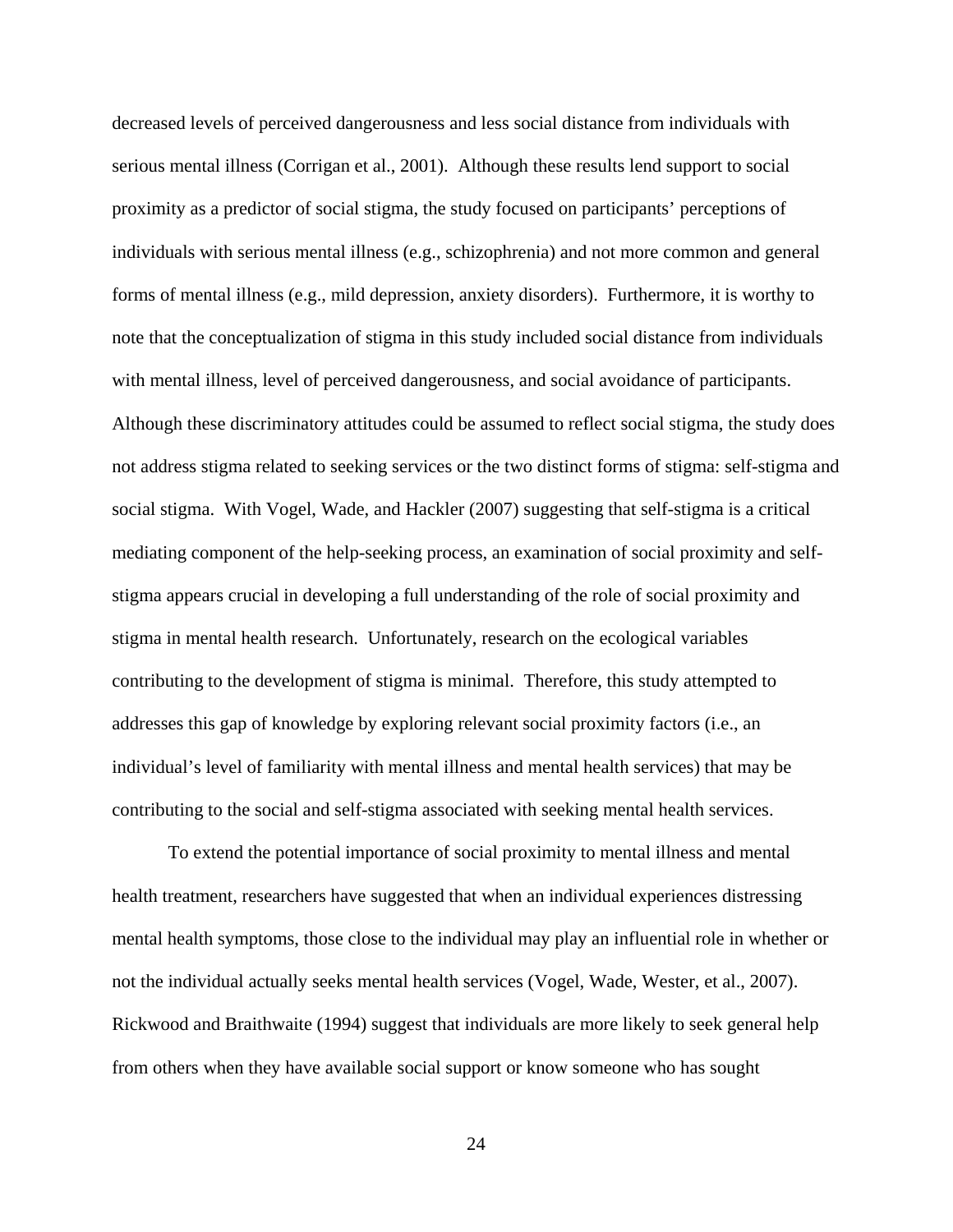professional mental health services. From an ecological perspective (Bronfenbrenner, 1979), these studies begin to demonstrate the potential influence of social proximity on the prevention or facilitation of help-seeking behavior. Unfortunately, many of these emerging studies appeared to focus exclusively on the role of social networks in predicting service utilization attitude (e.g., Vogel, Wade, Wester, et al., 2007) and did not directly consider the role of social proximity in contributing to social and self-stigma, despite evidence that stigma is an important component in the help-seeking process. The current study helped address this gap in the literature by examining social proximity and both forms of stigma related to seeking services.

#### **The Impact of Mental Health Stigma in University Student Populations**

When compared to the general population, the demographic majority of university students (18-25 years old) show the lowest rate of help-seeking behavior (SAMHSA, 2009). As with the general population, the issue of stigma and seeking mental health services appears to be a significant concern in university populations, with limited numbers of university students actively seeking mental health resources (Cook, 2007). With a history of mental health stigma (Prescott, 2008), rising rates of mental health problems (Cook, 2007), recent university tragedies (e.g., Virginia Tech, Northern Illinois University), and the fact that most university students are within the high-risk age group (18-25 years of age) for manifestation of the most common mental health symptoms (Cook, 2007), there is significant reason for concern regarding the mental health of current university populations.

**Basic mental health concerns.** Concurrent with stigmatizing attitudes towards seeking mental health services and a lack of accessible and appropriate services earlier in the  $20<sup>th</sup>$ century, some specific mental health difficulties have continued to rise for university-aged students (Haas, Hendin & Mann, 2003). For example, from the mid-1950's to the 1980's, the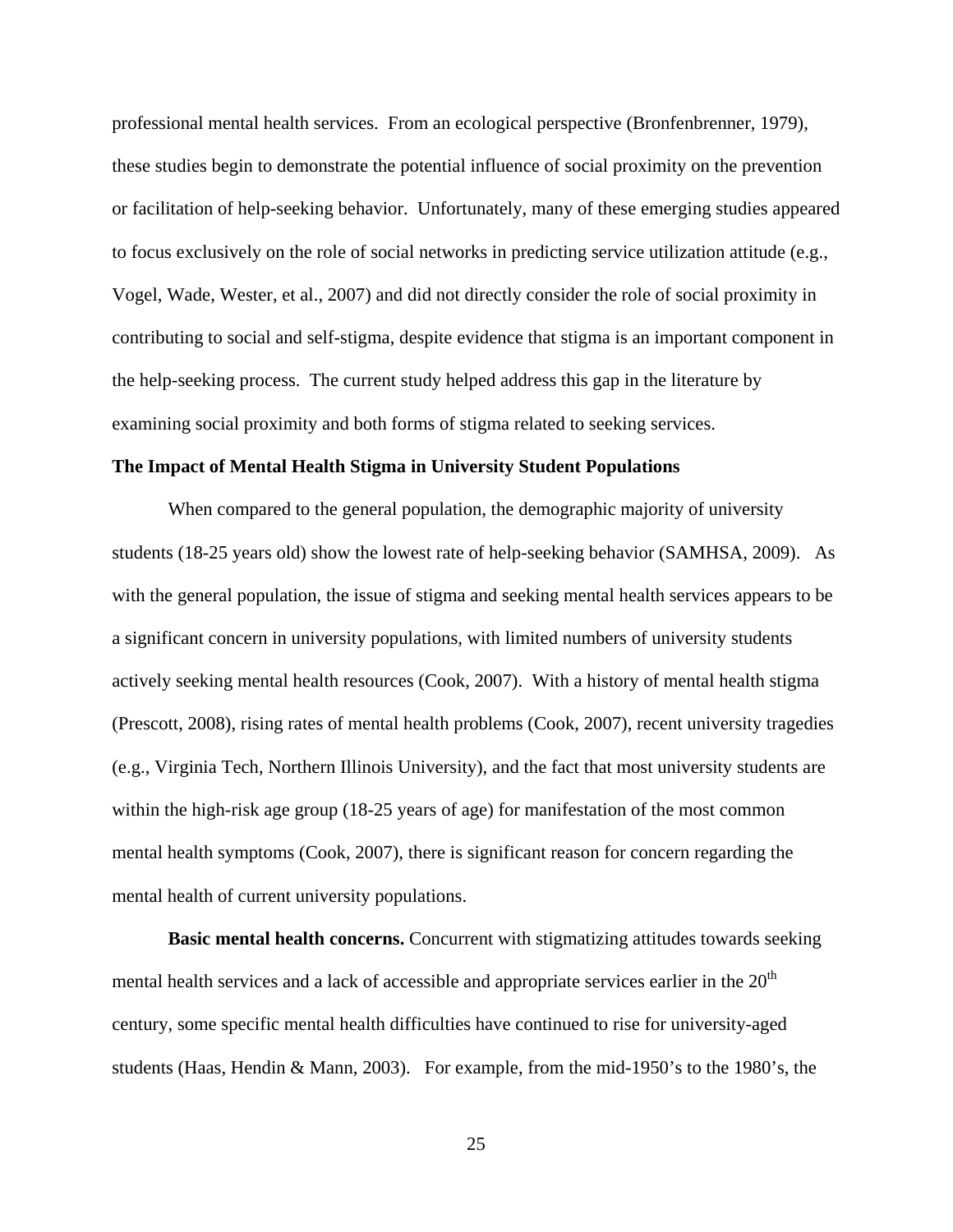suicide rate tripled for men and doubled for young women between the ages of 18 and 24 years (Haas et al., 2003). Current mental illnesses commonly seen within university populations include depression, anxiety, eating disorders, substance abuse issues, suicide, self-mutilation, and a range of self-destructive and reckless behaviors (Cook, 2007). As alluded to by Prescott (2008), the extreme examples of Cho Seung-Hui's (a student allegedly struggling with mental illness) shootings at Virginia Tech and more recent shootings at Louisiana Technical College and Northern Illinois University present a need to understand the ways that mental illness among university students and the larger population can be addressed and these tragic events can be prevented. Furthermore, relatively little is known about the role these tragic events play in lowering or heightening levels of stigmatizing behavior towards seeking mental health services in these specific university samples.

Given the growing number of effective mental health services (U.S. Department of Health and Human Services, 1999), it is concerning that the stigma of seeking professional help is considered one of the common factors preventing university students from seeking appropriate mental health care (Cook, 2007). As a special population, this appears even more serious when one considers that there are over 17 million students enrolled in universities (U.S. National Center for Education Statistics, n.d.) and most of these students are within the mental illness high-risk age group (18-25 years of age) (Cook, 2007). As previously mentioned, this group is considered to be at-risk for manifestation of symptoms for the most common mental health difficulties (e.g., depression, schizophrenia, anxiety, substance abuse problems) (Cook, 2007). If service utilization barriers, like stigma, are not overcome, researchers fear that college students may be left untreated, leading to negative academic, personal and social consequences (Cook, 2007).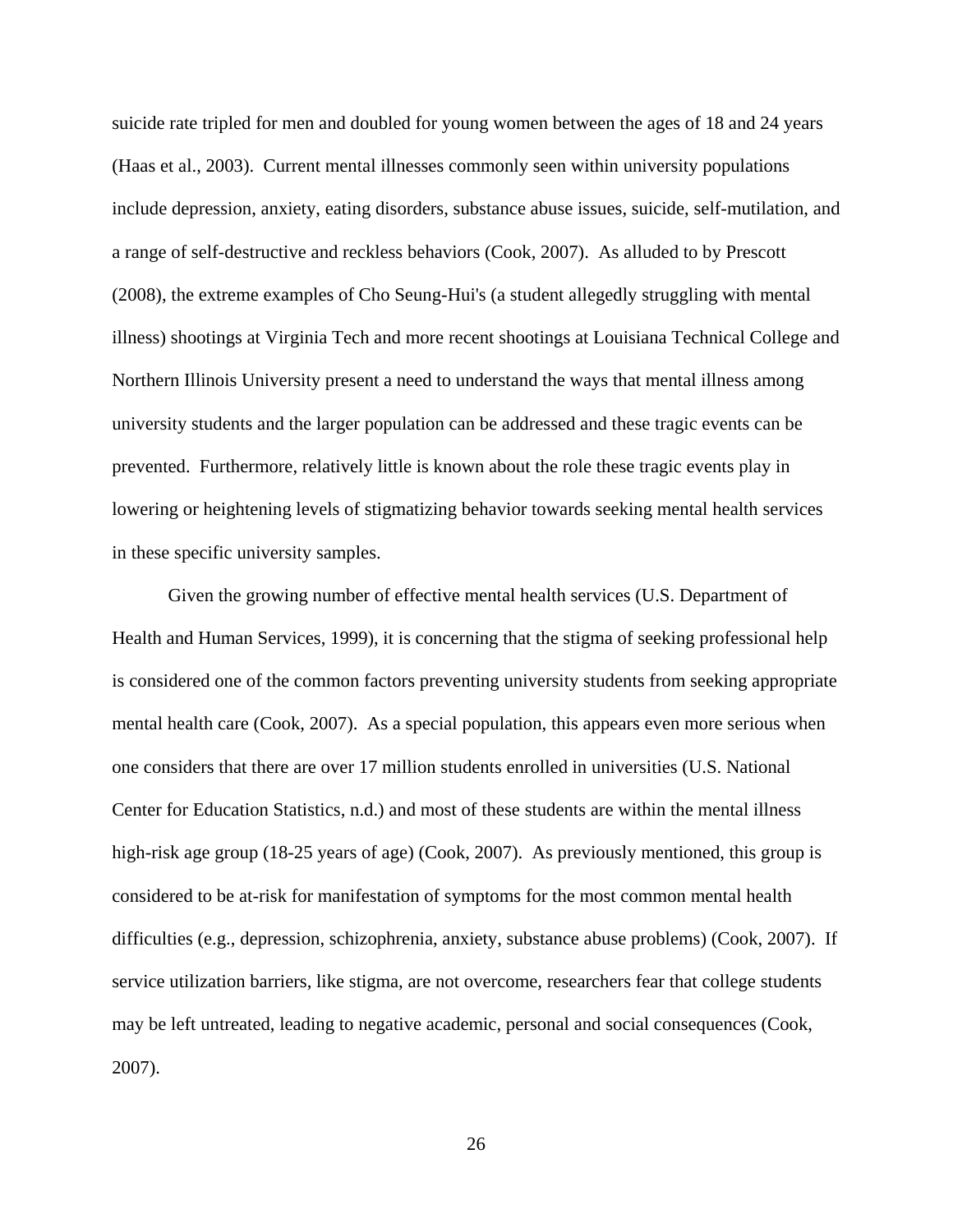**Expanding mental health concerns.** Concerns related to mental illness appear to be widening across many student populations. For example, based on data from a recent longitudinal study of 181 secondary school students (Stoep et al., 2003), failure to complete school was strongly (46%) associated with the presence of a mental illness. This relationship has been supported by other researchers suggesting that academic success and psychological wellbeing are intertwined for adolescent students (Becker & Luthar, 2002) and is consistent with Cook's (2007) concern over untreated mental illness leading to academic failure for college students. The impact of improper attention given to mental illnesses in the United States not only significantly impacts an individual's current state of mental health and academic success, but appears to clearly jeopardize an individual's potential future performance. Again, this has prompted the President's NFC (2003) to push school settings to not only address traditional issues of academics, but to reduce non-academic barriers (e.g., mental illness) affecting student development (Mills et al., 2006).

A focused discussion of the President's NFC by Mills and colleagues (2006) dissects and targets the potential opportunities and challenges of implementing the commission's recommendations related to school-based mental health services. Specifically, this discussion suggests that, in order to advance mental health treatment in the United States, practitioners must take a more holistic and expansive approach to combat student mental illness. According to this review, the NFC report documents the need to involve multiple layers of collaborative service delivery among social services, teachers, parents, and families, to address individual mental health issues within schools, while globally targeting the reduction of mental health stigma (Mills et al., 2006). Ultimately, the NFC discussion appears to imply that to overcome expanding barriers to accessing mental health services and address the mental health needs of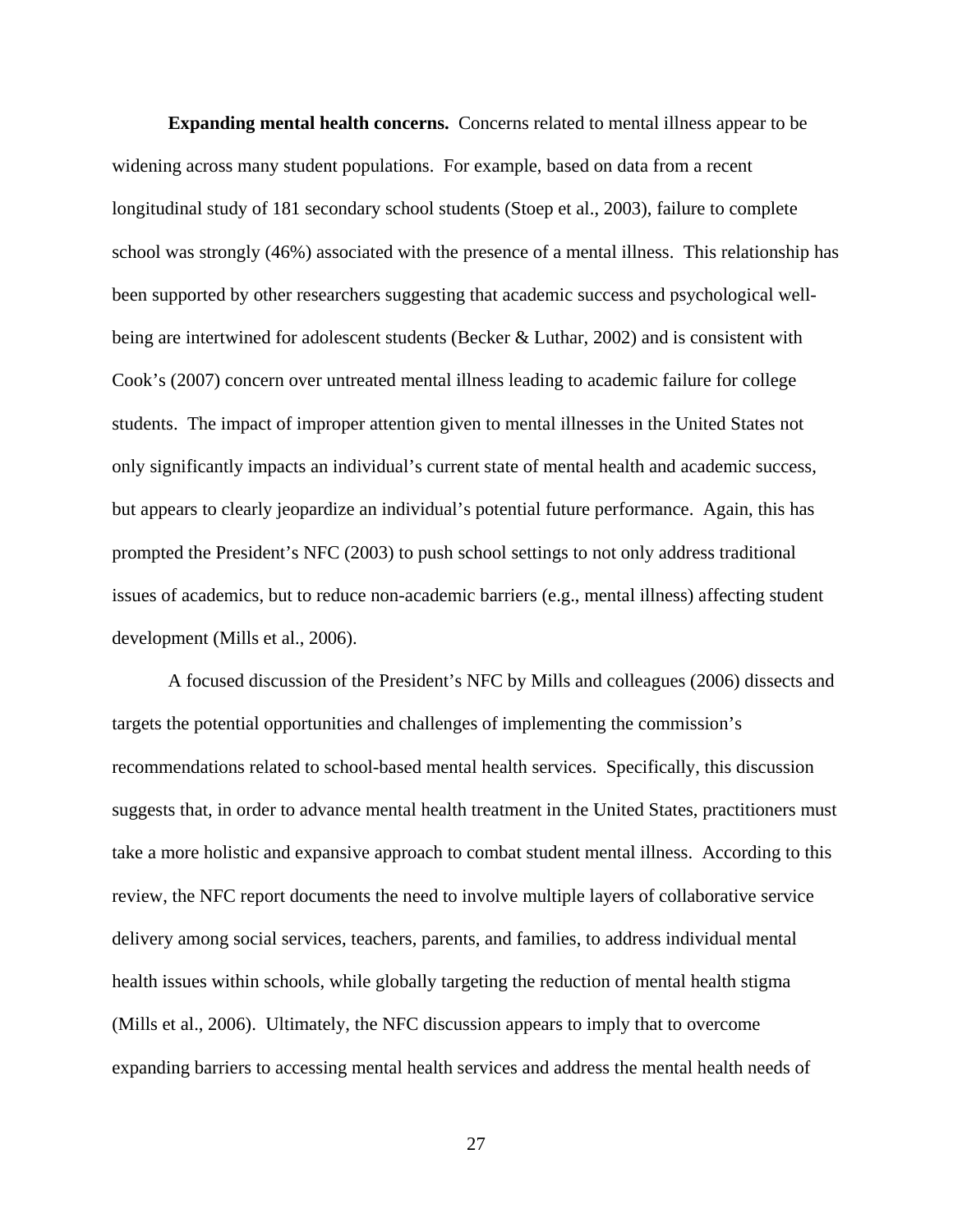student populations, researchers need to address mental health stigma through a more encompassing lens. Consequently, this study examined stigma from an ecological perspective to further the understanding of barriers to service utilization in the university population.

**Special populations.** On April 16<sup>th</sup>, 2007, the deadliest mass shooting on a school campus occurred at Virginia Tech (Nordboe, Kantor, Barker, Ware, & Amistad, 2007). A student, allegedly struggling with mental illness, killed 33 individuals, including himself, and wounded others. Immediately following this tragedy, numerous mental health responses were put into place for the students, faculty, and the surrounding community, including a variety of individual and group services. Although considered a well-coordinated mental health response (Nordboe et al., 2007), the effects of a tragedy of this size and nature on a university population appear significant and could likely alter the thoughts and beliefs towards stigma and mental health services. With the previously discussed information on the role of social proximity in the stigma literature (Corrigan et al., 2001; Rickwood and Braithwaite, 1994), one could utilize an ecological approach (Bronfenbrenner, 1979) to speculate that the environmental exposure of Virginia Tech students to the mental health service response phases following the tragedy (Nordboe et al., 2007) may have lowered forms of stigma in this population. At this time, relatively little is known on the relationship between this event and the stigmatizing beliefs towards mental health within this special university population. This research was fortunate to have the opportunity to explore these variables within a Virginia Tech sample of students. Given the unique characteristics of this university population, statistical measures were explored and implemented to control for potential differences due to the university setting and exposure to the events of April  $16<sup>th</sup>$ , 2007.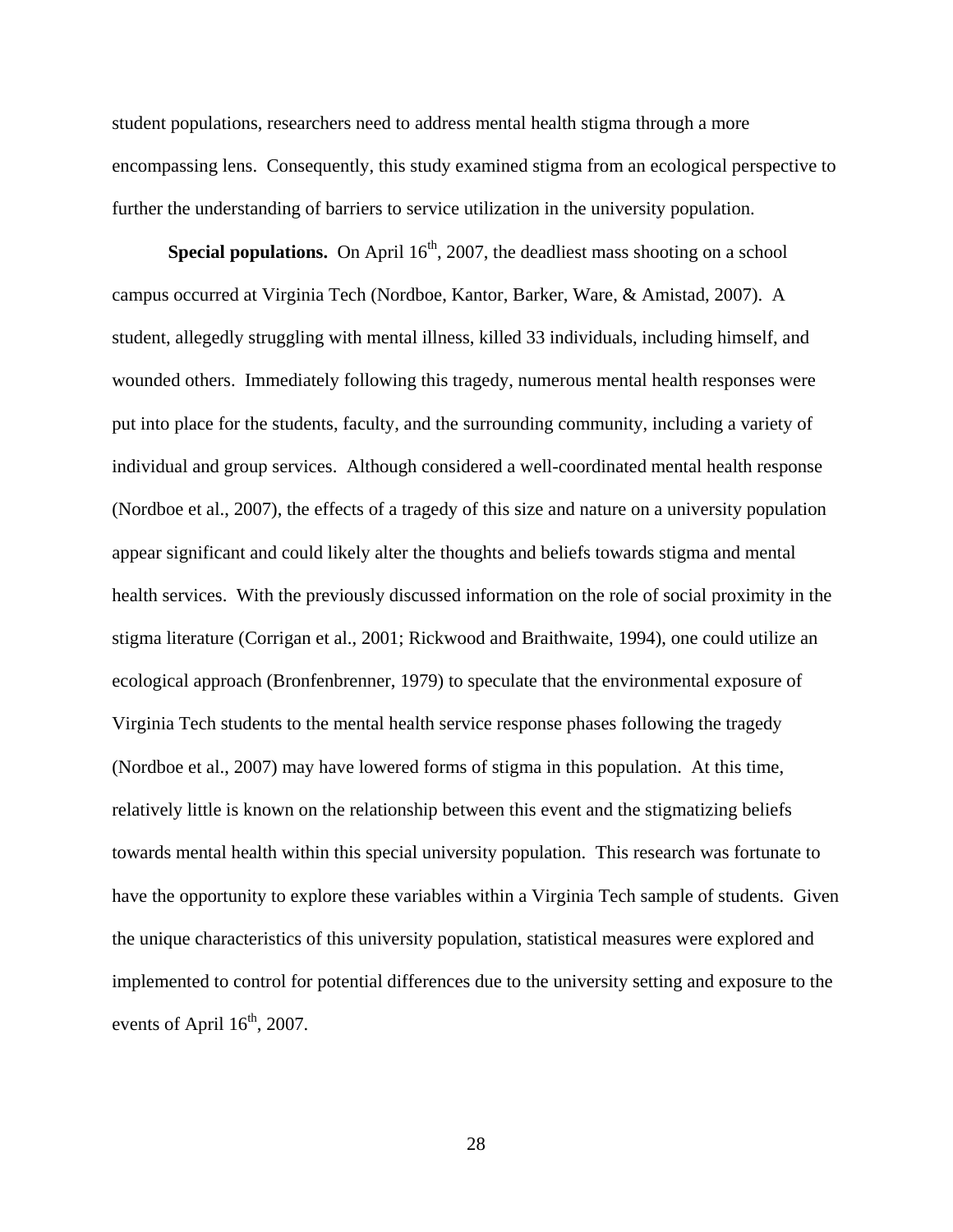#### **The Present Study**

Along with the general population, extensive unmet needs and service gaps for young adults with mental health difficulties exist and stigma surrounding mental illness and seeking services is a significant barrier (New Freedom Commission on Mental Health, 2003). It has been established that stigma related to mental illness and mental health services are associated with social rejection (Link, Cullen, Frank, & Wozniak, 1987), social distancing (Corrigan et al., 2001), discrimination (Corrigan, 2004) and other negative life events. Despite a consensus that many factors are influential in an individual failing to seek mental health services, stigma towards mental illness and treatment continues to be one of the most prominent reasons for individuals not seeking services (Corrigan et al., 2004; Vogel et al., 2006). More specifically, both social and self-stigma, have consistently demonstrated a strong relationship with negative attitudes towards seeking mental health services (Vogel, Wade, & Hackler, 2007).Despite this link, few researchers have explored factors that contribute to the development of social and selfstigma, especially from an ecological perspective. Additionally, the particular importance to university populations of combating and resolving these forms of stigma has been stressed (Cook, 2007; Vogel, Wade, & Hackler, 2007).Trends regarding the influence of demographic factors (i.e., gender and race/ethnicity) have also been examined, but reveal inconclusive findings (Rothi & Leavey, 2006; Broadhurst, 2003). Therefore, the intention of this study was to enhance the understanding of mental health stigma by exploring how social proximity variables (i.e., familiarity with mental illness and receiving mental health services) and demographic characteristics may be contributing to social and self-stigma associated with receiving mental health services.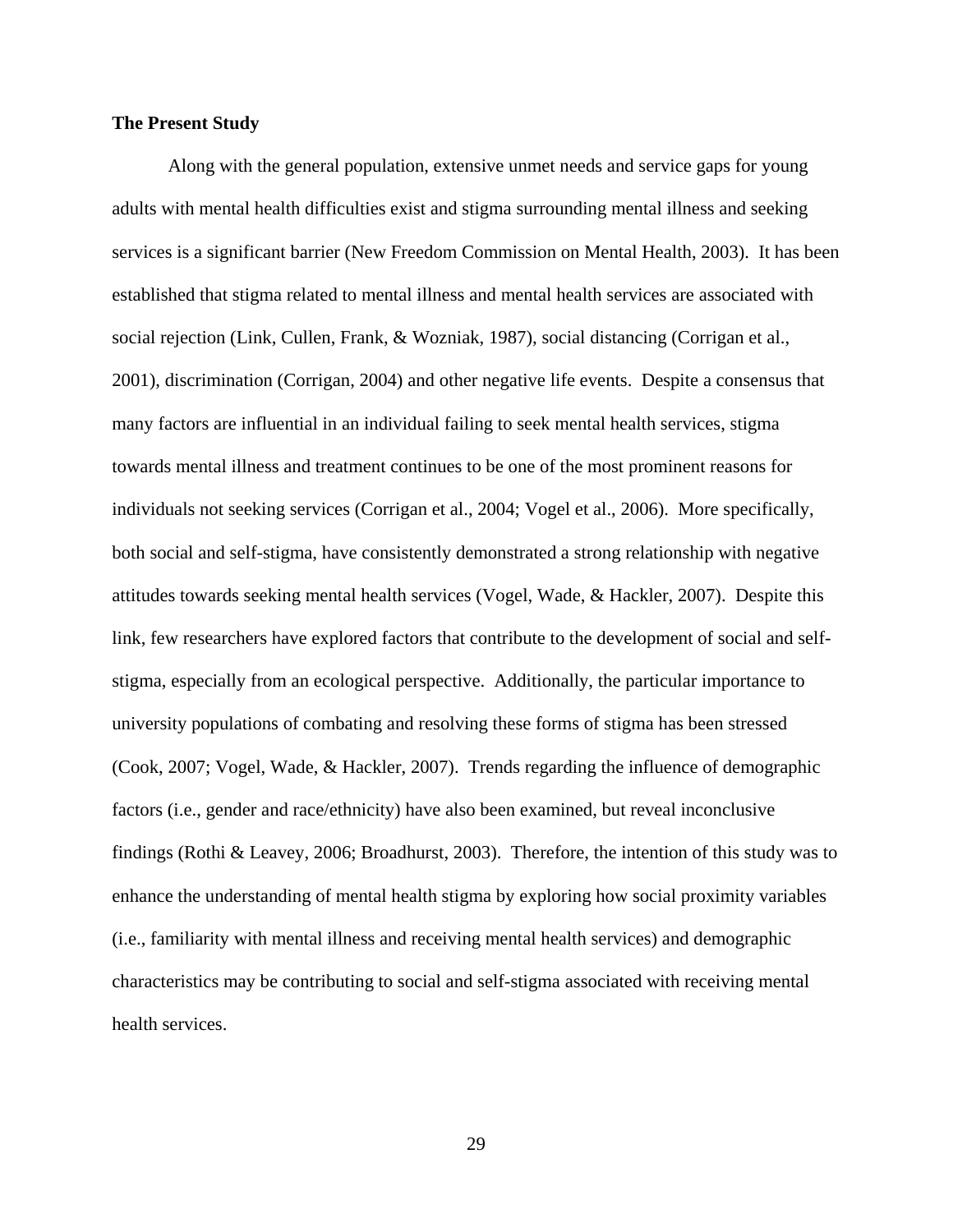Based on existing literature and ecological systems theory (Bronfenbrenner, 1979), this study examined the following research questions and associated hypotheses:

1. Does level of social proximity with mental illness and mental health services (i.e., level of familiarity with mental illness, level of familiarity with others receiving mental health services, and immediate proximity to having personally received mental health services) predict social and self-stigmatizing thoughts related to seeking mental health services?

H1: Greater familiarity with individuals with a mental illness will predict lower levels of perceived social stigma related to seeking mental health services.

H2: Greater familiarity with individuals with a mental illness will predict lower levels of perceived self-stigma related to seeking mental health services.

H3: Greater familiarity with other individuals receiving mental health services will predict lower levels of perceived social stigma towards seeking mental health services.

. H4: Greater familiarity with other individuals receiving mental health services will predict lower levels of perceived self-stigma towards seeking mental health services. H5: Greater personal familiarity with receiving mental health services (i.e., personally receiving services) will predict lower levels of perceived social stigma towards seeking mental health services.

H6: Greater personal familiarity with receiving mental health services (i.e., personally receiving services) will predict lower levels of perceived self-stigma towards seeking mental health services.

2. Do demographic characteristics of university setting, gender, and race/ethnicity predict social and self-stigmatizing thoughts related to seeking mental health services?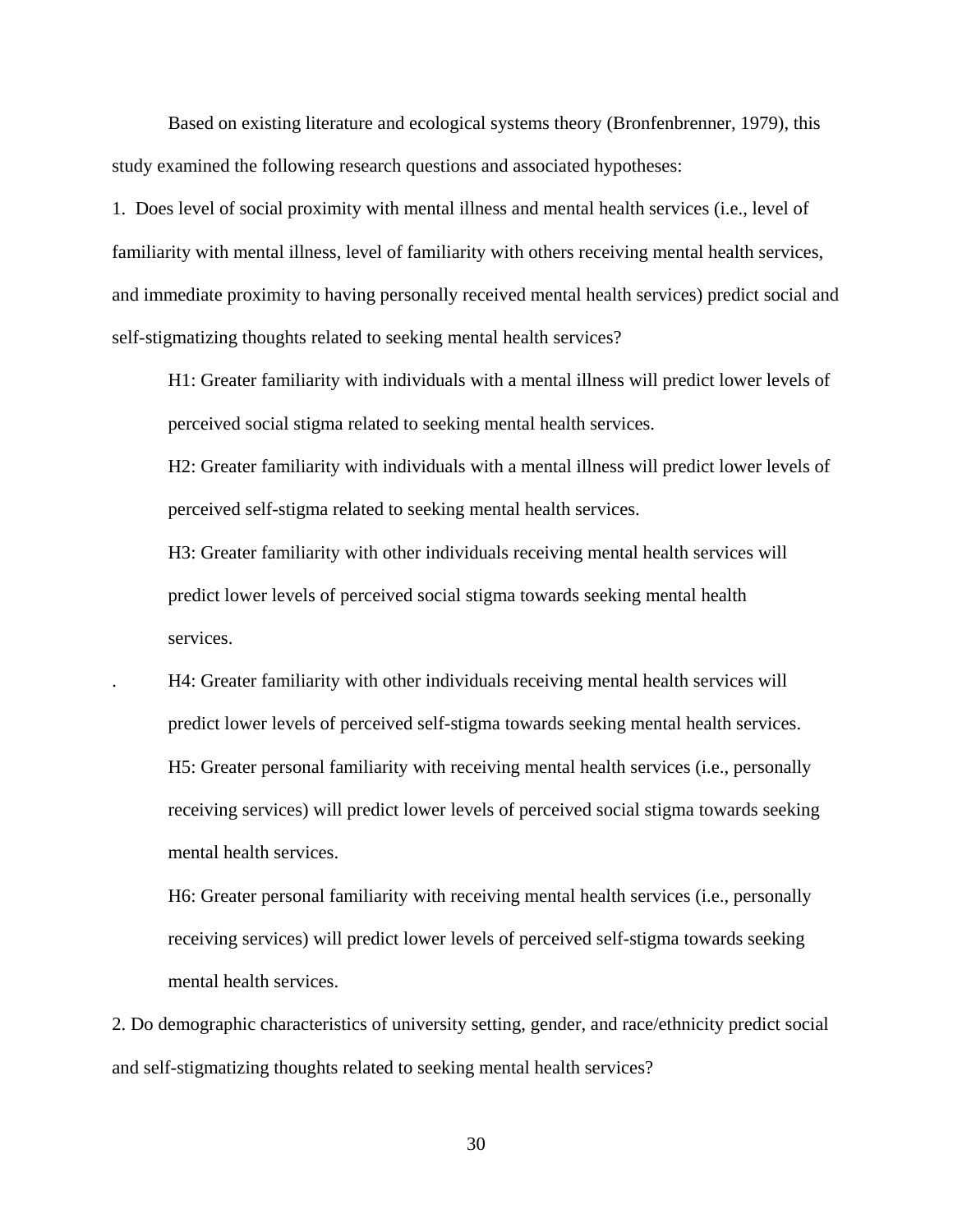H7: University differences will predict varying levels of perceived social stigma towards seeking mental health services. Specifically, students at Virginia Tech will report lower levels of social stigma.

H8: University differences will predict varying levels of perceived self-stigma towards seeking mental health services. Specifically, students at Virginia Tech will report lower levels of self-stigma.

H9: Although trends have been noted for gender and race/ethnicity, there appears to be inconsistent and inconclusive findings in the literature regarding directionality (Rothi  $\&$ Leavey, 2006; Broadhurst, 2003). Given this circumstance, the demographic variables of gender and race/ethnicity will be explored in relation to levels of social stigma associated with seeking mental health services. However, this hypothesis is exploratory and no directionality towards social stigma is hypothesized.

H10: Although trends have been noted for gender and race/ethnicity, there appears to be inconsistent and inconclusive findings in the literature regarding directionality (Rothi  $\&$ Leavey, 2006; Broadhurst, 2003). Given this circumstance, the demographic variables of gender and race/ethnicity will be explored in relation to levels of self-stigma associated with seeking mental health services. However, this hypothesis is exploratory and no directionality towards self-stigma is hypothesized.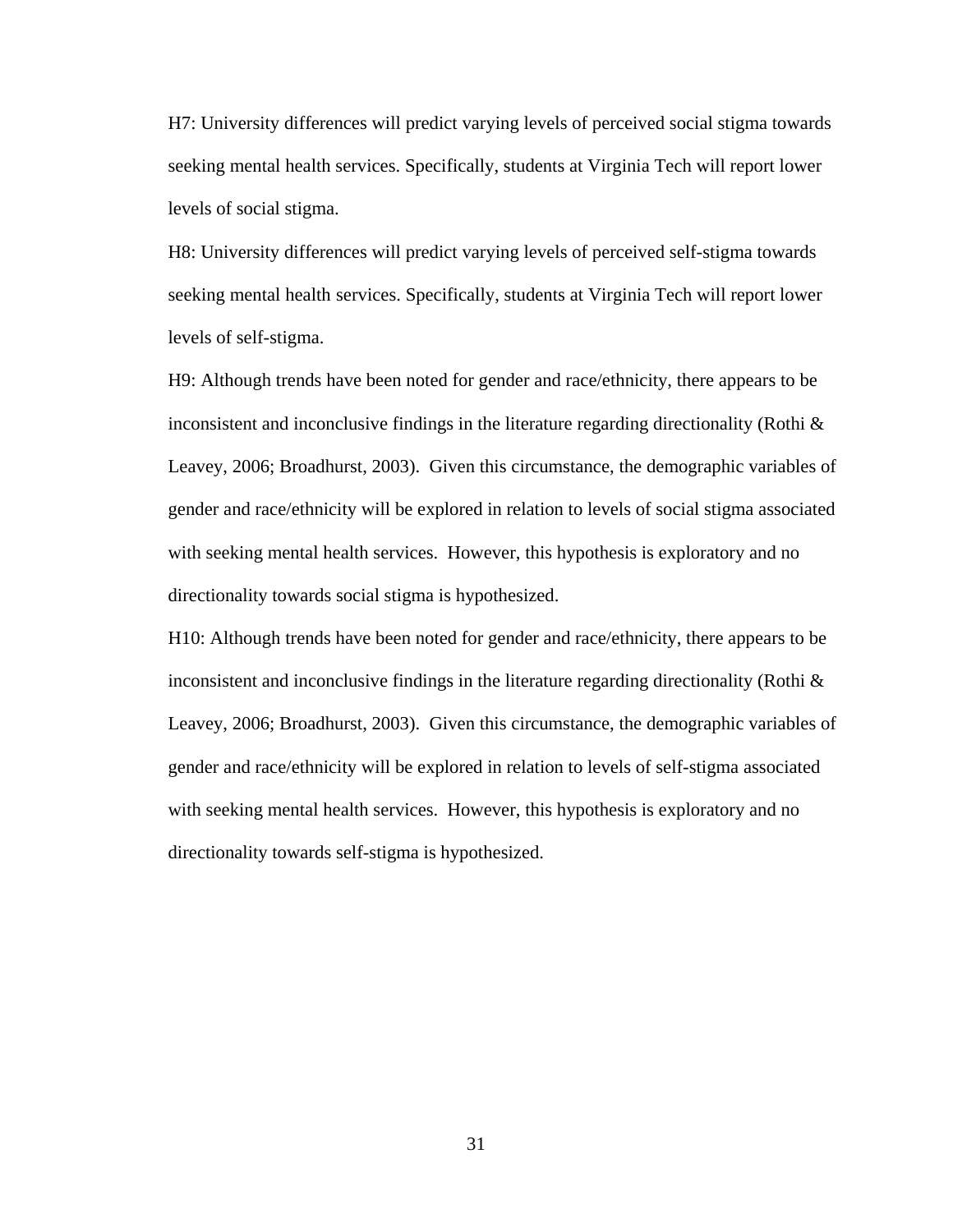#### Chapter III

#### **Methodology**

#### **Sample**

**Selection***.* The sample for this study consisted of a convenience sample of 410 university students from two different institutions: Virginia Polytechnic Institute and State University (Virginia Tech) and Western Carolina University (WCU). Each of these institutions is public, coeducational, and acquires students from a variety of geographical regions. In 2008, the total undergraduate enrollment at Virginia Tech was approximately 23,000, with 10,000 females and 13,000 male students (Virginia Tech, 2009). Approximately 81% of undergraduate students at Virginia Tech are Caucasian, while the remaining percentages are comprised of African-American, Asian/Pacific Islander, Hispanic/Latino, Native American, and International students (Virginia Tech, 2009). In 2008, the total undergraduate enrollment at WCU was approximately 7,000 students, with 3,300 females and 3,700 males (Western Carolina University, 2009). Approximately 89% of undergraduate students at WCU are Caucasian, while the remaining percentages are comprised of African-American, Asian/Pacific Islander, Hispanic/Latino, Native American, and International students (Western Carolina University, 2009). Descriptive characteristics of the sample will be presented in the results chapter.

In order to be included in the study, participants had to meet two general inclusion criteria. First, in order to obtain data from the traditional undergraduate aged student, and control for potential outlying age differences, participants were required to be between 18 and 24 years of age at the time of participation. Second, in order to target the characteristics of the traditional undergraduate student and control for differences based on institutional affiliation, the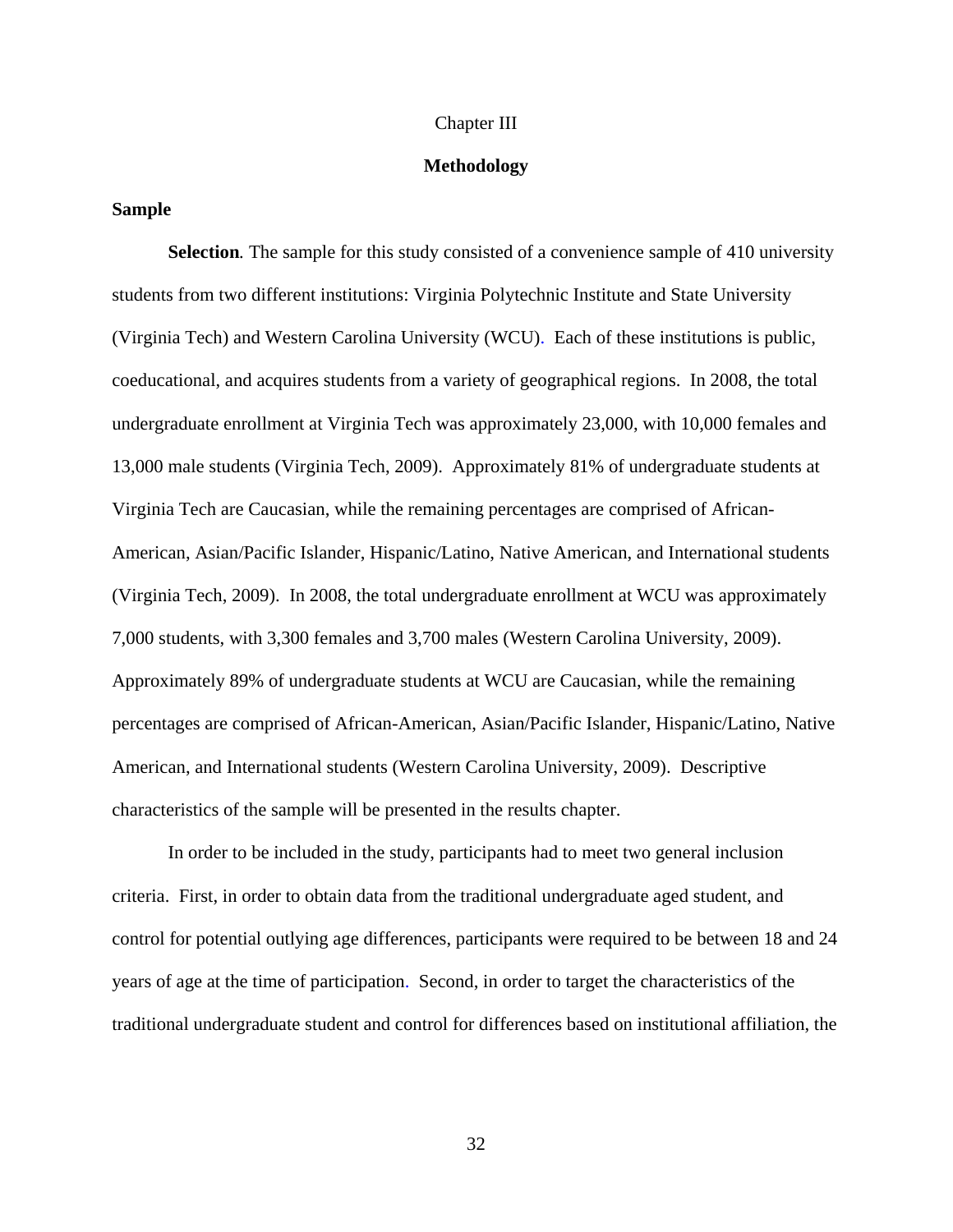participant was required to be currently enrolled as an undergraduate student at Virginia Tech or WCU.

**Sample size.** As suggested by Tabachnick and Fidell (2007), an adequate sample size for a multiple regression procedure must meet the following minimal statistical guidelines:  $N \geq 50 +$ 8m, and  $N \ge 104 + m$ , where m is the number of independent variables. In this study, m = 28 [*N*  $\geq$  50 + (8 x 28) = 274, and *N*  $\geq$  104 + 28 = 132]. Originally, 452 individuals participated in the study. However, 42 of these participants did not meet the eligibility criteria, failed to provide necessary information, or their data was determined to be an outlier within the larger sample and were dropped from the study. This information is explained in more detail in the results chapter. After these adjustments, the final sample size for statistical analysis was narrowed from 452 to 410. This number (*N =* 410) meets and exceeds the minimum of 274 participants necessary for adequate multiple regression analyses suggested by Tabachnick & Fidell (2007).

**Recruitment.** Participants for this study were recruited in a variety of ways. The study was advertised to undergraduate students via instructors at Virginia Tech and WCU. In an attempt to ensure that the sample was balanced in terms of gender and diverse in terms of race/ethnicity, participants were recruited from a variety of undergraduate university departments at these universities. At Virginia Tech, students were recruited through the colleges of Business and Engineering and the departments of Building Construction, History, Human Development, Mathematics, Chemistry, Geography, Physics, Biological Science, and Geosciences. At WCU, students in the college of Business and the departments of Engineering, History, Psychology, Mathematics and Computer Science, Communication Science and Disorders, Political Science, Geosciences, Chemistry and Physics, Anthropology, Biology, Health Sciences, and Health, Physical Education, and Recreation departments were recruited. Instructors teaching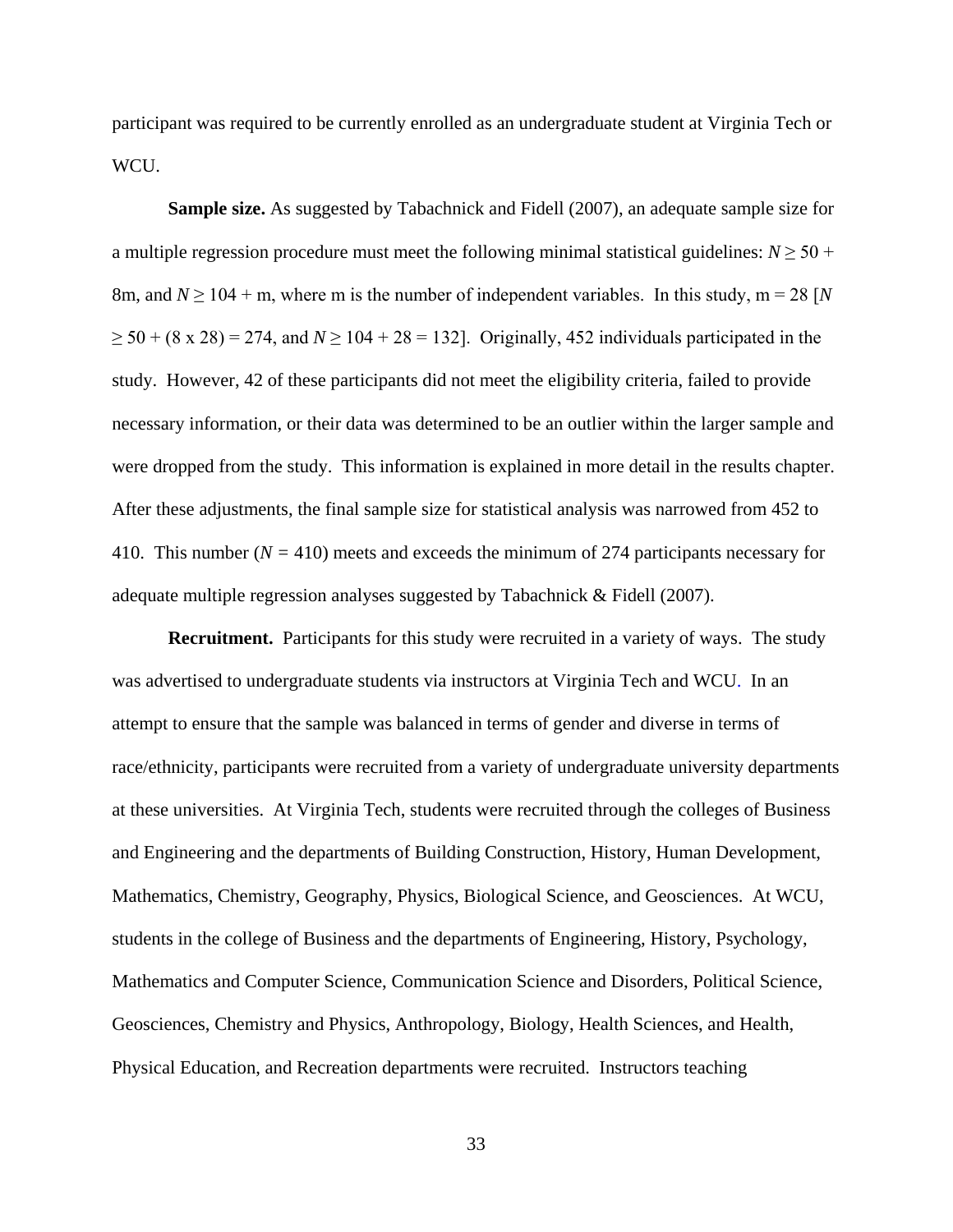undergraduate courses selected from these departments at each university were contacted through personal letters (see Appendix B) and/or personal email (see Appendix C). A total of 117 letters and emails were sent out to Virginia Tech instructors, while 54 letters and emails were sent out to WCU faculty. The letters and emails contained a summary of the study, a web link to the survey, researcher contact information, and an advertisement flyer for distribution (see Appendix D). The university instructors were asked to distribute the study information to their students. Depending on the instructor's willingness, some instructors provided students with copies of the advertisement flyer, others digitally posted the information on a class website, and others forwarded the recruitment email directly to their students. Of the 171 total recruitment letters and emails sent, it is estimated that the participation rate from instructors was approximately 25%. The study was also posted on the Psychology Study Participant Manager (PSPM) posting system (see Appendix E) in the department of psychology at WCU. Introductory psychology students at WCU were able to access information about the study online and track his or her participation credit for the introductory class through the PSPM secured online system.

Approximately 30 instructors between Virginia Tech and WCU also provided their students with extra credit for participating in the study. For the individuals receiving extra credit, some instructors offered points, dropped a quiz grade, or others gave some other option that did not increase the student's grade by more than a grade level. Instructors were informed by the researcher that, by offering the extra credit option for participation, the following would be required by the Virginia Tech Institutional Review Board: instructors must provide equal alternatives for extra credit beyond participating in this study, research participation should not raise a student's grade by a whole step (e.g., from a B to an A), and instructors should inform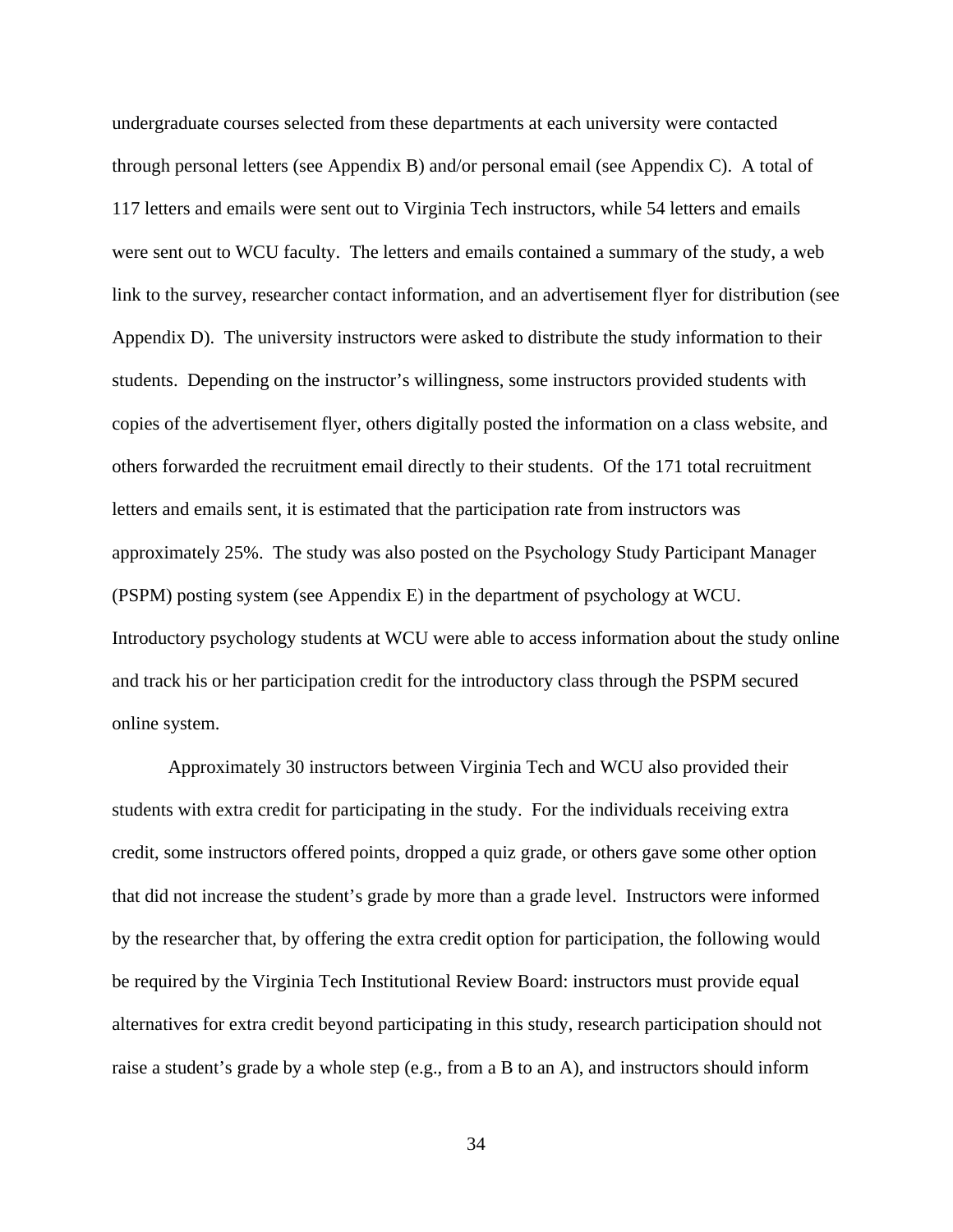their students of the impact this extra credit will have on their course grades. Although questions regarding extra credit were monitored and answered by the researcher, university instructors were ultimately on their honor to adhere to the Virginia Tech Institutional Review Board guidelines.

#### **Procedure**

Primary Institutional Review Board approval was acquired at Virginia Tech on April 6, 2009 (see Appendix F) and WCU student participation was later approved at WCU on April 12, 2009 (see Appendix G). Participants completed the survey anonymously by means of a webbased approach supported by Virginia Tech (http://survey.vt.edu/). After accessing the research study online, participants immediately read the introductory information describing the steps and format of the survey (see Appendix H) and the informed consent document (see Appendix I). By clicking a "Submit" button, they then acknowledged their willingness to participate in the study. Participants then completed the survey (see Appendices J - N), and if they were willing, provided their personal information on a separate webpage (see Appendix O) for entrance into a lottery for a gift card or possible extra credit from his or her instructor. The entire process took approximately 15 to 25 minutes. All participants who completed the survey and personal information section were entered into a drawing for one of five \$40.00 gift cards to the Olive Garden, a nationally-based restaurant chain. Of the 490 participants who accessed and completed the informed consent form online, 452 completed the entire survey. This represents a completion rate of 92.2%. Of those 452 participants, 450 provided their personal information for entry into the gift-card lottery or for extra credit documentation. At the completion of the data collection, the researcher used a random number generator to select the five winners of the drawing based upon the participant's assigned research ID number. Once the five winning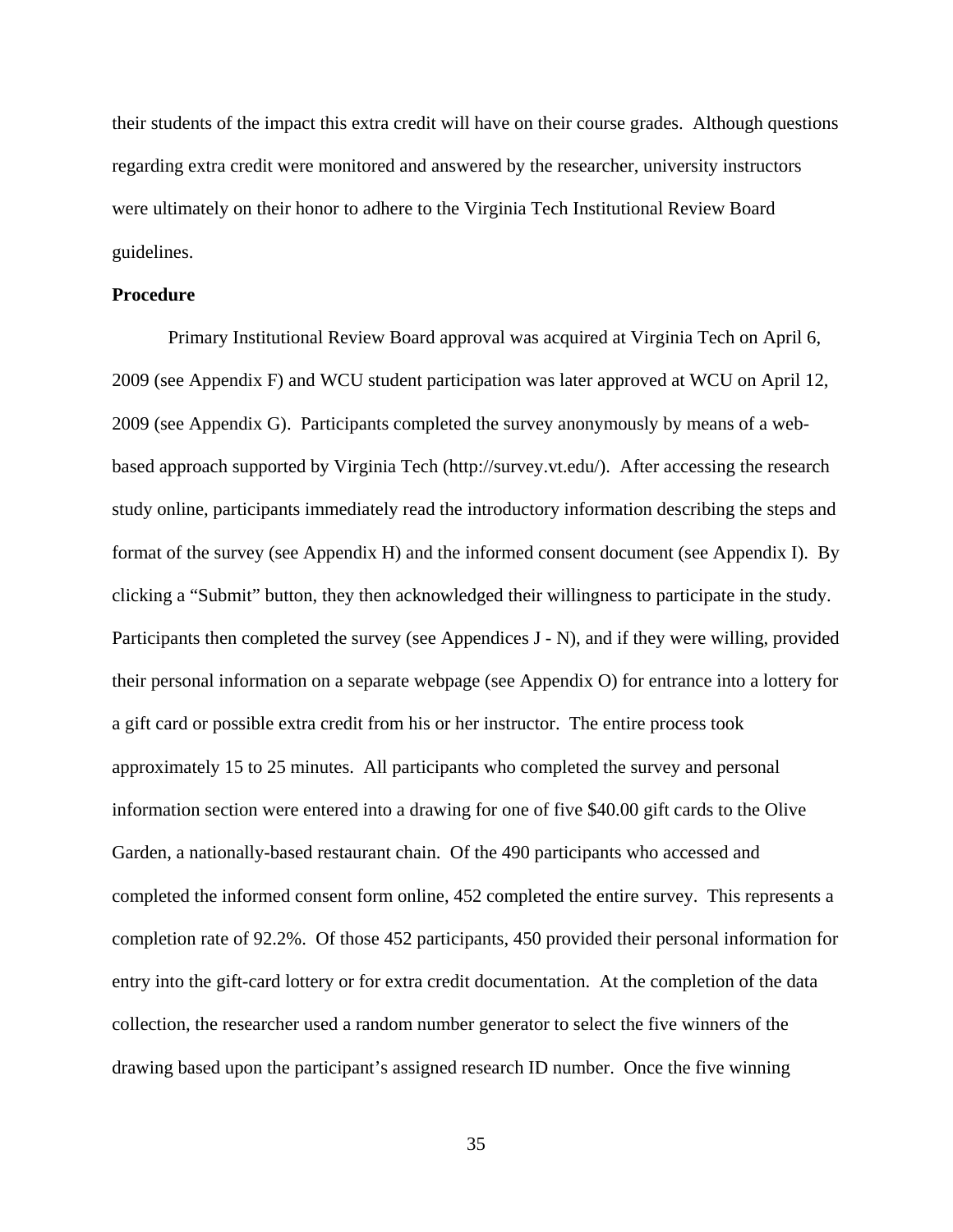participants had been selected, they were each contacted via email and informed of their winnings (see Appendix P). At that time, the winners were asked for their mailing addresses. Once the winning participants had provided their mailing addresses to the researcher, their gift cards were distributed via certified/signature mail (see Appendix Q). This allowed the researcher to verify that the gift cards were received by all winning participants.

#### **Measures**

The web-based survey consisted of a series of questions related to participants' demographic characteristics, level of familiarity with mental illness, level of familiarity with receiving mental health services, social stigma associated with seeking mental health services, and self-stigma associated with seeking mental health services.

**Demographics.** A demographic questionnaire (see Appendix J) assessed the participants' age, race/ethnicity, socioeconomic status (based on family's income of past five years), personal experience with mental health treatment (e.g., if the participant had ever received mental health services, if the participant knew individuals that had received mental health services, etc.), and other pertinent background information (e.g., access to mental health insurance, religious beliefs, etc.). Given the potential impact of the April  $16<sup>th</sup>$ , 2007, campus shootings on Virginia Tech's students' attitudes and exposure to mental illness and mental health services, and the intensive campus-wide mental health response, potential threats to external validity needed to be addressed. Therefore, on the demographic questionnaire, if a participant identified him or herself as a Virginia Tech student, that participant was also asked if he or she was a Virginia Tech student during the semester of the April  $16<sup>th</sup>$ , 2007, shootings. Additionally, the perceived level of impact of these events on the individual (e.g., not at all, to some degree, to a significant degree) was also obtained.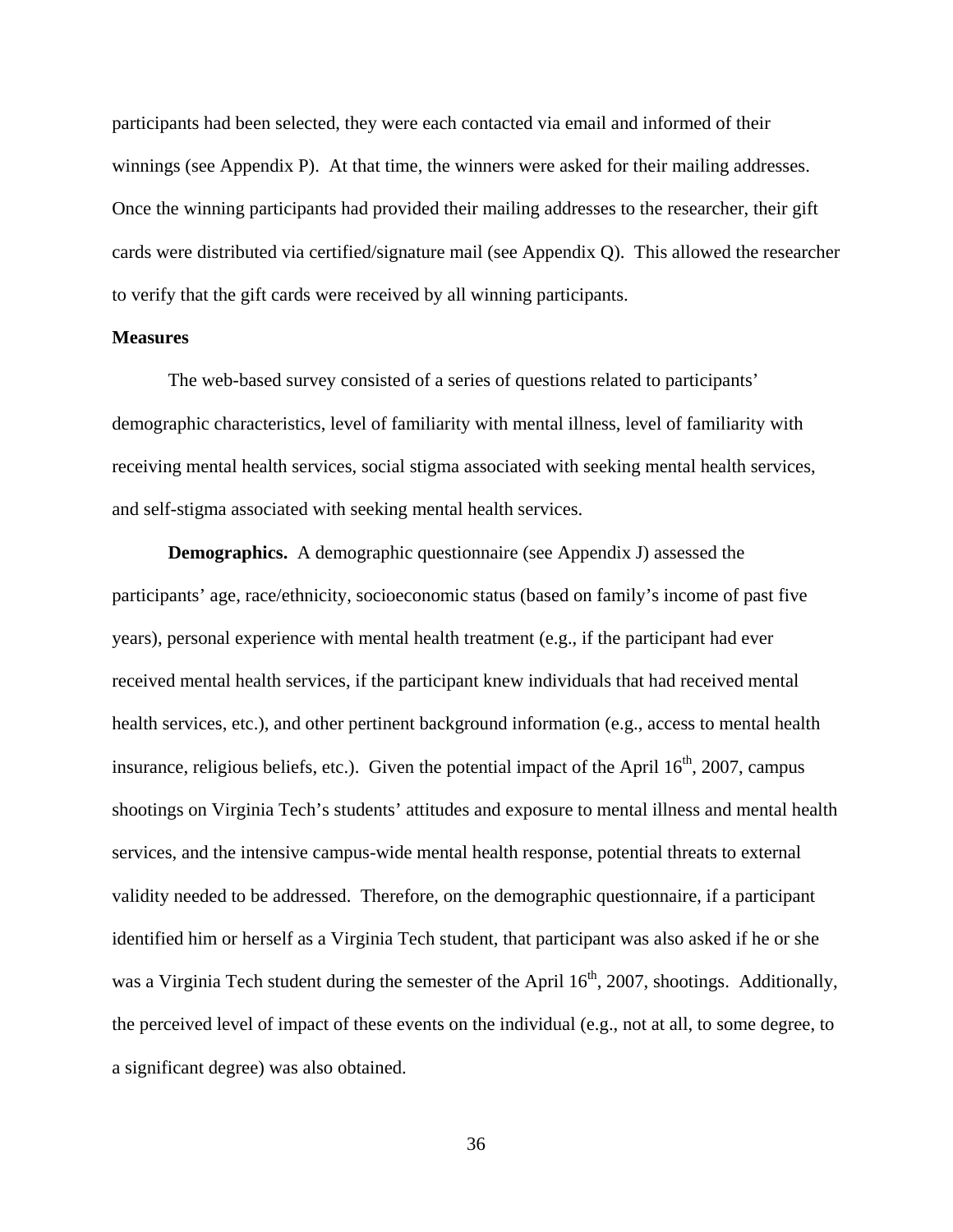**Level of familiarity with mental illness.** The Level of Contact Report (Holmes et al., 1999), referred to here as the Level of Familiarity with Mental Illness Scale (LOF-MI), was used to assess participants' social proximity (i.e., level of familiarity) with individuals experiencing mental illness (see Appendix K). The scale consists of 12 items (i.e., situations) in which familiarity and level of contact with individuals with mental illness vary. Each of these situations was derived from relevant scales used in mental illness stigma research (Holmes et al., 1999). To allow for a broader interpretation of the questionnaire items, the original wording of "severe mental illness" was modified to "diagnosed mental illness." The level of intimate contact varies from little familiarity (e.g., "I have observed, in passing, a person I believe may have had a mental illness") to a medium level of familiarity (e.g., "I have worked with a person who had a diagnosed mental illness at my place of employment") to higher levels of familiarity (e.g., "I live with a person who has a diagnosed mental illness"). Participants were instructed to check "Yes" or "No" depending on if they had personally experienced these situations during their lifetime. The rank score of the most intimate situation indicated by the participant (e.g., "I have never observed a person that I was aware had a mental illness" =  $1$ , "I have observed persons with mental illness on a frequent basis  $=$  5, or "I live with a person who has a diagnosed mental illness" = 11) was used to indicate the participant's level of contact and familiarity with mental illness. Higher scores reflect greater familiarity with mental illness over lower scores.

To address content validity, Holmes and colleagues (1999) affirm that individual items on the LOF-MI were derived from other scales used in mental health stigma research (e.g., Link et al., 1987; Penn, et al., 1994). To establish face validity, content validity, and interrater reliability for this scale, three experts in severe mental illness and psychiatric rehabilitation reviewed and ranked each of these situations by perceived level of familiarity to arrive at an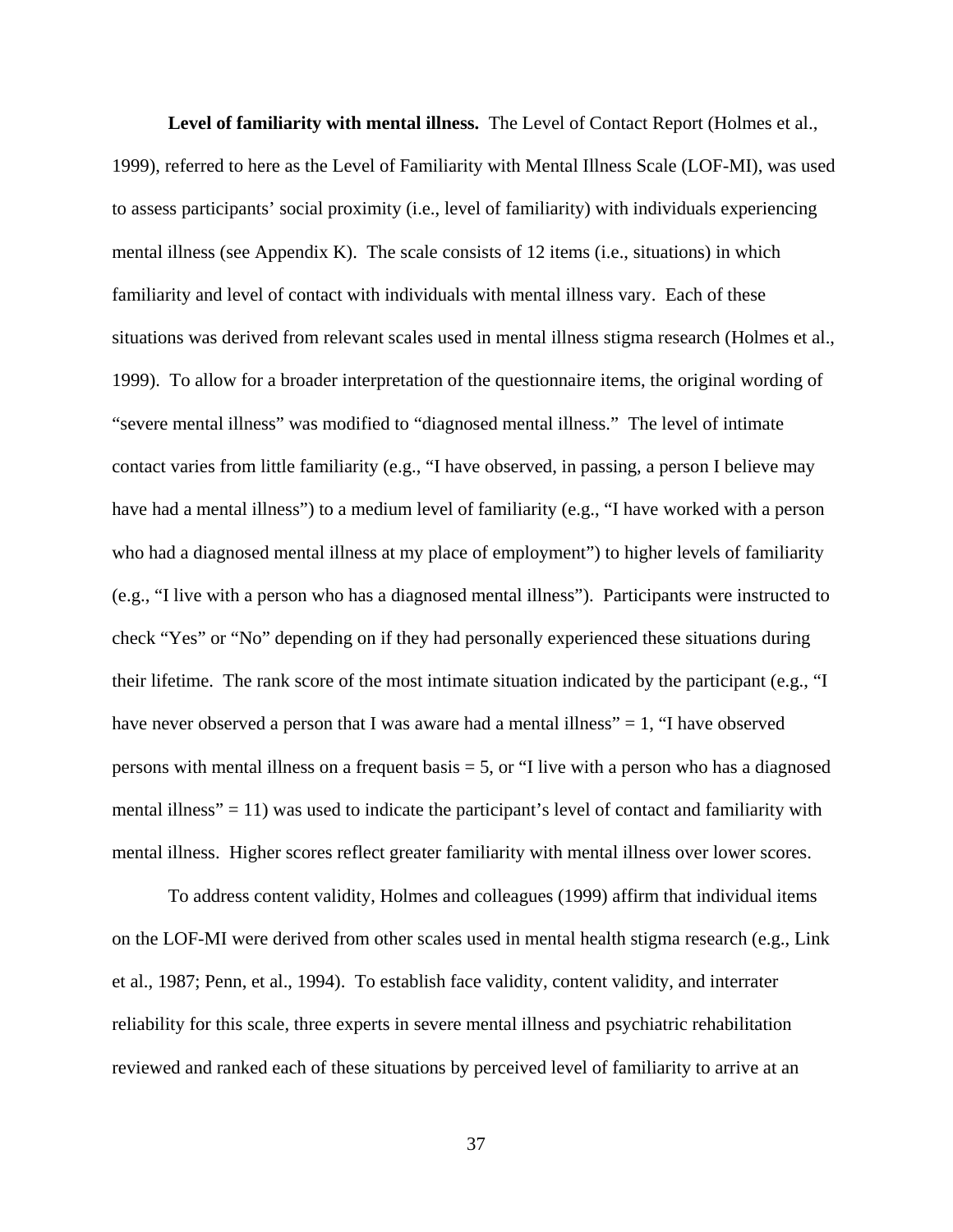intimacy of contact score (Holmes et al., 1999). The expert rankings also resulted in an interrater reliability rating of .83. Consistent with the intent of this study, the LOF-MI has been used with community college samples (Corrigan et al., 2001; Holmes et al., 1999).

Level of familiarity with receiving services. To assess participants' social proximity (i.e. level of familiarity) with individuals receiving mental health services, participants answered a "Yes" or "No" question to indicate whether they have ever known someone who has sought help from a mental health professional (LOF-RS; see Appendix L). This is an approach modified from Vogel, Wade, Wester, et al. (2007). If the participant indicated personal knowledge of someone who had received mental health services (i.e., answered "Yes"), the participant then indicated the nature of his or her relationship with each of those individuals (i.e., friend, sibling, mother, father, family member, co-worker, etc.). Because participants had already indicated, in the demographic questionnaire, whether they had received mental health services themselves, this item was deleted from the scale. The number of endorsed relationships (i.e., the number of friends, siblings, parents, etc., that had received mental health services), was summed to arrive at a total score. Higher total scores indicate greater levels of familiarity with individuals receiving mental health services.

Given the demographic nature of this question, no formal validity or reliability information is noted. However, previous research studies on mental health services have utilized similar procedures in acquiring comparable information in university populations (Vogel, Wade, Wester, et al., 2007). For example, in a study examining the role of social networks on helpseeking behavior, Vogel and colleagues (2007) utilized a similar type of scale with a sample of 780 university students. The questions were similar to the approach in the current study, and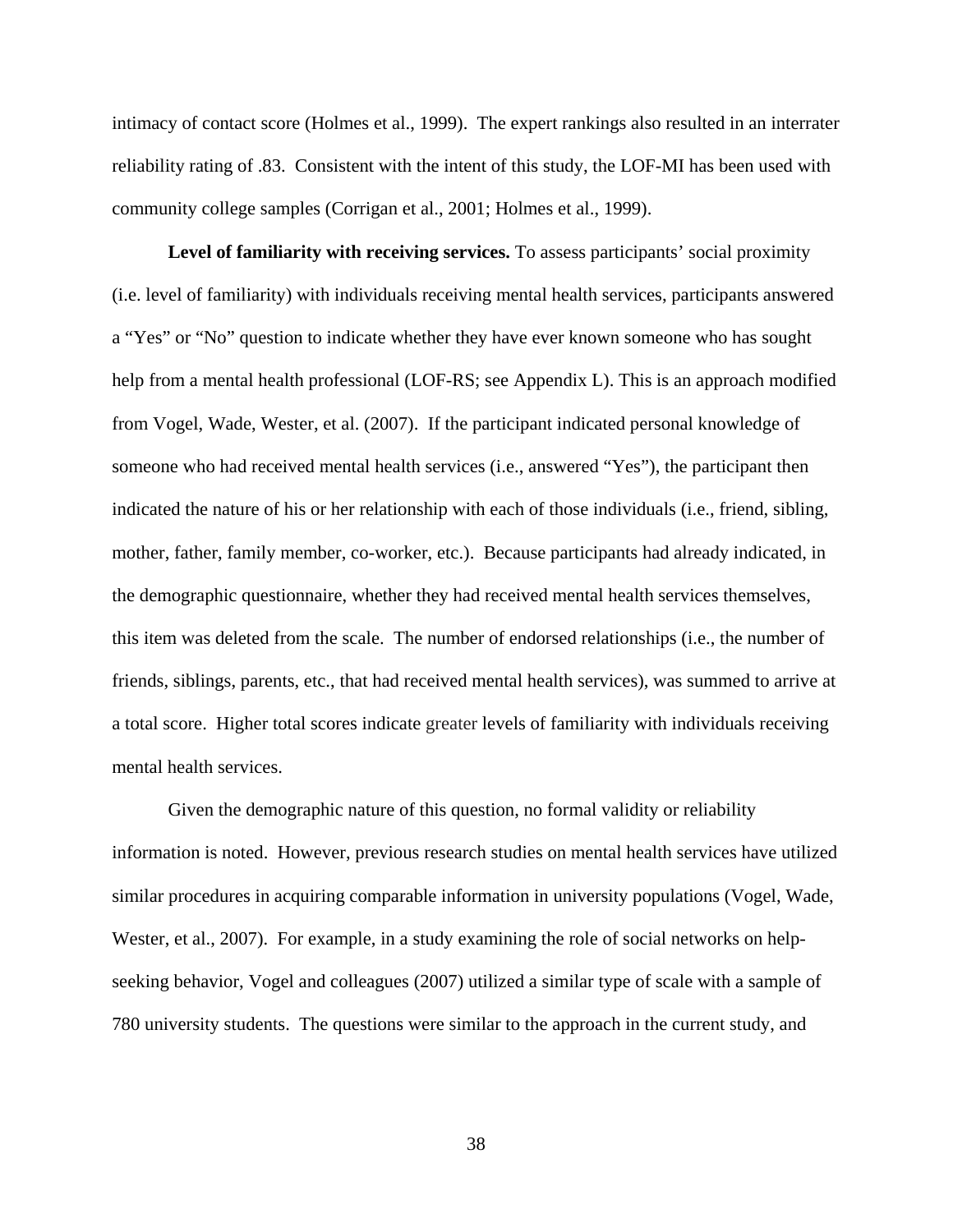examined if participants had ever sought mental health services, known someone else that had sought services, etc.

**Social stigma.**The Devaluation-Discrimination Scale (DDS; Link, Cullen, Struening, Shrout, & Dohrenwend, 1989) is comprised of 12 Likert-scaled items (1 = Strongly Disagree to 6  $=$  Strongly Agree; see Appendix M) and was used to assess the extent to which respondents believed society would stigmatize or devalue an individual with a history of receiving mental health services. Example items include, "Most people feel that entering a mental hospital is a sign of personal failure," "Most people would not hire an individual that had received mental health services to take care of their children, even if he or she had been well for some time," and "Most employers will pass over the application of an individual that had received mental health services in favor of another applicant." To allow for a broader and more socially sensitive interpretation of the questionnaire items, the original wording of "mental patient" was modified to "an individual who has sought mental health services." After reverse coding the necessary items, all items were summed and divided by 12 to arrive at an average scale score. High scores reflect greater levels of perceived social stigma, whereas low scores indicate lower levels of perceived social stigma.

In terms of reliability, the original overall internal consistency levels were acceptable at .76 (Link et al., 1989). More recent use of the DDS has demonstrated higher internal consistencies, with Cronbach's alphas of 0.83 (Vogel, Wade, & Hackler, 2007) and 0.87 (Bjorkman, Svensson, & Lundberg, 2007). In the current study, the scale maintained good internal consistency, with a Cronbach's alpha of 0.85. In regards to predictive validity of the DDS, Ritsher and colleagues (2004) reviewed information on the DDS and found that it successfully predicted related mental health factors (e.g., depression, psychological isolation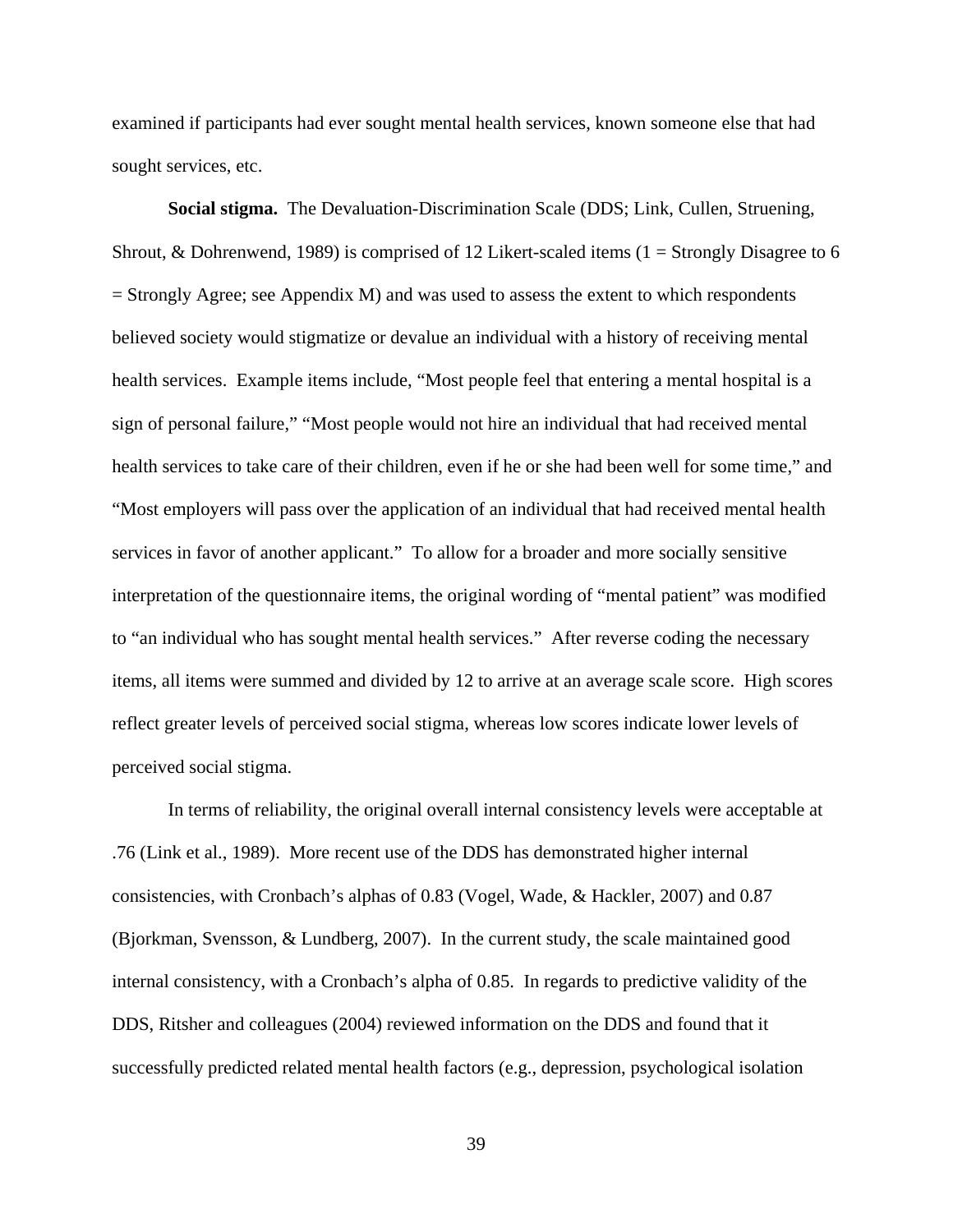factors) in numerous other studies [e.g., Link, Struening, Rahav, Phelan, & Nuttbrock (1997); Perlick, Rosenheck, Clarkin, Sirey, Salahi, Struening, & Link (2001)]. Overall, the DDS has consistently been considered by researchers in the mental health field as having excellent psychometric properties (Ritsher & Phelan, 2004).

**Self-stigma.** The Self-Stigma of Seeking Help Scale (SSOSH; Vogel et al., 2006) is comprised of 10 Likert-scaled items ( $1 =$  Strongly Disagree to  $5 =$  Strongly Agree; see Appendix N) and was used to assess an individual's self-stigmatizing thoughts related to receiving mental health services. Example items include, "I would feel inadequate if I went to a mental health professional for mental health services," "I would feel worse about myself if I could not solve my own problems," and "It would make me feel inferior to ask a mental health professional for help." After reverse coding the necessary items, all items were summed and divided by 10 to arrive at an average score. High scores indicate higher levels of self-stigma towards seeking mental health services, whereas low scores reflect lower levels of self-stigma.

Using a definitional content rating of each item from the scale, professional counselors have assessed the content validity of the SSOSH and an analysis of the professionals' ratings demonstrated adequate consistency across items (*kappa = 0.78)* (Vogel et al., 2006). Confirmatory factor analysis has indicated a unidimensional factor structure and evidence of convergent validity with negative correlations to attitudes towards seeking professional help and intent to seek counseling (*rs* = -.53 to -.63 and -.32 to -.38 respectively) (Vogel et al, 2006). The internal consistency of the SSOSH has been deemed acceptable at .91 (Vogel et al., 2006). In this study, the scale maintained good internal consistency (i.e., reliability) with a Cronbach's alpha of 0.88. The scale has also been used successfully with college populations.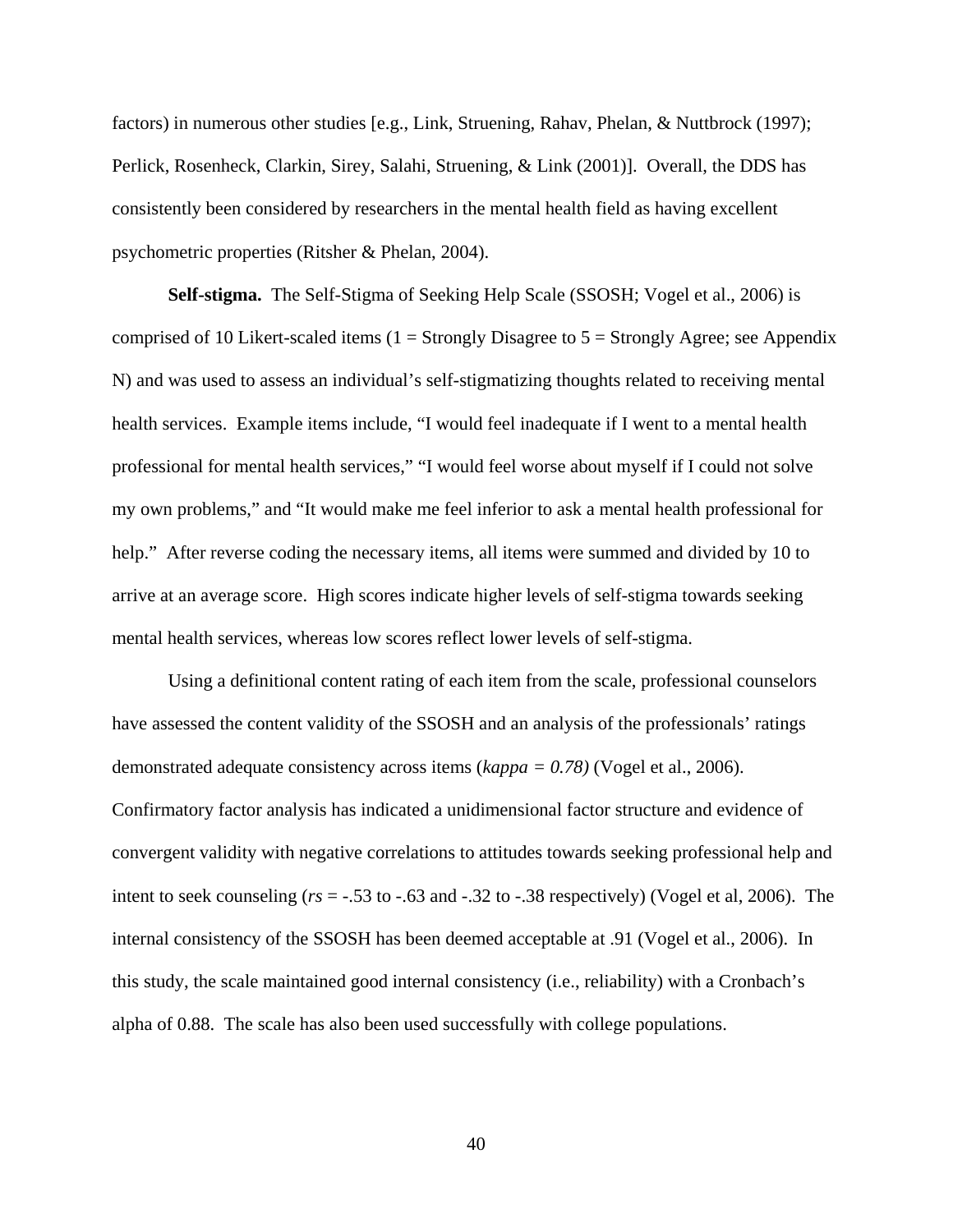#### **Plan of Analysis**

**Sample demographics and preliminary analyses.** Analysis began by importing the response data from the Virginia Tech web-based survey into a Predictive Analytics SoftWare (PASW) package from Statistical Package for the Social Sciences (SPSS). Descriptive data on the demographic information were then analyzed. Preliminary analyses were conducted to assess the basic assumptions (i.e., normality, linearity, and homoscedasticity) necessary for the regression analyses.Analyses of the control variables (ANOVA's) were then completed to explore inconsistencies noted in previous research and to avoid the potential distortion of outcomes due to the uniqueness of this sample (i.e., possible differences in participant responses as a result of the April  $16<sup>th</sup>$ , 2007, shootings at Virginia Tech). More specific detail on these analyses are provided later in the results section.

**Formal regression analyses.** Guided by information from the current mental health literature (Broadhurst, 2003; Corrigan et al., 2001; Rothi & Leavey, 2006; Vogel et al., 2006) a hierarchical regression approach was used for the formal analyses because of its ability to allow for a particular order of statistical entry and specifically address the research questions. Consistent with a process described by Snyder and Mangrum (2005), specific factors were entered into the prediction equation using a hierarchical entry method. According to Snyder and Mangrum (2005), this method enables a researcher to test specific hypotheses through controlling predictor entry. The predictive focus of this research was on social and self-stigma, and how the factors of social proximity (i.e., level of familiarity with mental illness, level of familiarity with personally receiving services, and level of familiarity with others receiving services) predict these forms of stigma. However, although a clear pattern has not been established for gender or race/ethnicity, these factors do appear influential. To adequately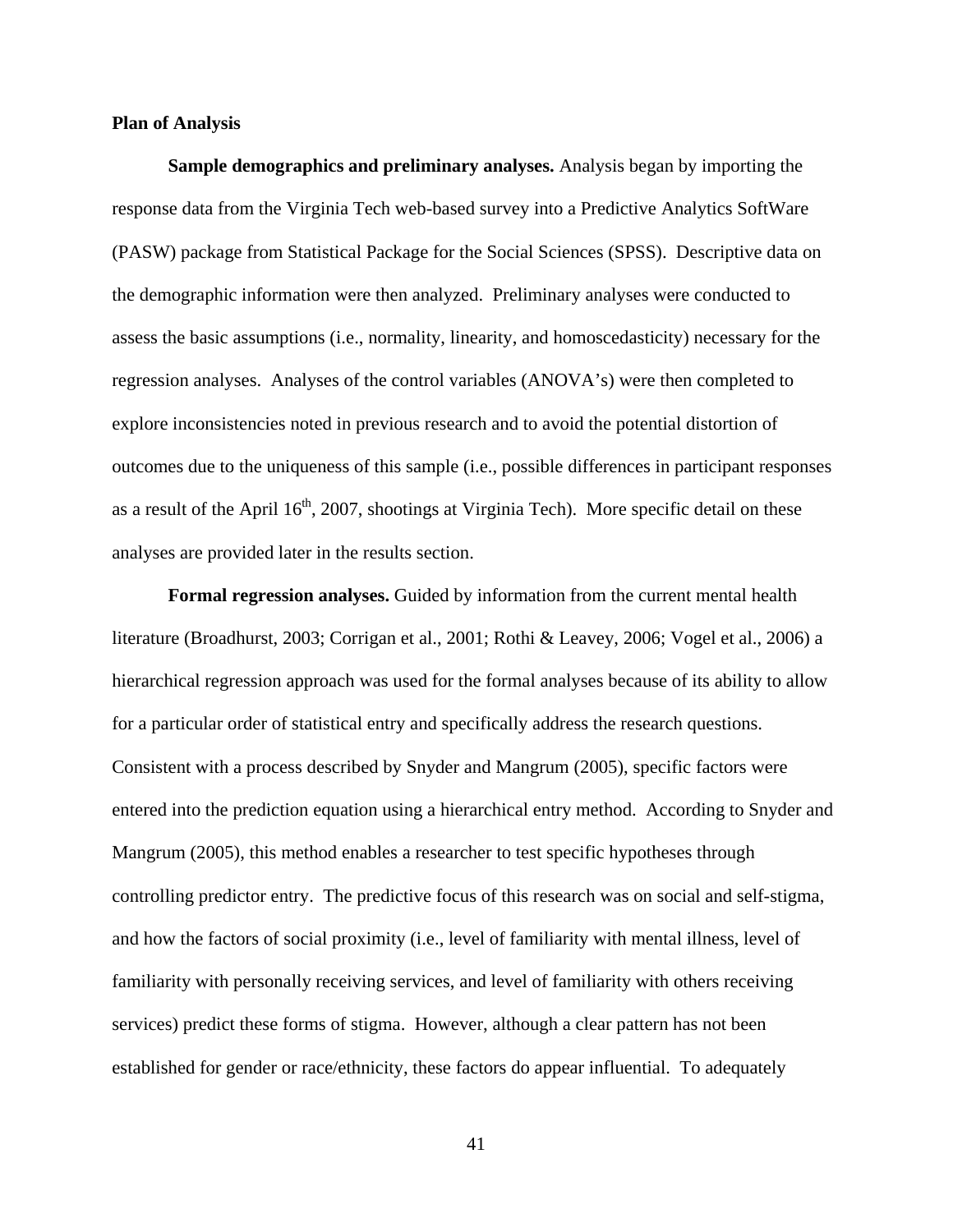explore the social proximity variables of interest (i.e., aspects of familiarity with mental illness and familiarity with seeking services), a level of statistical control was necessary to contain the potential relationship of these other related factors (i.e., gender, race/ethnicity, university) with the two forms of stigma.

To address the research questions, two separate hierarchical multiple regression analyses were conducted. The first included social stigma as the dependent variable and the second used self-stigma as the dependent variable. Independent variables were entered in blocks of variables. As later noted in the results section, potential differences in the demographic variables of gender, race/ethnicity, and university were examined using an ANOVA. Due to differences in the preliminary ANOVAs and inconsistencies in research findings, each of these variables was subsequently entered into the first block of the hierarchical regression analyses. With strong support in the research literature suggesting relationships between level of familiarity and stigma (Corrigan et al., 2001) and seeking mental health services (Vogel, Wade, Wester, et al., 2007), the following social proximity variables were entered in the second block: level of familiarity with mental illness (LOF-MI), level of familiarity with others having received mental health services (LOF-RS), and personal familiarity with having received mental health services (RMHS). In the third block, the interactions between the demographic variables of the first block and the social proximity variables of the second block were entered. Specifically, combinations of Gender (G), Ethnicity (E), University (U), Proximity Level to Mental Illness (LOF.MI), Proximity to Other Individuals Seeking Mental Health Services (LOF.RS), and Immediate Proximity (RMHS) were entered: G x E, G x U, G x LOF.MI, G x LOF.RS, G x RMHS, E x U, E x LOF.MI, E x LOF.RS, E x RMHS, U x LOF.MI, U x LOF.RS, U x RMHS, LOF.MI x LOF.RS, LOF.MI x RMHS, LOF.RS x RMHS. The interaction terms were created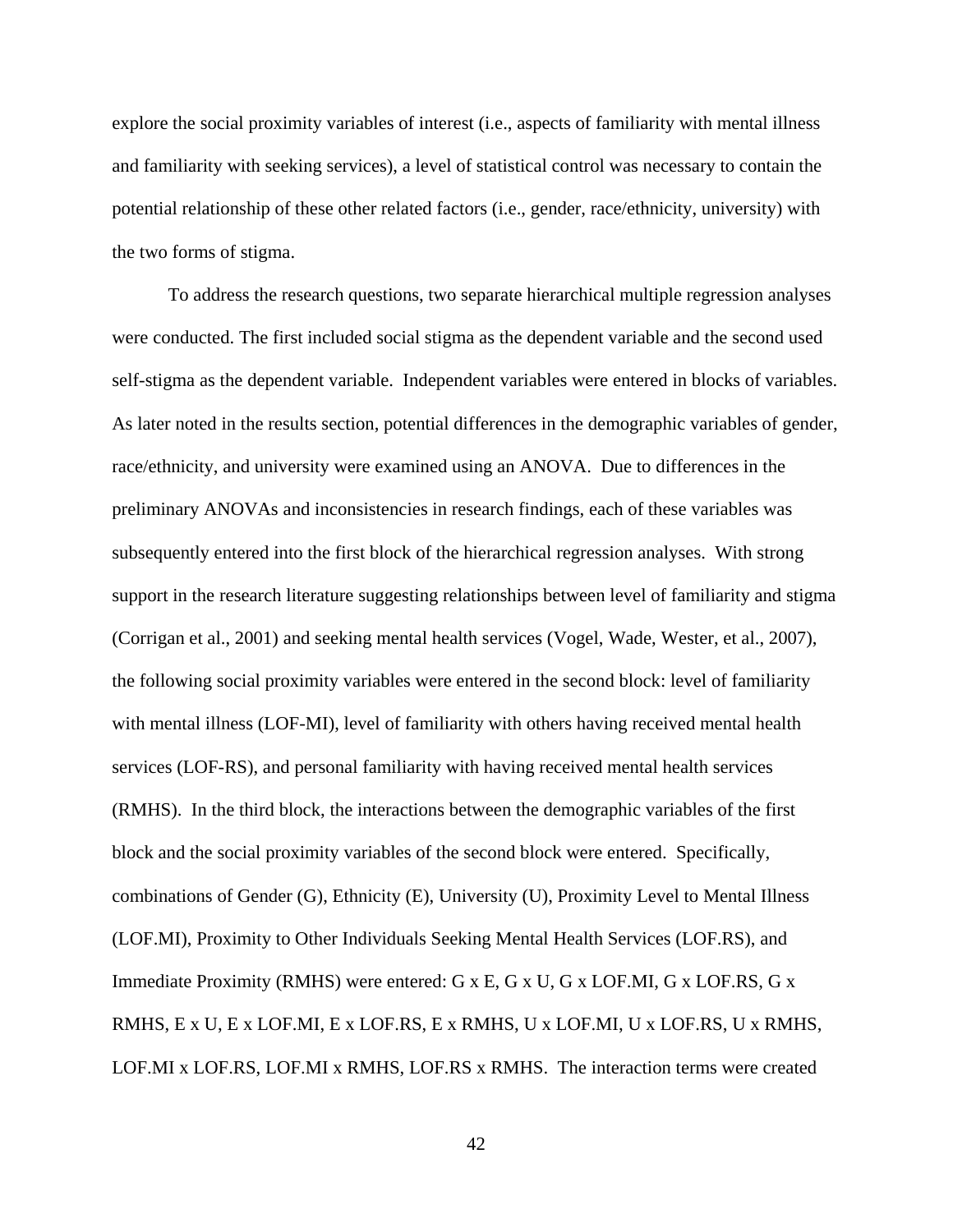using procedures recommended by Aiken and West (1991). Any significant  $(p < .05)$  interaction terms were probed using a simple slope analysis. Given the continuous nature of the LOF-RS and DDS variables, and to help reduce multicolinearity, the interaction terms including these variables were centered utilizing procedures recommended by Aiken and West (1991). Specifically for each continuous measure, the sample mean of each item was subtracted from each participant's response for the corresponding item. These resulting calculations were then used in the analyses of the interaction effects.

**Follow-up analysis.** After completion of the two previous regression analyses, the researcher conducted a follow-up analysis to help place the current research findings in the context of previous stigma literature. Given that Vogel, Wade, and Hackler (2007) found that social stigma was a strong contributor to the experience of self-stigma, the predictive relationship of social stigma towards self-stigma was explored. Specifically, a hierarchical multiple regression analysis, similar to the previous analyses, was conducted for self-stigma, while controlling for the additional presence of social stigma. To allow for greater understanding of this follow-up analysis in connection to the current findings, more specific details are outlined in the results section.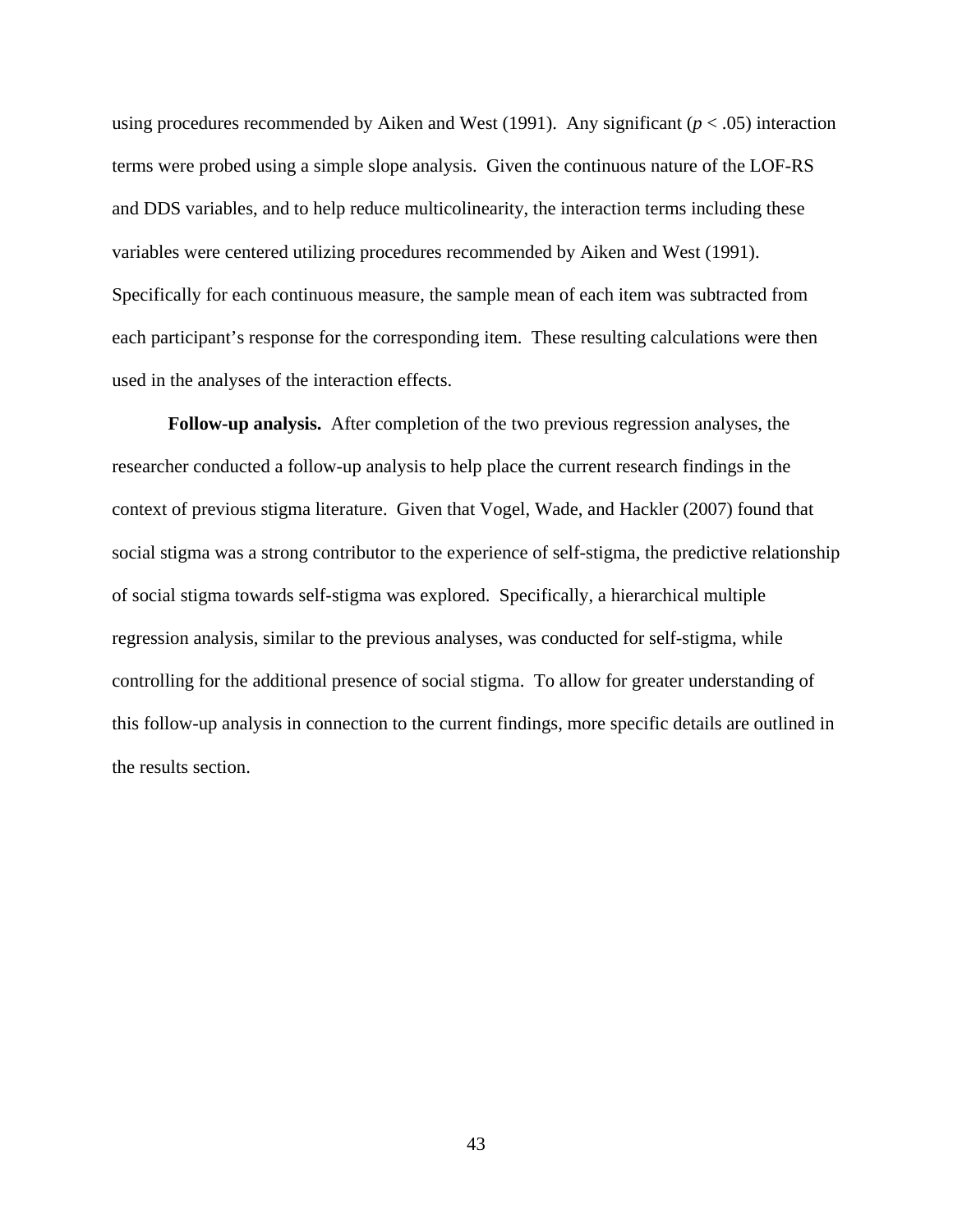#### Chapter IV

#### **Results**

#### **Sample Demographics**

After removing participants who did not meet the inclusion criteria and statistical outliers from the original sample  $(N = 452)$ , the final sample size for statistical analysis was 410 participants. To reach the final sample size, data from 28 participants were removed because the participants did not meet the age requirement (i.e., being between 18-24 years of age). Data from four other participants were dropped due to no age being reported. Information from two participants was dropped because they were currently students in the researcher's psychology class. Information from six other participants was dropped due to other significant concerns (e.g., failure to respond to all items of the LOF-RS or failure to respond to two or more items of the SSOSH).

After removing these participants, outliers were examined. More specifically, statistics regarding the normal distribution (i.e., box plots, histograms, descriptive information, and normal curve estimates) of the dependent variables (i.e., SSOSH and DDS) and relevant independent variables (i.e., LOF-MI and LOF-RS) were reviewed to pinpoint potential outliers. An outlying score was deemed a significant outlier when a participant's score was over one standard deviation away from the most extreme score of the remaining sample. Based on this criterion, information from one participant was dropped given a significant outlying score on the LOF-RS. Data from one other participant score were dropped given an outlying score on the LOF-MI.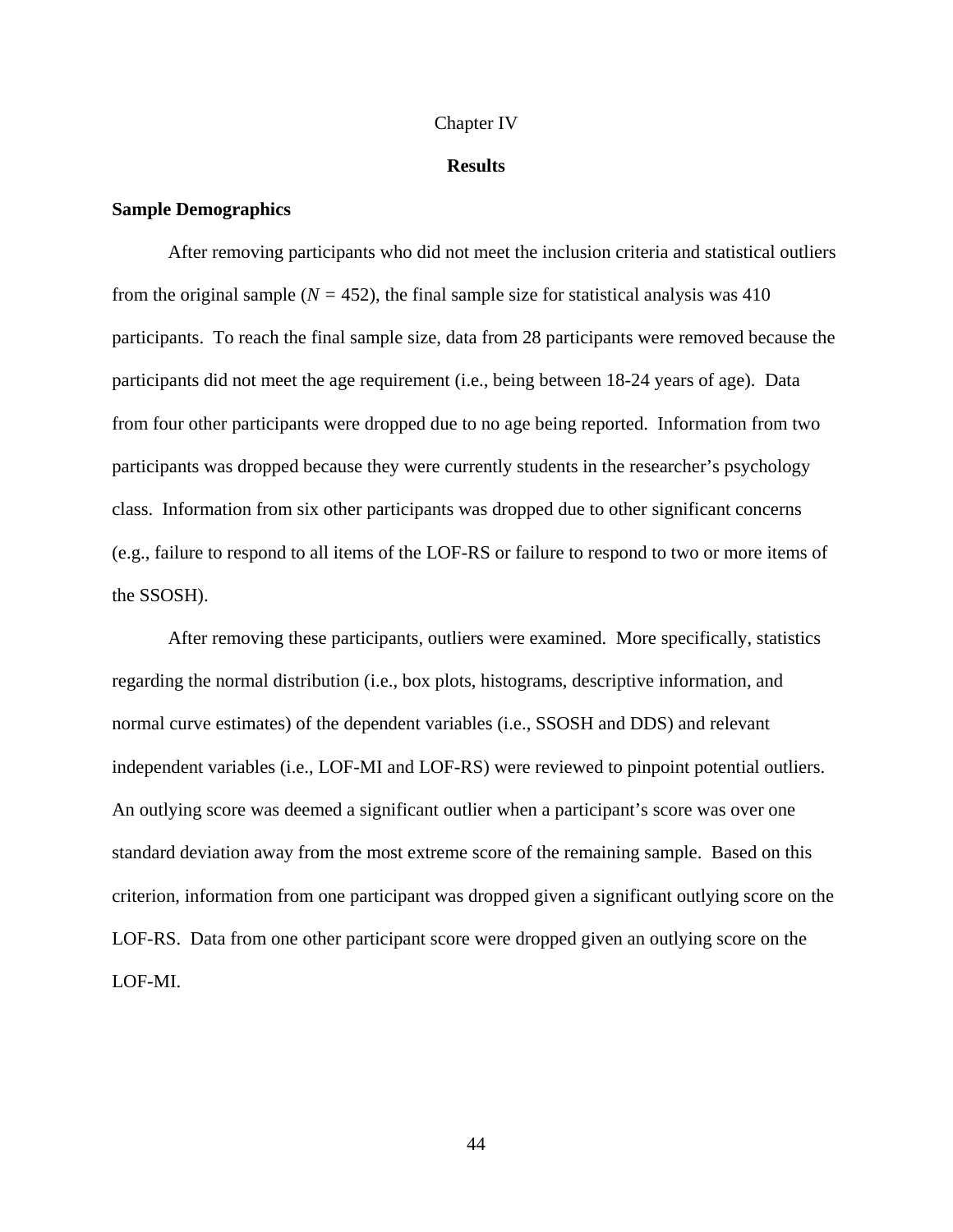Basic client demographic information has been compiled and is presented in Table 1. Participants ranged in age from 18 to 24 years (*M =*20.55*, SD =*1.46). Approximately 65% (*n* = 266) of the participants were female. In terms of racial/ethnic background, the majority of the sample identified themselves as Caucasian/White  $(n = 319, 77.8\%)$  while the remaining participants were from Black (*n* = 31, 7.6 %), Asian/Pacific Islander (*n* = 27, 6.6%), Multiracial (*n* = 11, 2.7%), Hispanic (*n* = 7, 1.7 %), Other (*n* = 6, 1.5 %), Latino (*n* = 4, 1.0 %), and Arab (*n*  $= 2, .5\%$ ) racial/ethnic backgrounds. Given the relatively small number of ethnic minority participants, for the purpose of the statistical analyses, all minority racial/ethnic groups were later combined into a Non-Caucasian/White group (*n =* 88, 21.5%).

Table 1

|     | Frequency | $\%$ | $\boldsymbol{M}$ | SD   |
|-----|-----------|------|------------------|------|
| Age |           |      | 20.55            | 1.46 |
| 18  | 36        | 8.8  |                  |      |
| 19  | 64        | 16.6 |                  |      |
| 20  | 100       | 24.4 |                  |      |
| 21  | 109       | 26.6 |                  |      |
| 22  | 67        | 16.3 |                  |      |
| 23  | 19        | 4.6  |                  |      |
| 24  | 15        | 3.7  |                  |      |

*\_\_\_\_\_\_\_\_\_\_\_\_\_\_\_\_\_\_\_\_\_\_\_\_\_\_\_\_\_\_\_\_\_\_\_\_\_\_\_\_\_\_\_\_\_\_\_\_\_\_\_\_\_\_\_\_\_\_\_\_\_\_\_*

*Sample Demographic Information (N = 410)*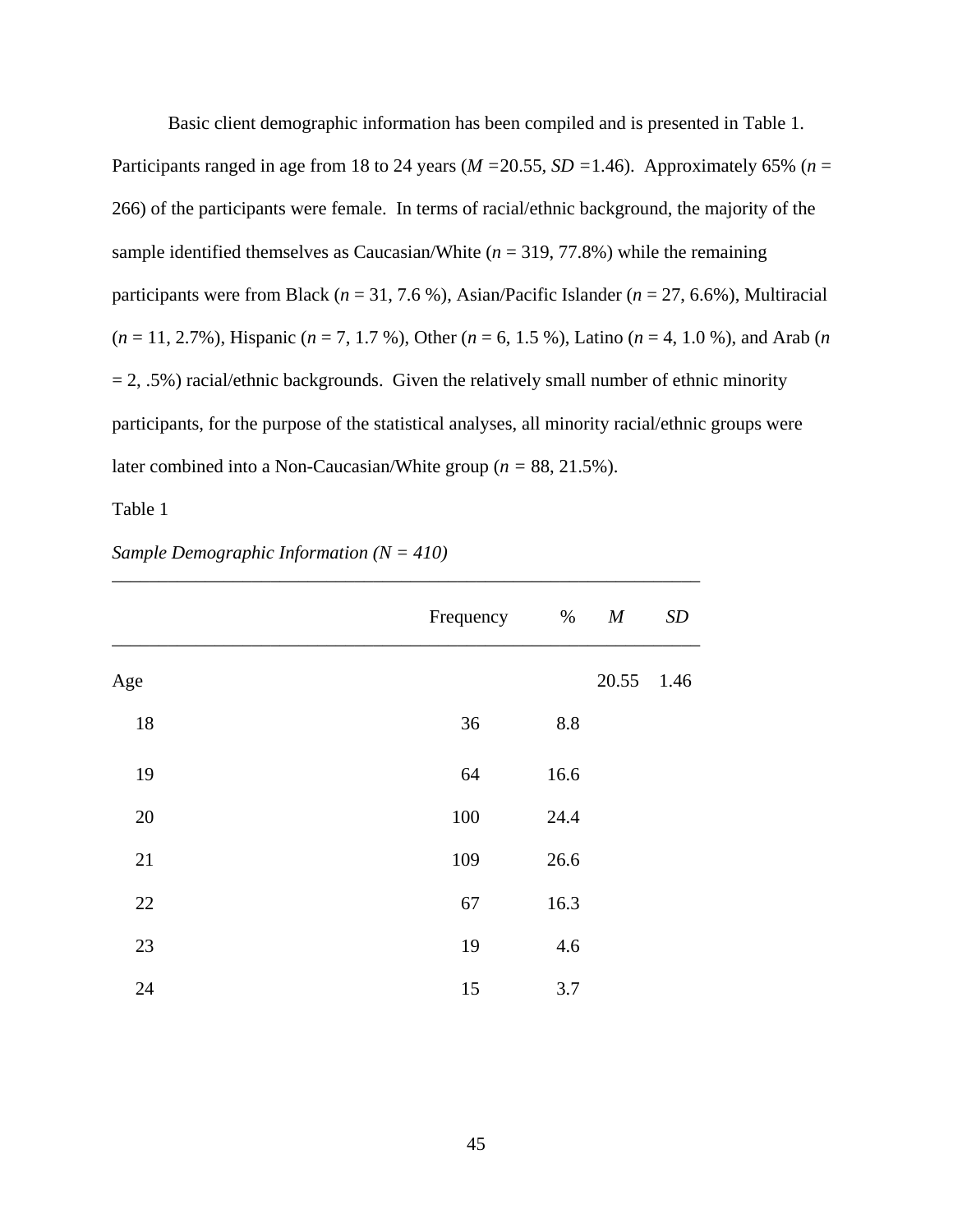# Table 1 (continued)

|                                   | Frequency<br>$\%$ |      | $\boldsymbol{M}$ | SD |
|-----------------------------------|-------------------|------|------------------|----|
| Gender Identity                   |                   |      |                  |    |
| Female                            | 266               | 64.9 |                  |    |
| Male                              | 143               | 34.9 |                  |    |
| No Response                       | $\mathbf{1}$      | 0.2  |                  |    |
| Racial/Ethnic Background          |                   |      |                  |    |
| Arab                              | $\overline{2}$    | 0.5  |                  |    |
| Asian/Pacific Islander            | 27                | 6.6  |                  |    |
| <b>Black</b>                      | 31                | 7.6  |                  |    |
| Caucasian/White                   | 319               | 77.8 |                  |    |
| Hispanic                          | 7                 | 1.7  |                  |    |
| Latino                            | $\overline{4}$    | 1.0  |                  |    |
| Multiracial                       | 11                | 2.7  |                  |    |
| Other                             | 6                 | 1.5  |                  |    |
| No Response                       | 3                 | 0.7  |                  |    |
| Modified Racial/Ethnic Background |                   |      |                  |    |
| Caucasian/White                   | 319               | 77.8 |                  |    |
| Non-Caucasian/White               | 88                | 21.5 |                  |    |
| No Response                       | 3<br>0.7          |      |                  |    |

*\_\_\_\_\_\_\_\_\_\_\_\_\_\_\_\_\_\_\_\_\_\_\_\_\_\_\_\_\_\_\_\_\_\_\_\_\_\_\_\_\_\_\_\_\_\_\_\_\_\_\_\_\_\_\_\_\_\_\_\_\_\_\_*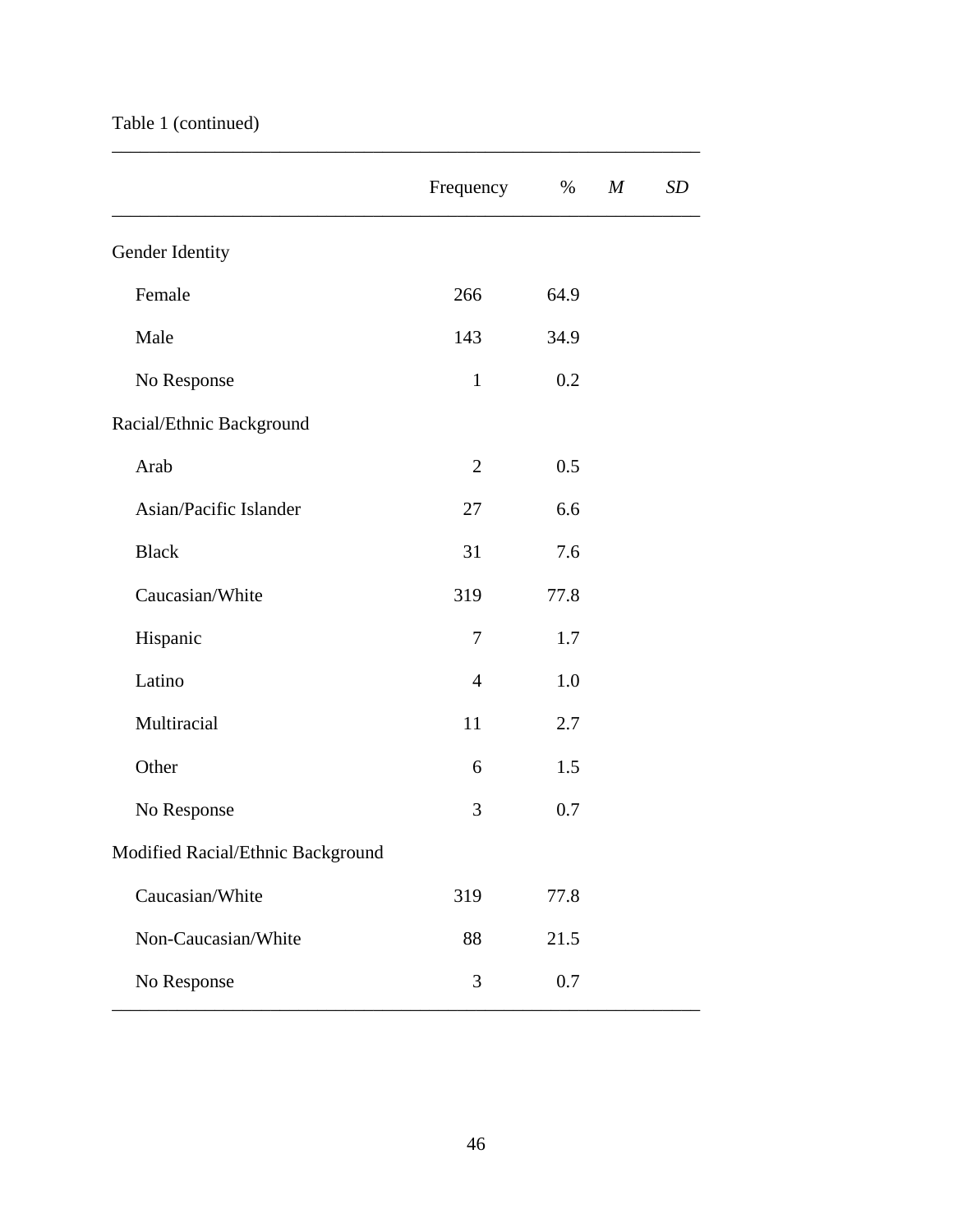Additional demographic information about the current sample is presented in Table 2. In regards to the geographic region of the participants, the majority of participants reported spending most of their lives in suburban areas ( $n = 199, 48.5\%$ ), followed by rural areas ( $n =$ 111, 27.1%), and urban areas ( $n = 96, 23.4%$ ). Additionally, the gross annual income of participants' families over the past five years ranged from under \$10,000 (*n =* 14, 3.4%) to over \$150,000 ( $n = 66$ , 16.1%). The highest percentage of participants reported family incomes in the \$100,000-\$150,000 range (*n =* 84, 20.5%).

### Table 2

*Additional Sample Demographics (N = 410)*

|                                                | Frequency      | $\%$ |
|------------------------------------------------|----------------|------|
| Geographic Region                              |                |      |
| Urban                                          | 96             | 23.4 |
| Suburban                                       | 199            | 48.5 |
| Rural                                          | 111            | 27.1 |
| No Response                                    | $\overline{4}$ | 1.0  |
| Family's Gross Annual Income (Past Five Years) |                |      |
| Under \$10,000                                 | 14             | 3.4  |
| \$10,000-\$19,999                              | 9              | 2.2  |
| \$20,000-\$34,999                              | 20             | 4.9  |
| \$35,000-\$49,999                              | 26             | 6.3  |
| \$50,000-\$74,999                              | 71             | 17.3 |
| \$75,000-\$99,999                              | 43             | 10.5 |

*\_\_\_\_\_\_\_\_\_\_\_\_\_\_\_\_\_\_\_\_\_\_\_\_\_\_\_\_\_\_\_\_\_\_\_\_\_\_\_\_\_\_\_\_\_\_\_\_\_\_\_\_\_*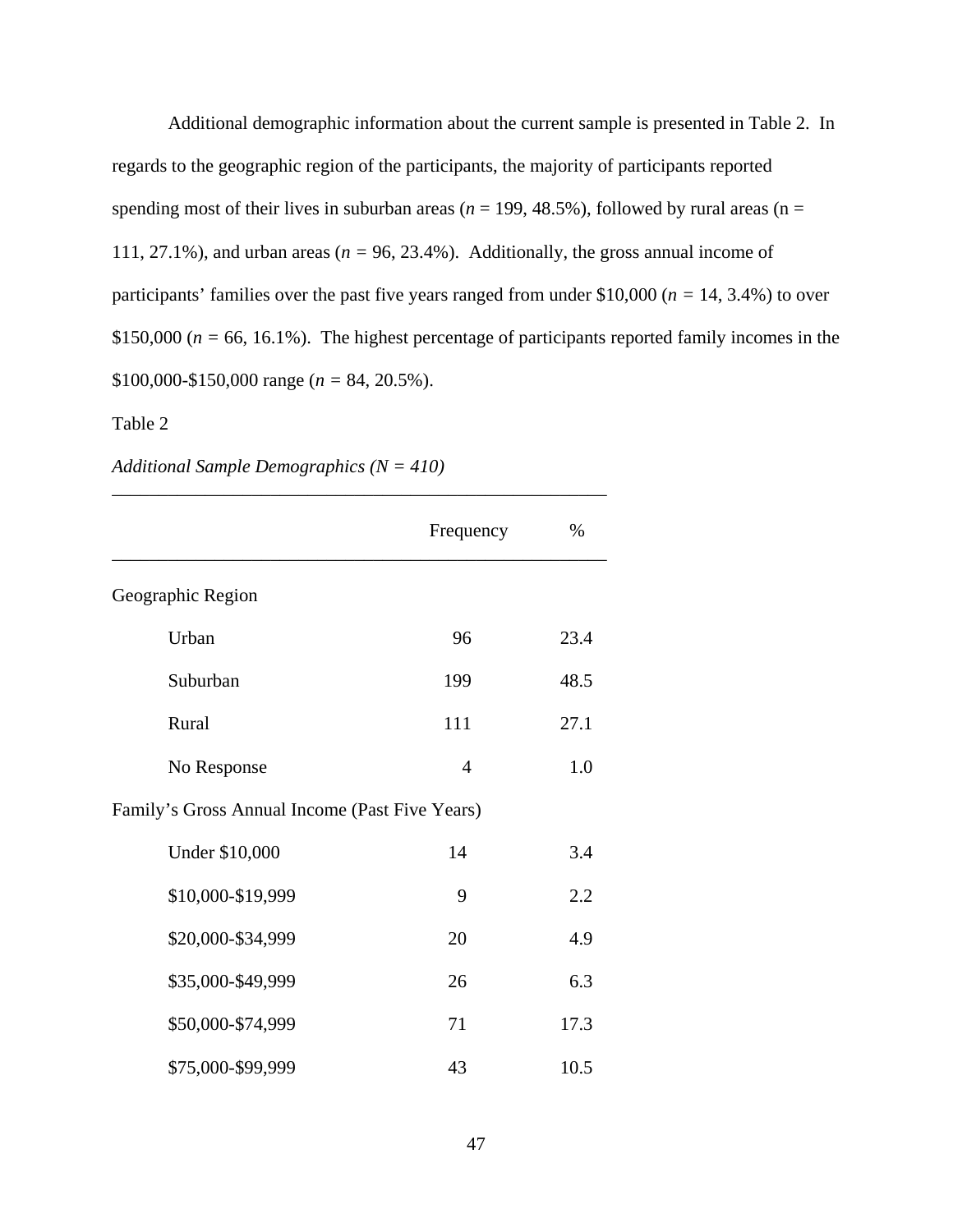### Table 2 (continued)

|                                                | Frequency | $\%$ |
|------------------------------------------------|-----------|------|
| Family's Gross Annual Income (Past Five Years) |           |      |
| \$100,000-\$150,000                            | 84        | 20.5 |
| Over \$150,000                                 | 66        | 16.1 |
| Don't Know or Unsure                           | 76        | 18.5 |
| No Response                                    | 1         | 0.2  |

*\_\_\_\_\_\_\_\_\_\_\_\_\_\_\_\_\_\_\_\_\_\_\_\_\_\_\_\_\_\_\_\_\_\_\_\_\_\_\_\_\_\_\_\_\_\_\_\_\_\_\_\_\_*

University-specific demographic information is presented in Table 3. Virginia Tech students comprised 74.6% ( $n = 306$ ) of the participants, while WCU students comprised the remaining 25.4% ( $n = 104$ ). Forty-one percent ( $n = 168$ ) of the overall sample and 54% ( $n =$ 137) of the Virginia Tech sample were attending classes at Virginia Tech during the April  $16<sup>th</sup>$ , 2007, tragedy. Thirteen percent ( $n = 22$ ) of the Virginia Tech students present on April 16<sup>th</sup>, 2007, stated that the shootings did not significantly impact their lives. However, 63% (*n =* 106) of the students present on April  $16<sup>th</sup>$ , 2007, stated the shootings impacted their lives to some degree, while 24% ( $n = 41$ ) of the students stated it impacted their lives to a significant degree. Table 3

|                                    | Frequency | %    |
|------------------------------------|-----------|------|
| University                         |           |      |
| Virginia Tech                      | 306       | 74.6 |
| <b>Western Carolina University</b> | 104       | 25.4 |

## *University Demographic Information (N = 410)*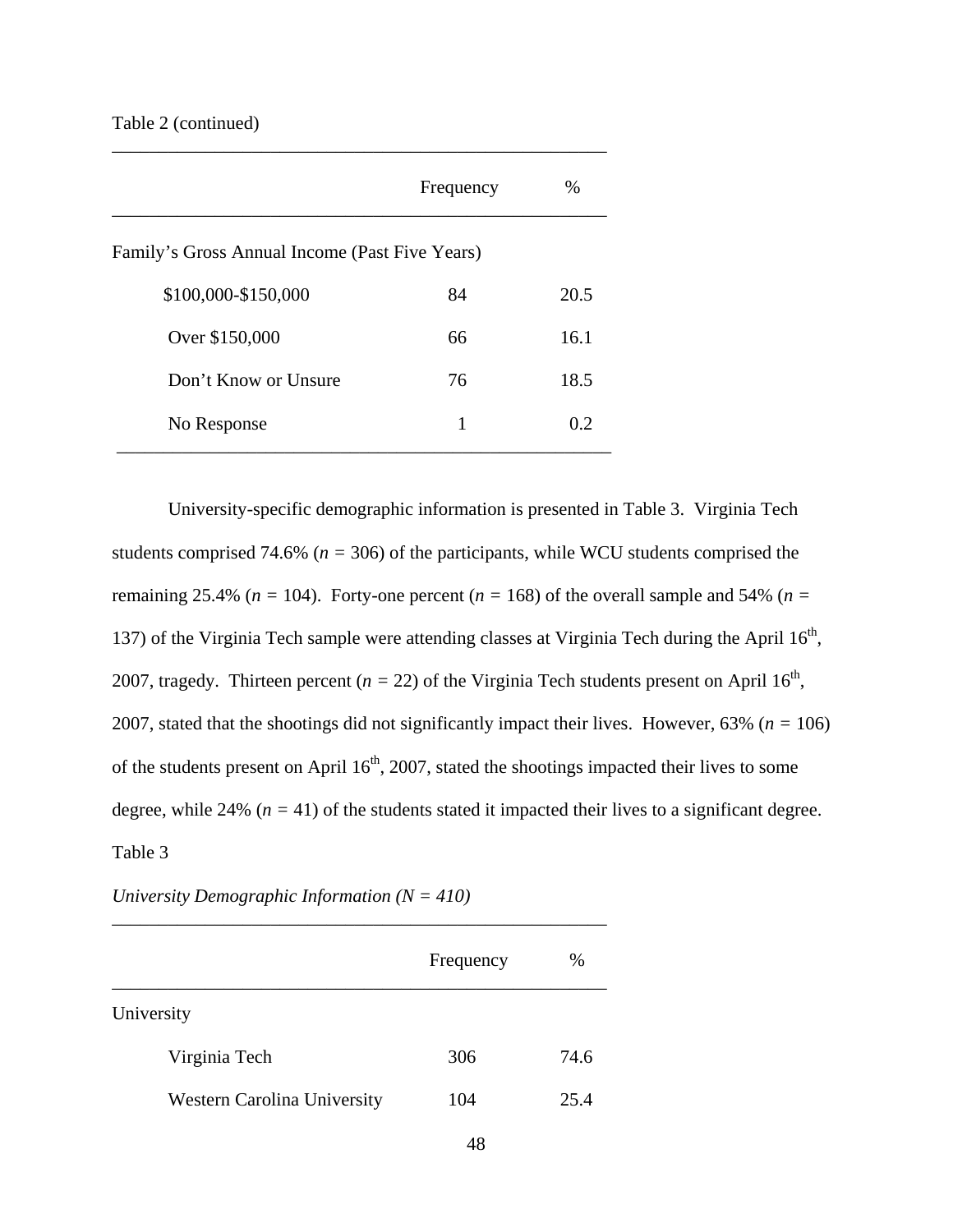### Table 3 (continued)

|                                                           | Frequency | $\%$ |
|-----------------------------------------------------------|-----------|------|
| Attended Classes at Virginia Tech (04/16/07)              |           |      |
| <b>Not Present</b>                                        | 137       | 33.4 |
| Present                                                   | 168       | 41.0 |
| No Response                                               | 1         | 0.2  |
| Not Applicable (WCU Student)                              | 104       | 25.4 |
| Extent of 04/16/07 Shootings Impacting Participant's Life |           |      |
| <b>Not Present</b>                                        | 241       | 58.8 |
| Not At All                                                | 22        | 5.4  |
| To Some Degree                                            | 106       | 25.9 |
| To A Significant Degree                                   | 41        | 10.0 |

*\_\_\_\_\_\_\_\_\_\_\_\_\_\_\_\_\_\_\_\_\_\_\_\_\_\_\_\_\_\_\_\_\_\_\_\_\_\_\_\_\_\_\_\_\_\_\_\_\_\_\_\_\_*

In regards to the participants' history of receiving mental health services (see Table 4), 277 or 67.6% of participants reported that they had not received mental health services from a licensed professional, while 126 (30.7%) stated that they had received mental health care. The timeline of receiving these mental health services ranged from having received services within the past week ( $n = 10, 2.4\%$ ) to receiving services over ten years ago ( $n = 7, 1.7\%$ ). Most individuals had sought outpatient services ( $n = 90, 22\%$ ), followed by "other" services ( $n = 5$ , 1.2%), inpatient services ( $n = 4, 1.0\%$ ), and day treatment services ( $n = 3, 0.7\%$ ). Although 144 participants (35.1%) had never had health insurance covering mental health services, the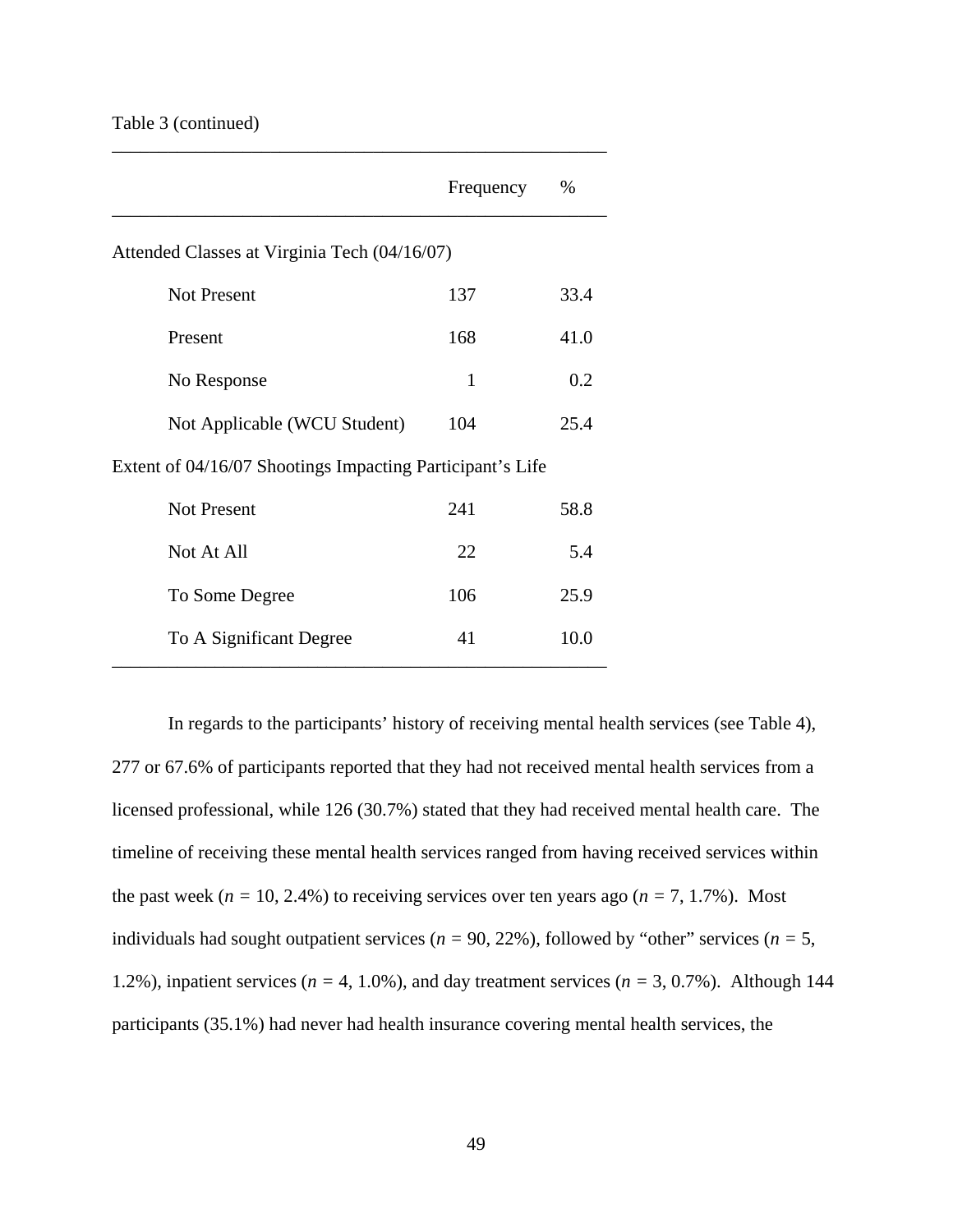majority of participants currently possessed health insurance that would cover mental health

services (*n =* 228, 55.6%).

## Table 4

# *Mental Health Demographic Information (N = 410)*

*\_\_\_\_\_\_\_\_\_\_\_\_\_\_\_\_\_\_\_\_\_\_\_\_\_\_\_\_\_\_\_\_\_\_\_\_\_\_\_\_\_\_\_\_\_\_\_\_\_\_\_\_\_*

|                                            | Frequency      | $\%$ |
|--------------------------------------------|----------------|------|
| <b>Received Mental Health Services</b>     |                |      |
| N <sub>o</sub>                             | 277            | 67.6 |
| Yes                                        | 126            | 30.7 |
| No Response                                | 7              | 1.7  |
| <b>Timeframe of Mental Health Services</b> |                |      |
| Within the Past Week                       | 10             | 2.4  |
| Within the Past Month                      | 13             | 3.2  |
| Within the Past Year                       | 35             | 8.5  |
| Within the Past 2-4 Years                  | 35             | 8.5  |
| Within the Past 10 Years                   | 20             | 4.9  |
| Over 10 Years Ago                          | 7              | 1.7  |
| Not Applicable                             | 280            | 68.3 |
| No Response                                | 10             | 2.4  |
| <b>Mental Health Services Received</b>     |                |      |
| Outpatient                                 | 90             | 22.0 |
| <b>Support Groups</b>                      | $\overline{2}$ | 0.5  |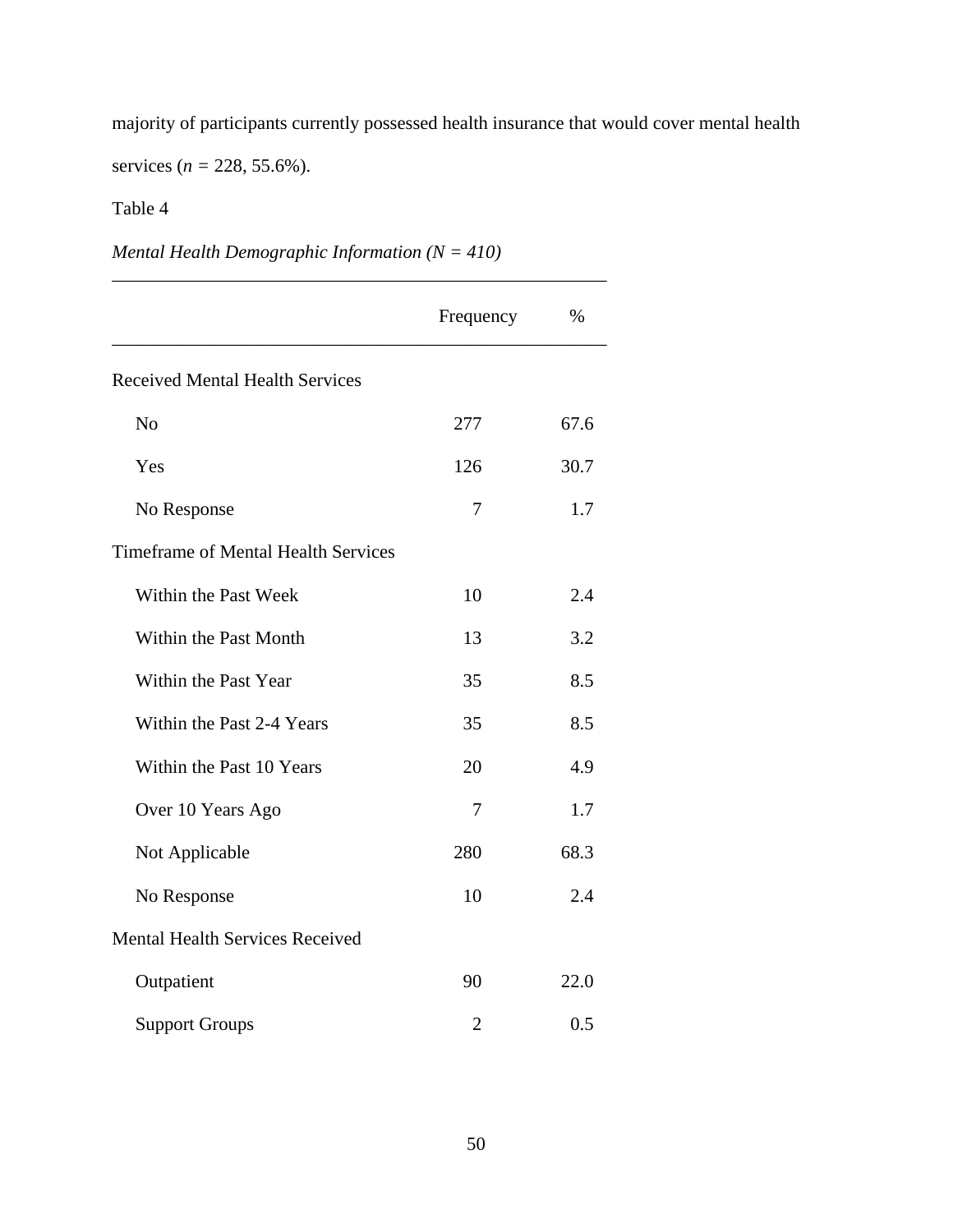# Table 4 (continued)

|                                          | Frequency      | $\%$ |
|------------------------------------------|----------------|------|
| <b>Mental Health Services Received</b>   |                |      |
| Day Treatment                            | 3              | 0.7  |
| Inpatient                                | $\overline{4}$ | 1.0  |
| Other                                    | 5              | 1.2  |
| <b>Outpatient/Support Groups</b>         | 3              | 0.7  |
| <b>Outpatient/Day Treatment</b>          | 1              | 0.2  |
| Outpatient/Inpatient                     | 3              | 0.7  |
| Outpatient/Other                         | $\overline{2}$ | 0.5  |
| <b>Support Groups/Day Treatment</b>      | $\mathbf{1}$   | 0.2  |
| All                                      | $\overline{2}$ | 0.5  |
| Not Applicable                           | 280            | 68.3 |
| No Response                              | 14             | 3.4  |
| <b>Possesses Mental Health Insurance</b> |                |      |
| $Yes - Currently$                        | 228            | 55.6 |
| No - But Previously                      | 33             | 8.0  |
| $No - Never$                             | 144            | 35.1 |
| No Response                              | 5              | 1.2  |

*\_\_\_\_\_\_\_\_\_\_\_\_\_\_\_\_\_\_\_\_\_\_\_\_\_\_\_\_\_\_\_\_\_\_\_\_\_\_\_\_\_\_\_\_\_\_\_\_\_\_\_\_\_*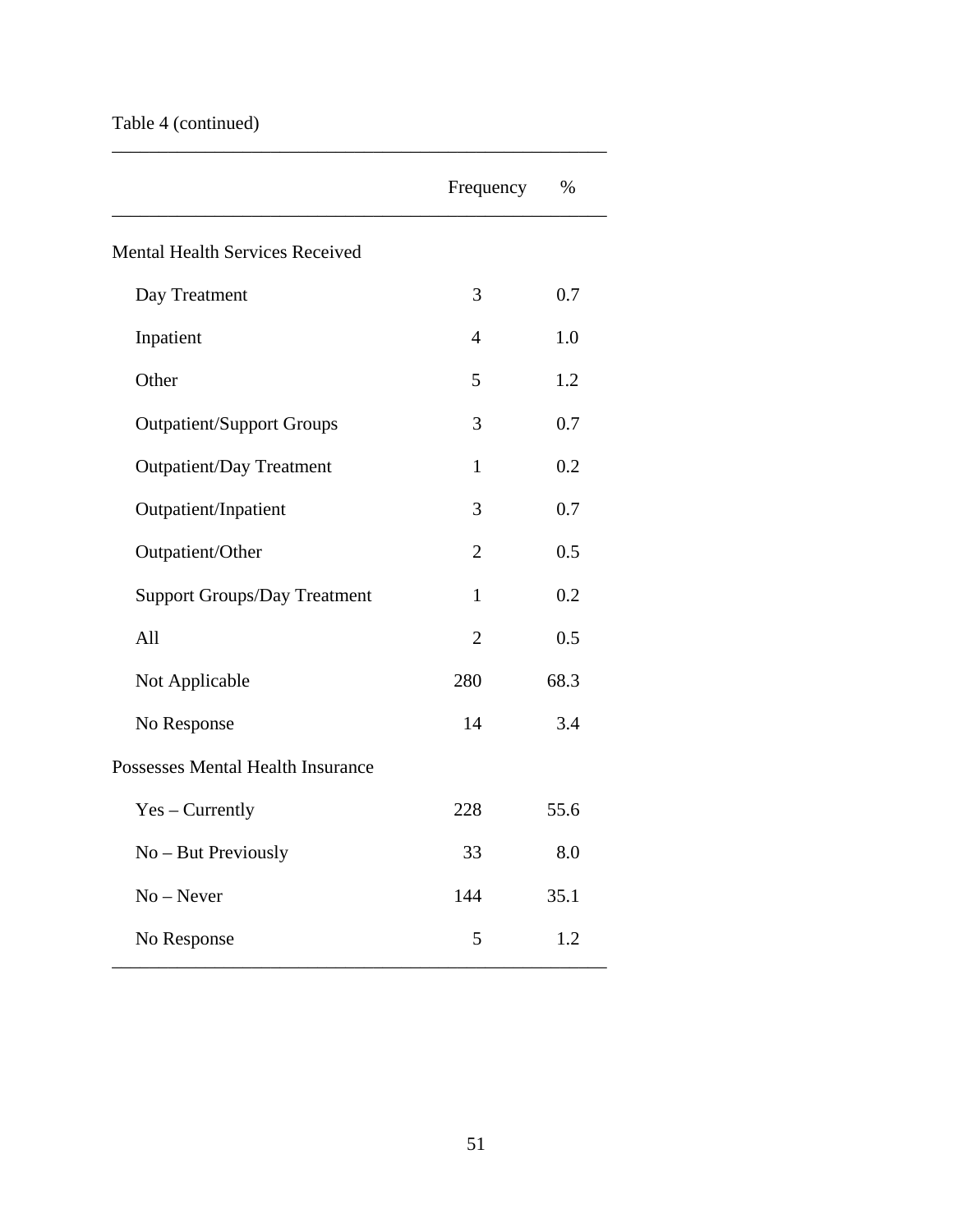#### **Preliminary Analyses**

Approaches to handling missing data and data transformations are discussed in this section. Preliminary analyses conducted to assess the basic assumptions (i.e., normality, linearity, and homoscedasticity) necessary for the regression analyses are also discussed. Results from the descriptive statistics and bivariate analysis are also explored.

**Missing data.** To cautiously address omitted results and ensure appropriate data analyses, missing data were dealt with utilizing a conservative approach. For example, for participants missing one or fewer items on the DDS (i.e., social stigma scale;  $n = 4$ ), the mean of that particular item was used to replace the missing data. This process was also completed for individuals missing one or fewer responses on the SSOSH (i.e., self-stigma scale; *n =* 9). As previously noted, data from two participants were dropped due to missing more than one response on the self-stigma scale. While no changes due to missing data were made on the LOF-MI (i.e., level of familiarity with mental illness scale), data from four participants were dropped due to total incompletion of the LOF-RS (i.e., level of familiarity with others having received mental health services). It is worthy to note that, outside of those participants whose data was eliminated from the final sample, these relatively minor changes impacted less than 5% of the overall sample.

**Basic data transformations.** To address the irregular distribution of specific variables, basic data transformations were performed. Regarding participants' ethnic/racial background, the number of individuals comprising the Non-Caucasian/White groups was relatively small for adequate statistical analyses. Subsequently, the category of race/ethnicity was transformed into a dichotomous variable ( $0 = \text{Caucasian/White}$ ,  $1 = \text{Non-Caucasian/White}$ ). Specifically, the Non-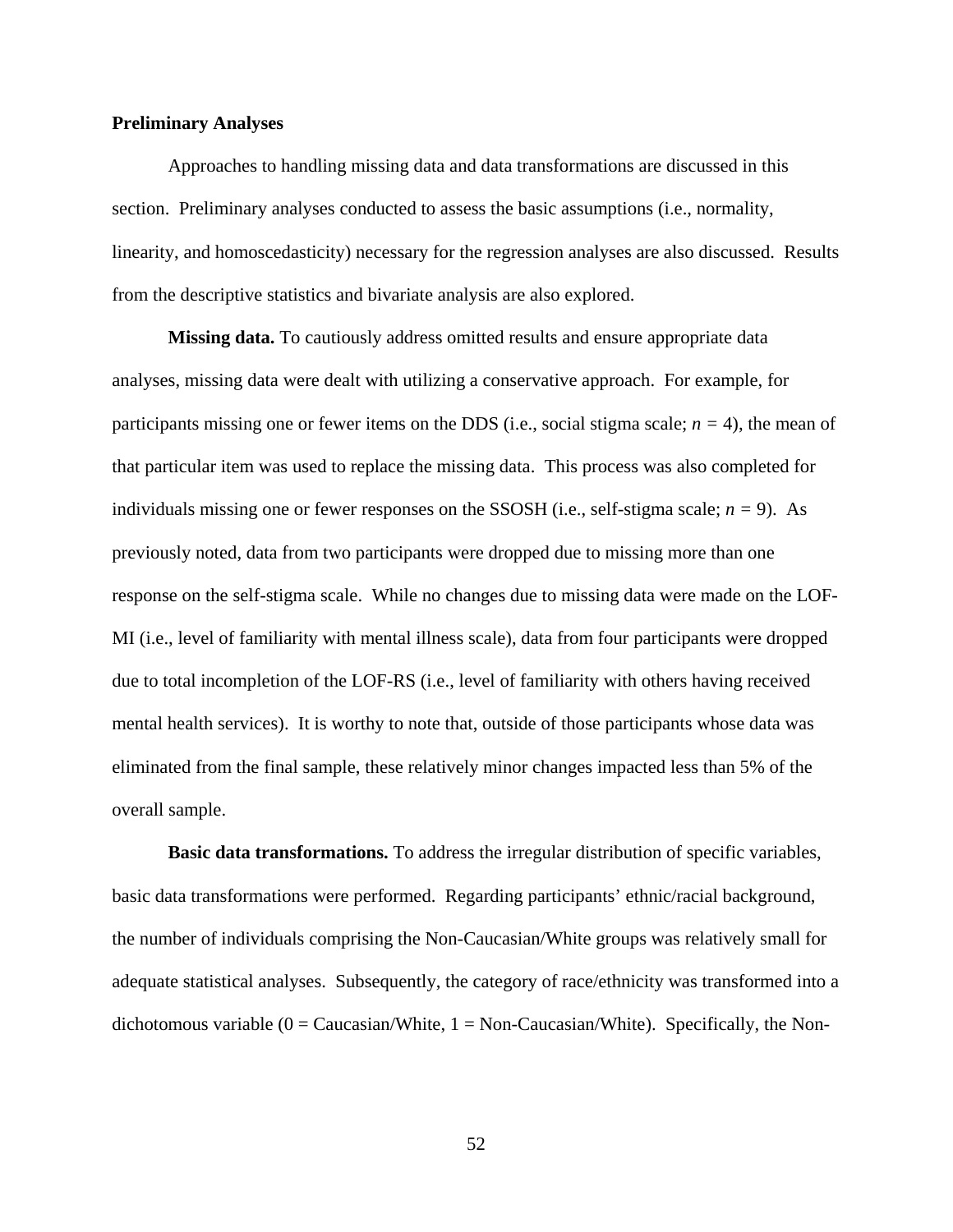Caucasian/White group consisted of students from Arab, Asian/Pacific Islander, Black, Hispanic, Latino, Multiracial, and a variety of other racial/ethnic backgrounds (*n =* 88, 21.5%).

A number of the survey questions required open-ended responses from the participants. Given that several open-ended demographic questions allowed for a range of replies, special interpretations of responses were necessary prior to entering this response data into SPSS. For example, if a participant put "12 plus" for the number of months since they had last received mental health services, it was recalculated to the conservative response of "12 months." Additionally, if participants answered with a broad range format (e.g., five to 10 people), the most conservative whole number closest to the average was taken (e.g., seven people). All participant responses were analyzed and if possible, relabeled appropriately.

**Advanced data transformations***.* A series of preliminary analyses were used to assess the basic assumptions (i.e., normality, linearity, and homoscedasticity) necessary for the subsequent hierarchical regression analyses.Specifically, histograms, box-plots, Q-Q plots, and descriptive statistics were computed and examined. In assessing each measurement, results from these preliminary analyses appeared normally distributed and indicated no necessary formal transformations for the DDS (i.e., social stigma scale) or the SSOSH (i.e., self-stigma scale). However, an examination of the histogram revealed a strong multimodal distribution on the LOF-MI (i.e., level of familiarity with mental illness scale) and a positively skewed distribution on the LOF-RS (i.e., level of familiarity with others having received mental health services). Therefore, in order to meet the data assumptions necessary for the regression analyses, transformations were made to these particular scales. To address a strong multimodal distribution of the LOF-MI, scores were categorized into "high" or "low" levels of familiarity with mental illness. Participant responses were placed into the low level of familiarity category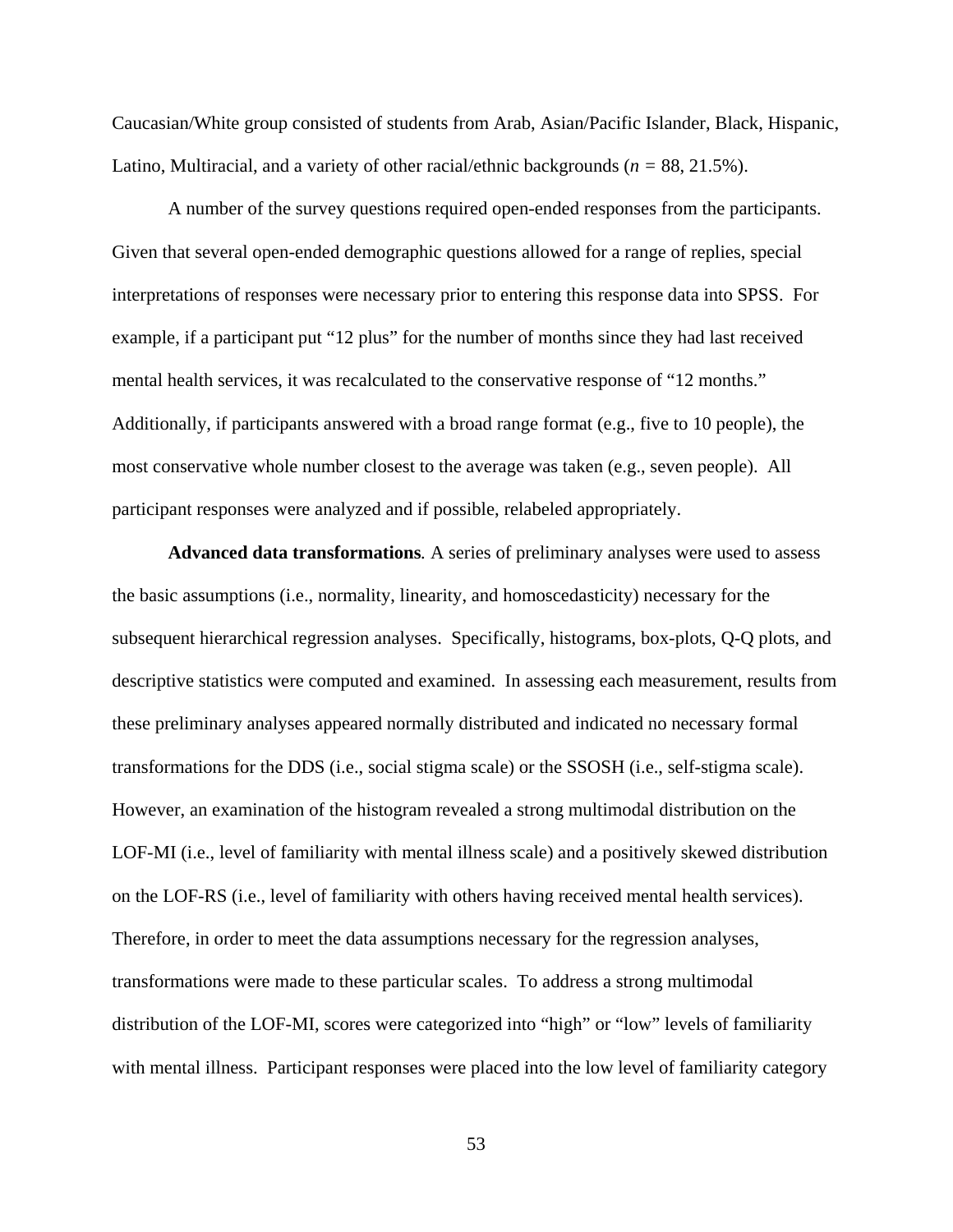if their score on the LOF-MI was between one and six, while participants were placed into the high level of familiarity category if their score was between seven and twelve. To address the positively skewed distribution of the LOF-RS, scores were recalculated using a logarithmic transformation. The skewness statistic, as reported by SPSS, before the transformation was 1.05. After the transformation, the skewness statistic reported by SPSS was 0.01. A factor analysis was also completed to examine the structure of the SSOSH and the DDS. Based on examinations of the scree plots, both measures appeared to demonstrate a unidimensional factor structure.

**Descriptive statistics.** After cleaning the data and ensuring that it met the assumptions necessary for regression analyses, descriptive statistics for the study variables were computed (see Table 5). Overall, participants' mean score for the Self-Stigma of Seeking Help Scale (SSOSH) was towards the middle or neutral range of scores ( $M = 2.82$ ,  $SD = 0.70$ ,  $Range = 1.00$ – 5.00), while the mean score for the Devaluation-Discrimination Scale (DDS) was noted as being slightly more off-centered, and towards the higher stigma range of scores ( $M = 3.79$ ,  $SD =$ 0.68, *Range* = 1.58 - 5.67). Participants' level of familiarity with mental illness was considered to be relatively high (Overall  $M = 8.38$ ,  $SD = 2.95$ ,  $Range = 1.00 - 12.00$ ; Categorical  $M = 0.70$ ,  $SD = 0.46$ , *Range* = 0.00 - 1.00), while averaging close familiarity with over one other individual that had received mental health services (Overall  $M = 1.76$ ,  $SD = 1.63$ ,  $Range = 0.00 - 7.00$ ; Transformed *M* = 0.37, *SD* = .26, *Range* = 0.00 - 0.90).

**Bivariate analyses.** To begin to examine the nature of the relationships among the study variables, Pearson r correlations among the study variables were computed (see Table 6). Gender was positively related to Ethnicity ( $r = .13$ ,  $p = .01$ ), University ( $r = .24$ ,  $p < .001$ ), and self-stigma  $(r = 13, p = 01)$ . Social stigma was positively associated with University  $(r = 10, p)$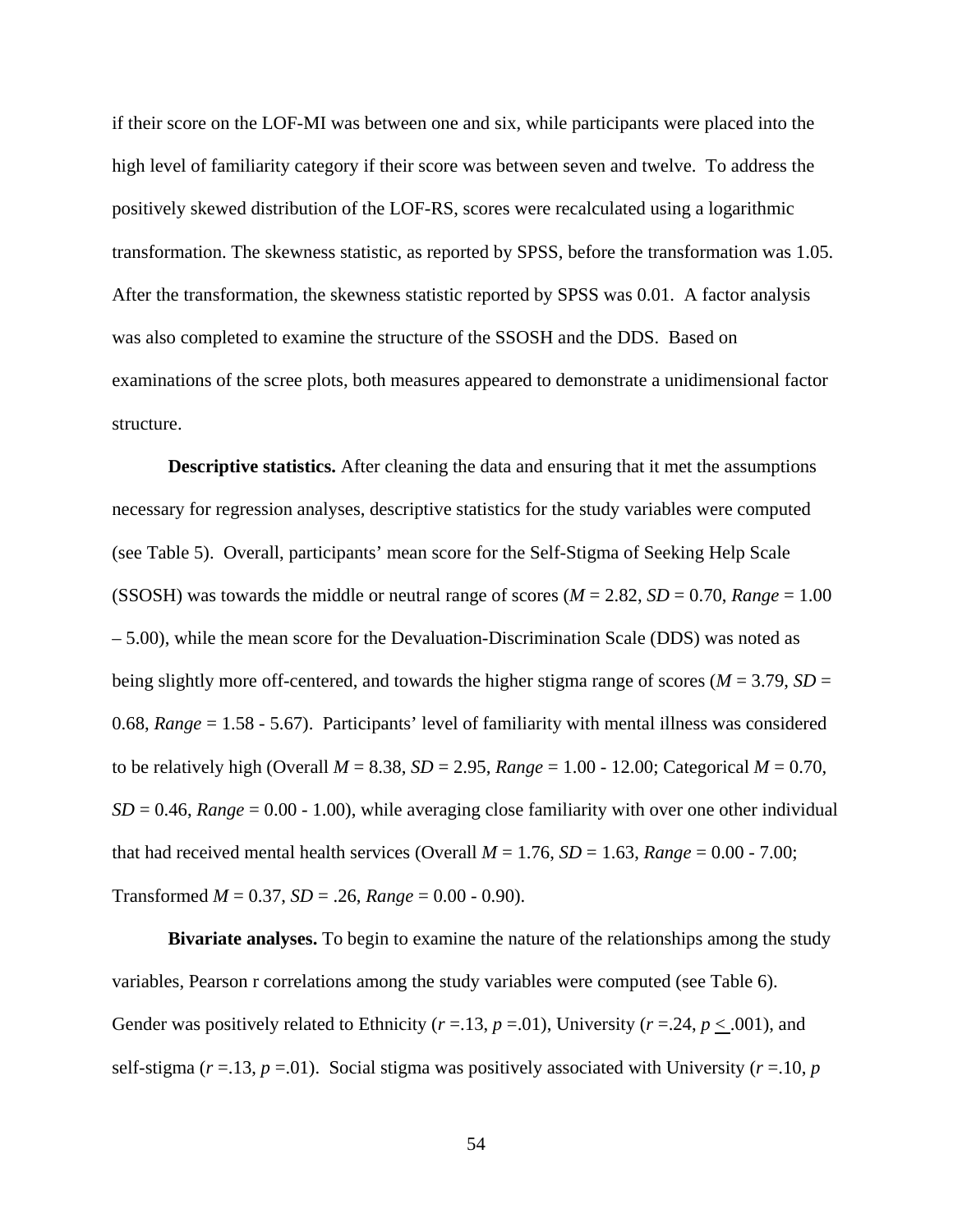#### Table 5

#### *Descriptive Statistics for Study Variables (N=410)*

|                                                       | M    | <i>SD</i> | Min  | Max   |
|-------------------------------------------------------|------|-----------|------|-------|
| Dependent Variables                                   |      |           |      |       |
| The Self-Stigma of Seeking Help Scale (SSOSH)         | 2.82 | 0.70      | 1.00 | 5.00  |
| The Devaluation-Discrimination Scale (DDS)            | 3.79 | 0.68      | 1.58 | 5.67  |
| <b>Independent Variables</b>                          |      |           |      |       |
| Level of Familiarity with Mental Illness (LOF-MI)     | 8.38 | 2.95      | 1.00 | 12.00 |
| Level of Familiarity with Receiving Services (LOF-RS) | 1.76 | 1.63      | 0.00 | 7.00  |

*\_\_\_\_\_\_\_\_\_\_\_\_\_\_\_\_\_\_\_\_\_\_\_\_\_\_\_\_\_\_\_\_\_\_\_\_\_\_\_\_\_\_\_\_\_\_\_\_\_\_\_\_\_\_\_\_\_\_\_\_\_\_\_\_\_\_\_\_\_\_\_\_\_\_\_\_\_\_*

 $=$ .05) and self-stigma ( $r = 0.32$ ,  $p \le 0.001$ ), while level of familiarity with mental illness was positively related to personally receiving mental health services (*r* =.20, *p* < .001) and level of familiarity with others having received mental health services ( $r = .43$ ,  $p \le .001$ ). The level of familiarity with others having received mental health services was also positively related to having received mental health services ( $r = .39$ ,  $p < .001$ ). Gender was negatively associated with level of familiarity with mental illness  $(r = -12, p = 01)$ , level of familiarity with others having received mental health services ( $r = 0.28$ ,  $p < 0.001$ ), and having personally received mental health services ( $r = -19$ ,  $p \le 0.001$ ), while Ethnicity was negatively related to level of familiarity with mental illness ( $r = 0.10$ ,  $p = 0.05$ ) and level of familiarity with others having received mental health services  $(r = .12, p = .02)$ . Level of familiarity with others having received mental health services was also negatively related to social stigma  $(r = -10, p = 04)$ , while stronger negative relationships were found for level of familiarity with others having received mental health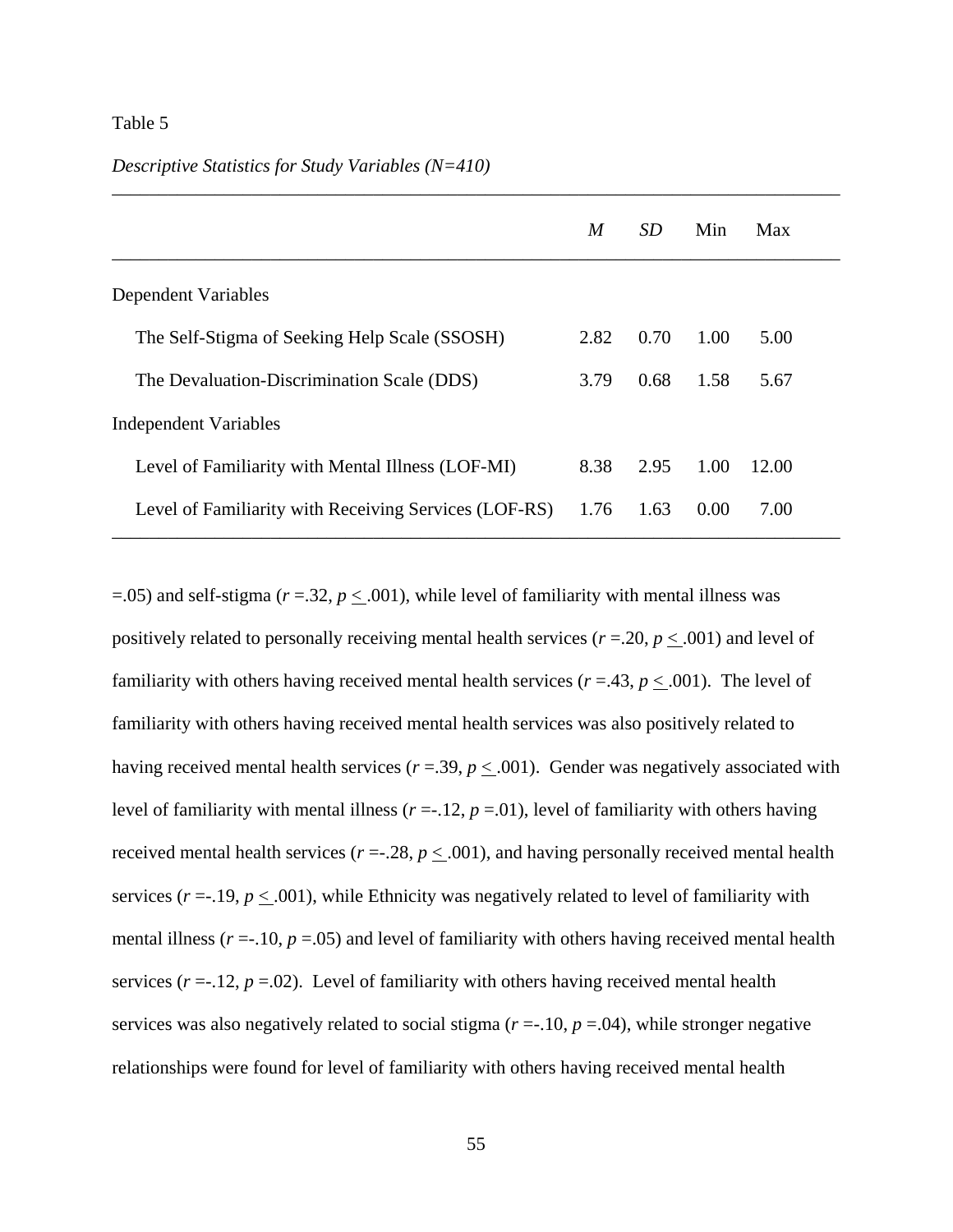services and University ( $r = 17$ ,  $p \le 0.001$ ) and self-stigma ( $r = 18$ ,  $p \le 0.001$ ). A significant negative correlation was also found for having personally received mental health services and self-stigma (*r* =-.18, *p* < .001).

*\_\_\_\_\_\_\_\_\_\_\_\_\_\_\_\_\_\_\_\_\_\_\_\_\_\_\_\_\_\_\_\_\_\_\_\_\_\_\_\_\_\_\_\_\_\_\_\_\_\_\_\_\_\_\_\_\_\_\_\_\_\_\_\_\_\_\_\_\_\_\_\_\_\_\_\_\_\_*

#### Table 6

### *Correlation Matrix of Study Variables*

|              |          |         | Gender Ethnicity University RMHS LOF-MI LOF-RS DDS |         |         |         |         |
|--------------|----------|---------|----------------------------------------------------|---------|---------|---------|---------|
| Gender       |          |         |                                                    |         |         |         |         |
| Ethnicity    | $.13*$   |         |                                                    |         |         |         |         |
| University   | $.24**$  | .06     |                                                    |         |         |         |         |
| <b>RMHS</b>  | $-19**$  | $-.04$  | $-.12*$                                            |         |         |         |         |
| LOF-MI       | $-12**$  | $-.10*$ | $-.03$                                             | $.20**$ |         |         |         |
| LOF-RS       | $-.28**$ | $-12*$  | $-17**$                                            | $.39**$ | $.43*$  |         |         |
| <b>DDS</b>   | .06      | .04     | $.10*$                                             | .04     | .01     | $-.10*$ |         |
| <b>SSOSH</b> | $.13**$  | .01     | .07                                                | $-18*$  | $-0.09$ | $-18**$ | $.32**$ |

*Note:* RMHS = Received Mental Health Services; LOF-MI = Level of Familiarity with Mental Illness; LOF-RS = Level of Familiarity with Others Receiving Services;  $DDS = Devaluation$ -Discrimination Scale; SSOSH = Self-Stigma of Seeking Help Scale. \* *p* ≤ .05, \*\* *p* ≤ .01, \*\*\**p* ≤ .001.

#### **Analysis of Control Variables**

**Gender***.* Due to the inconsistencies of gender differences noted in previous mental health research (Rothi & Leavey, 2006) and Vogel and colleagues (2006) findings that males tend to experience more stigma than females, ANOVAs based on participant gender were computed for all outcome and predictor variables. Although men and women did not differ in social stigma, males reported significantly higher levels of self-stigma than females  $F(1, 407) = 7.38$ ,  $p = .01$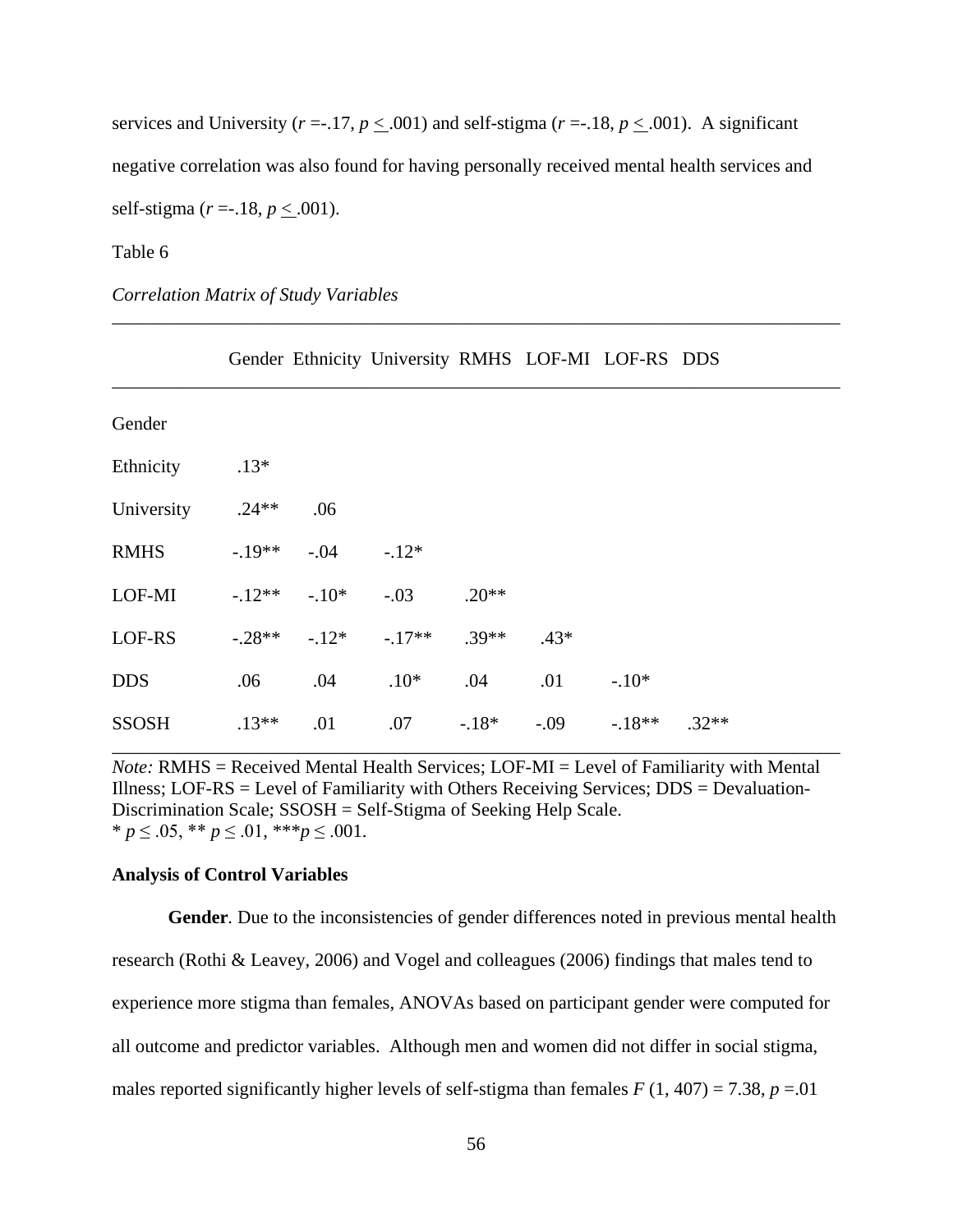(Females  $M = 2.75$ ,  $SD = .68$ ; Males  $M = 2.94$ ,  $SD = .72$ ). Additionally, compared to men, females reported significantly higher levels of familiarity with mental illness  $F(1, 407) = 6.25$ , *p*  $=$ .01 (Females *M* = .74, *SD* = .44; Males *M* = .62, *SD* = .49), familiarity with other individuals having received mental health services  $F(1, 407) = 33.35$ ,  $p < .001$  (Females  $M = .39$ ,  $SD = .22$ ; Males  $M = .26$ ,  $SD = .23$ ), and rates of personally seeking mental health services  $F(1, 400)$  $=14.41, p < .001$  (Females *M* = .37, *SD* = .49; Males *M* = .19, *SD* = .40).

**Ethnicity***.* Given the literature on help-seeking behavior, as it relates to race/ethnicity, appears inconclusive (Rothi & Leavey, 2006), ANOVAs were also computed for all outcome and predictor variables by race/ethnicity. No significant differences were found for white versus non-white participants for social stigma or self-stigma. However, significant differences were noted for several of the predictor variables. Specifically, white participants indicated higher levels of familiarity with mental illness,  $F(1, 405) = 4.03$ ,  $p = .02$  (White  $M = .72$ ,  $SD = .45$ ; Non-White  $M = .61$ ,  $SD = .49$ ), and higher familiarity with individuals who have received mental health services,  $F(1, 405) = 5.80$ ,  $p = 0.02$  (White  $M = .36$ ,  $SD = .24$ ; Non-White  $M = .29$ ,  $SD =$ .24) than non-white participants. It is also worthy to note that a higher proportion of non-white participants were male  $F(1, 404) = 6.40$ ,  $p = .01$  (White  $M = .32$ ,  $SD = .47$ ,  $n = 102$  of 319; Non-White  $M = .47$ ,  $SD = .50$ ,  $n = 41$  of 88).

**University***.* As previously noted, to avoid the potential distortion of outcomes, special attention was given to examining possible differences in participant responses as a result of the April 16<sup>th</sup>, 2007, shootings at Virginia Tech and as a result of other potential differences between university samples. Differences in the outcome and predictor variables between participants from Virginia Tech and WCU were examined using a series of ANOVA analyses. Although no significant differences were noted for self-stigma, social stigma was significantly lower, *F* (1,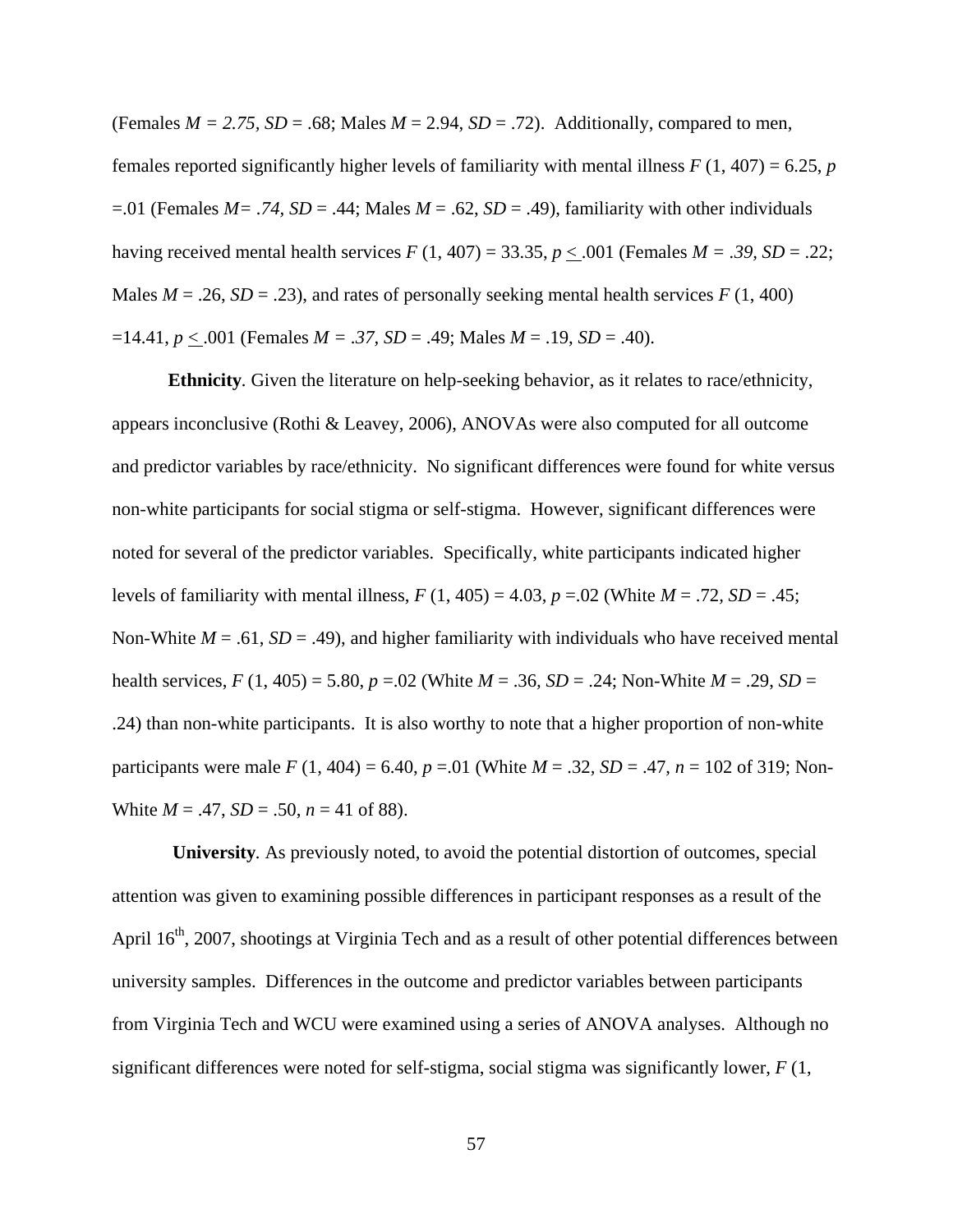408) = 4.06, *p* =.05, at Virginia Tech than at WCU (Virginia Tech *M =* 3.75*, SD* = .70; WCU *M*   $= 3.91, SD = .61$ ). In regard to the predictor variables, the level of familiarity with others having received mental health services  $F(1, 408) = 12.10, p < .001$  (Virginia Tech  $M = .37, SD = .23$ ; WCU  $M = .28$ ,  $SD = .24$ ) and the number of individual students having received mental health services themselves *F* (1, 401) = 5.69, *p* =.02 (Virginia Tech *M =* .34*, SD* = .48; WCU *M* = .22,  $SD = .42$ ), was significantly higher at Virginia Tech. It is also worthy to note that the number of female respondents at Virginia Tech was significantly higher than the number of female respondents at WCU *F* (1, 407) = 24.02, *p* < .001 (Virginia Tech *M =* .28*, SD* = .45, *n* = 219; WCU  $M = .54$ ,  $SD = .50$ ,  $n = 47$ ).

**4/16/07.** Utilizing an ANOVA, the predictor and outcome variables of the Virginia Tech sample ( $n = 306$ ) were analyzed in respect to whether the participant was present ( $n = 168$ ) or not present ( $n = 137$ ) for the events of  $4/16/07$  (No Response  $n = 1$ ). The purpose of this analysis was to explore the extent to which one's presence on 4/16/07 might be associated with the differences between the Virginia Tech and WCU samples noted above. No significant differences were noted between the two samples on any of the relevant predictor variables or outcome variables. The only noted difference between groups was found with gender, with a higher percentage of males found in the present for 4/16/07 group than the not present for 4/16/07 group, *F* (1, 303) = 5.42, *p* =.02 (Present *M =* .34*, SD* = .48, *n* = 57 of 168; Not Present  $M = 0.22$ ,  $SD = 0.42$ ,  $n = 30$  of 137). Given the relative lack of differences on any of the outcome or predictive variables between Virginia Tech students who were present for 4/16/07 and those who were not, the variable "4/16/07" was dropped from the formal analyses. However, the variable "University" maintained as a control variable in Model One of the subsequent hierarchical regression analyses.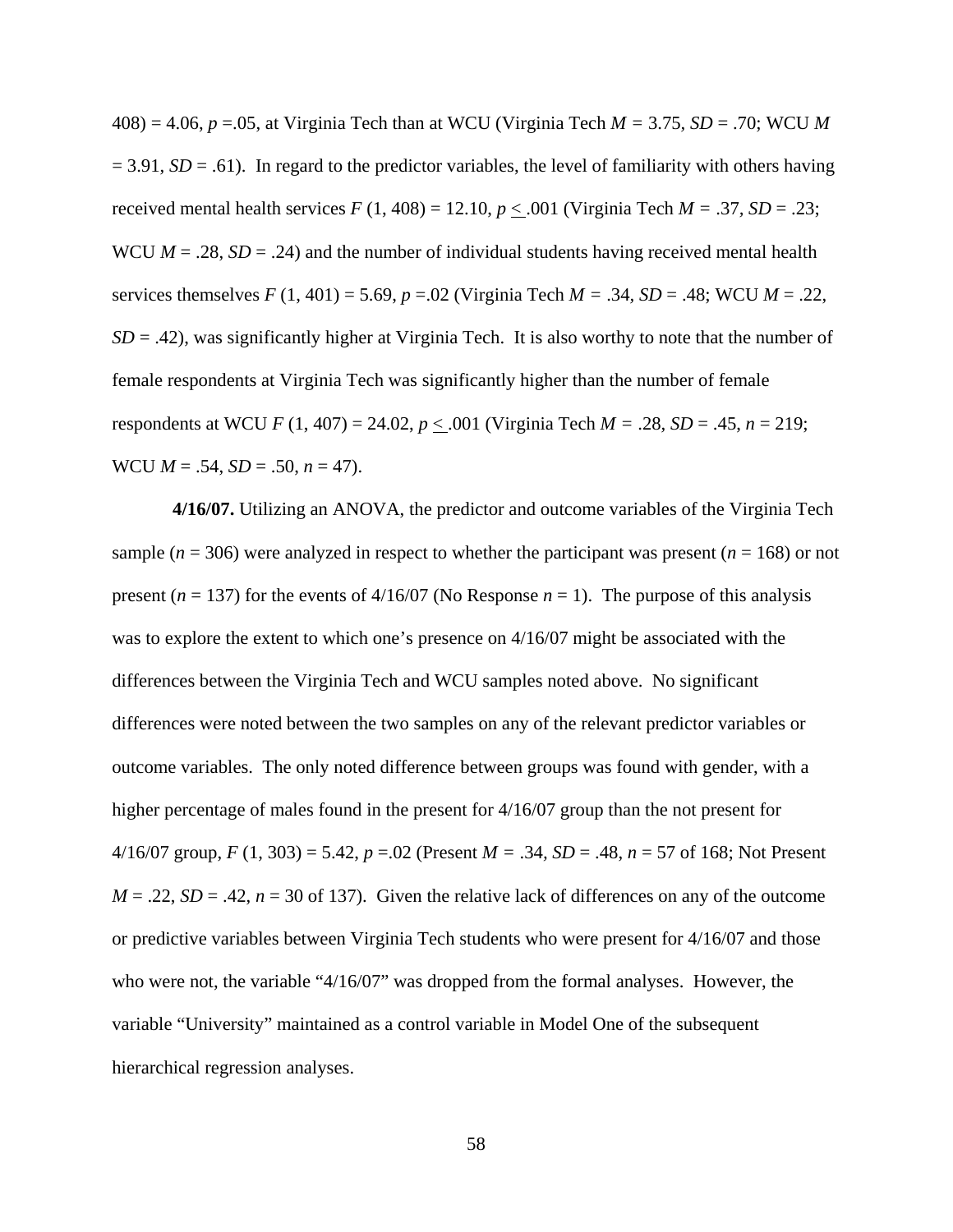#### **Regression Analyses**

**Social stigma.** Results of the hierarchical multiple regression analyses for social stigma are summarized in Table 7. For Model One, the overall model was not significant. Despite the addition of the proximity variables, Model Two was also not significant. This insignificant result was maintained with the addition of the interaction terms in Model Three.

Based on these findings, Hypothesis One is rejected. That is, higher levels of relational familiarity with mental illness (i.e., having a large number of relationships with individuals with a mental illness) were not associated with lower levels of perceived social stigma towards seeking services. Furthermore, Hypotheses Three and Five were also rejected because higher levels of familiarity with others receiving mental health services and higher levels of personal familiarity with receiving mental health services did not predict lower levels of social stigma. Hypothesis Seven was also rejected because variation in university (i.e., whether one is a Virginia Tech or WCU student) did not adequately predict varying levels of social stigma. As for the exploratory findings of Hypothesis Nine, race/ethnicity and gender did not predict lower levels of perceived social stigma.

**Self-Stigma.** Results of the hierarchical multiple regression analyses for self-stigma are summarized in Table 8. For Model One, the overall model was significant  $F(3, 395) = 3.39$ ,  $p =$ .02, *Model R*<sup>2</sup> = .03, with gender (i.e., being male) as a significant predictor of higher levels of self-stigma at the  $p = 01$  level, Std.  $\beta = 0.14$ . With the addition of the proximity variables, Model Two was significant *F* (6, 392) = 4.01, *p* < .001, *Model R*<sup>2</sup> = .06. Although the R-square change was significant ( $\mathbb{R}^2 \Delta = .03$ ), it accounted for only a modest 3% of the added variance. It is also worthy to note that gender was no longer significant in this model. However, having personally received mental health services was noted as being negatively related to self-stigma (*p* =.04, Std.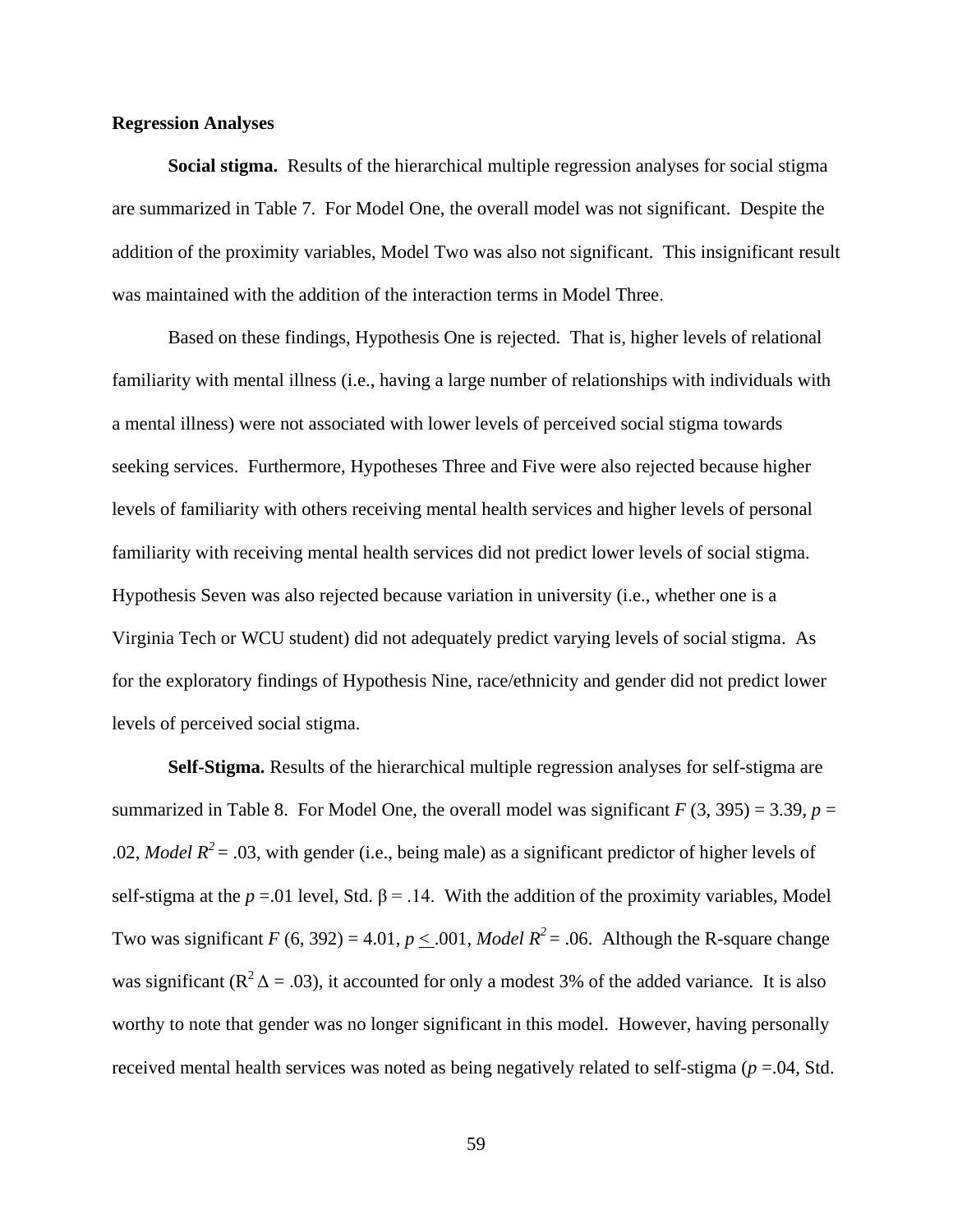## Table 7

| Variable                                                                            | Model 1 | Model 2<br>(All Models Reported in Standardized Beta's) | Model 3 |  |
|-------------------------------------------------------------------------------------|---------|---------------------------------------------------------|---------|--|
| Gender (G)                                                                          | .03     | .02                                                     | .06     |  |
| Ethnicity (E)                                                                       | .03     | .02                                                     | .05     |  |
| University (U)                                                                      | .07     | .07                                                     | .07     |  |
| Level of Familiarity to Mental Illness<br>$(LOF-MI)$                                |         | .07                                                     | .14     |  |
| Level of Familiarity with Others<br>Having Received MH Services<br>$(LOF-RS)$       |         | $-.16**$                                                | $-.00$  |  |
| <b>Immediate Proximity: Having Received</b><br><b>Mental Health Services (RMHS)</b> |         | .10                                                     | .25     |  |
| Model $R^2$                                                                         | .01     | .03                                                     | .07     |  |
| $R^2\Delta$                                                                         | .01     | $.02*$                                                  | .04     |  |
| $\mathbf{F}$                                                                        | 1.16    | 1.92                                                    | 1.26    |  |
| Df                                                                                  | 3       | 6                                                       | 21      |  |

*Hierarchical Multiple Regression Analyses for Social Stigma (N = 410)*

*Note:* Interaction results are not shown due to the insignificance of the overall model and all interaction terms. \**p* ≤ .05. \*\* *p* ≤ .01. \*\*\* *p* ≤ .001.

 $β = -.11$ ). With the addition of the interaction terms, Model Three continued to be significant, *F*  $(21, 377) = 1.74$ ,  $p = .02$ , *Model R<sup>2</sup>* = .09, although the change in r-square was not significant.

Also, none of the interaction terms or individual predictor variables were significant at the .05

level.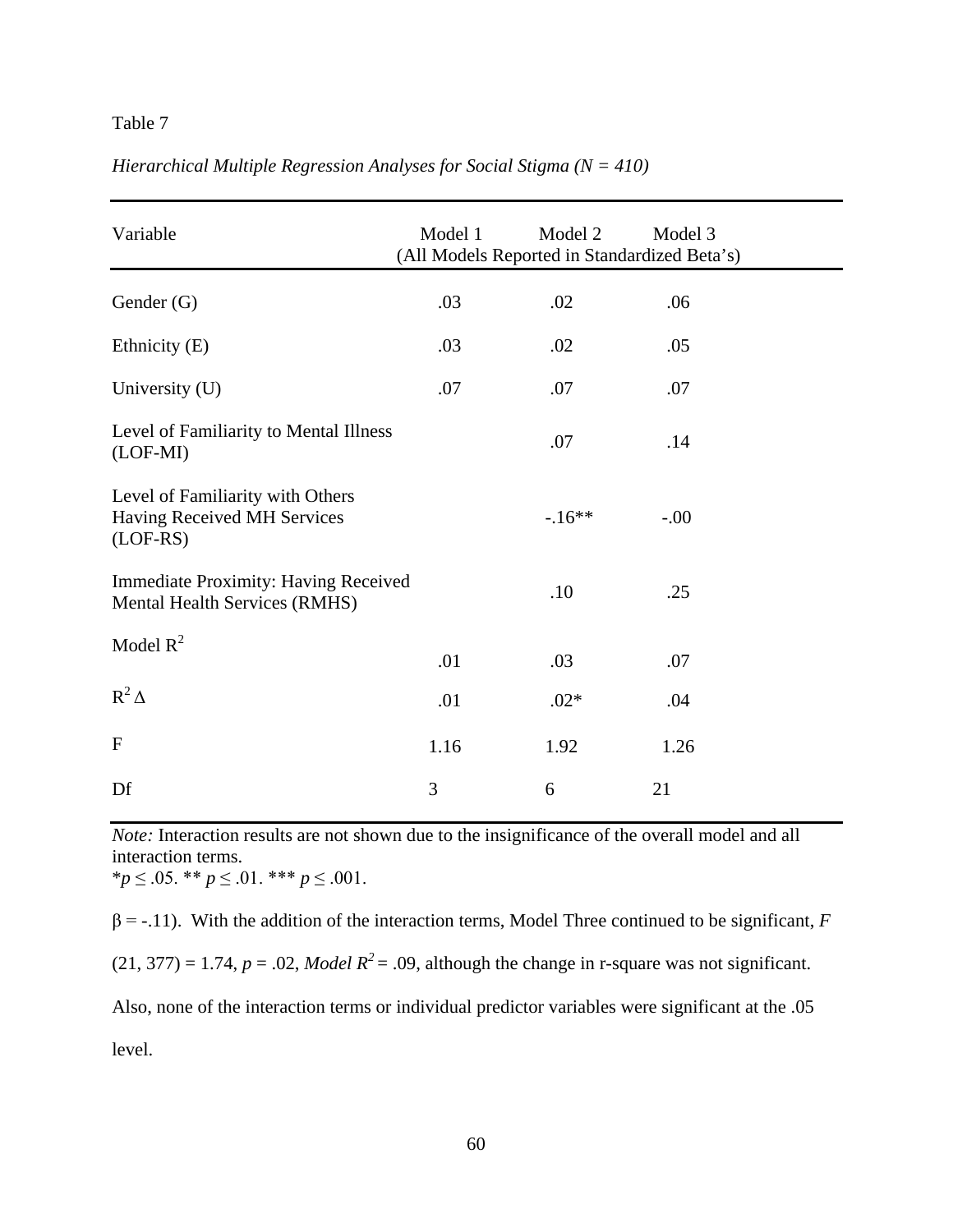### Table 8

| Variable                                                                            | Model 1 | Model 2<br>(All Models Reported in Standardized Betas) | Model 3 |
|-------------------------------------------------------------------------------------|---------|--------------------------------------------------------|---------|
| Gender (G)                                                                          | $.14**$ | .09                                                    | .16     |
| Ethnicity (E)                                                                       | $-.03$  | $-.04$                                                 | $-.03$  |
| University (U)                                                                      | .05     | .03                                                    | $-.04$  |
| Level of Familiarity to Mental Illness<br>$(LOF-MI)$                                |         | $-.02$                                                 | .07     |
| Level of Familiarity with Others<br>Having Received MH Services<br>$(LOF-RS)$       |         | $-.11$                                                 | $-.20$  |
| <b>Immediate Proximity: Having Received</b><br><b>Mental Health Services (RMHS)</b> |         | $-.11*$                                                | $-.12$  |
| Model $R^2$                                                                         | .03     | .06                                                    | .09     |
| $R^2\Delta$                                                                         | $.03*$  | $.03**$                                                | .03     |
| $\mathbf{F}$                                                                        | $3.39*$ | 4.01***                                                | $1.74*$ |
| Df                                                                                  | 3       | 6                                                      | 21      |

## *Hierarchical Multiple Regression Analyses for Self-Stigma (N = 410)*

*Note:* Interaction results are not shown due to the insignificance of all interactions. \* *p* ≤ .05. \*\* *p* ≤ .01. \*\*\* *p* ≤ .001.

With these results, Hypotheses Two, Four, and Eight are rejected. Ultimately, level of familiarity to mental illness (Hypothesis Two) and level of familiarity with others having received mental health services (Hypothesis Four) were not found to be significant predictors of self-stigma. Additionally, Hypothesis Eight was also rejected because university (i.e., whether one is a Virginia Tech or WCU student) did not adequately predict varying levels of self-stigma. However, level of personal familiarity (Hypothesis Six) was confirmed, suggesting that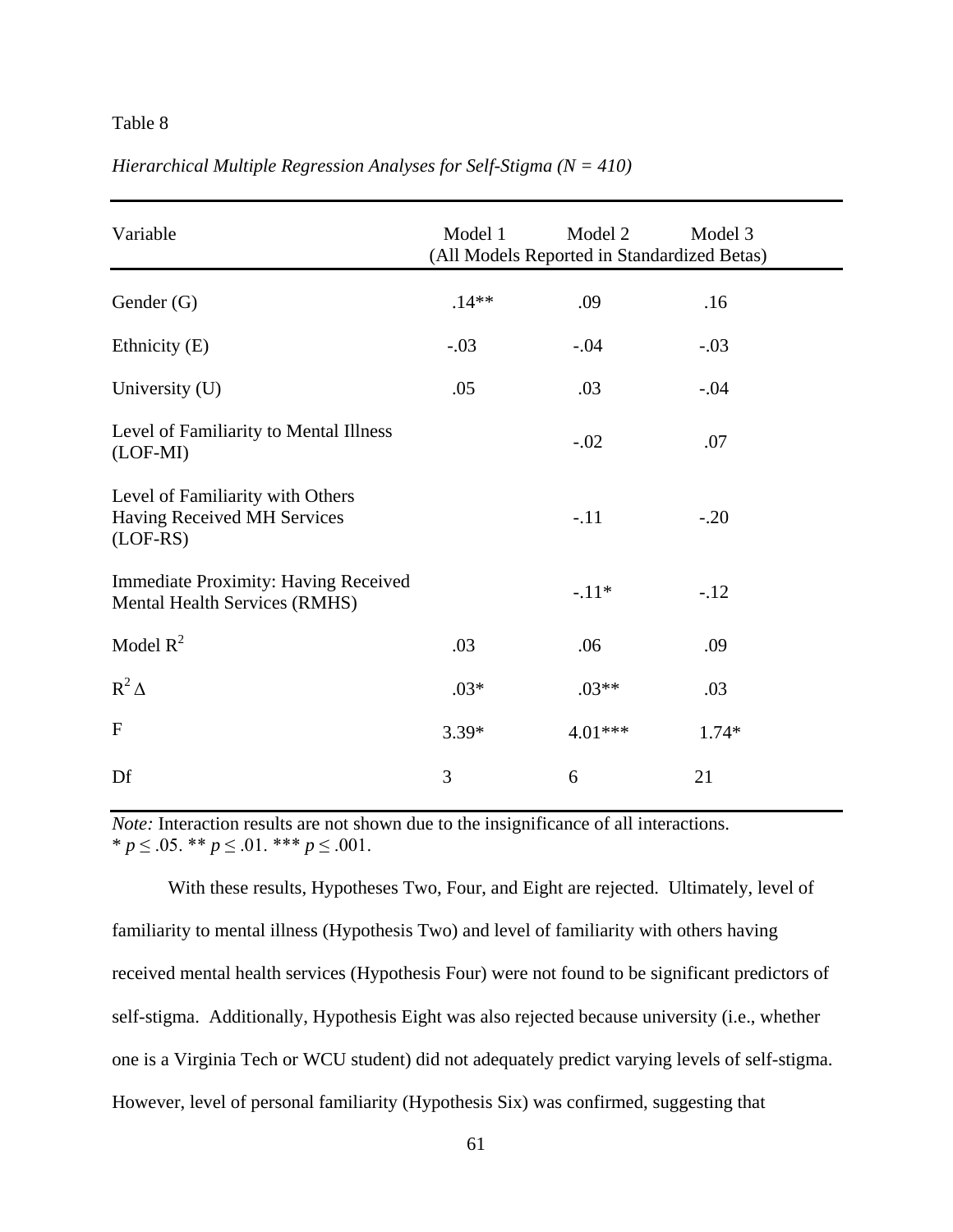immediate mental health proximity (i.e., having personally received mental health services) is negatively associated with self-stigma. Although race/ethnicity was not found to be a significant predictor of self-stigma in Hypothesis Ten (exploratory), gender (i.e., being male) was found to be a significant predictor of self-stigma ( $p = .01$ ) and provided consistent results with previous research (Vogel, et al., 2006). However, this finding was only significant in Model One.

#### **Follow-Up Analysis**

As previously noted, Vogel, Wade, & Hackler (2007) found that social stigma was a strong contributor to the experience of self-stigma, which ultimately influenced an individual's attitude and willingness to seek mental health services. To explore whether this same relationship occurred within the context of the current exploration of social proximity variables (i.e., levels of familiarity) and mental health stigma, an additional analysis was completed. However, given the modeled unidirectional relationship of social stigma towards self-stigma (i.e., public stigma contributing to the experience of self-stigma) outlined in Vogel, Wade, & Hackler (2007), a reciprocal regression analysis (i.e., controlling for self-stigma in a social stigma analysis) appears unsupported by this literature and was not conducted.

The hierarchical multiple regression analysis performed for self-stigma controlled for the presence of social stigma, along with the previous demographic control variables (i.e., gender, race/ethnicity, and university) in Model One. Consistent with the previous analyses, the following social proximity variables were entered into Model Two: level of familiarity to mental illness (LOF-MI), level of familiarity with others having received mental health services (LOF-RS), and personally having received mental health services (RMHS). In Model Three, the interactions between the demographic variables of Model One and the familiarity variables of Model Two were entered. Specifically, combinations of Gender (G), Ethnicity (E), University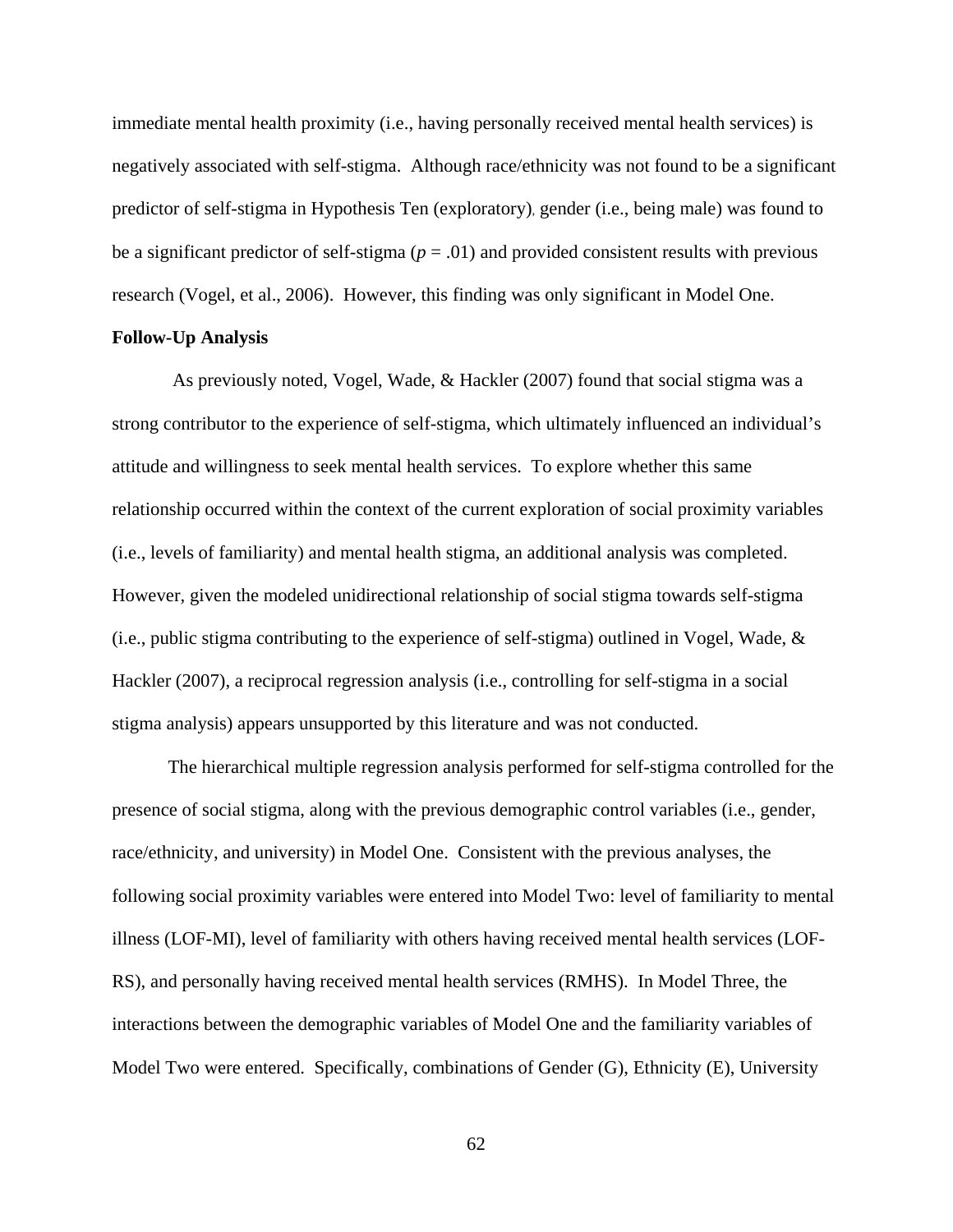(U), Public Stigma (DDS), Proximity Level to Mental Illness (LOF.MI), Proximity to Other Individuals Seeking Mental Health Services (LOF.RS), and Immediate Proximity (RMHS) were entered: G x E, G x U, G x LOF.MI, G x LOF.RS, G x RMHS, G x DDS, E x U, E x LOF.MI, E x LOF.RS, E x RMHS, E x DDS, U x LOF.MI, U x LOF.RS, U x RMHS, U x DDS, LOF.MI x LOF.RS, LOF.MI x RMHS, LOF.MI x DDS, LOF.RS x RMHS, LOF.RS x DDS, DDS x RMHS. The results of the hierarchical regression analyses are summarized in Table 9.

For Model One, the overall model was significant  $F(4, 394) = 13.39$ ,  $p < .001$ , Model  $R^2$ = .12, with gender (i.e., being male) and higher levels of social stigma being significant predictors of heightened self-stigma at  $p = .01$ , Std.  $\beta = .13$ , and  $p < .001$ , Std.  $\beta = .31$ , respectively. With the addition of the proximity variables, Model Two was also significant *F* (7, 391) = 10.07, *p*<.001 level, *Model R*<sup>2</sup> = .15. Along with the first model (R<sup>2</sup>  $\Delta$  = .12, *p*  $\leq$  .001), the change in r-square was also significant for this second model ( $\mathbb{R}^2 \Delta = .03$ ,  $p \le .01$ ). Specifically, having personally received mental health services was negatively related to selfstigma at  $p = .01$ , Std.  $\beta = -.14$ . A high level of social stigma was predictive of high self-stigma at  $p \leq .001$ , Std. β = .31. Gender was no longer considered significant in this second model. Model Three was also significant *F* (28, 370) = 3.38, *p* < .001, *Model R*<sup>2</sup> = .20, but the change in r-square was not significant. In Model Three, only one of the interactions among predictor variables was significant at the  $p < .05$  level. None of the other variables were significant predictors of self-stigma. The interaction of social stigma and level of familiarity with others receiving mental health services was found to be a significant negative predictor of self-stigma at  $p = .02$ , Std.  $\beta = .14$ . However, this interaction was not probed, as there was not a significant change in the amount of variance explained by the model after the interaction terms were entered.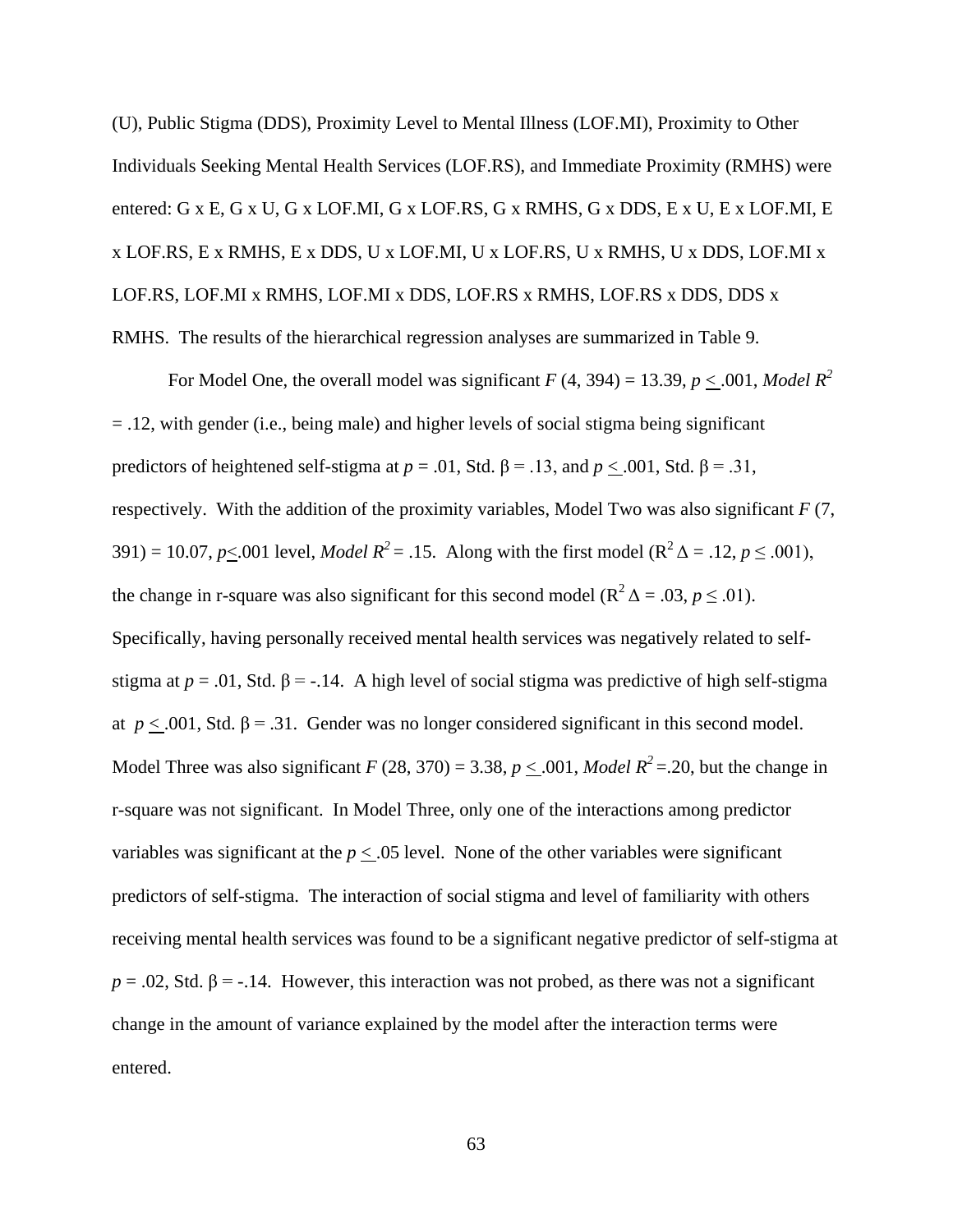## Table 9

| Variable                                                                            | Model 1<br>(All Models Reported in Standardized Betas) | Model 2    | Model 3 |  |
|-------------------------------------------------------------------------------------|--------------------------------------------------------|------------|---------|--|
| Gender (G)                                                                          | $.13**$                                                | .09        | .19     |  |
| Ethnicity (E)                                                                       | $-.03$                                                 | $-.04$     | $-.05$  |  |
| University (U)                                                                      | .03                                                    | .01        | $-.06$  |  |
| <b>Devaluation-Discrimination Scale</b><br>(DDS)                                    | $.31***$                                               | $.31***$   | .21     |  |
| Level of Familiarity to Mental Illness<br>$(LOF-MI)$                                |                                                        | $-.04$     | .09     |  |
| Level of Familiarity with Others<br>Having Received MH Services<br>$(LOF-RS)$       |                                                        | $-.06$     | $-.24$  |  |
| <b>Immediate Proximity: Having Received</b><br><b>Mental Health Services (RMHS)</b> |                                                        | $-14**$    | $-.13$  |  |
| DDS x LOF-RS                                                                        |                                                        |            | $-.14*$ |  |
| Model $R^2$                                                                         | .12                                                    | .15        | .20     |  |
| $R^2\Delta$                                                                         | $.12***$                                               | $.03**$    | .05     |  |
| ${\bf F}$                                                                           | 13.39***                                               | $10.07***$ | 3.38*** |  |
| Df                                                                                  | $\overline{4}$                                         | $\tau$     | 28      |  |

*Follow-Up Hierarchical Multiple Regression Analyses for Self-Stigma while Controlling for Social Stigma (N = 410)*

*Note:* Interaction results above  $p \le 0.05$  are not displayed. \* *p* ≤ .05. \*\* *p* ≤ .01. \*\*\* *p* ≤ .001.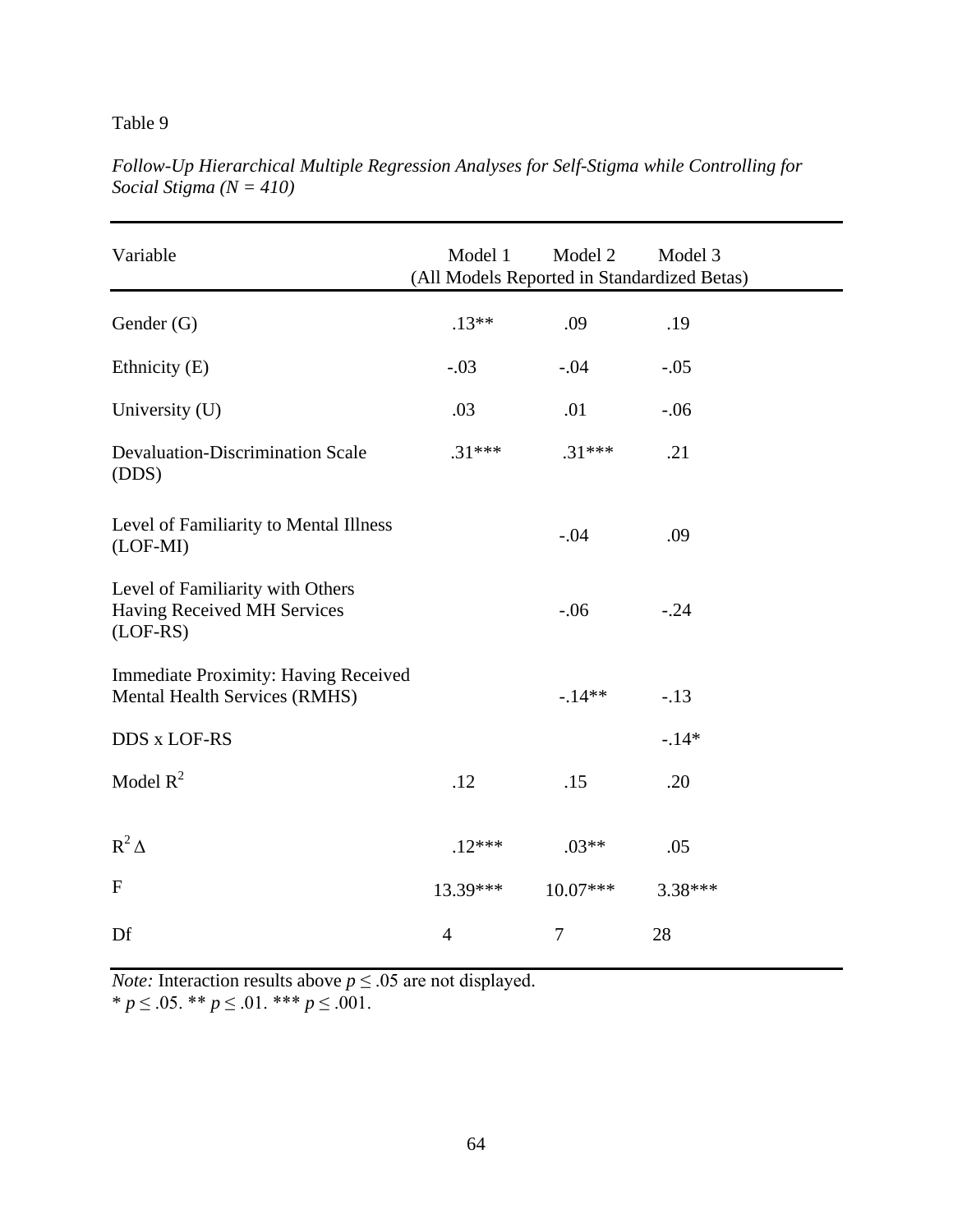#### Chapter V

#### **Discussion**

#### **Summary**

While reviews of the literature assert that mental health stigma is consistently one of the most prominent barriers to seeking mental health services (Vogel et al., 2006), the specific need to address forms of stigma in university populations has been emphasized (Cook, 2007; Vogel, Wade, & Hackler, 2007). General trends regarding the influence of demographic factors (i.e., gender and race/ethnicity) have been examined, but appear inconsistent (Rothi & Leavey, 2006; Broadhurst, 2003). Researchers have suggested that environmental factors (e.g., social proximity) are an important component to consider when examining aspects of mental health stigma (Corrigan et al., 2001), however, few researchers have explored factors that contribute to the development of social and self-stigma, especially from an ecological perspective. Utilizing an ecological systems approach (Bronfenbrenner, 1989), this study examined select social proximity variables (i.e., familiarity with mental illness and receiving mental health services), that may be contributing to the social and self-stigma associated with seeking mental health services in university students. Through the examination of several hypotheses, the present study examined the broad research question, "Within a university sample, do levels of familiarity with mental illness and mental health services, along with the demographic variables of university, gender, and race/ethnicity, predict social and self-stigmatizing beliefs towards receiving mental health services?"

The results of the study supported the hypothesis that personally receiving mental health services is associated with less self-stigma towards receiving mental health care. Consistent with previous research findings (Vogel et al., 2006), the results also suggest that gender may be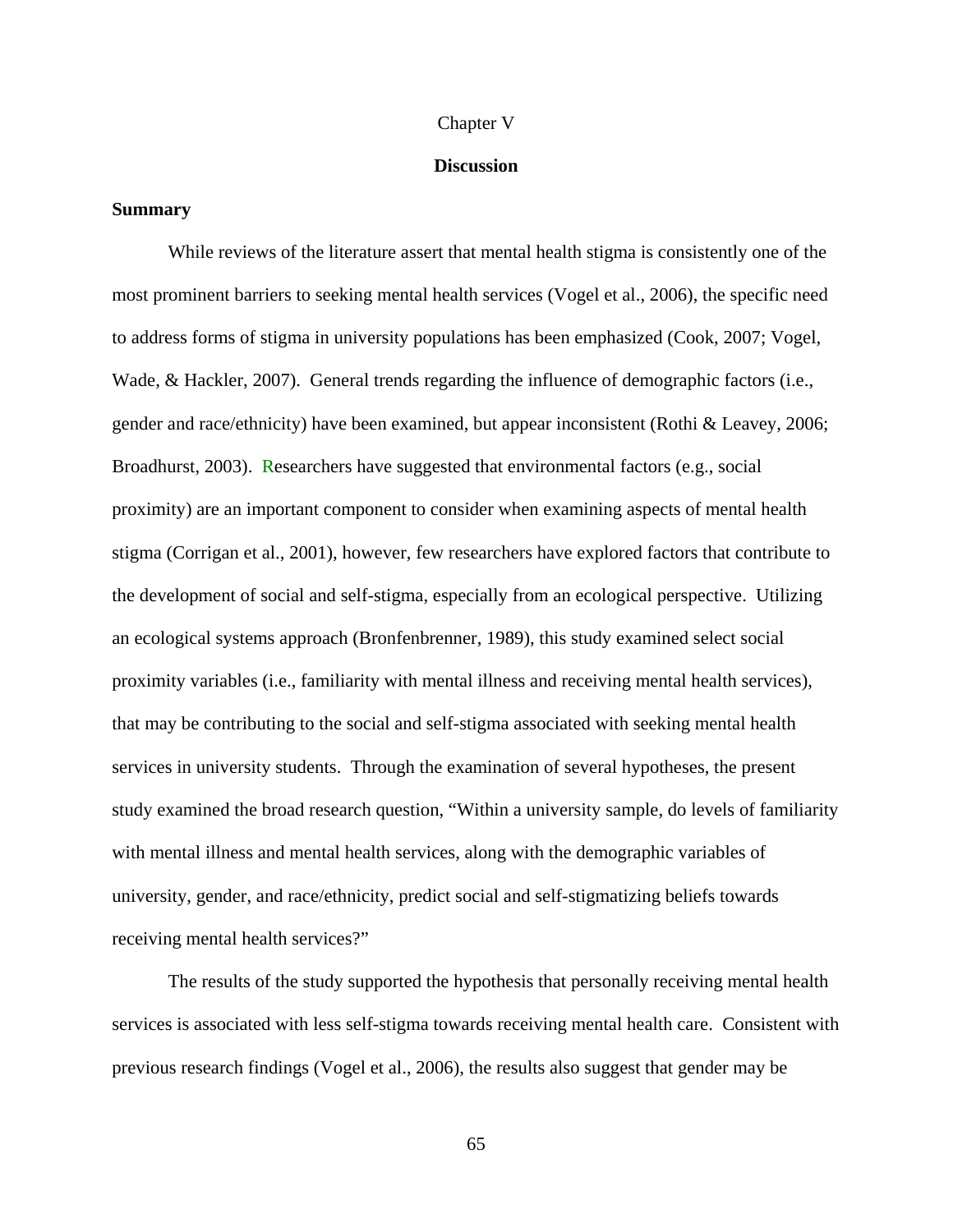relevant to self-stigma; females had significantly lower levels of self-stigma in this study. However, when the social proximity variables were added in the second model, it is worthy to note that gender was no longer a significant predictor. The results did not support the hypotheses that higher levels of relational familiarity with a mental illness (i.e., relationships with others living with a mental illness), higher levels of familiarity with others having received mental health services, or racial/ethnic and university differences would predict lower levels of social stigma or self-stigma. Furthermore, none of the models predicting social stigma were significant. However, follow-up analyses confirmed previous results in the stigma literature (Vogel, Wade, & Hackler, 2007) by demonstrating a strong positive relationship between social stigma and self-stigma, and further established that having personally received mental health services was a significant predictor of lower levels of self-stigma.

## **Social Stigma**

Of all of the results, the most surprising outcome is what was not significant: that the demographic and proximity variables did not predict social stigma. From an ecological and theoretical lens (Bronfenbrenner, 1989), the varying levels of environmental and social proximity influences, such as relationships and familiarity with mental illness and seeking services, that interact and impact an individual's decisions, values, and perceptions, were anticipated to predict the participants' sense of social stigma. Beyond the negative correlation found between familiarity with others having received mental health services and social stigma in the preliminary analyses, the lack of relationship between the predictor variables and social stigma was unexpected and is considered novel. That is, this outcome appears to provide a wealth of potential explanations relevant to the development of stigma in university populations. For instance, if social stigma is truly not associated with proximity and some demographic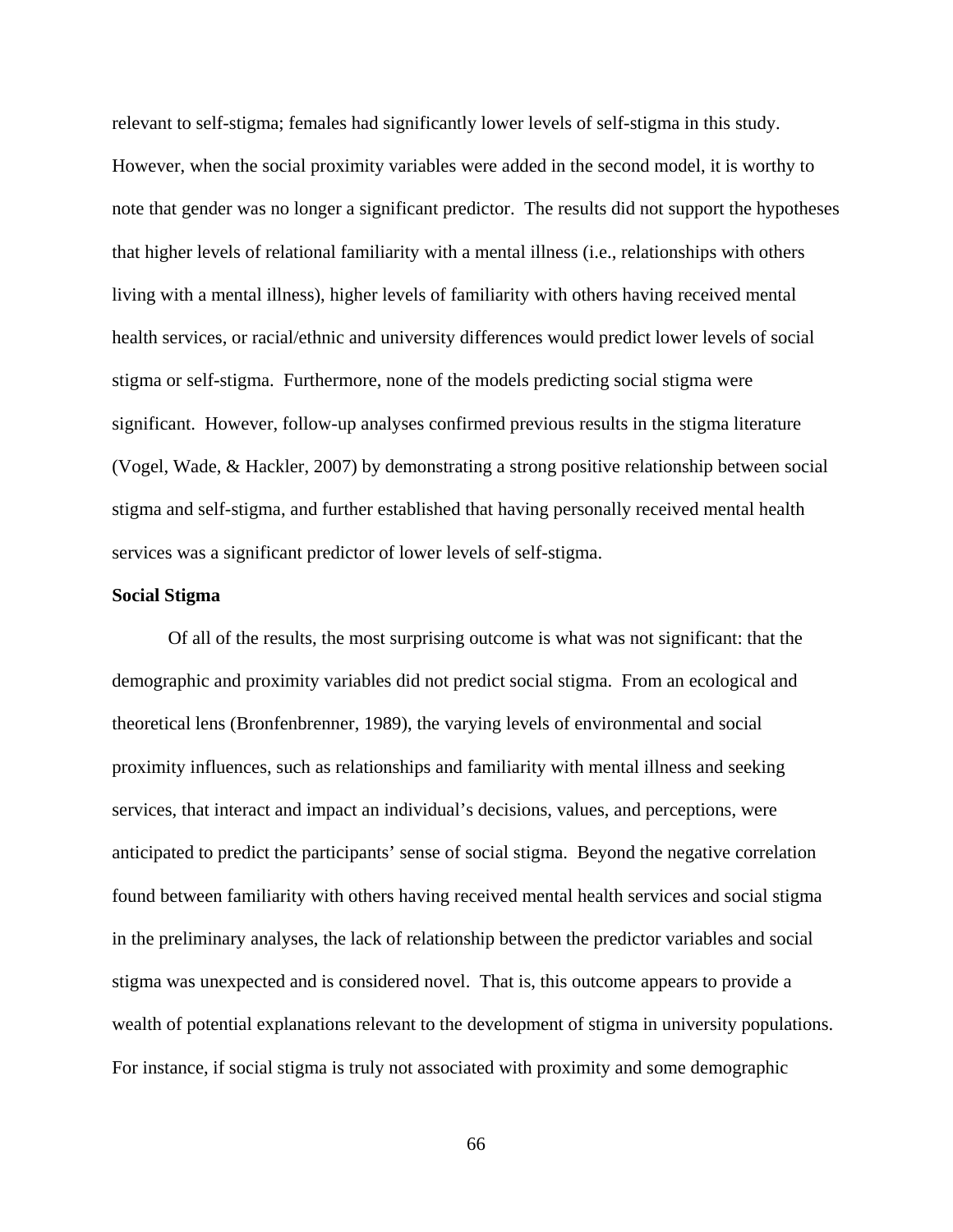variables, perhaps social stigma should be viewed as a pervasive and consistent notion in our university settings, varying minimally in regards to demographics or familiarity levels with mental illness. From an ecological systems perspective (Bronfenbrenner, 1979), the results of this study raise the possibility that social stigma may actually be an underlying part of a university's subculture, or macrosystem. This interpretation is consistent with Bronfenbrenner's (1979) definition of the macrosystem: a consistency that exists at the level of a subculture or culture as a whole. Accepting social stigma under these terms, as an underlying problem associated with culture, rather than a few biased individuals, could possibly enhance our understanding of social stigma and help develop new approaches to combating social stigma. Although other ecological factors (e.g., geographic region, parenting styles, personality characteristics, financial concerns, etc.) should be explored in more detail to fully understand the factors that influence social stigma, this conceptualization appears consistent with many of the approaches used to combat stigma in the President's New Freedom Commission on Mental Health (2003).

Also of interest, previous research (e.g., Vogel, Wade, & Hackler, 2007) is beginning to highlight the underlying importance of self-stigma in relation to social stigma and the willingness to seek mental health services in university populations. The present study confirmed aspects of this research, in that higher levels of social stigma were associated with higher levels of self-stigma. In other words, although the environmental factors predicting social stigma remain elusive, possessing high levels of social stigma appears to be a significant predictor of self-stigma. From an ecological perspective (Bronfenbrenner, 1989), one could speculate that the underlying perception of society stigmatizing an individual receiving services may interact with an individual's personal characteristics and ultimately affect his or her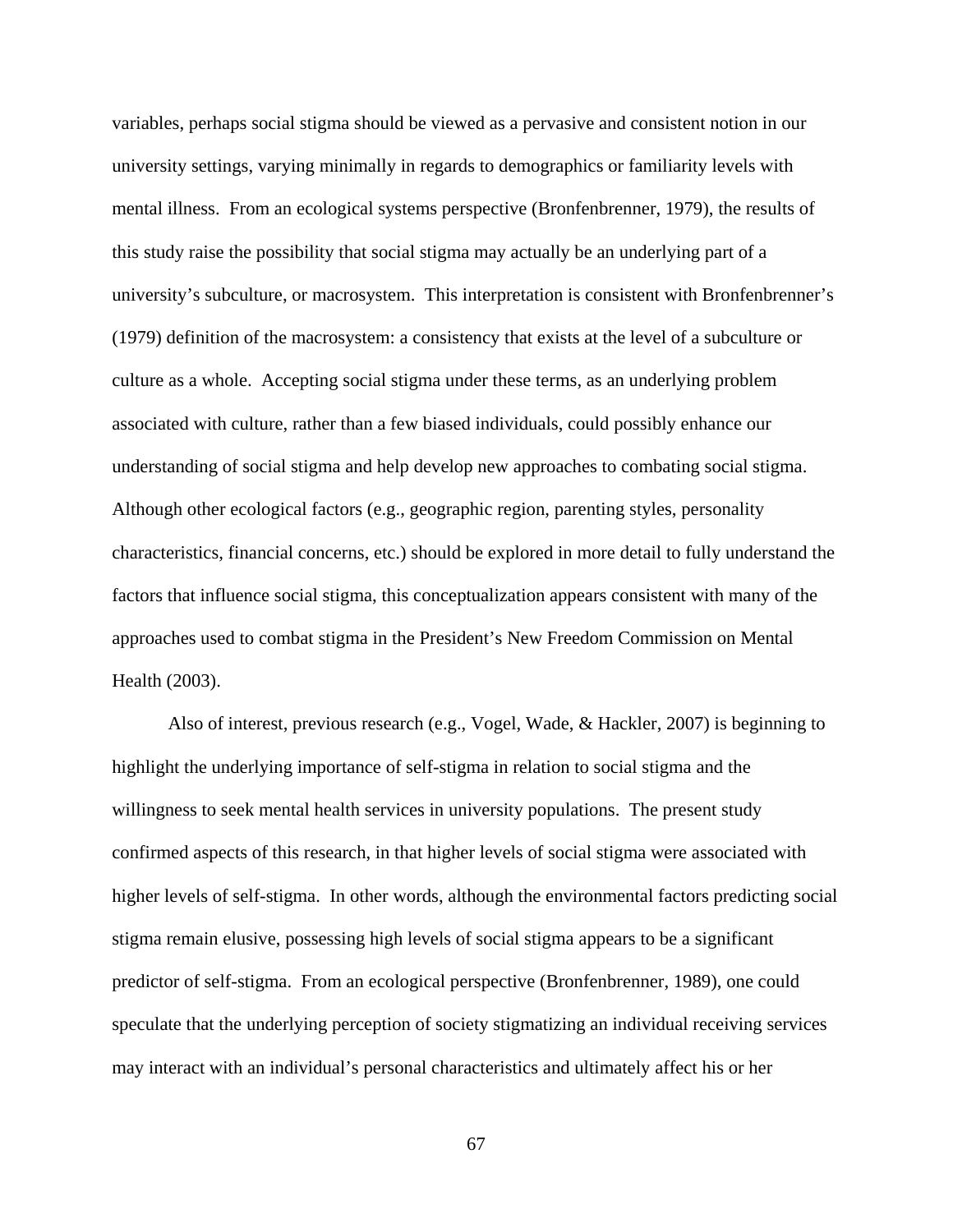discriminating thoughts about themselves if they were to receive services. Again, this contribution to self-stigma appears to be an important component in the help-seeking literature, given that increased levels of self-stigma are strongly associated with diminished help-seeking attitudes and willingness to seek mental health services (Vogel, Wade, & Hackler, 2007). However, given the lack of specific predictors found in this research towards social stigma and previous research stressing the importance of self-stigma (Vogel, Wade, & Hackler, 2007), conceptualizing social stigma at Bronfenbrenner's (1979) macrosystem level and refocusing on factors related to self-stigma may be more effective in combating individual hindrances to seeking mental health services in university students than attempting to differentiate individuals by social stigma levels. Overall, there remains a wealth of variance yet to be explained for both social and self-stigma and calls for further research.

## **Self-Stigma**

In regards to self-stigma and the social proximity variables, the only significant predictive relationship was found between having personally received services and self-stigma. Specifically, having personally received mental health services predicted lower levels of selfstigma. Explanations of this relationship, although promising, appear complex. From an ecological perspective (Bronfenbrenner, 1989), one could speculate that based on the interactions of the individual and the therapeutic environment, once an individual has received mental health services, he or she may internally develop relatively lower levels of self-stigma. Others may suggest that university students having sought services only later develop lower levels of selfstigma to ease their apprehension of seeking services. From this viewpoint, the action to reduce potential discomfort between conflicting beliefs and actions (i.e., attempting to reduce selfstigma despite potentially experiencing social stigma) is consistent with Festinger's (1957)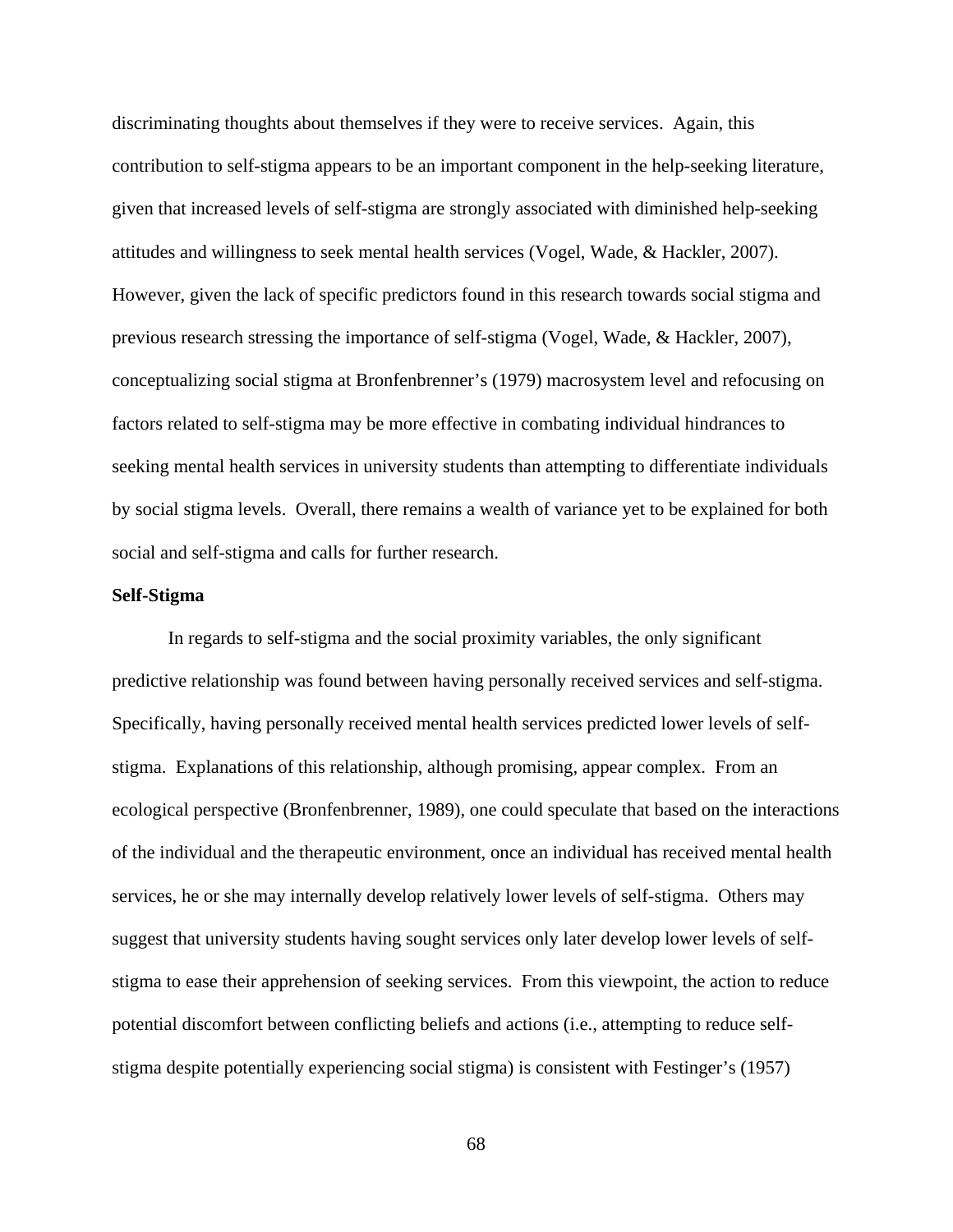theory of cognitive dissonance. Dissonance theory (Festinger, 1957) holds that cognitive elements may contain non-fitting relationships among themselves and create pressure to reduce and avoid dissonance through both behavioral and cognitive changes. Given the apparent broad scope of social stigma in these university populations, cognitively lowering one's internal selfstigma to better correspond with one's behavioral action to seek mental health services appears to be a reasonable deduction from the conceptualization of cognitive dissonance. However, since directionality is unknown, one could also hypothesize that individuals seeking mental health services are simply those individuals with lower levels of self-stigma. Although each of these perspectives appear reasonable, it is worthy to note that causality from these interpretations can not be deducted at this time and should be explored in future research.

Given the conceptualization of stigma from an ecological systems approach (Bronfenbrenner, 1989), finding no significant predictive relationship between the other social proximity variables (i.e., level of familiarity with mental illness and/or level of familiarity with others having received mental health services) and self-stigma in the formal analyses was somewhat bewildering. Given related findings in previous social proximity studies (Rickwood and Braithwaite, 1994; Corrigan et al., 2001), these results were clearly not the expected outcome. Following the ecological systems perspective (Bronfenbrenner, 1989), one would have likely deducted that being embedded in a context of familiarity with individuals diagnosed with mental illness or seeking services would promote a level of acceptance or low levels of personal stigma towards seeking services. However, only preliminary correlations and minor trends in these proposed directions were found. In this particular sample of university students, the overall findings suggest that having numerous friends, family members, and coworkers with mental illness was not significantly related to one's level of self-stigmatizing thought towards seeking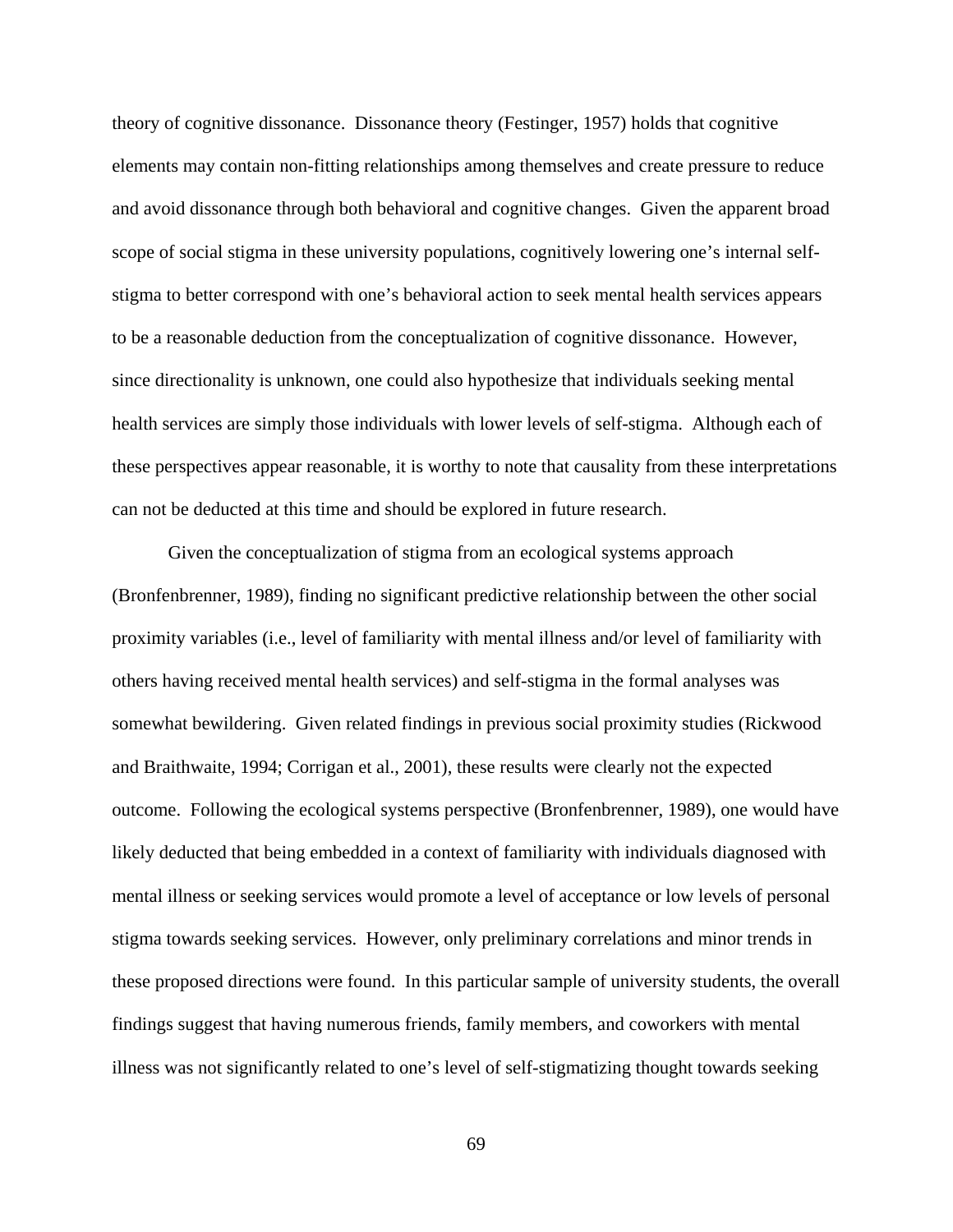mental health services. Furthermore, interacting with many individuals that have previously sought services was also not significantly related to one's self-stigma towards seeking mental health services.

Ironically, although using an ecological approach (Bronfenbrenner, 1989), these findings may be a result of too narrowly focusing on one particular ecological aspect: social proximity variables. Given the numerous other cultural influences on mental health stigma, perhaps future researchers could further expand the focus beyond social proximity variables and include other personal and cultural aspects related to stigma. Examples of these variables include: quality of relationships, age, education, community, varying geographic region, social system policies, and mental health knowledge.

## **Gender and Ethnicity Differences**

In exploring how types of stigma are associated with the demographic variable of gender, the only significant relationship was found between gender and self-stigma. Consistent with the results from the preliminary analysis (ANOVA), being female predicted lower levels of selfstigma toward seeking mental health services. It is worthy to note this significance was only present in Model One, and vanished upon adding in the social proximity variables of Model Two. However, these initial trends appear to be consistent with the gender differences in helpseeking thoughts and behavior described in previous studies (e.g., Garland and Zigler, 1994; Moller-Leimkuhler, 2002; Vogel et al., 2006). For example, Vogel and colleagues (2006) also noted higher levels of self-stigma in male college populations.

When exploring these findings in the context of gender schema theory (Bem, 1981), with an understanding that gender schemas and roles are derived from cultural expectations and interpreted through an individual's cognitive structure, one could speculate that gender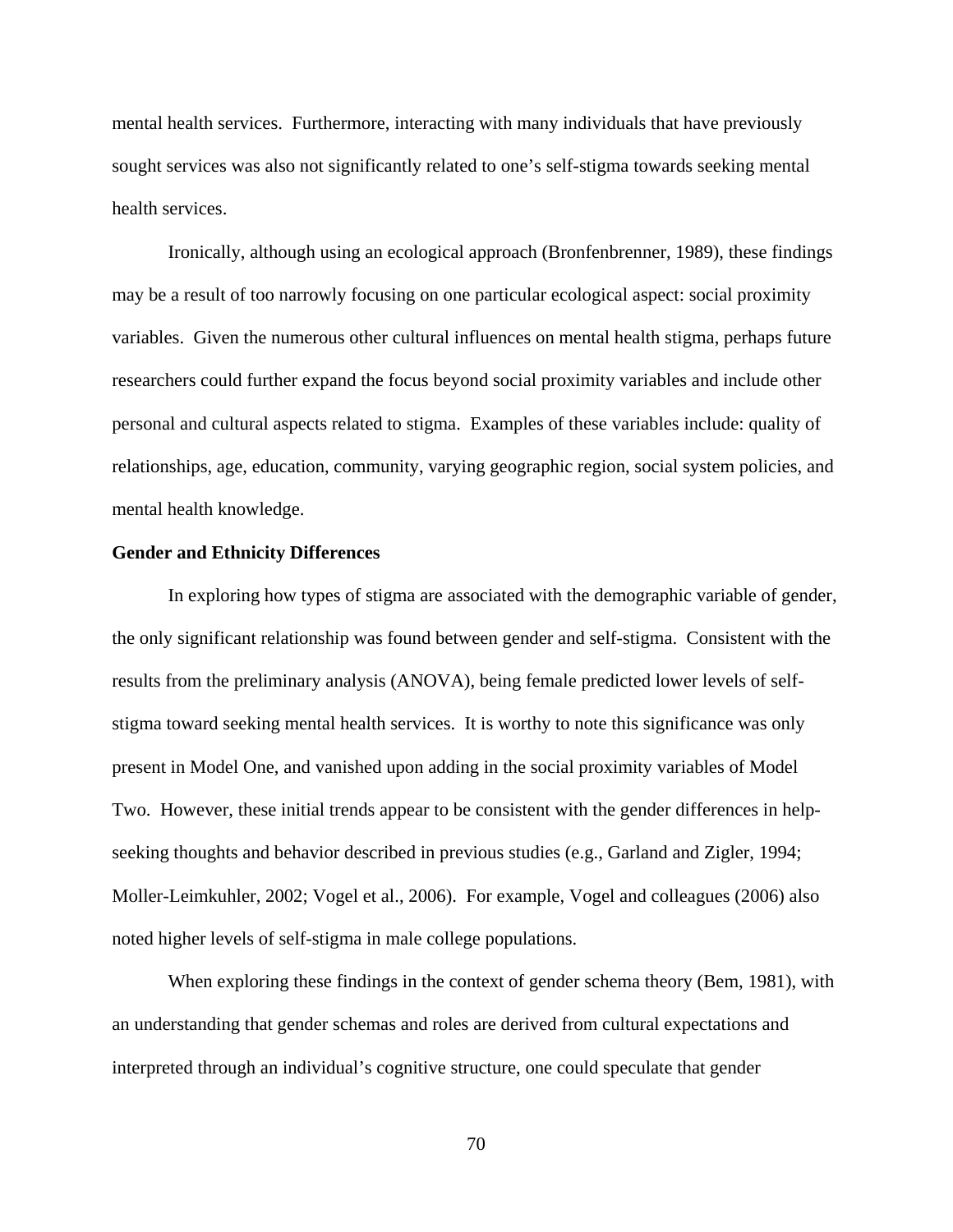differences in self-stigma may be due to more traditional and culturally sensitive gender roles influencing the behavior of males and females, with more acceptance of help-seeking cognitions (i.e., less self-stigma) in females over males. In other words, with traditional male gender schemas in American culture being associated with traits seemingly counter to help-seeking behavior [i.e., independence, courageousness, and toughness (Williams, Sawyer, & Wahlstrom, 2006)], gender role differences emphasized in a society may play an important part in the development of self-stigma associated with seeking mental health services. However, these differences were only noted for self-stigma and not social stigma. Again, this appears to speak to the consistent presence of social stigma found in this study and on other university campuses (Vogel, Wade, & Hackler, 2007), along with demonstrating consistency with the previously proposed view of social stigma as one of Bronfenbrenner's (1979) macrosystem characteristics (i.e., an underlying part of a university's subculture).

In regards to the exploratory hypotheses regarding race/ethnicity, no significant relationship between race/ethnicity and either form of stigma was found. Interestingly, the findings of the ANOVA revealed that white participants reported higher levels of familiarity with mental illness and others receiving services than non-white participants. Although this finding may appear consistent with the President's NFC on Mental Illness (2003), suggesting that racial and ethnic minority populations are underserved in regards to mental health services, one must recall that the sample of white students in this study was composed of a significantly higher percentage of females than the non-white student sample. Additionally, due to low numbers of non-white participants, the variable of race/ethnicity was transformed into two groups (i.e., white and non-white). Obviously, these sample characteristics limit the overall interpretation of this variable. However, it is worthy to note that the results indicating no social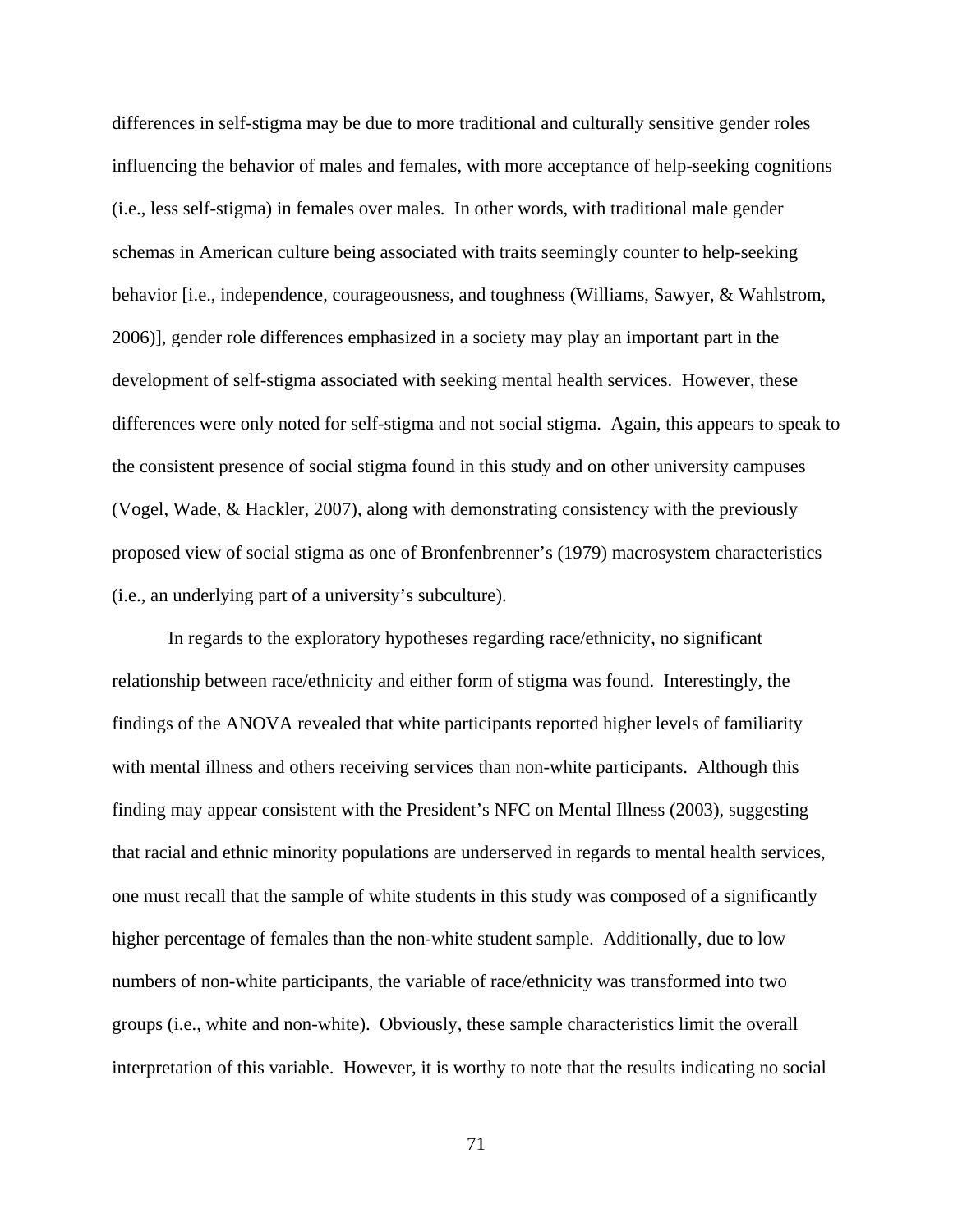stigma differences based on either race/ethnicity are consistent with the previously proposed view of social stigma as an underlying part of a university's subculture. An understanding of social stigma from this ecological viewpoint could perhaps validate a lack of social stigma differences found between these groups in this study.

## **University Context and 4/16/07**

Given that a significant portion of this research sample had been exposed to a unique event (i.e., the shootings of April  $16<sup>th</sup>$ , 2007, at Virginia Tech) and consequently exposed to elevated levels of mental health services and discussions of mental illnesses, findings regarding the potential impact of those events on Virginia Tech students are of considerable interest to the Virginia Tech community and other university communities. Surprisingly, no specific differences exist for social stigma or self-stigma between those Virginia Tech students present on 4/16/07 and those not present. In other words, the events of 4/16/07 and the related responses to the university tragedy did not appear to be associated with any differences in social or selfstigma levels for these university students.

Although this study did not control for potential changes of the university as a whole over time (i.e., controlling for future students being affected by events and responses to the tragedy experienced by previous university students), using an ecological lens (Bronfenbrenner, 1989), one may have still reasonably theorized that students exposed to this tragedy would likely have significantly different levels of social or self-stigma as a result of this exposure. For instance, the events of 4/16/07 immediately affected service response and mental health availability on the campus of Virginia Tech with outreach to students and families (Nordboe et al., 2007). Therefore, Virginia Tech students present during the time of the tragedy immediately had varying levels of their environmental systems altered, especially in the context of exposure to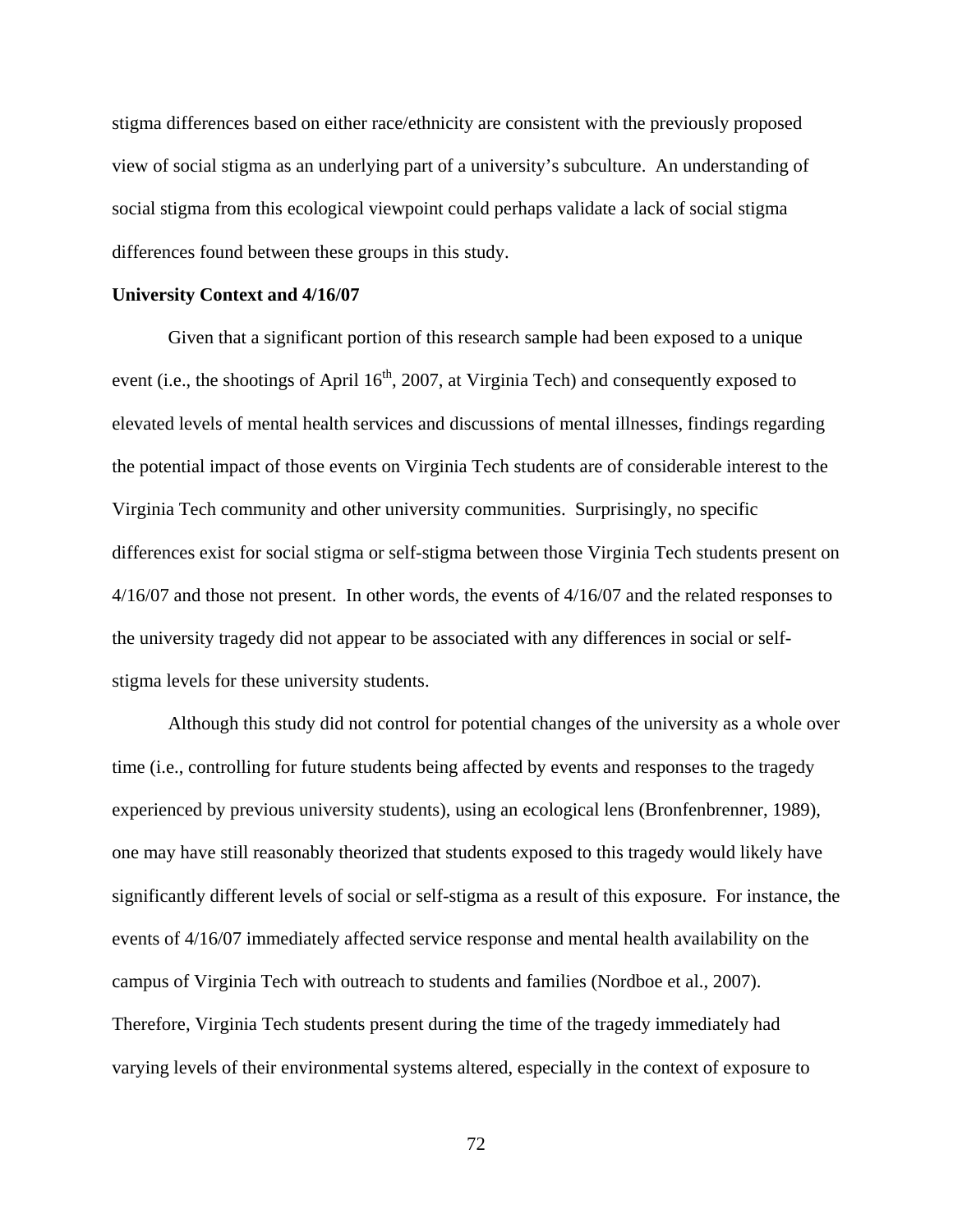mental illness and mental health services. With interactive individual/environmental relationships as an essential component to an ecology of human development (Bronfenbrenner, 1989), one could have reasonably speculated that a unique outcome related to mental health stigma may occur. However, this was not consistent with the findings of this research. For social stigma, this may speak to the previously discussed possibility of an underlying social stigma characteristic found in the culture of college campuses. For self-stigma, one could further hypothesize that the lack of differences between the groups could be due to a variety of other factors (e.g., general characeristics of Virginia Tech students, personal reactions to the events of 4/16/07 and not one's presence, etc.).

In comparison to WCU students, Virginia Tech students displayed a significantly higher level of familiarity with others having received mental health services and higher levels of personally receiving services. Although this may appear to be consistent with the elevated levels of university mental health exposure as a result of the April  $16<sup>th</sup>$ , 2007, shootings, a number of other factors could be contributing to this difference between universities. For example, WCU students had significantly higher levels of social stigma than Virginia Tech students. Along with other significant demographic differences noted between universities (e.g., gender), it is possible these discrepancies may be due to other unrelated characteristics of these universities or university students, not necessarily differences relevant to the events of 4/16/07. As alluded to by previous researchers (Vogel, Wade, & Hackler, 2007), further exploration into various university samples are needed to help pinpoint university-specific characteristics and generalizable university characteristics. For example, some potential explanations for the differences noted above include geographical differences, campus events, variation in local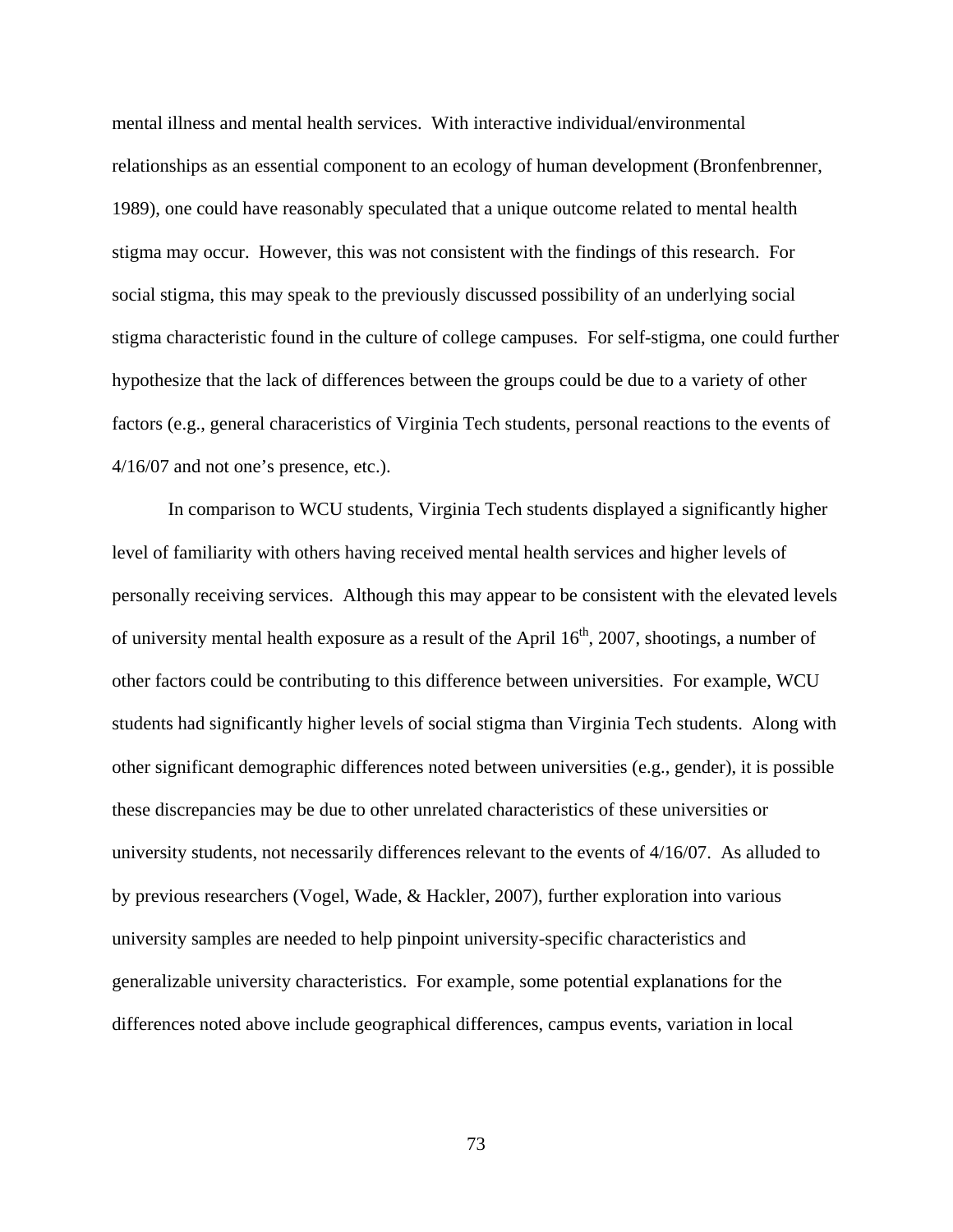mental health access, and aptitude differences. Again, it is worthy to note that in the formal regression analyses, university was not a significant predictor of either type of stigma.

## **Limitations**

Although this study provides new insight into social proximity and mental health stigma, it is not without limitations. First, because the university sample was based on convenience and recruited from two rural, southeastern university communities, the findings may not generalize to the larger population of university students in the United States or to the general population. Diversity in racial/ethnic background, as well as other demographic characteristics, such as financial income, was also limited, further restricting the generalizability of the study. A more diverse sample of participants from differing schools, ages, and backgrounds would help further validate a study of this nature.

Second, due to its correlational nature, no causal relationships could be drawn between the chosen social proximity factors (i.e., level of familiarity with receiving services, level of familiarity with others receiving services, and familiarity with mental illness) and social or selfstigma. In other words, directionality is still a concern. For example, the results are consistent with the hypotheses contending that individuals who seek services experience lower ratings of self-stigma. However, the results can not rule out the potential opposing view of this relationship; that lower levels of self-stigma lead to higher levels of seeking mental health services. The inability of this research to fully address the directionality of this relationship (i.e., *seeking mental health services→ self-stigma* versus *self-stigma → seeking mental health services*) is a limitation that could be overcome with variations in the research design (e.g., a controlled experimental study).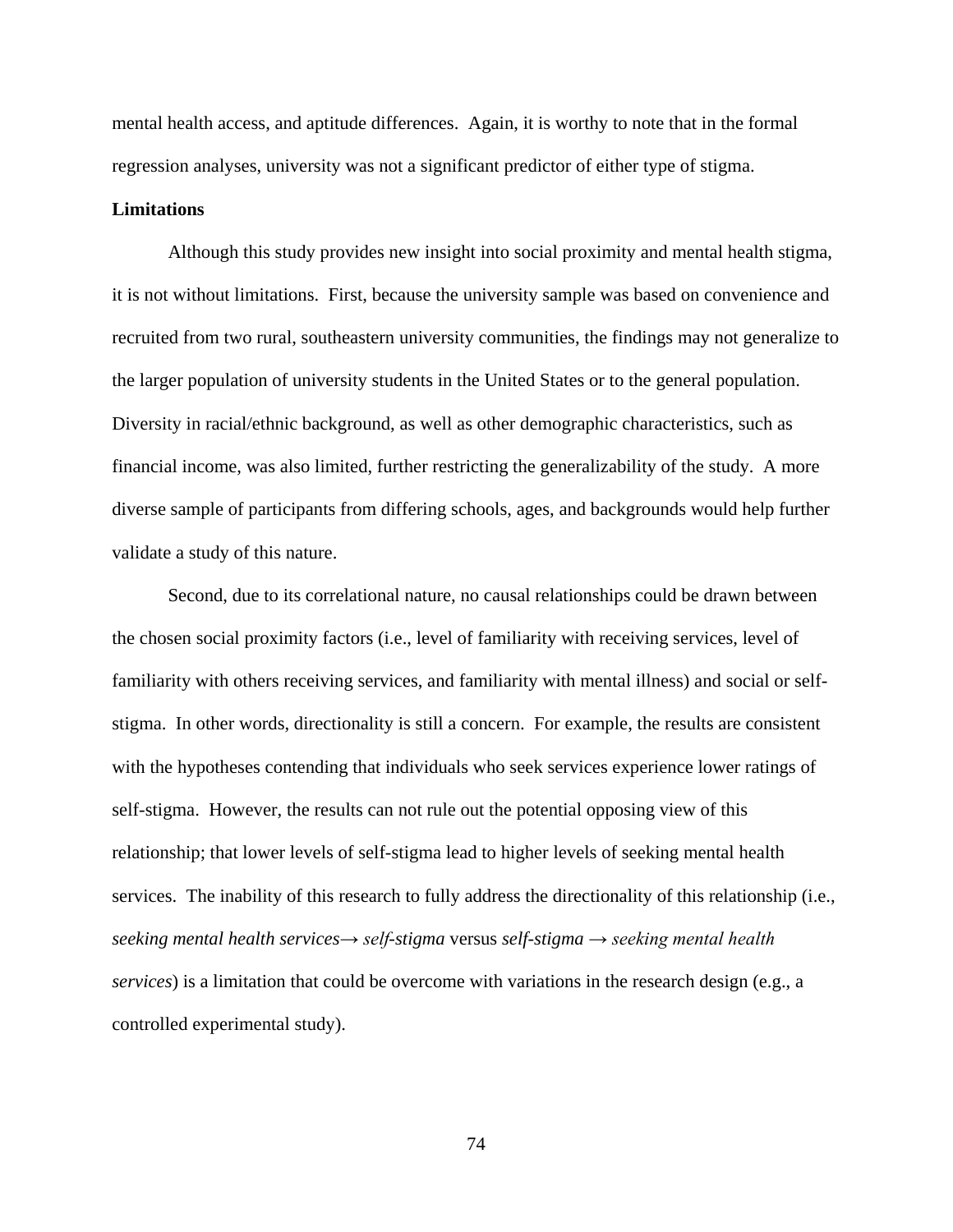Third, the method of data gathering (i.e., internet survey) precluded obtaining direct observations of social or self-stigmatizing behavior. Thus, the research is limited to perceptions of the participants and incorporates the limitations commonly found with a self-reporting method (e.g., no objective ratings, etc.). In many self-reports, validity is considered to be negatively influenced by the lack of objective ratings or potential biases, given that the participant's report may be at inconsistent with actual behavior (Bordens & Abbot, 1996). The potential for projecting oneself in a socially desirable manner (e.g., minimizing stigmatizing behaviors) in an attitudinal study is also a concern (Bordens & Abbot, 1996). Given the research format used to gather participants, a potential selection bias is also a limitation. Future approaches involving direct observation of behavior or random sampling may be useful in overcoming these limitations.

Finally, although this research explored stigma development from an ecological approach, environment was narrowly defined. Thus, a clear understanding of the environmental factors associated with social and self-stigma remains incomplete. For instance, the limited variance uniquely accounted for in this research suggests that a vast number of additional factors that contribute to the development of self-stigma are still unaccounted for. Based on Bronfenbrenner's (1989) ecology of human development, on might consider exploring other properties of an individual's environmental contexts (i.e., more expansive layers of an individual's environment or culture) while also considering more personal characteristics.

## **Implications for Future Research**

As noted in the limitations of this study, there is still much to be understood about the factors related to social and self-stigma. To expand the understanding of the development, identity, and behavior associated with social and self stigma, perhaps a qualitative approach (e.g.,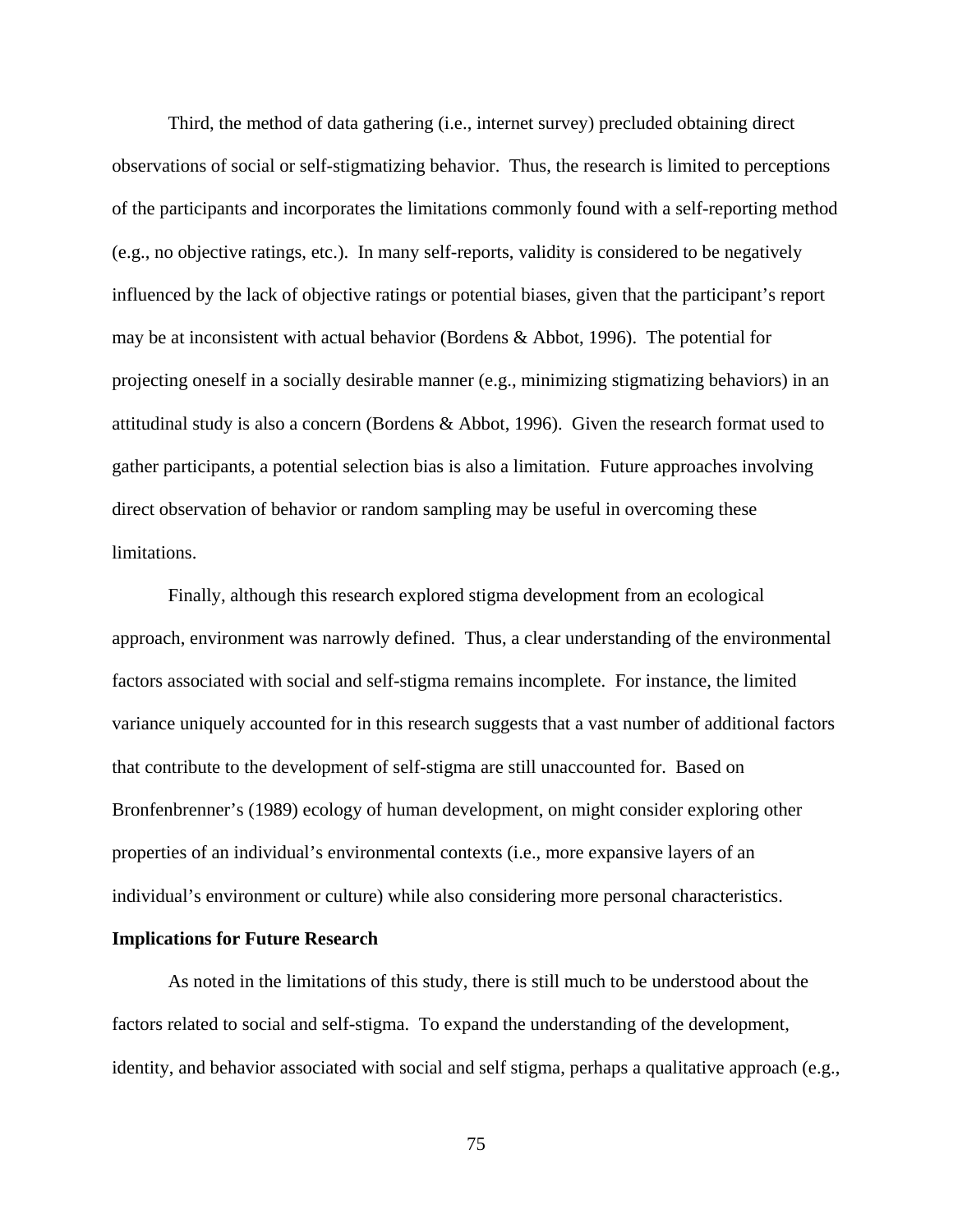descriptive, phenomenological, etc.) would be useful in gaining new insight into individuals struggling with mental illness that are currently seeking mental health services and those that are not. Specifically, the following questions may be helpful in expanding the knowledge of both social stigma and self-stigma in our society: "How do close relationships (e.g., friends, family) respond to individuals seeking mental health services?," "How do more distant relationships (e.g., coworkers, church members, general public) respond to individuals seeking mental health services?," "What is the personal experience of receiving stigmatizing thoughts or behavior as a result of seeking mental health services?".

Along with exploring more diverse samples of participants (e.g., ethnic/racial backgrounds, universities, age, socioeconomic status, etc.), future quantitative research would benefit from exploring alternative personal and ecological variables potentially involved in the development of mental health stigma. Some of these variables might include individual personality characteristics (e.g., introversion, extroversion, conscientiousness, etc.), level and types of mental illness, and/or level and types of services sought. In regards to the role of social proximity variables, future studies may also benefit from exploring the depth of relational factors. For example, examining an individual's degree of relational closeness to his or her family members or friends that have sought mental health services may prove insightful in determining differences in the presence of stigma. As noted in the findings from this study, much of the variation in social and self-stigma remains to be explained.

Given the significant differences in self-stigma for males and females found in the ANOVA's and aspects of the regression analyses, researchers could explore the factors that aid in the development and maintenance of lower levels of self-stigma in females to help incorporate those factors in efforts targeting male populations. For example, Leong and Zachar (1999)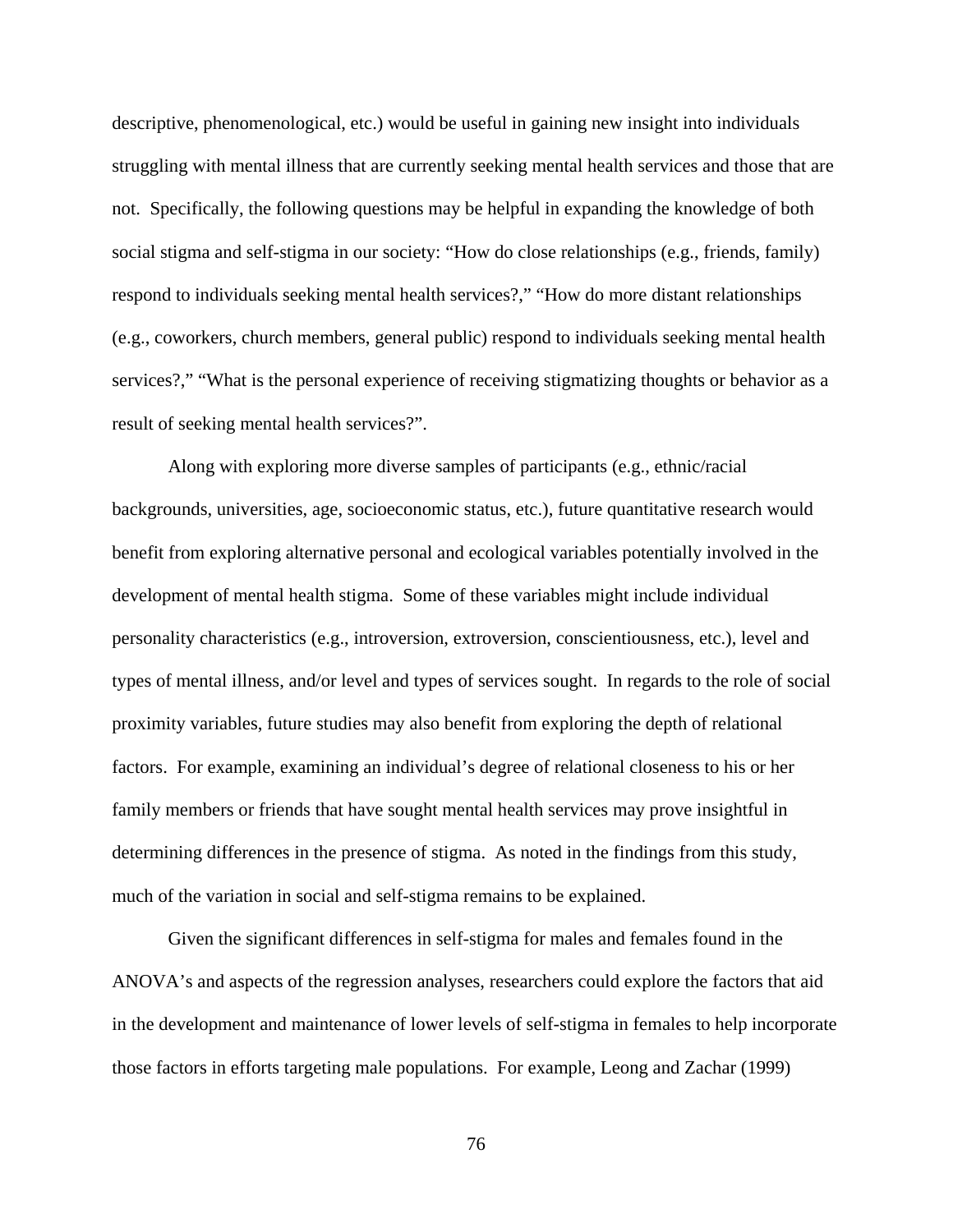suggest that acceptance levels of mental health services still differ significantly in our society. In a college sample, Leong and Zachar (1999) not only found that female students had more positive attitudes towards seeking mental health services, but that one's opinion about mental illness (e.g., more benevolent, less authoritarian, etc.) accounted for a greater percentage of more positive attitudes towards help-seeking beyond that found by gender. Further exploration into the specific characteristics of individuals with low stigmatizing attitudes and behavior, beyond gender, appears to be warranted.

Furthermore, researchers may find it beneficial to overcome the limitations of a questionnaire based approach of this nature. Rather than using a self-reflective report, researchers may be able devise a professional interview method to obtain a more non-biased, valid, and accurate representation of the stigma currently associated with seeking services by compiling information directly from a variety of groups, such as individuals currently seeking services, individuals waiting to seek services, and individuals that have finished seeking services. By including a more direct approach with comparison samples, future research may be able to acquire more accurate personal accounts of stigmatizing characteristics and more precisely describe the experience of stigma from a variety of perspectives.

## **Implications for the Therapeutic Field**

Findings from this study have a number of implications for marriage and family therapists (MFTs) and other mental health professionals. Based on information from this study, MFTs and other mental health practitioners working with university populations should be educated and aware of the potential for social stigma and self-stigmatizing thoughts negatively affecting clients prior to, after, and in and out of therapy sessions. With this research and previous studies (Vogel et al., 2006) demonstrating higher levels of self-stigma among males,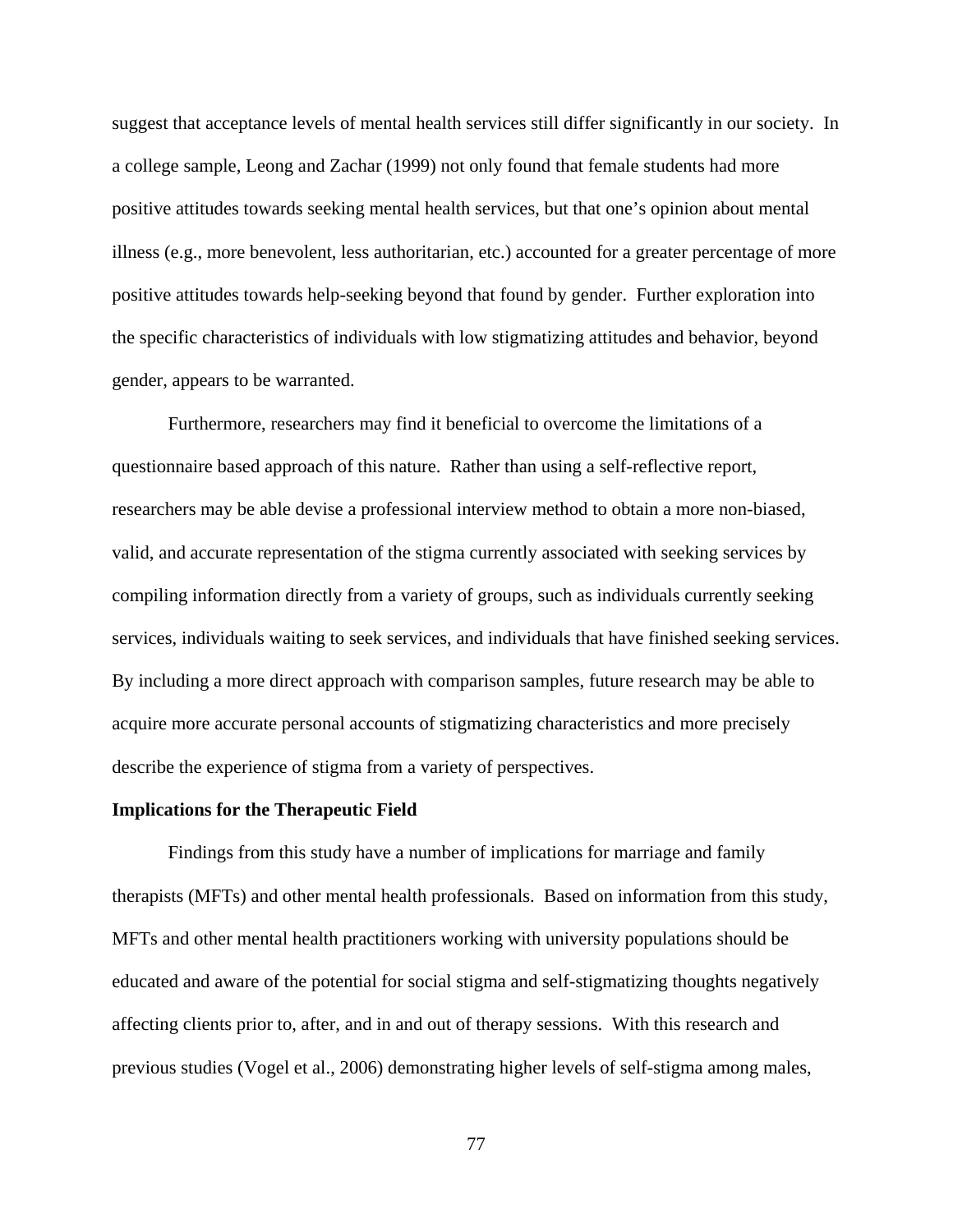awareness of gender differences (i.e., that males may be more sensitive to self-stigma) may be helpful to clinicians in properly addressing these concerns with their clients through a psychoeducational approach. If necessary, acknowledging and working through stigmatizing situations or thoughts as they relate to one's identity, self-esteem, social resources, and interactions with others may also be helpful to many of these male clients. From a family systems viewpoint, a marriage and family therapist may also find it necessary to address the stigmatizing statements or behavior of a family group member towards another member of the family system (e.g., identified patient). For example, raising awareness of potential negative patterns of communication specifically relevant to the mental illness stigma of a family member, along with processing through these negative attitudes and behaviors, may be critical in the restructuring of more effective communication patterns and promote continuation with therapy.

Additionally, educational activities to increase knowledge of mental illness and strategies to increase mental health are part of the recommendations of the President's NFC on Mental Health (2003) to help reduce stigma associated with seeking services. To help address social stigma found among university campus populations, mental health clinicians could work towards addressing the issue of social stigma on campuses by establishing anti-stigma campaigns. As an example, SAMHSA's Resource Center to Promote Acceptance, Dignity, and Social Inclusion Associated with Mental Health (ADS Center) (2008) promotes taking action (i.e., planning an event, activity, or program) and offers specific resources, guides, tips, and more information on how to help reduce mental health stigma. Educational workshops for faculty, staff, students, and local schools addressing the topic of stigma also appear to be a realistic avenue for clinicians to help address social stigma concerns in their community. Given the findings from the current study and previous findings on the relationship between social and self-stigma (Vogel, Wade, &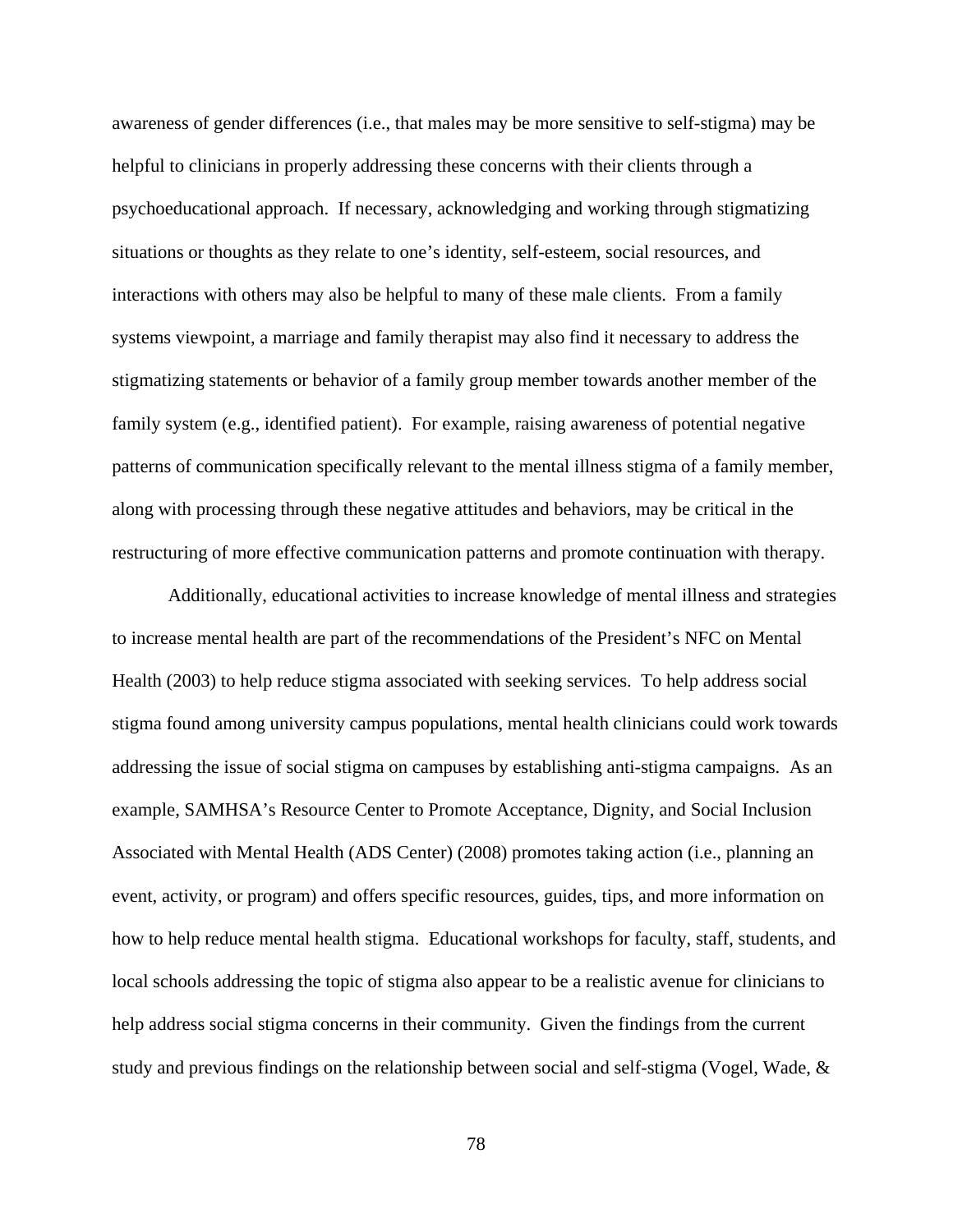Hackler, 2007), one could reasonably speculate that helping to address social stigma would also ultimately help address self-stigma.

With the lowest levels of self-stigma being found in individuals having personally received mental health services, and the correlational trend between low levels of stigma and familiarity with others having received services, one might speculate that individuals having successfully received mental health services may be able to aid individuals not seeking services. In other words, people who have received mental health treatment may directly benefit others by sharing his or her story of mental illness or help-seeking behavior with them. Coordinating public speakers willing to share his or her story or creating a support network for those experiencing mental illness, similar to the concept behind the "What a difference a friend makes" campaign by SAMHSA (2009), may be helpful modes of outreach to those otherwise feeling stigmatized by society.

## **Conclusions**

This research has attempted to expand the understanding of the mental health helpseeking process by examining demographic and social proximity factors that may be contributing to the social and self-stigma associated with receiving mental health services among university students. While controlling for gender, race/ethnicity, and university, the results confirmed that having personally received mental health services was strongly related to lower levels of selfstigma. However, higher levels of relational familiarity with mental illness, higher levels of familiarity with others having received mental health services, race/ethnicity, and university differences did not predict lower levels of social or self-stigma. With the addition of the social proximity variables, gender was also not a significant predictor of social or self-stigma. Furthermore, none of the models utilizing social proximity factors to predict social stigma were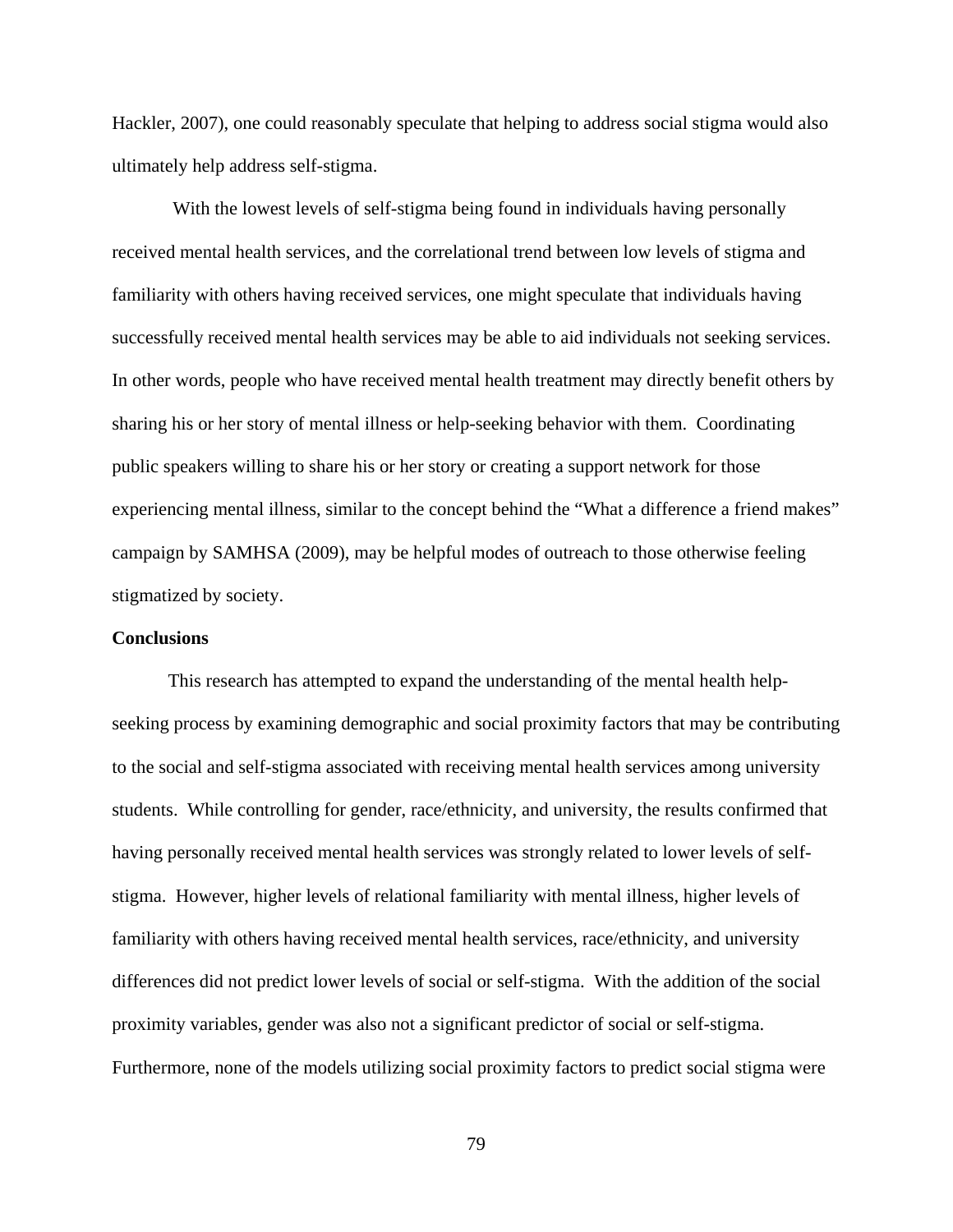significant. However, consistent with previous literature (Vogel, Wade, & Hackler, 2007), a strong positive relationship between social stigma and self-stigma was confirmed. Applicable research, practice, and social implications have been discussed.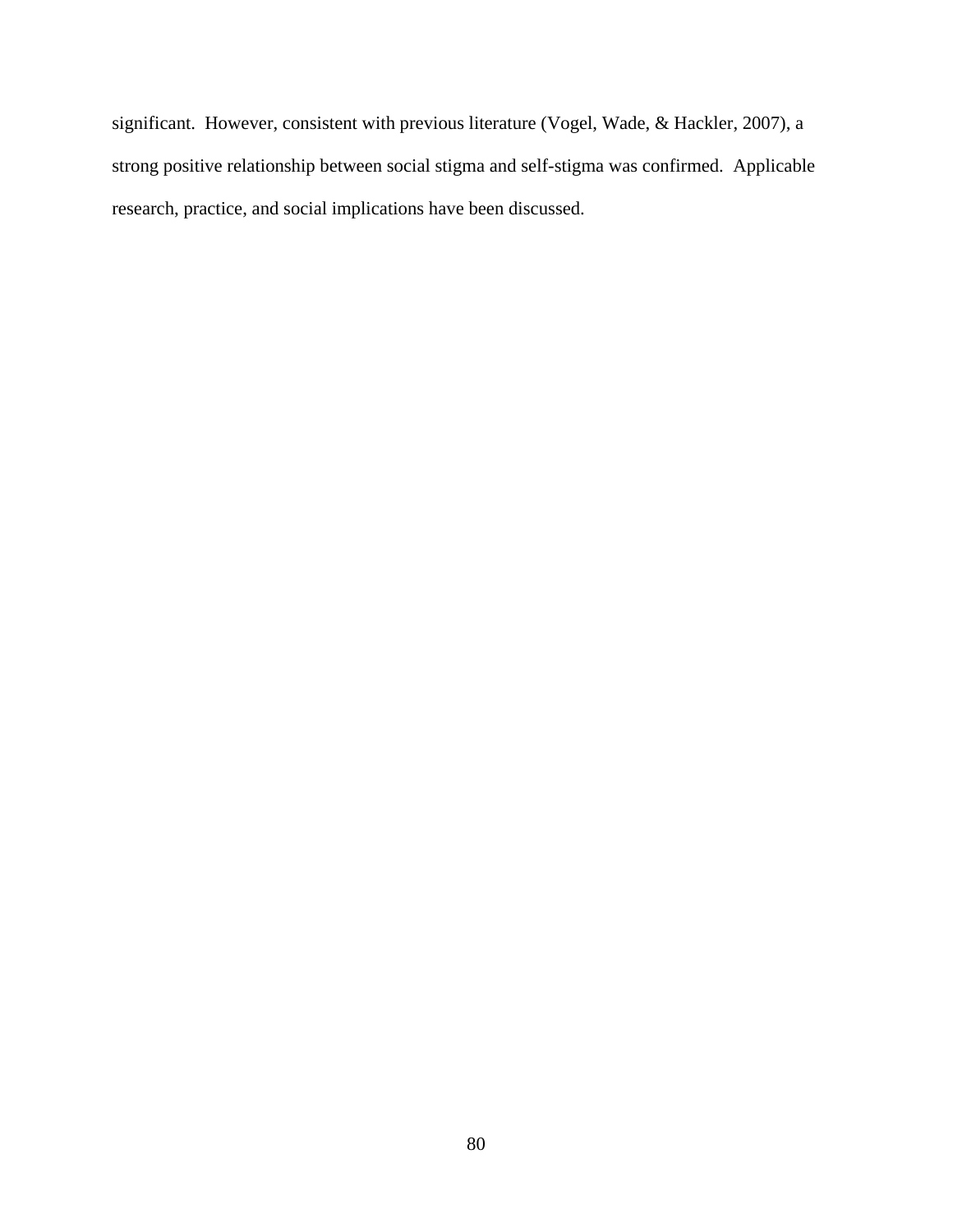## **References**

- Angermeyer, M., & Dietrich, S. (2006). Public beliefs about and attitudes towards people with mental illness: A review of population studies. *Acta Psychiatrica Scandinavica, 113*(3), 163-179. doi: 10.1111/j.1600-0447.2005.00699.x
- Aiken, L., & West, S. (1991). *Multiple regression: Testing and interpreting interactions.*  Newbury Park, CA: Sage.
- Atkins, M., McKay, M., Aranitis, P., London, L., Madison, S., Costigan, C.,…Webster, D. (1998). An ecological model for school-based mental health services for urban lowincome aggressive children. *Journal of Behavioral Health Services and Research, 25,* 64- 75. doi: 10.1007/BF02287501
- Becker, B., & Luthar, S. (2002). Social-emotional factors affecting achievement outcomes among disadvantaged students: Closing the achievement gap. *Educational Psychologist*, *37,* 197-214. doi: 10.1207/S15326985EP3704\_1
- Bem, S. (1981). Gender schema theory: A cognitive account of sex typing. *Psychological Review, 88,* 354-364. doi: 10.1037/0033-295X.88.4.354
- Bjorkman T., Svensson B., & Lundberg B. (2007). Experiences of stigma among people with severe mental illness: Reliability, acceptability and construct validity of the Swedish versions of two stigma scales measuring devaluation/discrimination and rejection experiences. *Nordic Journal of Psychiatry, 61,* 332-338. doi: 10.1080/ 0803948070 1642961
- Bordens, K., & Abbot, B. (1996). *Research design and methods: A process approach (3rd ed.).*  Mountain View, CA: Mayfield Publishing.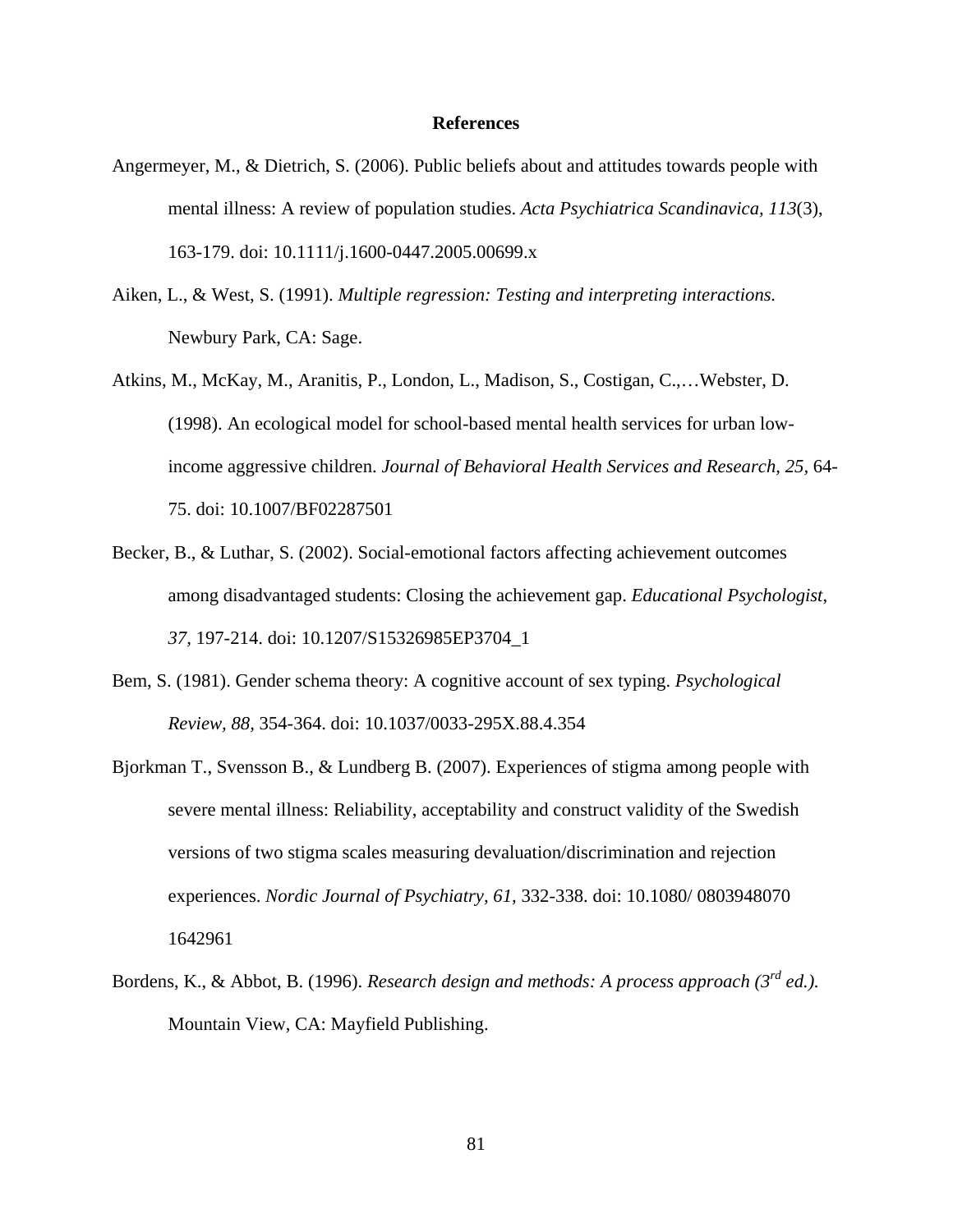- Broadhurst, K. (2003). Engaging parents and carers with family support services: What can be learned from research on help seeking? *Child and Family Social Work, 8*(4), 341-350. doi: 10.1046/j.1365-2206.2003.00289.x
- Brockington, I., Hall, P., Levings, J., & Murphy, C. (1993). The community's tolerance of the mentally ill. *British Journal of Psychiatry, 162,* 93-99. doi: 10.1192/bjp.162.1.93
- Bronfenbrenner, U. (1979). *The ecology of human development*. Cambridge, MA: Harvard University Press.
- Bronfenbrenner, U. (1989). Ecological systems theory. In R. Vasta (Ed.), *Annals of child development: A research annual* (pp. 187-249). Greenwich, CT: JAI Press.
- Ciarrochi, J., Wilson, C., Deane, F., & Rickwood, D. (2003). Do difficulties with emotions inhibit help-seeking in adolescence? The role of age and emotional competence in predicting help-seeking intentions. *Counseling Psychology Quarterly, 16* (2), 103-120. doi: 10.1080/0951507031000152632
- Cook, L. (2007). Striving to help college students with mental health issues. *Journal of Psychosocial Nursing and Mental Health Services, 45*(4), 40-44.
- Corrigan, P., Green, A., Lundin, R., Kubiak, M., & Penn, D. (2001). Familiarity with and social distance from people who have serious mental illness. *Psychiatric Services, 52,* 953-958. doi: 10.1176/appi.ps.52.7.953
- Corrigan, P., & Penn, D. (1999). Lessons from social psychology on discrediting psychiatric stigma. *American Psychologist*, *54,* 765-776. doi: 10.1037/0003-066X.54.9.765
- Corrigan, P. (2004). How stigma interferes with mental health care. *American Psychologist*, *59,*  614-625. doi: 10.1037/0003-066X.59.7.614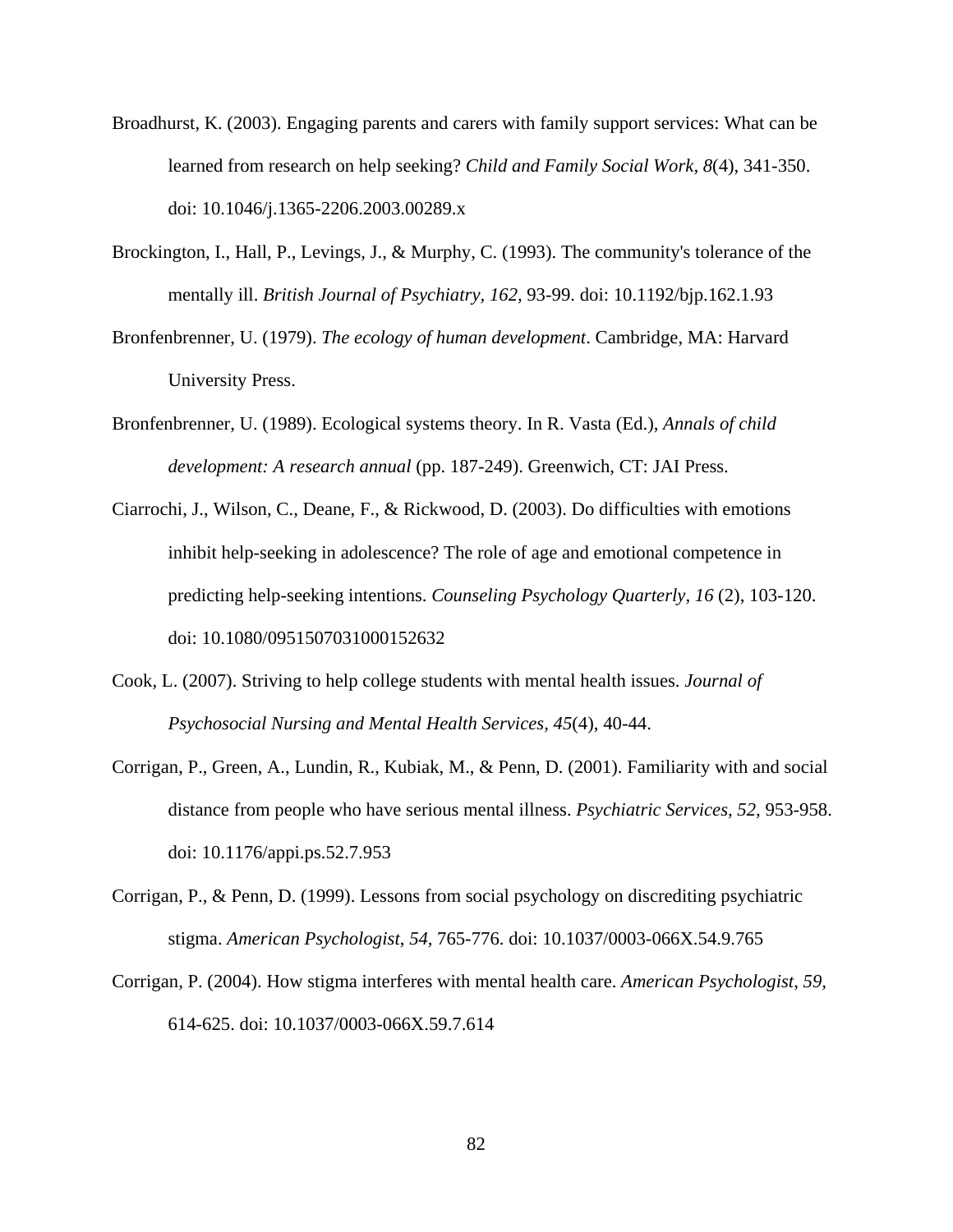Farina, A., & Felner, R. (1973). Employment interviewer reactions to former mental patients. *Journal of Abnormal Psychology, 82*(2), 268-272. doi: 10.1037/h0035194

Festinger, L. (1957). A *theory of cognitive dissonance*. Evanston, IL: Row Peterson.

- Garland, A., & Zigler, E. (1994). Psychological correlates of help-seeking attitudes among children and adolescents. *American Journal of Orthopsychiatry, 64(4),* 586-593. doi: 10.1037/h0079573
- Haas, A., Hendin, H., & Mann, J. (2003). Suicide in college students. *The American Behavioral Scientist, 46*, 1224-1240. doi: 10.1177/0002764202250666
- Holmes, P., Corrigan, P., William, P., Conor, J., & Kubiak, M. (1999). Changing attitudes about schizophrenia. *Schizophrenia Bulletin, 25,* 447-456. Retrieved from http://schizophreniabulletin.oxfordjournals.org
- Hser, Y., Maglione, M., Polinsky, M., & Anglin, D. (1998). Predicting drug treatment entry among treatment-seeking individuals. *Journal of Substance Abuse Treatment*, *15***,** 213- 220. doi: 10.1016/S0740-5472(97)00190-6
- Kessler, R., Chiu, W., Demler, O., & Walters, E. (2005). Prevalence, severity, and comorbidity of twelve-month DSM-IV disorders in the National Comorbidity Survey Replication (NCS-R). *Archives of General Psychiatry, 62,* 617-627. doi: 10.1001/archpsyc.62.6.617
- Leong, F., & Zachar, P. (1999). Gender and opinions about mental illness as predictors of attitudes toward seeking professional psychological help. *British Journal of Guidance and Counseling, 27,* 123-132. doi: 10.1080/03069889900760101
- Link, B., Cullen, F., Frank, J., & Wozniak, J. (1987). The social rejection of former mental patients: Understanding why labels matter. *The American Journal of Sociology*, 92, 1461-1500. doi: 10.1086/228672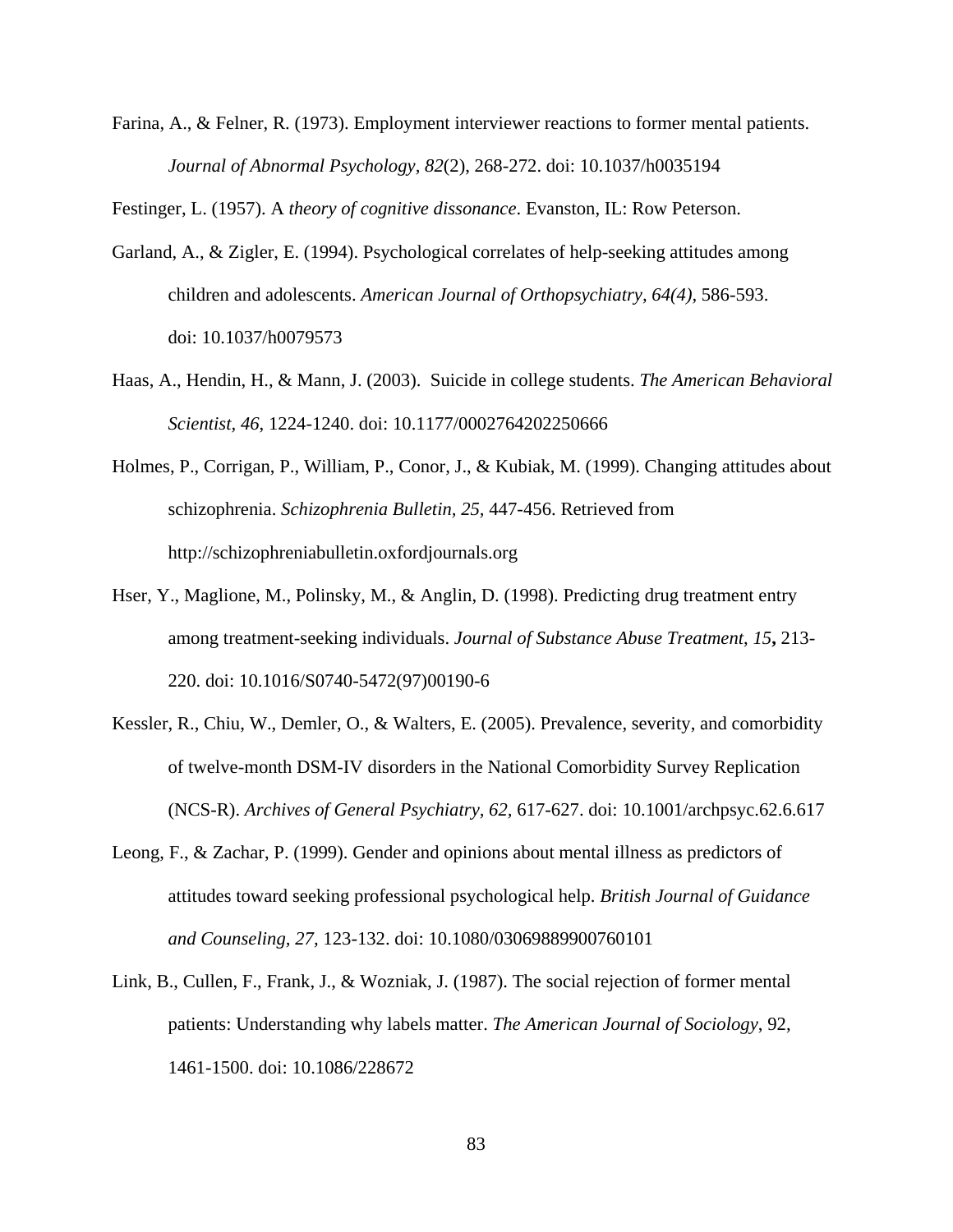- Link, B., Cullen, F., Struening, E., Shrout, P., & Dohrenwend, B. (1989). A modified labeling theory approach to mental disorders: An empirical assessment. *American Sociological Review, 54,* 400-423. doi: 10.2307/2095613
- Link, B., Struening, E., Rahav, M., Phelan, J., & Nuttbrock, L. (1997). On stigma and its consequences: Evidence from a longitudinal study of men with dual diagnoses of mental illness and substance abuse. *Journal of Health and Social Behavior, 38*(2), 177-190. doi: 10.2307/2955424
- Miller, J., & Slive, A. (2004). Breaking down the barriers to clinical service delivery: Walk-in family therapy. *Journal of Marital and Family Therapy, 30,* 95-103. doi: 10.1111/j.1752- 0606.2004.tb01225.x
- Mills, C., Stephan, S., Moore, E., Weist, M., Daly, B., & Edwards, M. (2006). The president's new freedom commission: Capitalizing on opportunities to advance school-based mental health services. *Clinical Child and Family Psychology Review, 9, 149-161.* doi: 10.1007/ s10567-006-0003-3
- Miville, M., & Constantine, M. (2005). Sociocultural predictors of psychological helpseeking attitudes and behavior among Mexican-American college students. *Cultural Diversity and Ethnic Minority Psychology, 12,* 420-432. doi: 10.1037/1099- 9809.12.3.420
- Moller-Leimkuhler, A. (2002). Barriers to help-seeking by men: A review of sociocultural and clinical literature with particular reference to depression. *Journal of Affective Disorders, 71,* 1-9. doi: 10.1016/S0165-0327(01)00379-2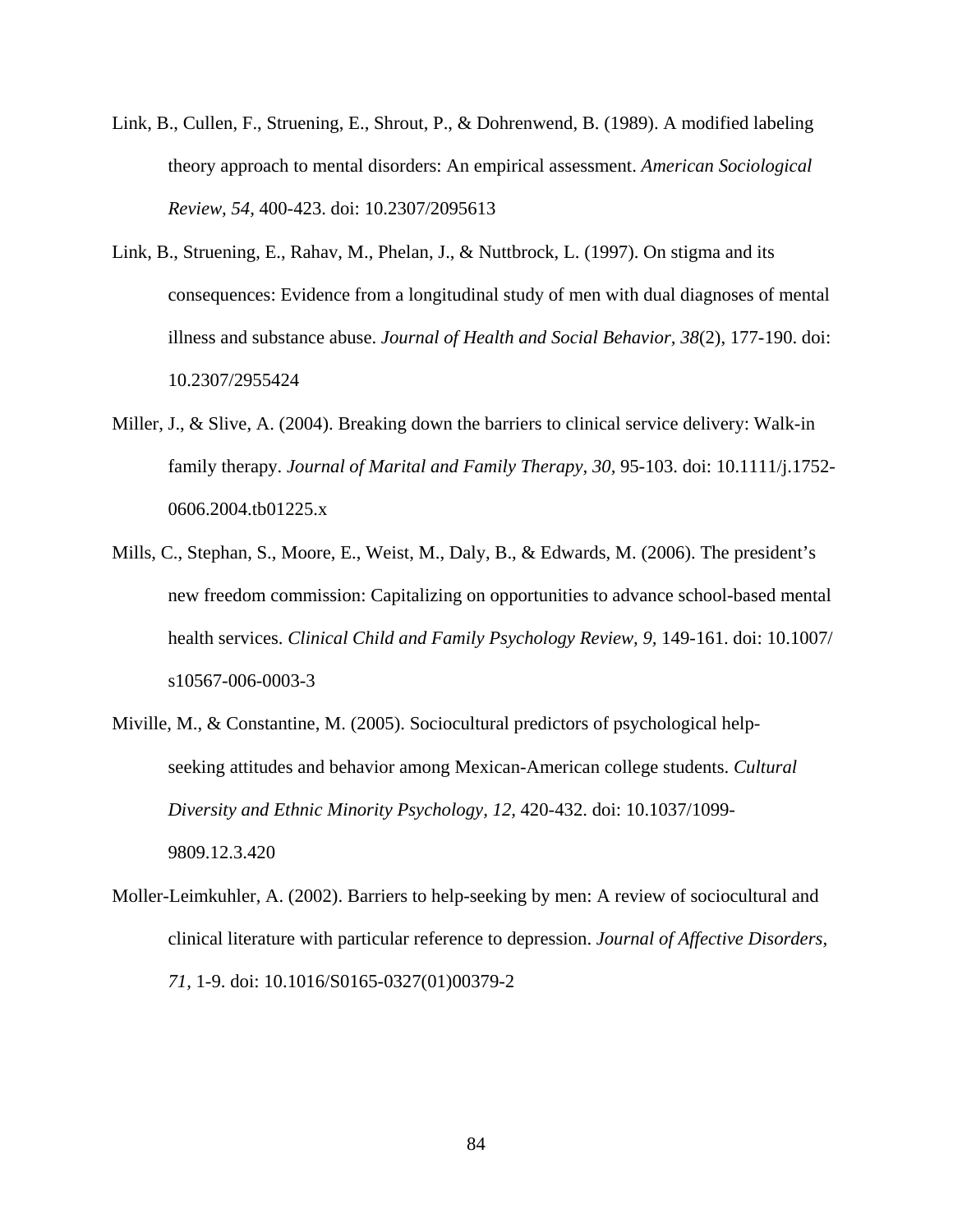- Nadler, A. (1986). Help seeking as a cultural phenomenon: Differences between city and kibbutz dwellers. *Journal of Personality and Social Psychology*, *51***,** 976-982. doi: 10.1037/0022- 3514.51.5.976
- National Alliance on Mental Illness. (2009). *What is mental illness: Mental illness facts*. Retrieved from http://www.nami.org/Content/NavigationMenu/Inform\_Yourself/About \_Mental\_Illness/About\_Mental\_Illness.htm
- New Freedom Commission on Mental Health (NFC). (2003). *Achieving the Promise: Transforming Mental Health Care in America. Final Report (DHHS Pub. No. SMA-03- 3832).* Rockville, MD: Author.
- Nordboe, D., Kantor, E., Barker, H., Ware, A., & Armistead, B. (2007). Immediate behavioral health response to the Virginia Tech shootings. *Disaster Medicine and Public Health Preparedness*, *1,* 31-32. doi: 10.1097/DMP.0b013e318149f51a
- Okun, B. (2005). Human diversity. In R. H. Coombs (Ed.), *Family therapy review* (pp. 41-65). Mahwah, New Jersey: Lawrence Erlbaum.
- Penn, D., Guynan, K., Daily, T., Spaulding, W., Garbin, C., & Sullivan, M. (1994). Dispelling the stigma of schizophrenia: What sort of information is best? *Schizophrenia Bulletin, 20,* 567-577. doi: 10.1093/schbul/20.3.56
- Perlick, D., Rosenheck, R., Clarkin, J., Sirey, J., Salahi, J., Struening, E., & Link, B. (2001). Stigma as a barrier to recovery: Adverse effects of perceived stigma on social adaptation of persons diagnosed with bipolar affective disorder. *Psychiatric Services, 52*(12), 1627- 1632. doi: 10.1176/appi.ps.52.12.1627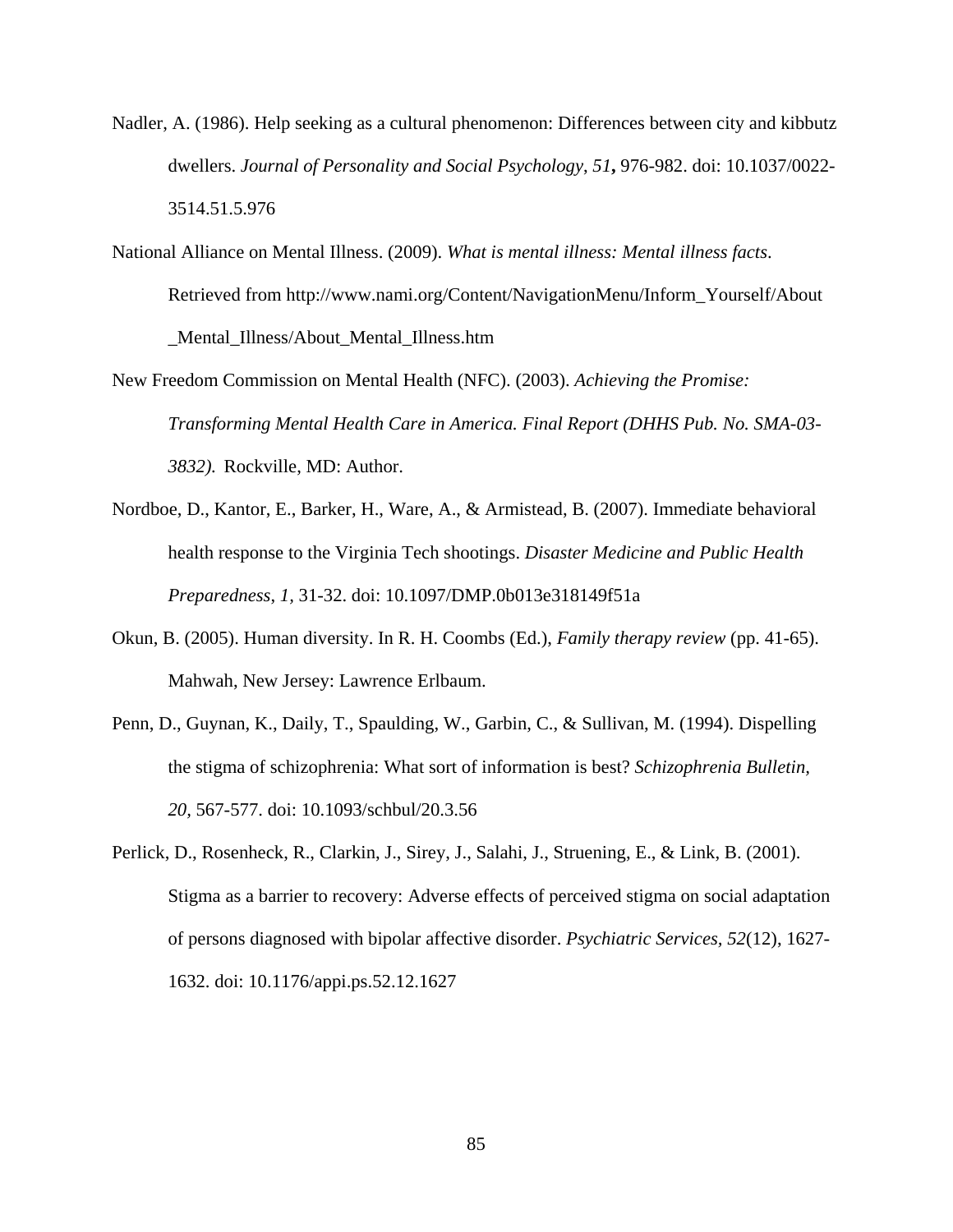- Pottick, K., Lerman, P., & Micchelli, M. (1992). Of problems and perspectives: Predicting the use of mental health services by parents of urban youth. *Children and Youth Services Review*, *14***,** 363-378. doi: 10.1016/0190-7409(92)90036-U
- Prescott, H. (2008). College mental health since the early twentieth century. *[Harvard Review of](http://www.informaworld.com.ezproxy.lib.vt.edu:8080/smpp/title~content=t713723043~db=all)  [Psychiatry,](http://www.informaworld.com.ezproxy.lib.vt.edu:8080/smpp/title~content=t713723043~db=all) [16](http://www.informaworld.com.ezproxy.lib.vt.edu:8080/smpp/title~content=t713723043~db=all~tab=issueslist~branches=16#v16)*[\(4\)](http://www.informaworld.com.ezproxy.lib.vt.edu:8080/smpp/title~content=g795331935~db=all)*,* 258-266. doi: 10.1080/10673220802277771
- Rickwood, D., & Braithwaite, V. (1994). Social-psychological factors affecting help-seeking for emotional problems. *Social Science and Medicine, 39,* 563-572. doi: 10.1016/0277- 9536(94)90099-X
- Ritsher, J., & Phelan, J. (2004). Internalized stigma predicts erosion of morale among psychiatric outpatients. *Psychiatry Research, 129,* 257-265. doi: 10.1016/j.psychres.2004.08.003
- Rothi, D., & Leavey, G. (2006). Mental health help-seeking and young people: A review. *Pastoral Care in Education, 24,* 3-14. doi: 10.1111/j.1468-0122.2006.00373.x
- SAMHSA's Resource Center to Promote Acceptance, Dignity, and Social Inclusion Associated with Mental Health (ADS Center). (2008). *Take Action.* Retrieved from http://162.99. 14.79/action/default.aspx#tips
- Shaffer, P., Vogel, D., & Wei, M. (2006). The mediating roles of anticipated risks, anticipated benefits, and attitudes on the decision to seek professional help: An attachment perspective. *Journal of Counseling Psychology, 53*, 442-452. doi: 10.1037/0022- 0167.534.442
- Snyder, D., & Mangrum, L. (2005). Approaches to prediction. In D. Sprenkle & F. Piercy (Eds.), *Research methods in family therapy* (pp. 368-402)*.* New York: The Guillford Press.
- Sosowsky, L. (1980). Explaining the increased arrest rate among mental patients: A cautionary note. *The American Journal of Psychiatry, 137,* 1602-1605.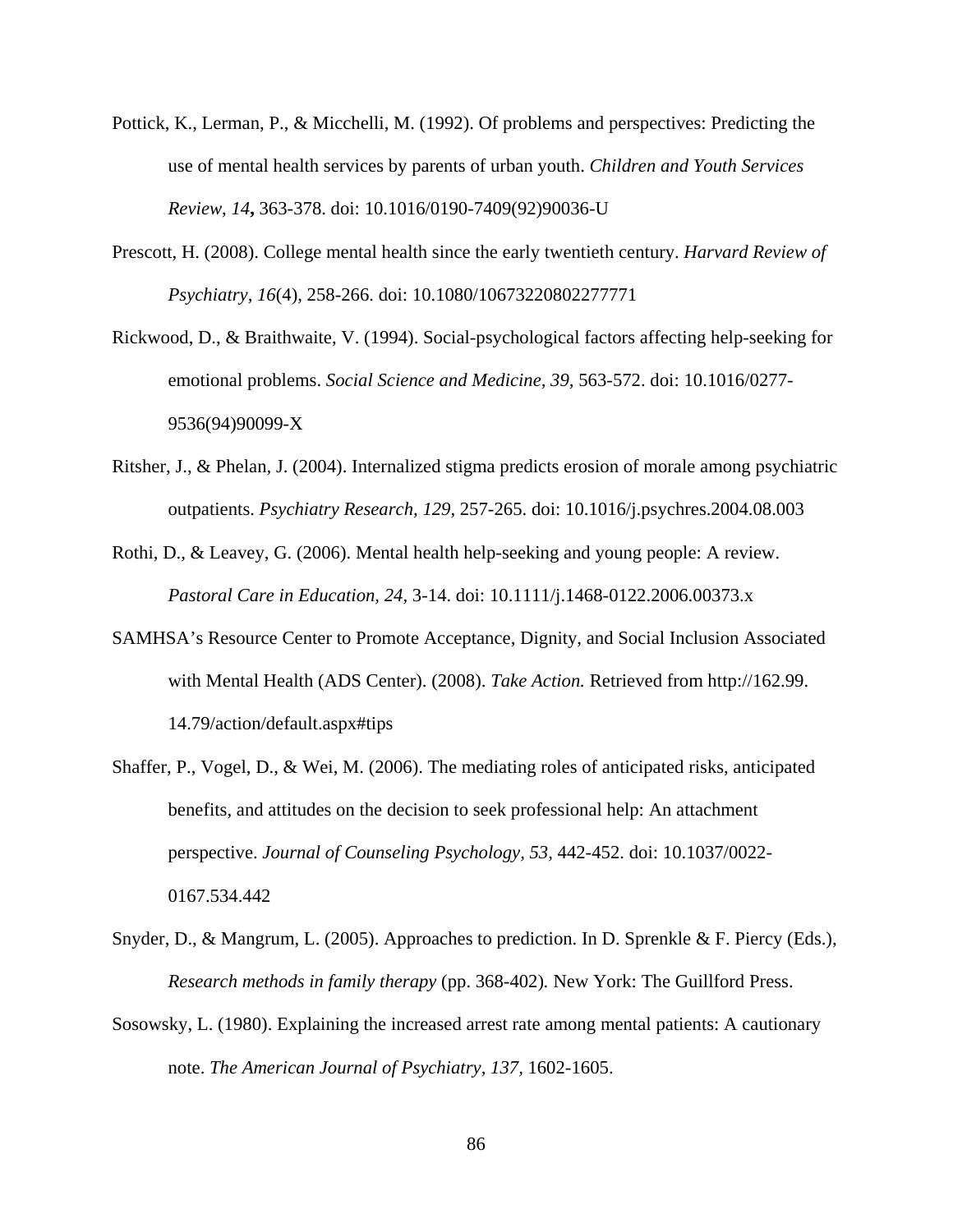- Steadman, H. (1981). Critically reassessing the accuracy of public perceptions of the dangerousness of the mentally ill. *Journal of Health and Social Behavior 22(3)*, 310-316. doi: 10.2307/2136524
- Stoep, A., Weiss, N., Kuo, E., Cheney, D., & Cohen, P. (2003). What proportion of failure to complete secondary school in the U.S. population is attributable to adolescent psychiatric disorder? *The Journal of Behavioral Health Services and Research, 30*(1), 119-124. doi: 10.1007/BF02287817
- Strein, W., Hoagwood, K., & Cohn, A. (2003). School psychology: A public health perspective I. Prevention, populations, and, systems change. *Journal of School Psychology, 41*(1), 23- 38. doi: 10.1016/S0022-4405(02)00142-5
- Substance Abuse and Mental Health Services Administration (SAMHSA). (2009). *What a difference a friend makes: About this initiative.* Retrieved from http://whatadifference. org/site.asp?nav=nav00&content=4\_0\_about
- Tabachnick, B., & Fidell, L. (2007). *Using multivariate statistics (5th ed.).* Boston, MA: Allyn & Bacon/Pearson Education.
- Taylor, S., & Dear, M. (1980). Scaling community attitudes toward the mentally ill. *Schizophrenia Bulletin,* 7, 225-240. doi: 10.1093/schbul/7.2.225
- U.S. Department of Health and Human Services. (1999). *Mental Health: A report of the Surgeon General-executive summary.* Rockville, MD: U.S. Department of Health and Human Services.
- U.S. National Center for Education Statistics. (n.d.). Higher education-institutions and enrollment 1980 to 2005. *Digest of Education Statistics, annual; and unpublished data.* Retrieved from http://www.census.gov/compendia/statab/tables/09s0269.pdf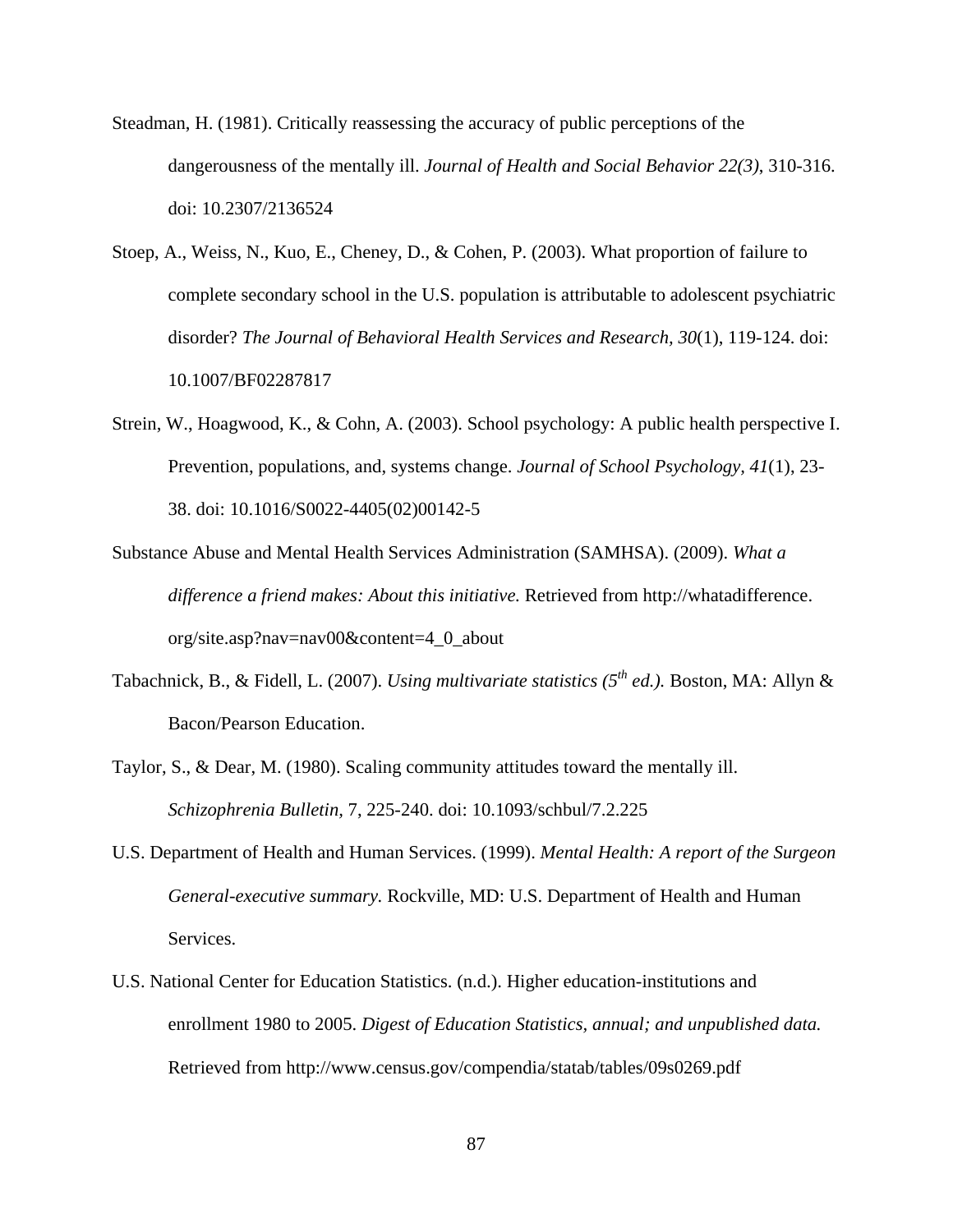- Virginia Tech. (2009). *Student demographics.* Student Census Files. Retrieved from http://www.ir.vt.edu/VT\_Stats/demographics\_contents.htm#DG1
- Vogel, D., Wade, N., & Haake, S. (2006). Measuring the self-stigma associated with seeking psychological help. *Journal of Counseling Psychology, 53,* 325-337. doi: 10.1037/0022- 0167.53.3.325
- Vogel D., Wade, N., & Hackler, A. (2007). Perceived public stigma and the willingness to seek counseling: The mediating roles of self-stigma and attitudes toward counseling. *[Journal](javascript:__doLinkPostBack()  [of Counseling Psychology,](javascript:__doLinkPostBack() 54,* 40-50. doi: 10.1037/0022-0167.54.1.40
- Vogel, D., Wade, N., Wester, S., Larson, L., & Hackler, A. (2007). Seeking help from a mental health professional: The influence of one's social network. *Journal of Clinical Psychology, 63*(3), 233-45. doi: 10.1002/jclp.20345
- Wahl, O., & Harman, C. (1989). Family views of stigma. *Schizophrenia Bulletin, 15*(1), 131- 139. doi: 10.1093/schbul/15.1.131
- Western Carolina University. (2009). *Common data set 2008-2009.* Retrieved from http://www.wcu.edu/WebFiles/PDFs/oipe\_CDS2008\_2009.pdf
- Williams, B., Sawyer, S., & Wahlstrom, C. (2006). *Marriages, families, and intimate relationships: A practical introduction..* Boston, MA: Pearson Education.
- Wilson, C., & Deane, F. (2001). Adolescent opinions about reducing help-seeking barriers and increasing appropriate help engagement. *Journal of Educational and Psychological Consultation, 12*(4), 345-364. doi: 10.1207/S1532768XJEPC1204\_03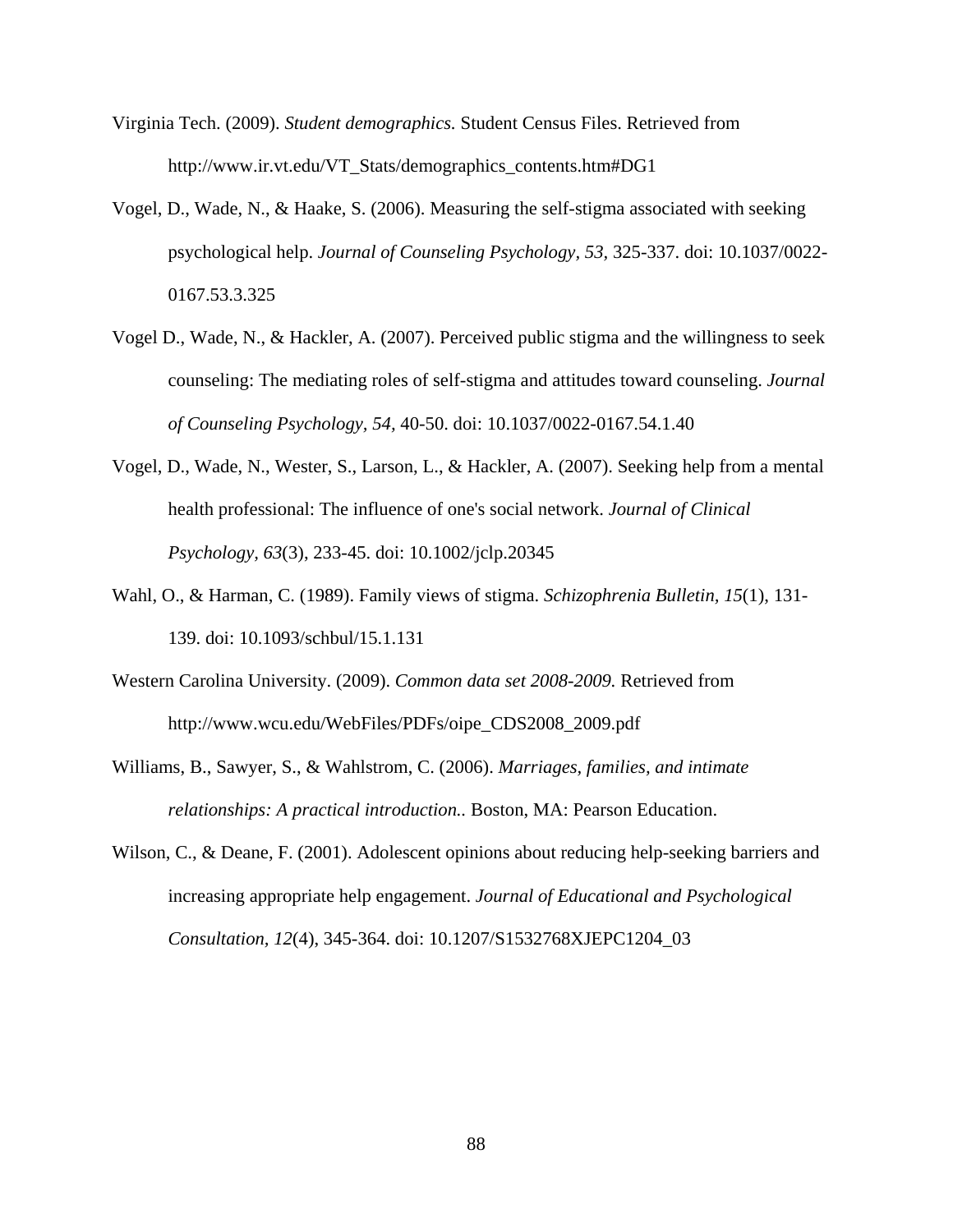## Appendix A

## **Figure Captions**

*Figure A1.* An individual in an ecological systems context (Visual of Bronfenbrenner, 1989).

*Figure A2.* The mental health help-seeking process (Visual of Rothi & Leavey, 2006).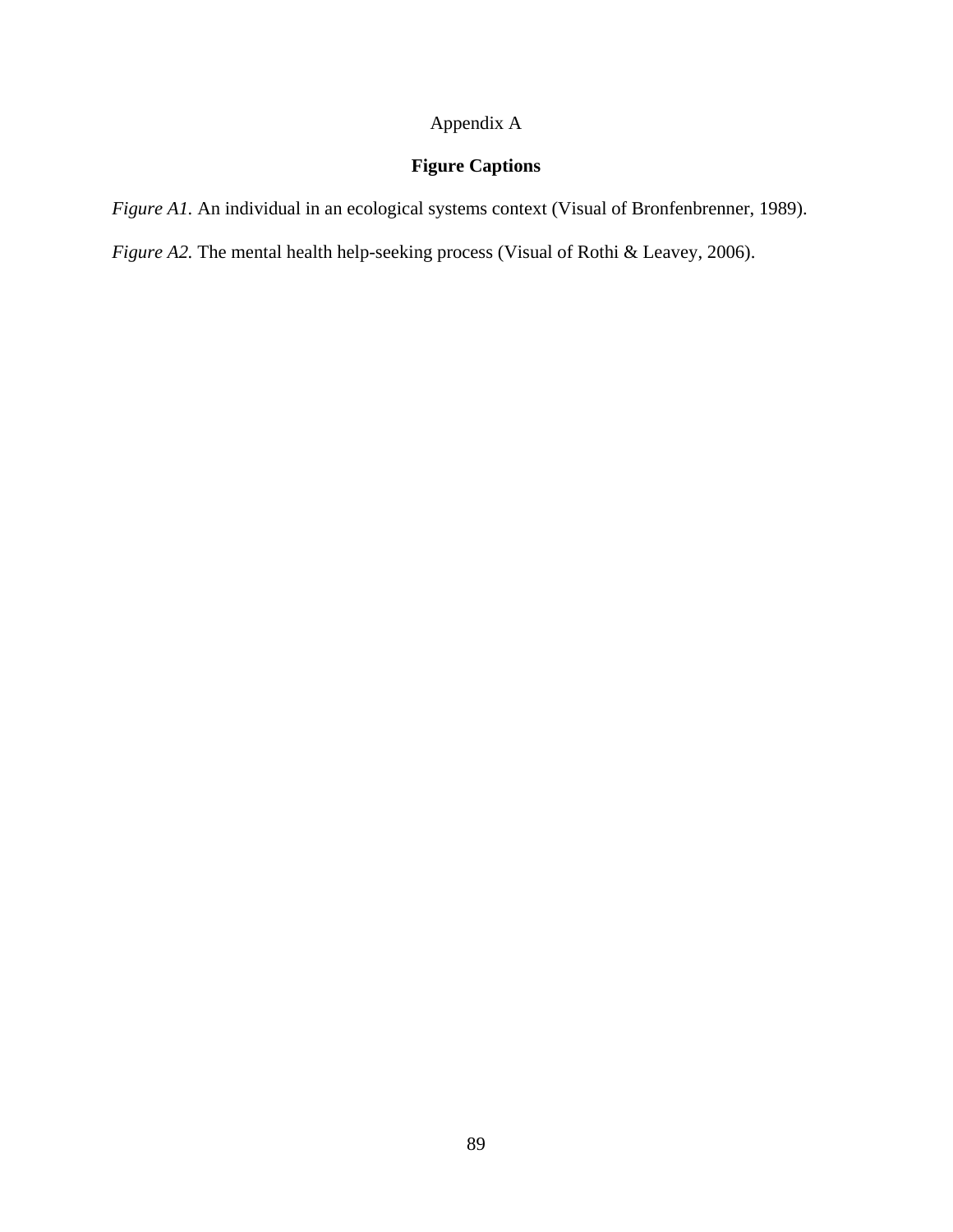*Figure A1.* An individual in an ecological systems context (Visual of Bronfenbrenner, 1989).

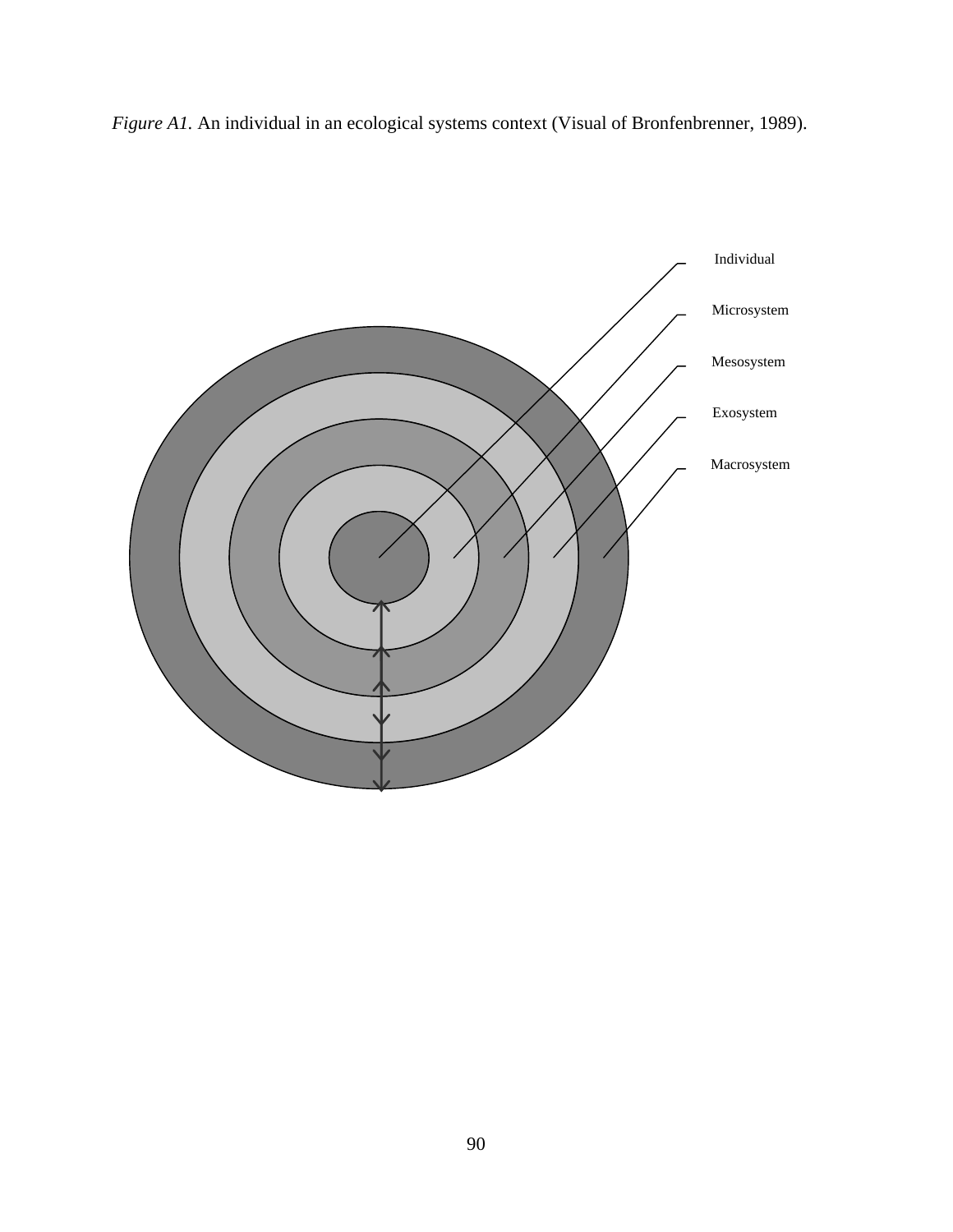*Figure A2.* The mental health help-seeking process (Visual of Rothi & Leavey, 2006).

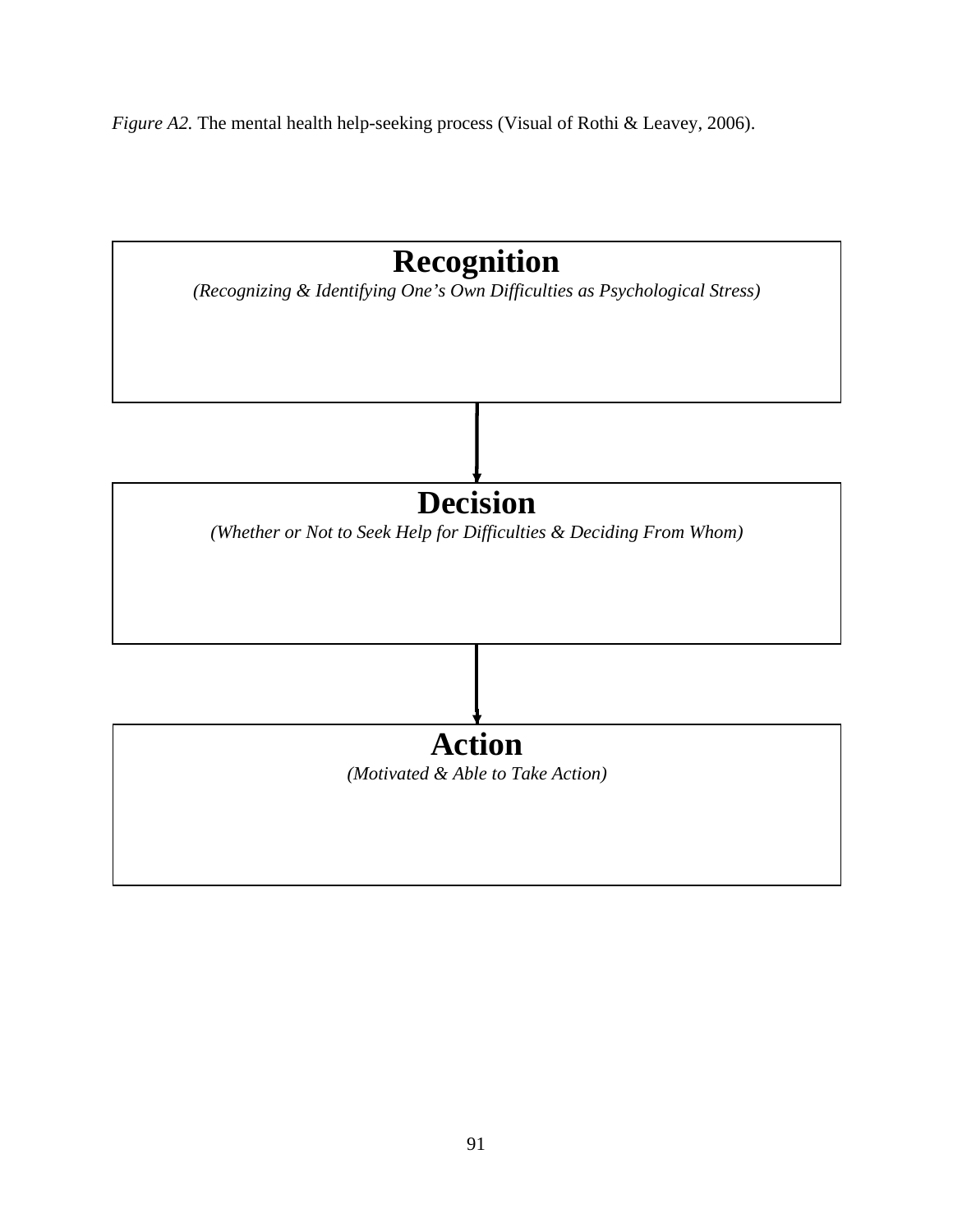## Appendix B

## **Recruitment Letter to University Instructors**

Brandon Rodgers, Doctoral Candidate Department of Human Development Virginia Tech Family Therapy Center of Virginia Tech (0515) 840 University City Boulevard, Suite 1 Blacksburg, VA 24061

## **Insert Date**

Dear **(***Instructor***)**,

My name is Brandon Rodgers and I am a doctoral candidate at Virginia Tech. Under the supervision of Dr. Megan Dolbin-MacNab, I am in the process of recruiting participants for my dissertation on attitudes towards mental health and mental health services *(IRB Approval Number: 09-003)*.

I am writing to ask for your assistance. Would you be willing to invite the students in your *(Insert Class Name/Course Number Here***)** class to participate in this study? The study is web-based and takes approximately 15- 25 minutes for your students to complete. Your students can access the survey at: https://survey.vt.edu/survey/entry.jsp?id=1238072592018*.* I have also included a flyer for you to share with your students. If you are willing, I would also be happy to arrange a time to speak with your class about this research.

As an incentive, five different randomly selected participants will receive \$40.00 gift cards to Olive Garden. Additionally, if you are interested, I would be willing to work with you so that your students may earn extra credit for their participation in this study.

If you would like to pursue the extra credit option for your students or if you have any additional questions, please feel free to contact me at brodgers@vt.edu. Thank you for your support of mental health research.

My Best,

## *(Insert Signature Here)*

Brandon Rodgers, Doctoral Candidate Department of Human Development Family Therapy Center of Virginia Tech (0515) 840 University City Boulevard, Suite 1 Blacksburg, VA 24061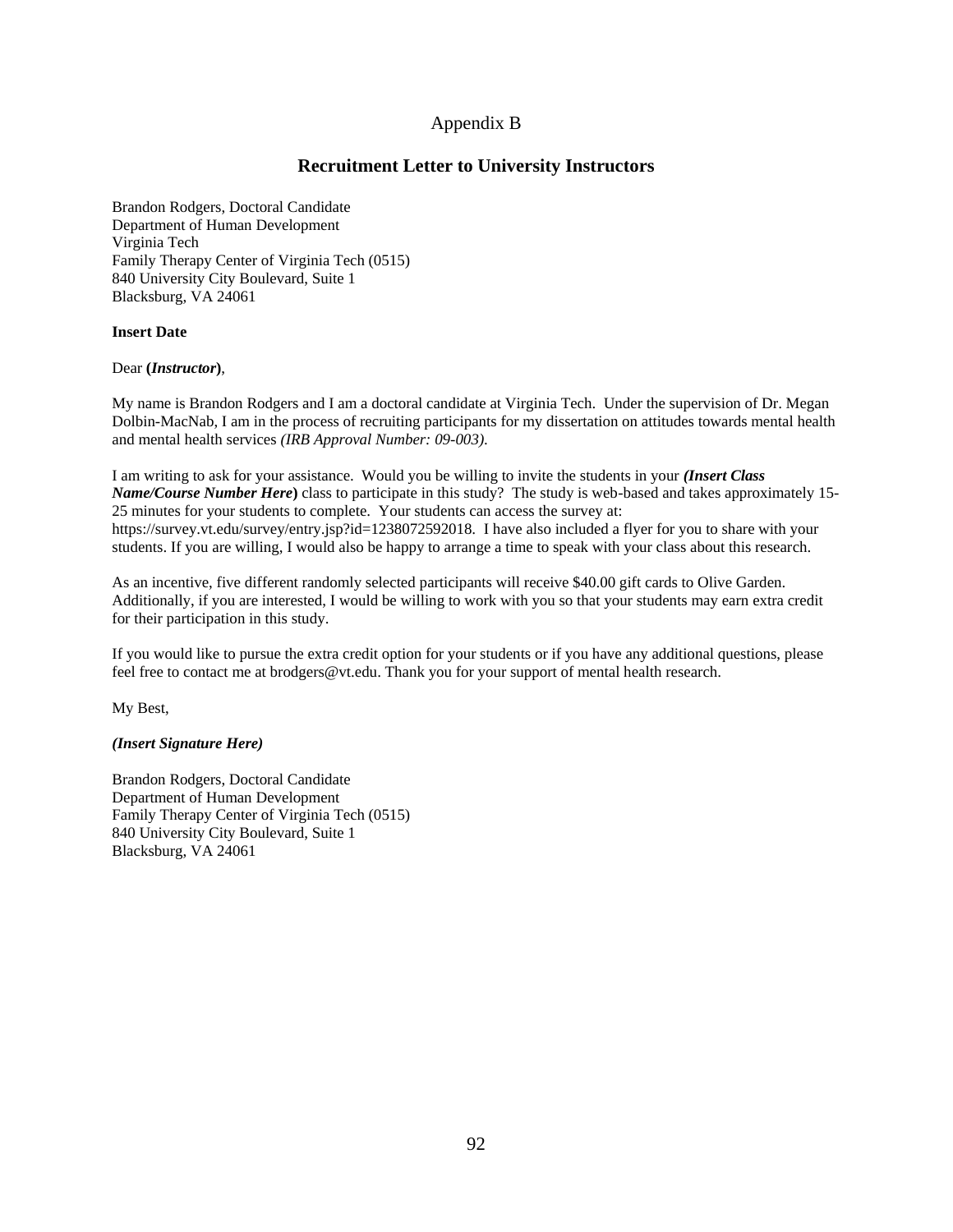## Appendix C

## **Recruitment Email Letter to University Instructors**

## Dear **(***Instructor***)**,

My name is Brandon Rodgers and I am a doctoral candidate at Virginia Tech. Under the supervision of Dr. Megan Dolbin-MacNab, I am in the process of recruiting participants for my dissertation on attitudes towards mental health and mental health services *(IRB Approval Number: 09-003)*.

I am writing to ask for your assistance. Would you be willing to invite the students in your *(Insert Class Name/Course Number Here***)** class to participate in this study? The study is web-based and takes approximately 15- 25 minutes for your students to complete. Your students can access the survey at: https://survey.vt.edu/survey/entry.jsp?id=1238072592018*.* I have also attached a flyer for you to share with your students. If you are willing, I would also be happy to arrange a time to speak with your class about this research.

As an incentive, five different randomly selected participants will receive \$40.00 gift cards to Olive Garden. Additionally, if you are interested, I would be willing to work with you so that your students may earn extra credit for their participation in this study.

If you would like to pursue the extra credit option for your students or if you have any additional questions, please feel free to contact me at brodgers@vt.edu. Thank you for your support of mental health research.

My Best,

Brandon

Brandon Rodgers, Doctoral Candidate Department of Human Development Family Therapy Center of Virginia Tech (0515) 840 University City Boulevard, Suite 1 Blacksburg, VA 24061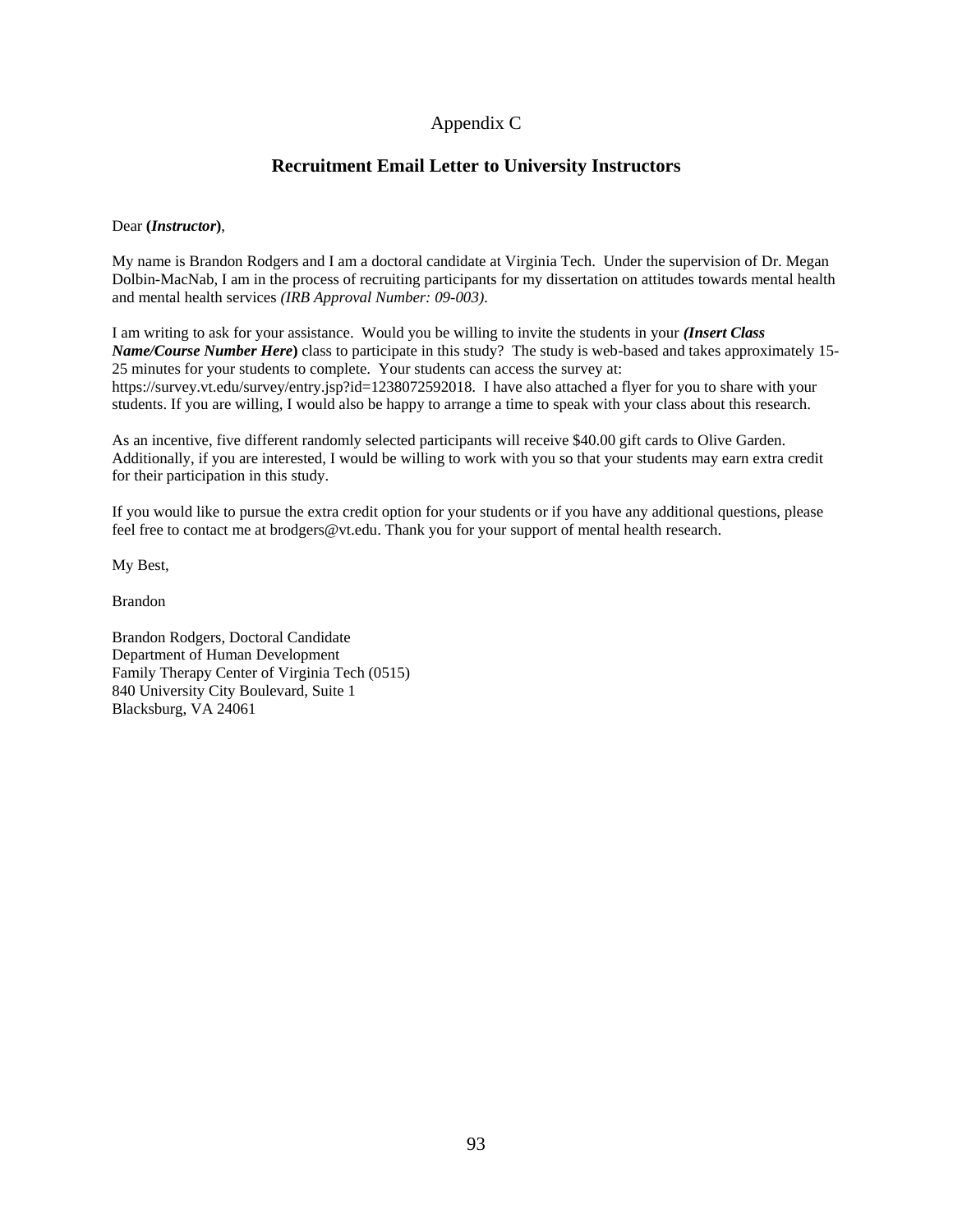Appendix D

## **Flyer Included with Instructor Letter and Email**

*Win One of Five \$40.00 Gift Cards to Olive Garden!*

*Who:*

*(Insert WCU/VT) College students between 18 and 24 years old What:*

*Complete a short research questionnaire on attitudes towards mental health and mental health services*

*When:*

*At your convenience*

## *How Long:*

*Approximately 15-25 minutes of your time*

*Potential Winnings:*

*Your name will be entered into a drawing for one of FIVE \$40.00 gift cards to Olive Garden (Odds of winning are approximately 1 in 35)*

# *To Participate, Please Go To The Following Link: (Insert Website Address Here)*

**Contact Person: Brandon Rodgers, Doctoral Candidate Department of Human Development Virginia Tech [brodgers@vt.edu](mailto:brodgers@vt.edu)**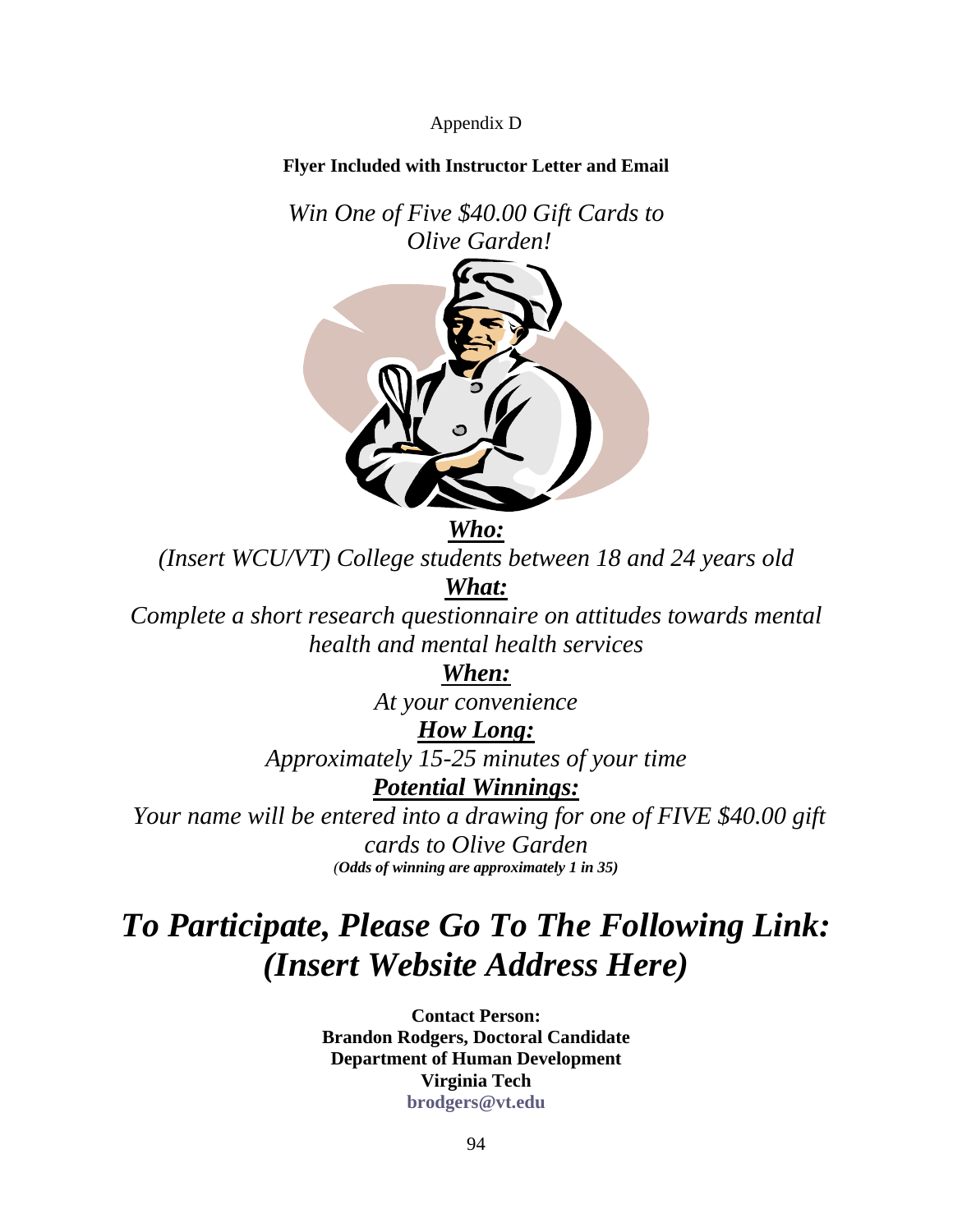## Appendix E

## **Psychology Study Participant Manager (PSPM) Posting**

The Role of Social Proximity and Stigma in Seeking Mental Health Services:

This is a Virginia Tech research study exploring attitudes towards mental health and mental health services among college students (18-24 years of age). The study is web-based and takes approximately 15-25 minutes to complete. To volunteer, first sign up for the study on the PSPM system. Then begin the study, at your convenience, at the following web address: *(Insert Website Here).* 

> Contact Person: Brandon Rodgers, Doctoral Candidate Department of Human Development Virginia Tech 828-227-2457 brodgers@vt.edu

*Please Note: If you are a current student of Mr. Brandon Rodgers (PSY-150-07), you are NOT eligible for participation in this particular study. Please consult PSPM for additional studies you may qualify for.*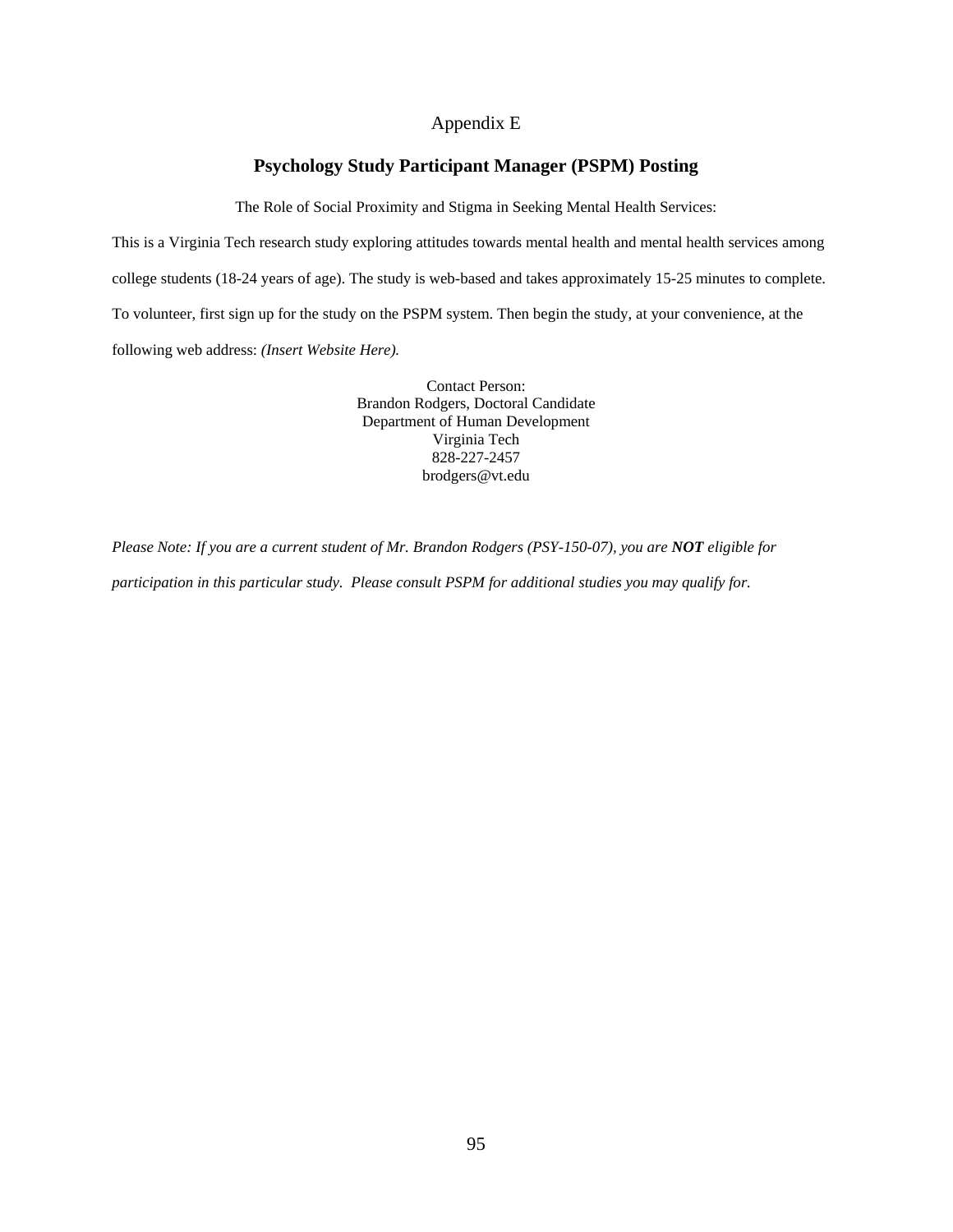## Appendix F

## **Virginia Tech Institutional Review Board Approval**

|                   | VirginiaTech                                                                                | <b>Office of Research Compliance</b><br><b>Institutional Review Board</b><br>2000 Kraft Drive, Suite 2000 (0497)<br>Blacksburg, Virginia 24061<br>540/231-4991 Fax 540/231-0959<br>e-mail moored@vt.edu<br>www.irb.vt.edu                                                                                                             |  |  |  |
|-------------------|---------------------------------------------------------------------------------------------|---------------------------------------------------------------------------------------------------------------------------------------------------------------------------------------------------------------------------------------------------------------------------------------------------------------------------------------|--|--|--|
| DATE:             | April 6, 2009                                                                               | FWA00000572( expires 1/20/2010)<br>IRB # is IRB00000667                                                                                                                                                                                                                                                                               |  |  |  |
| <b>MEMORANDUM</b> |                                                                                             |                                                                                                                                                                                                                                                                                                                                       |  |  |  |
| TO:               | Megan Dolbin-MacNab                                                                         |                                                                                                                                                                                                                                                                                                                                       |  |  |  |
|                   | <b>Brandon Rodgers</b>                                                                      | Approval date: 4/6/2009                                                                                                                                                                                                                                                                                                               |  |  |  |
|                   |                                                                                             | Continuing Review Due Date: 3/22/2010<br>Expiration Date: 4/5/2010                                                                                                                                                                                                                                                                    |  |  |  |
| FROM:             | David M. Moore                                                                              |                                                                                                                                                                                                                                                                                                                                       |  |  |  |
| SUBJECT:          | Mental Health Services", IRB # 09-003                                                       | IRB Expedited Approval: "The Role of Social Proximity and Stigma in Seeking                                                                                                                                                                                                                                                           |  |  |  |
|                   | period of 12 months, effective April 6, 2009.                                               | This memo is regarding the above-mentioned protocol. The proposed research is eligible for<br>expedited review according to the specifications authorized by 45 CFR 46.110 and 21 CFR 56.110.<br>As Chair of the Virginia Tech Institutional Review Board, I have granted approval to the study for a                                 |  |  |  |
|                   | As an investigator of human subjects, your responsibilities include the following:          |                                                                                                                                                                                                                                                                                                                                       |  |  |  |
| 1.                | immediate hazards to the subjects.                                                          | Report promptly proposed changes in previously approved human subject research<br>activities to the IRB, including changes to your study forms, procedures and<br>investigators, regardless of how minor. The proposed changes must not be initiated<br>without IRB review and approval, except where necessary to eliminate apparent |  |  |  |
| 2.                |                                                                                             | Report promptly to the IRB any injuries or other unanticipated or adverse events                                                                                                                                                                                                                                                      |  |  |  |
| з.                | involving risks or harms to human research subjects or others.                              | Report promptly to the IRB of the study's closing (i.e., data collecting and data                                                                                                                                                                                                                                                     |  |  |  |
|                   |                                                                                             | analysis complete at Virginia Tech). If the study is to continue past the expiration                                                                                                                                                                                                                                                  |  |  |  |
|                   | date (listed above), investigators must submit a request for continuing                     | review prior to the continuing review due date (listed above). It is the researcher's                                                                                                                                                                                                                                                 |  |  |  |
|                   |                                                                                             | responsibility to obtain re-approval from the IRB before the study's expiration date.                                                                                                                                                                                                                                                 |  |  |  |
| 4.                |                                                                                             | If re-approval is not obtained (unless the study has been reported to the IRB as                                                                                                                                                                                                                                                      |  |  |  |
|                   |                                                                                             | closed) prior to the expiration date, all activities involving human subjects and<br>data analysis must cease immediately, except where necessary to eliminate                                                                                                                                                                        |  |  |  |
|                   | apparent immediate hazards to the subjects.                                                 |                                                                                                                                                                                                                                                                                                                                       |  |  |  |
| Important:        |                                                                                             | If you are conducting federally funded non-exempt research, please send the applicable OSP/grant                                                                                                                                                                                                                                      |  |  |  |
|                   | proposal to the IRB office, once available. OSP funds may not be released until the IRB has |                                                                                                                                                                                                                                                                                                                                       |  |  |  |
|                   | compared and found consistent the proposal and related IRB applicaton.                      |                                                                                                                                                                                                                                                                                                                                       |  |  |  |
|                   |                                                                                             |                                                                                                                                                                                                                                                                                                                                       |  |  |  |
|                   |                                                                                             |                                                                                                                                                                                                                                                                                                                                       |  |  |  |
|                   |                                                                                             |                                                                                                                                                                                                                                                                                                                                       |  |  |  |
|                   |                                                                                             |                                                                                                                                                                                                                                                                                                                                       |  |  |  |
|                   |                                                                                             |                                                                                                                                                                                                                                                                                                                                       |  |  |  |
| cc: File          |                                                                                             |                                                                                                                                                                                                                                                                                                                                       |  |  |  |
|                   |                                                                                             |                                                                                                                                                                                                                                                                                                                                       |  |  |  |
|                   |                                                                                             |                                                                                                                                                                                                                                                                                                                                       |  |  |  |
|                   |                                                                                             | Invent the Future                                                                                                                                                                                                                                                                                                                     |  |  |  |

VIRGINIA POLYTECHNIC INSTITUTE UNIVERSITY AND STATE UNIVERSITY An equal opportunity, affirmative action institution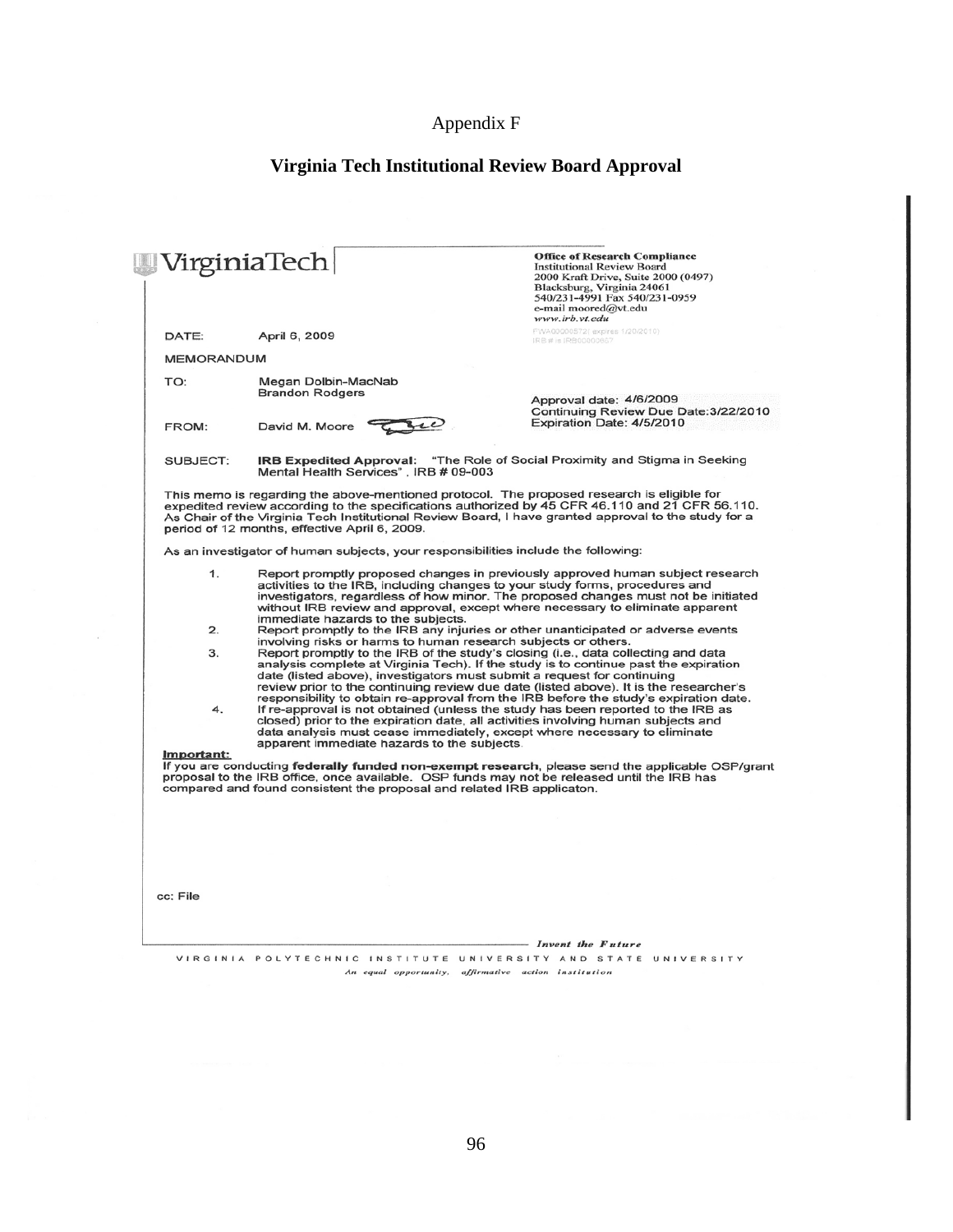## Appendix G

## **Western Carolina University IRB Authorization Agreement**

#### Western Carolina University & Virginia Tech **Institutional Review Board (IRB) Authorization Agreement**

#### Name of Institution or Organization Providing IRB Review (Institution/Organization A):

Virginia Polytechnic Institute & State University (Virginia Tech)

IRB Registration #: IRB00000667 Federalwide Assurance (FWA) #, if any: FWA00000572

#### **Institution Relying on the Designated IRB** (Institution B):

Western Carolina University (FWA #00010411, IRB # 00005537)

The Officials signing below agree that Western Carolina University may rely on the designated IRB for review and continuing oversight of its human subjects research described below:

This agreement is limited to the following specific protocol(s):

Name of Research Project: The Role of Social Proximity and Stigma in Seeking Mental Health Services Name of Principal Investigator: Megan Dolbin-MacNab, Ph.D., Assistant Professor Name of Research Team Member: Brandon Rodgers, MA, CAS, Doctoral Candidate Sponsor or Funding Agency: not sponsored Award Number, if any: N/A

The review performed by the designated IRB will meet the human subject protection requirements of Western Carolina University's OHRP-approved FWA. The IRB at Virginia Polytechnic Institute & State University will follow written procedures for reporting its findings and actions to appropriate officials at Western Carolina University (WCU), Relevant minutes of IRB meetings will be made available to WCU upon request. WCU remains responsible for ensuring compliance with the IRB's determinations and with the Terms of its OHRP-approved FWA. This document must be kept on file by both parties and provided to OHRP upon request.

| Signature of Signatory Official (Institution/Organization A): |  |  |  |  |  |  |  |  |
|---------------------------------------------------------------|--|--|--|--|--|--|--|--|
|                                                               |  |  |  |  |  |  |  |  |
|                                                               |  |  |  |  |  |  |  |  |
|                                                               |  |  |  |  |  |  |  |  |

Print Full Name: Dr. David M. Moore Institutional Title: Associate VP for Research Compliance

| Signature of Signatory Official (Institution B):    |                                                                                                                                                                        |       |                      |  |  |
|-----------------------------------------------------|------------------------------------------------------------------------------------------------------------------------------------------------------------------------|-------|----------------------|--|--|
| Meagan Karvonen Carolina University, OU = IRB Chair | Digitally signed by Meagan Karyonen<br>Reason: I agree to the terms defined by the<br>placement of my signature on this gocument.<br>Date: 2009.04.12 08:52:35 -04'00" | Date: |                      |  |  |
| Print Full Name:                                    |                                                                                                                                                                        |       | Institutional Title. |  |  |

WCU IRB, Version: 08.08.08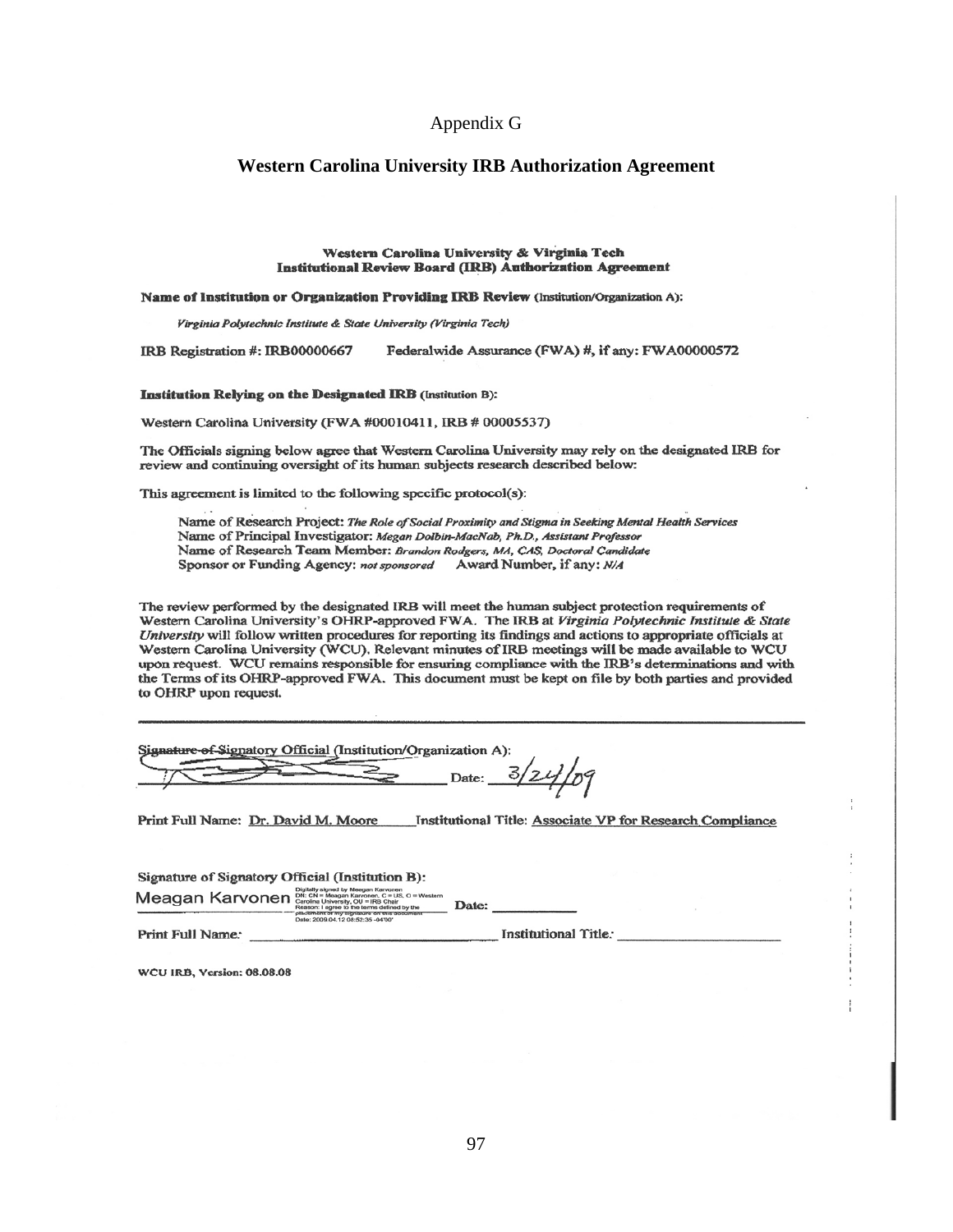## Appendix H

## **Introduction, Progressing, & Conclusion Statements**

The Role of Social Proximity and Stigma in Seeking Mental Health Services

*Introduction Statement:*

Welcome to the questionnaire for "The Role of Social Proximity and Stigma in Seeking Mental Health Services". This survey consists of a 3-step process. This entire process should take approximately 15-25 minutes.

## Step 1: CONSENT FORM

Read the consent form and acknowledge consent by clicking on the SUBMIT button below.

Step 2: THE SURVEY

Read and complete the five short sections of our survey.

## Step 3: PERSONAL INFORMATION

In order to be eligible for the Olive Garden gift card drawing, please provide your appropriate information during this step of the process. Additionally, for those individuals eligible to receive extra credit or course credit for their participation in this research, please provide your appropriate information during this step of the process.

Thank you for your time! Please begin with Step One below:

*Statement after Reading of Consent Form:* If you agree to participate, please click on the SUBMIT button below to proceed:

*Statement after Clicking on First SUBMIT Button*: Click Here to Continue to Step 2 (The Survey)

## *Survey Conclusion Statement:*

Please take a moment and review your responses for any items you may have accidently skipped. Once you have responded to each item, you may continue to the final step (Personal Information) by clicking on the SUBMIT button below. IMPORTANT: In order to be eligible for the Olive Garden gift card drawing, please provide your appropriate information during this upcoming step of the process. Additionally, for those individuals eligible to receive extra credit or course credit for their participation in this research, please provide your appropriate information during this upcoming final step of the process.

*Statement after Clicking on Second SUBMIT Button:* Click Here to Continue to Step 3 (Personal Information)

*Final Conclusion Statement:*

You have reached the end of the questionnaire. You may finish and complete your questionnaire by clicking on the SUBMIT button below. Thank you for your help in this research! *After Submission of Questionnaire:*

Thank you again for your help in our research!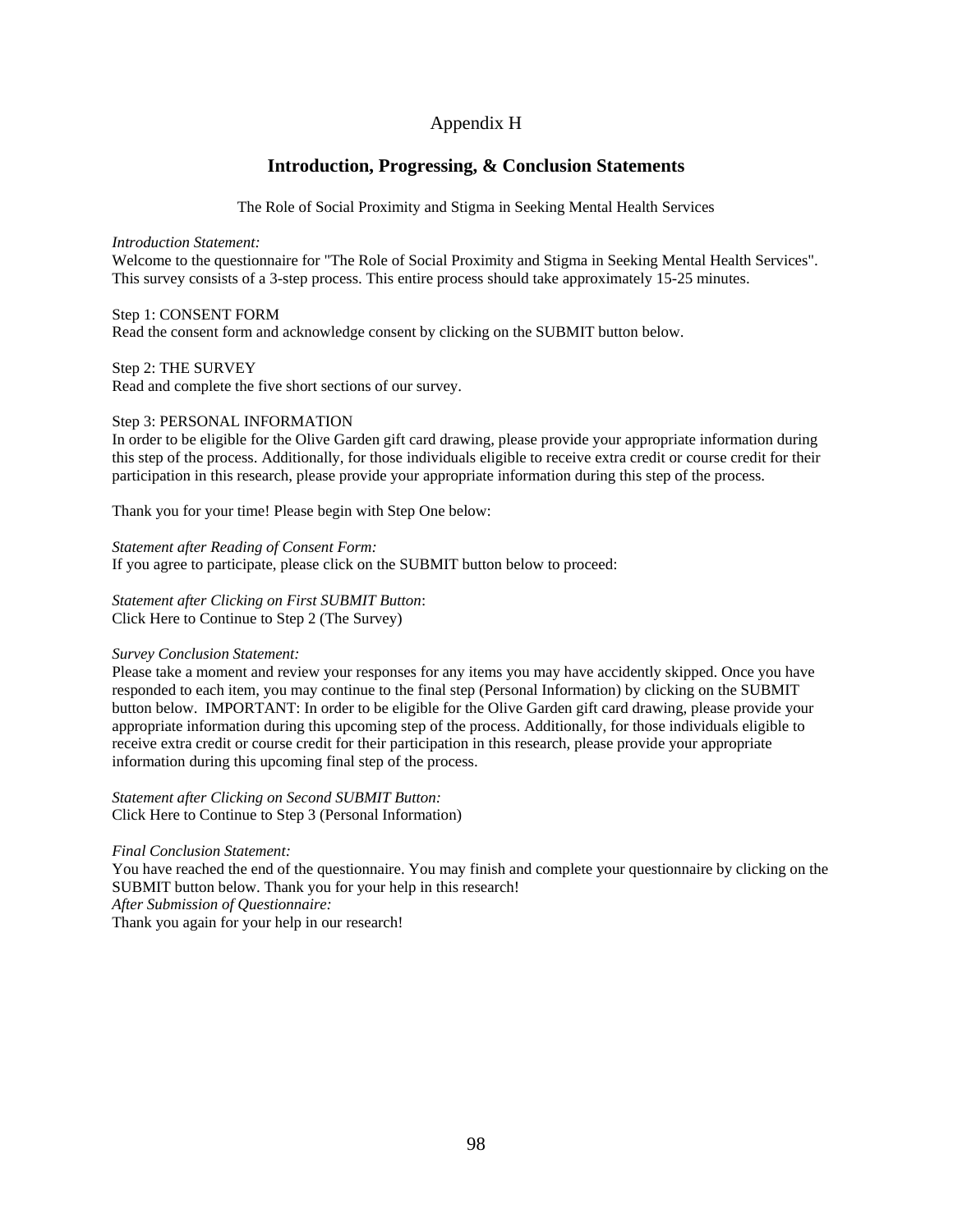## Appendix I

## **Institutional Review Board Consent Form**

## **VIRGINIA POLYTECHNIC INSTITUTE AND STATE UNIVERSITY**

Informed Consent for Participants in Research Projects Involving Human Subjects

## **Title of Study:**

The Role of Social Proximity and Stigma in Seeking Mental Health Services

## **Investigator(s)**:

Megan Dolbin-MacNab, Ph.D., Assistant Professor and Principal Investigator Brandon Rodgers, MA, CAS, Doctoral Candidate

## **I. Purpose of this Research Project**

The purpose of this study is to explore how levels of familiarity with mental illness and mental health services relate to an individual's perceived stigma towards seeking mental health services. Approximately 175 undergraduate students from Virginia Tech and Western Carolina University are expected to participate in the study. The results of this study may be used for publication in professional journals and for professional presentations.

## **II. Procedures**

To participate, you must be between the ages of 18-24. This research questionnaire consists of a 3-step process. This entire process should take approximately 15-25 minutes. In the first step (Consent Form), you will review the research consent form. After reviewing the consent form and acknowledging that you agree to participate in the study, you will be able to begin the second step (The Survey), by accessing a separately maintained secure website where you will complete the actual survey questions. The survey will consist of questions about demographic characteristics, level of familiarity with mental illness, level of familiarity with receiving mental health services, public stigma associated with seeking mental health services, and self-stigma associated with seeking mental health services. Upon completing the second step, you will be able to access the third step (Personal Information), where you will be able to provide your personal information (i.e., name, email address, etc.) separately from your survey responses. The personal information you share during this third step will not be connected to your survey responses and will only be used to contact you if you win a gift card, or to acknowledge your participation if you are eligible for extra/course credit. Given the web-based design of the research study, where you complete the survey will vary depending on your personal web-access point. The multiple secure websites used for maintaining your shared information are all supported by Virginia Tech (http://survey.vt.edu/).

## **III. Risks**

The potential risks (i.e., mental, social, financial, legal, dignity, or physical) of participating in this study are minimal. However, given the sensitive nature of some of the survey questions, some participants may experience emotional distress caused by remembering unpleasant experiences or events. If you experience any unpleasant stress associated with completing the survey, you may stop participating at any time. If you believe that you need additional support, you can contact the following resources:

*Virginia Tech Students:* The Family Therapy Center of Virginia Tech: (540) 231-7201 Virginia Tech's Cook Counseling Center: (540) 231-6557

*Western Carolina Students:*

Western Carolina University's Counseling & Psychological Services Center: (828) 227-7469

If you seek counseling services as a result of participating in this study, you are responsible for the costs associated with such services.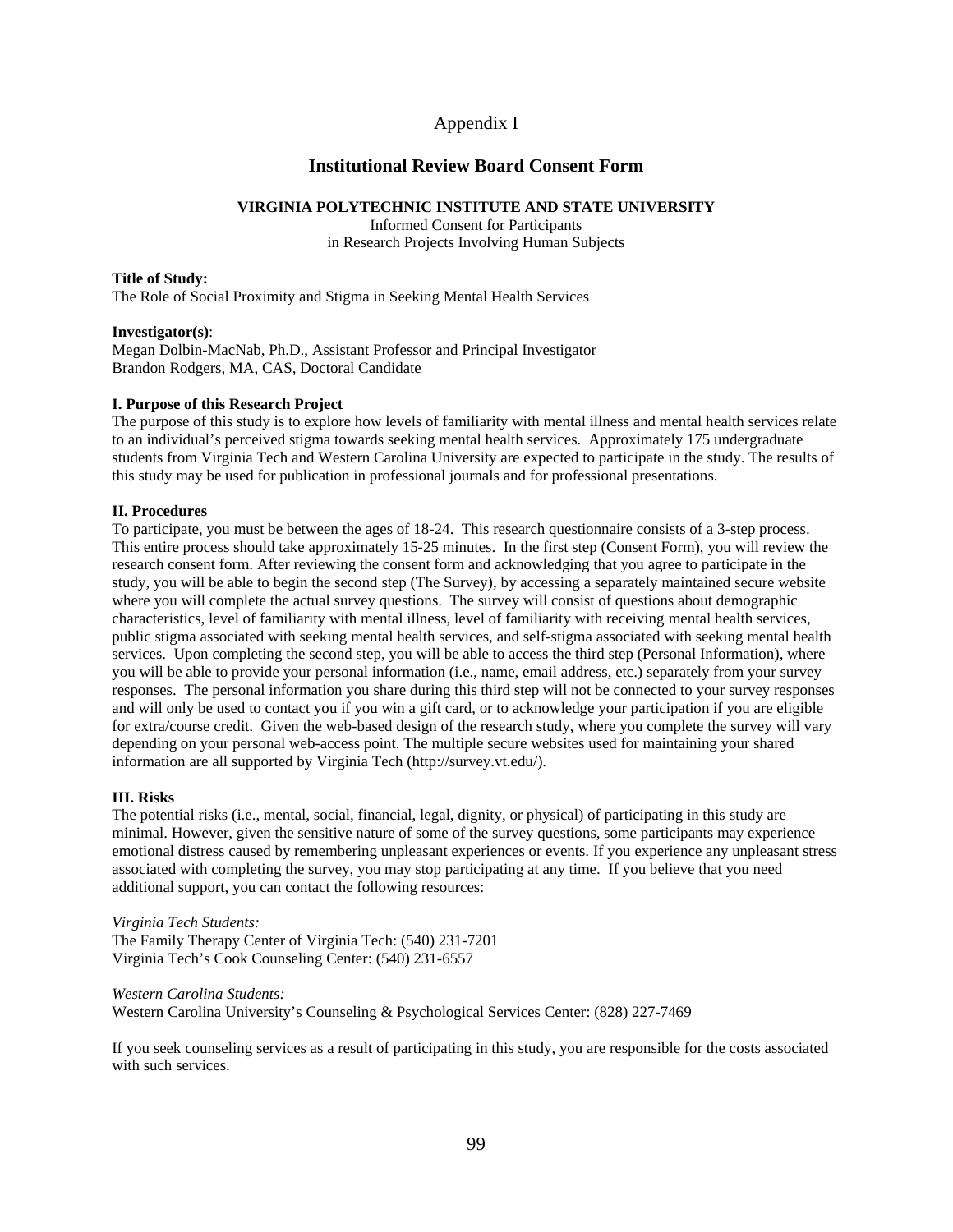## **IV. Benefits**

No promise or guarantees of benefits have been made to encourage you to participate. However, through participating in this research, potential societal benefits include enhancing society's knowledge and understanding of mental illness and mental health services.

## **V. Extent of Anonymity and Confidentiality**

All of your identifying personal information and survey responses will remain confidential. Given the three step process of this research, your personal identifying information will be submitted and maintained separately from your survey responses. With this submission method, it will not be possible to accurately link your survey responses to your name. Documents related to this study will be encrypted, password protected, and access will be limited to the researchers.

If you are earning extra/course credit for participating in this study, your name will be given to your course instructor. However, your instructor will not see your responses to the survey questions.

It is possible that the Institutional Review Board (IRB) may view this study's collected data for auditing purposes. The IRB is responsible for the oversight of the protection of human subjects involved in research. After completion of the research study, responses will be maintained securely with an encryption code, on a password protected computer, with access limited to the researchers. When the study is over, all personal information (i.e., names, email addresses, etc.) will be destroyed. A database containing only your answers to the questions will be kept for future use, but only the research team members will be able to access and use this database.

## **VI. Compensation**

For participating in the study, you will be entered into a drawing for one of five \$40.00 gift cards to Olive Garden, a well known nationally-based restaurant. At the completion of data collection, the researchers will randomly select the five gift card recipients. Those not selected as one of the five winners, will not receive compensation. Once the five winning participants have been chosen, they will be individually informed via email. At that time, the winners will be asked for their mailing address. Once the participants have provided their mailing addresses to the researchers, their gift cards will be sent to them. Winning participants that do not respond to this email within the three week grace period will relinquish their gift card and a different participant will be chosen. Given the number of estimated participants (175), the odds of winning are 1 in 35.

Some participants may be offered extra/course credit for participating in this research study. Instructors interested in offering extra credit have been informed that equal alternatives to research participation must be provided to students and that extra credit earned through research participation should not raise a student's grade by a whole step (e.g., from a B to an A). If participating, your instructor will inform you of the impact this extra credit will have on your grade. It is your responsibility to find out whether your instructor is offering extra credit for your participation prior to completing this study.

WCU students participating in the PSPM program may complete this study for acknowledgement of participation in one research study.

## **VII. Freedom to Withdraw**

You are free to withdraw from the study at any time without penalty. If you withdraw from the study at any time after beginning the survey questionnaire and have submitted your contact information, you will still be entered into the gift card drawing and have an equal chance of winning. Additionally, if you are eligible for extra/course credit and withdraw from the study, you will also be awarded your appropriate credit.

## **VIII. Subject's Responsibilities**

I voluntarily agree to participate in this study. I have the following responsibilities: If the participant has any questions about this form or if questions arise during the course of completing the questionnaire, the participant is to contact the investigator with his or her questions at the following: brodgers@vt.edu or (828) 227-2457. The participant holds no further responsibilities after completion of the questionnaire.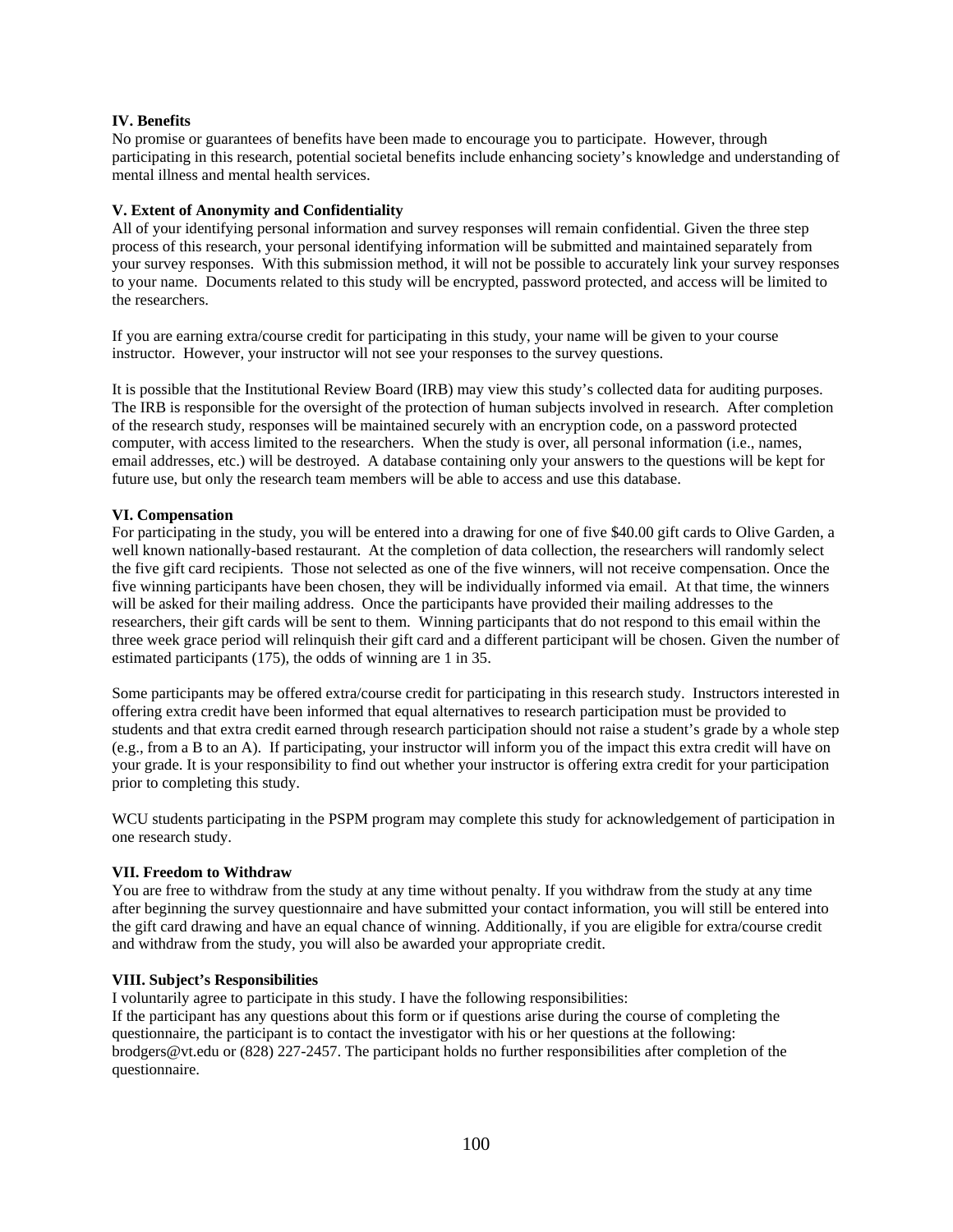## **IX. Subject's Permission**

I have read the Consent Form and conditions of this project. I have had all my questions answered. By proceeding with this questionnaire, I hereby acknowledge the above and give my voluntary consent.

Should I have any pertinent questions about this research or its conduct, and research participants' rights, and whom to contact in the event of a research-related injury to myself, I may contact:

## **Investigator(s) Telephone/e-mail:**

Brandon Rodgers / 828-227-2457/ brodgers@vt.edu

### **Faculty Advisor Telephone/e-mail:**

Megan Dolbin-MacNab / 540-231-6807 / mdolbinm@vt.edu

## **Institutional Review Board Chair Telephone/e-mail:**

David M. Moore / 540-231-4991/ moored@vt.edu

David M. Moore Chair, Virginia Tech Institutional Review Board for the Protection of Human Subjects Office of Research Compliance 2000 Kraft Drive, Suite 2000 (0497) Blacksburg, VA 24060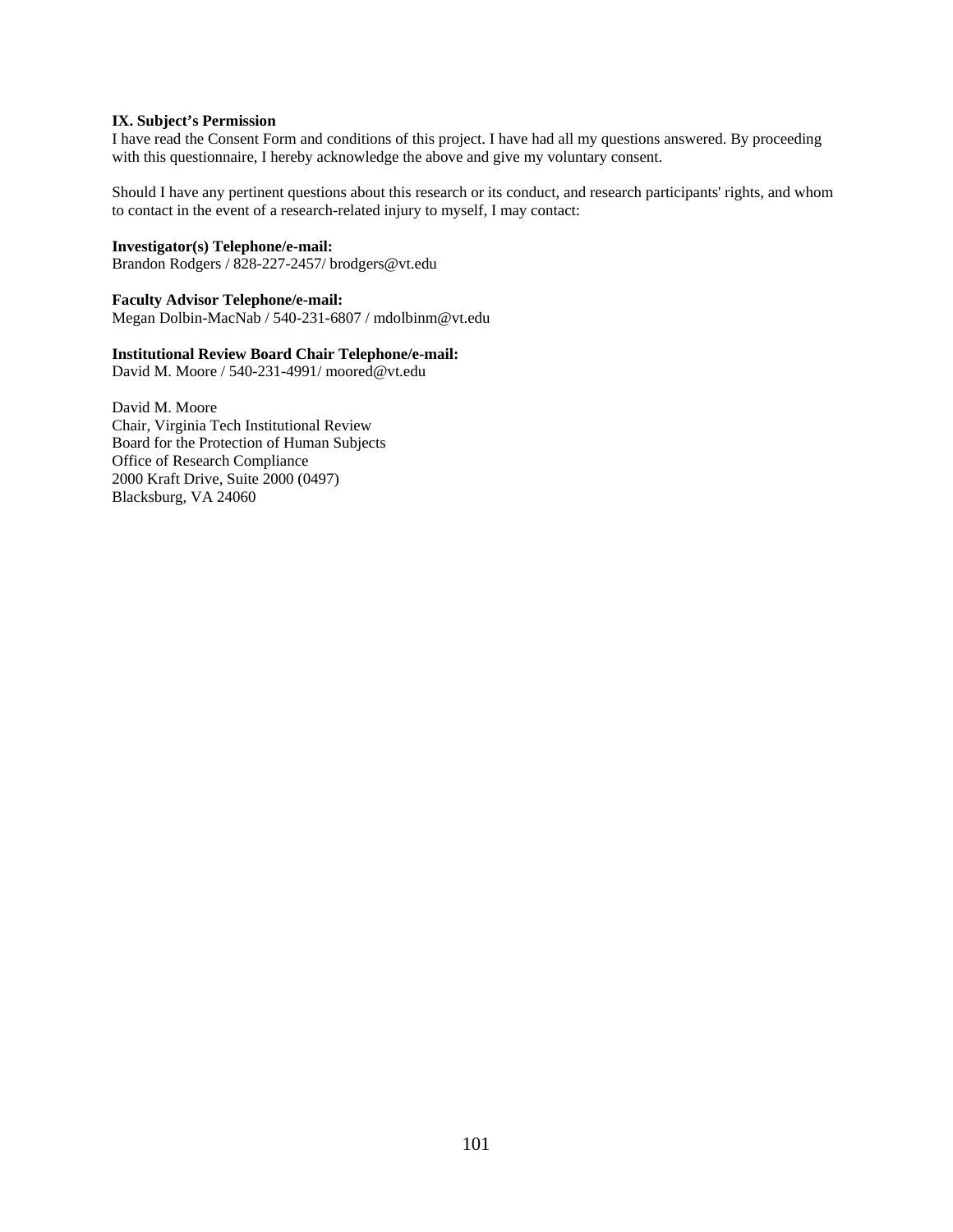# Appendix J

### **Questionnaire: Demographic Information**

*Clarifying Definitions for Terms Used in the Survey*

*When the following terms are used (Mental Health Services & Mental Illnesses), please use the definitions below to help facilitate your responses.*

*The term "Mental Health Services," unless otherwise noted, refers to in-person individual, group, couple, or family treatment from a licensed and professionally trained mental health professional (e.g., a licensed psychologist, a licensed marriage and family therapist, a licensed substance abuse counselor, etc.).*

*"Mental illnesses" are commonly defined as medical conditions that disrupt a person's thinking, feeling, mood, ability to relate to others, and daily functioning (National Alliance on Mental Illness, 2009). Examples of mental illnesses include major depression, schizophrenia, bipolar disorder, obsessive compulsive disorder (OCD), panic disorder, and many other illnesses that often result in a diminished capacity for coping with the ordinary demands of life (National Alliance on Mental Illness, 2009).*

#### *Demographic Characteristics*

*Please answer the following questions regarding your demographic characteristics:*

- 1. How old are you (in years)? \_\_\_\_\_
- 2. How do you define your gender identity?

Male

Female

**Other** 

3. How would you classify your racial or ethnic background?

Arab

Asian/Pacific Islander

Black

Caucasian/White

Hispanic

Indigenous or Aboriginal

Latino

Multiracial

Other (Please Specify):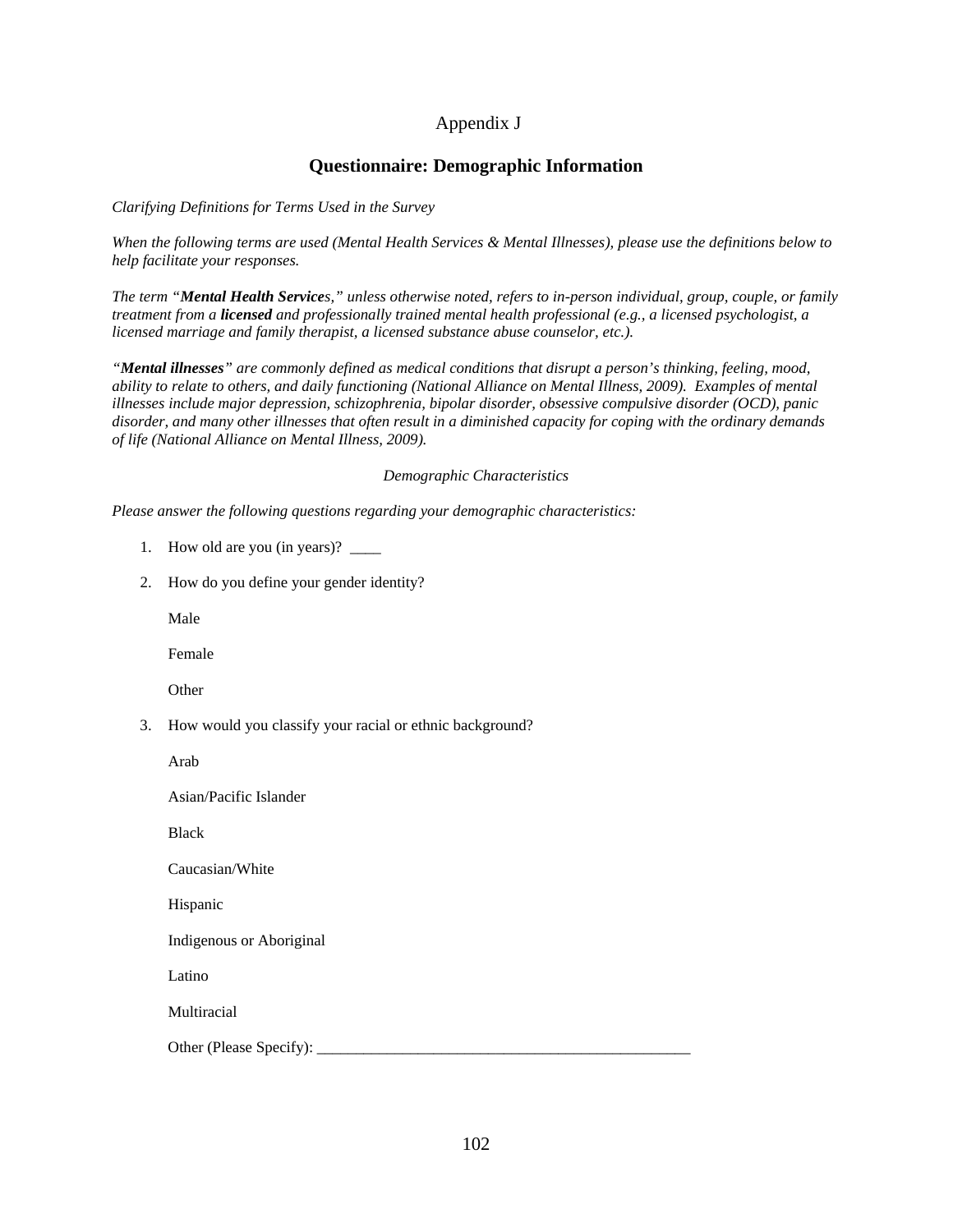4. What is the name of the College/ University you are attending?

Virginia Tech

Western Carolina University

4. a. If you answered "Virginia Tech" for the previous question, were you taking classes at

Virginia Tech during the spring semester of 2007?

No

Yes

4. b. If you answered "Yes" for question 4a, to what extent did the shootings of April 16<sup>th</sup>, 2007 impact your life (i.e., did you lose a friend, did you struggle to finish the academic semester, did you struggle with returning to day-to-day living, etc.)?

Not at all

To some degree

To a significant degree

5. What is your University Course Name/Number (If offering extra/course credit for participating in this research):\_\_\_\_\_\_\_\_\_\_\_\_\_\_\_\_\_\_\_\_\_\_\_\_\_\_\_\_\_\_\_\_\_\_ (e.g., Family Relationships/HD 2304, General

Psychology/PSY-150) If not applicable, please insert N/A.

6. Have you ever received mental health services from a licensed professional?

No

Yes

6. a. If you answered "Yes" for question 6, how recently have you received mental health

services? I received mental health services…

within the past week. within the past month. within the past year. within the past 2-4 years. within the past 10 years.

over 10 years ago.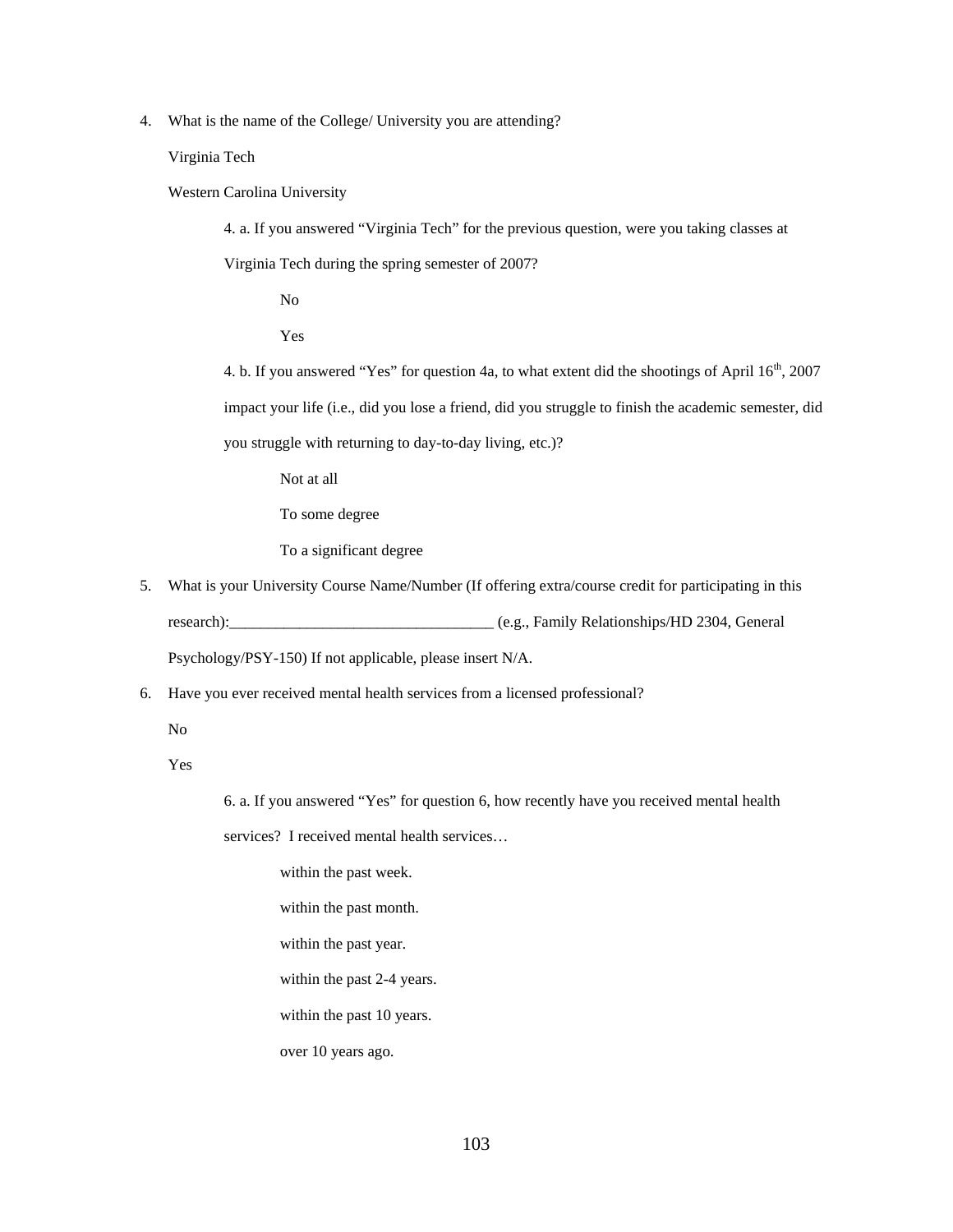6. b. If you answered "Yes" for question 6, please estimate the number of months since you last received mental health services:

6. c. If you answered "Yes" for question 6, please mark all the types of mental health services that you have ever received: (Select all that apply):

Outpatient (i.e., individualized therapy, family therapy, etc.) Support Groups Day Treatment Inpatient Other (Please specify):

- 7. Over the course of your life, approximately how many people have you had a close relationship with (e.g., friends, family members, coworkers, etc. / i.e., someone more than just a casual acquaintance) that have had a *diagnosed* mental illness (e.g., depression, anxiety, etc.)? \_\_\_
- 8. Over the course of your life, approximately how many people have you had a close relationship with (e.g., friends, family members, coworkers, etc. / i.e., someone more than just a casual acquaintance) that have *sought* mental health services from a licensed professional? (i.e., went to a licensed counselor, licensed therapist, etc., for individual, group, family, or couples treatment)? \_\_\_
- 9. Which of the following best describes your family's gross (before taxes) annual income during the past five years? (In US Dollars)

Under \$10,000

 $$10,000 - $19,999$ 

\$20,000 – \$34,999

\$35,000 – \$49,999

\$50,000 – \$74,999

\$75,000 – \$99,999

\$100,000 – \$150,000

Over \$150,000

Don't Know or Unsure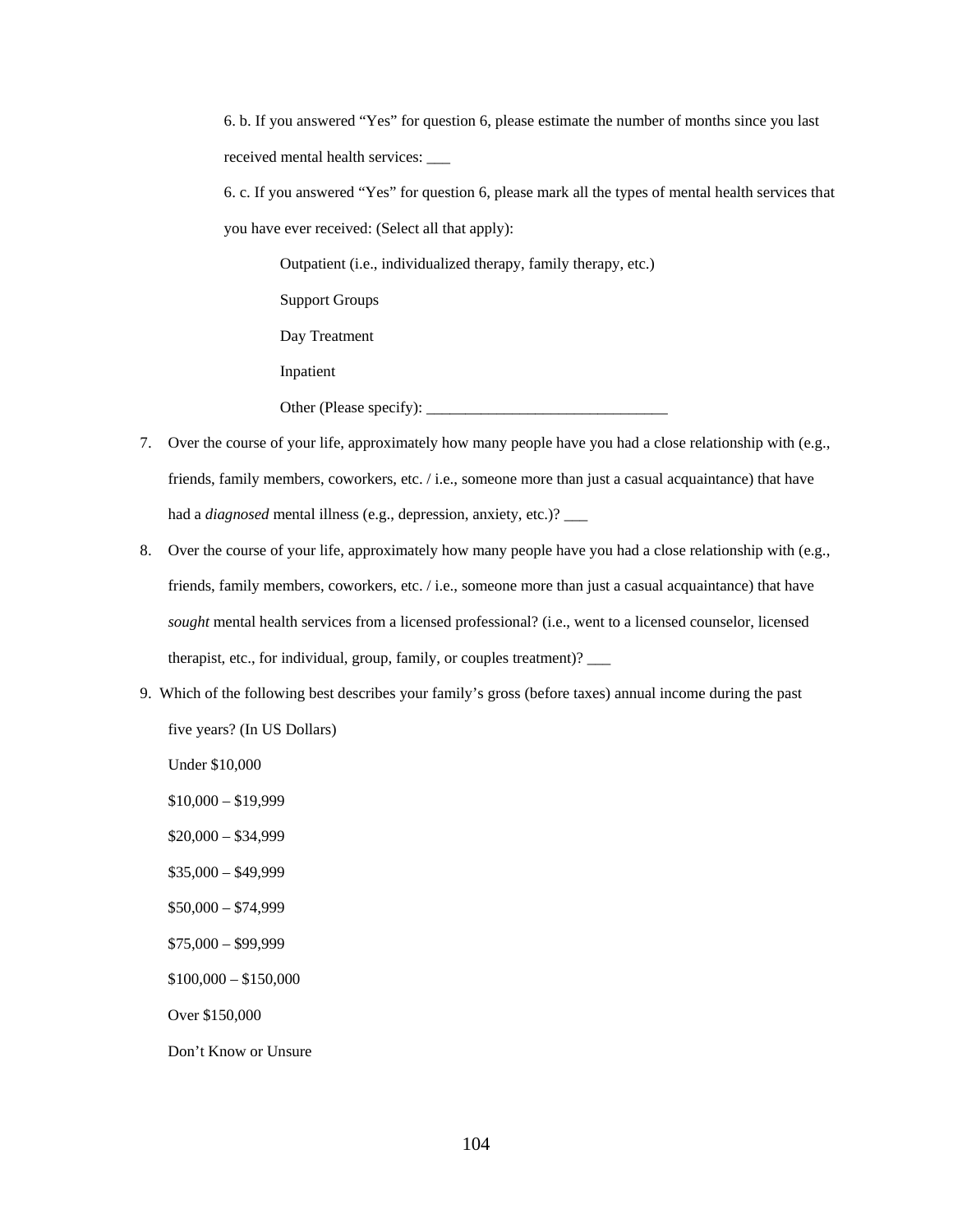10. Which of the following best describes the area where you have lived most of your life?

Urban (All territory, population, and housing units in urbanized areas and urban clusters; e.g., Charlotte,

NC, Roanoke, VA, Asheville, NC, etc.)

Suburban (Residential area around an urban territory; e.g., Swannanoa, NC, Arden, NC, Vinton,

VA, etc.)

Rural (All territory, population, and housing units located outside of urbanized areas and urban clusters;

e.g., Floyd, VA, Clyde, NC, etc.)

11. Which of the following best describes your religious affiliation or personal beliefs?

Atheist

Protestant Christian

Roman Catholic

Jewish

Muslim

Hindu

Buddhist

Agnostic

Other (Please specify): \_\_\_\_\_\_\_\_\_\_\_\_\_\_\_\_\_\_\_\_\_\_\_\_\_\_\_\_\_\_\_\_\_\_\_

12. How would you rate your personal adherence to your spiritual beliefs/religious faith (i.e., day-to-day

compliance with doctrine, dogma, or philosophy, etc.)?

Not Applicable

Not strong

Mildly strong

Moderately strong

Extremely strong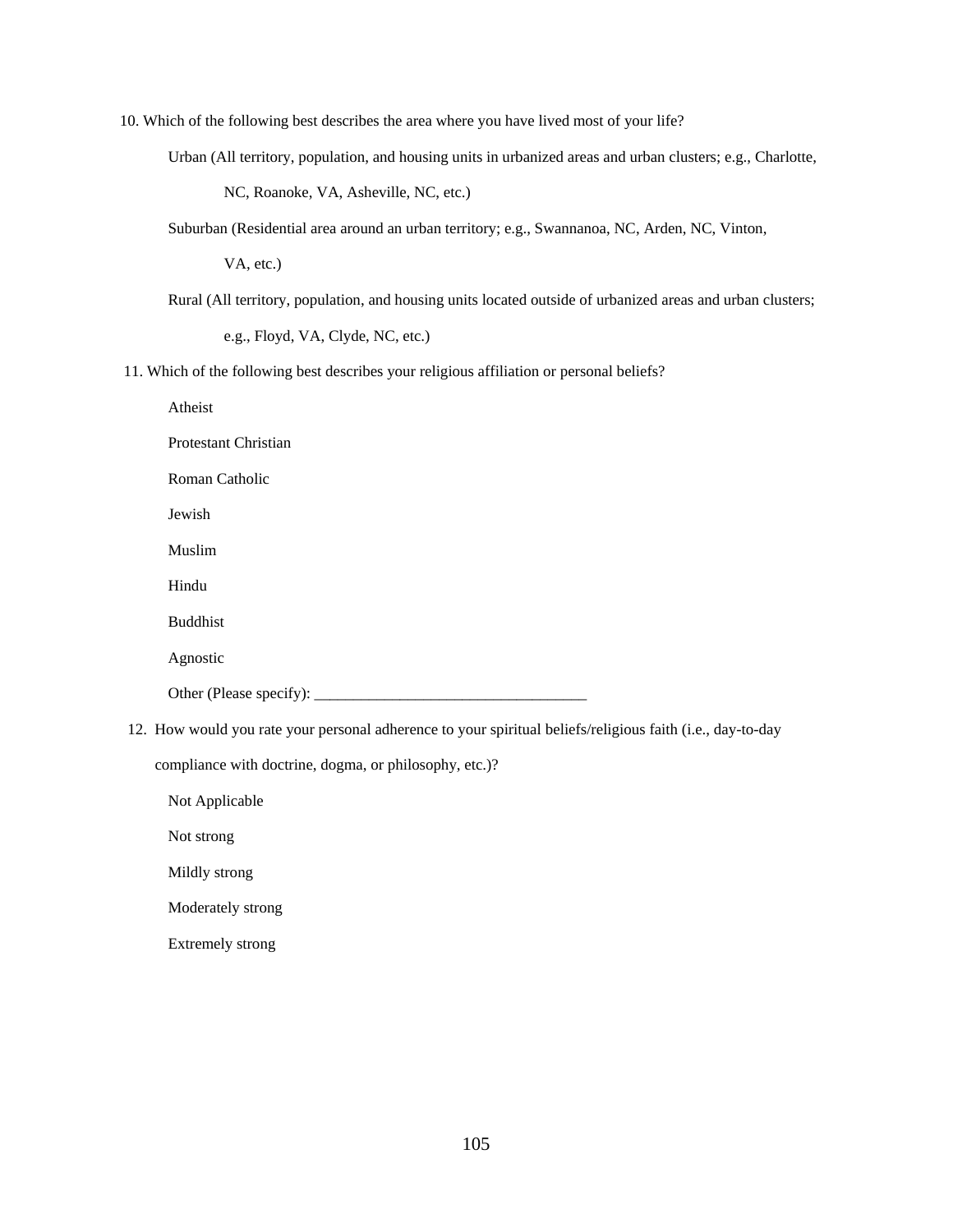13. How would you rate the importance of spiritual faith/religion in your life?

Not important Mildly important Moderately important Extremely important

14. Have you ever had health insurance that covers mental health services?

Yes, I currently have insurance that covers mental health services.

I have previously had insurance that covers mental health services, but do not now.

No, I have never had insurance that covers mental health services.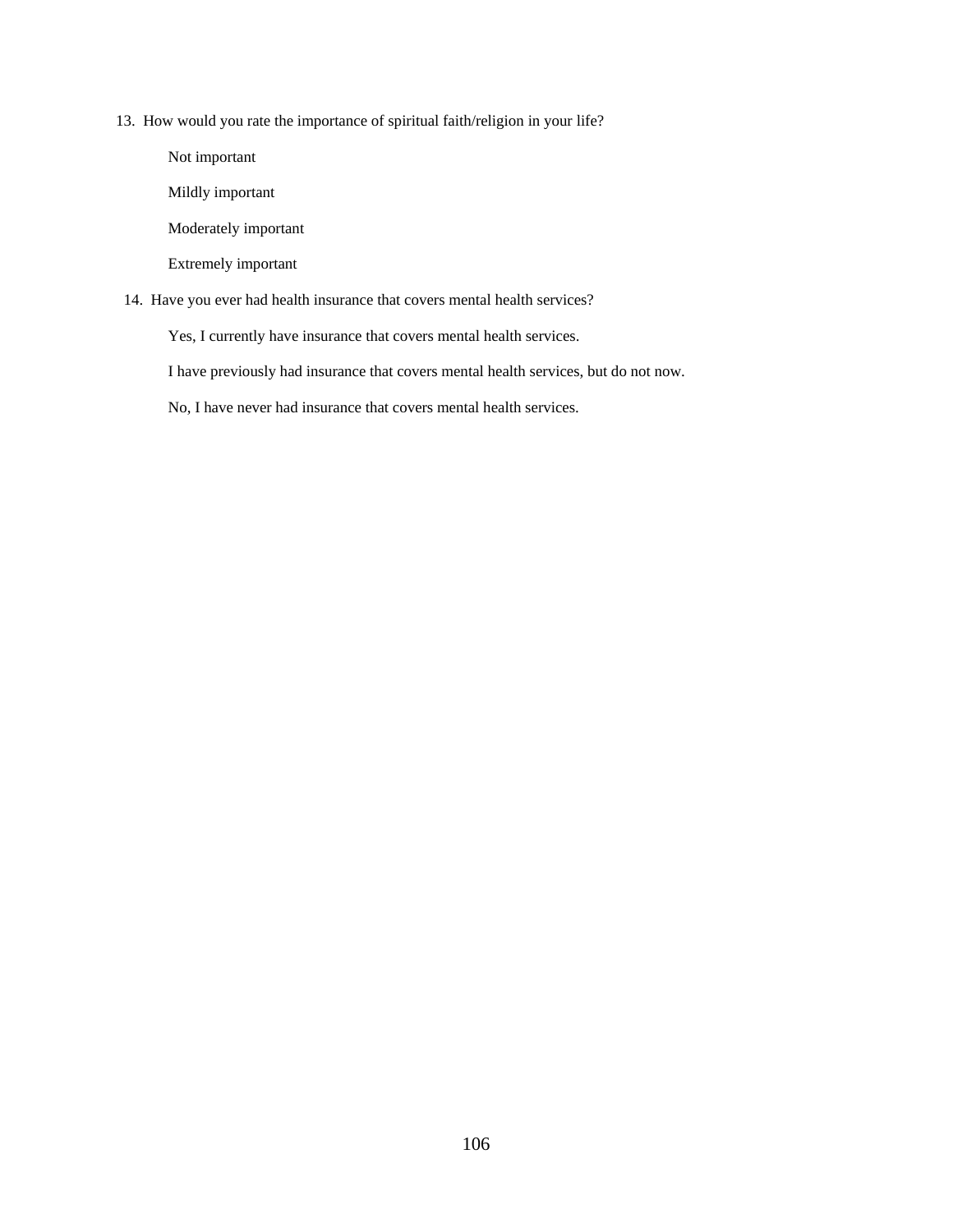### Appendix K

### **Questionnaire: Level of Familiarity with Mental Illness (Holmes et al., 1999)**

*Please select "No" or "Yes" for the following questions:*

- 1. I have watched a movie or television show in which a character depicted a person with mental illness.
- 2. My job involves providing services/treatment for persons with a diagnosed mental illness.
- 3. I have observed, in passing, a person I believe may have had a mental illness.
- 4. I have observed persons with mental illness on a frequent basis.
- 5. I have a diagnosed mental illness.
- 6. I have worked with a person who had a diagnosed mental illness at my place of employment.
- 7. I have never observed a person that I was aware had a mental illness.
- 8. My job includes providing services to persons with a diagnosed mental illness.
- 9. A friend of the family has a diagnosed mental illness.
- 10. I have a relative who has a diagnosed mental illness.
- 11. I have watched a documentary on the television about mental illness.
- 12. I live with a person who has a diagnosed mental illness.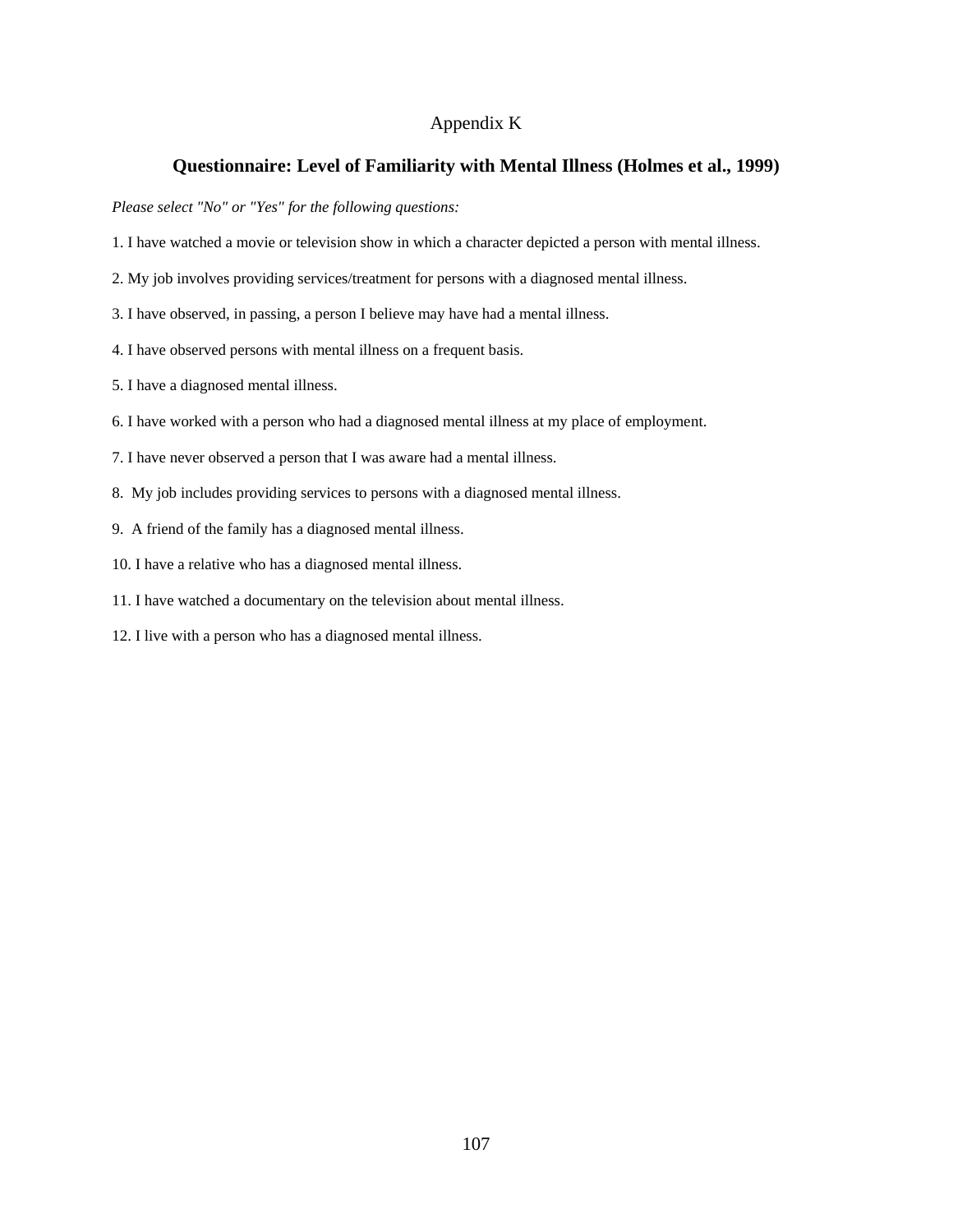### Appendix L

# **Questionnaire: Level of Familiarity with Receiving Services**

### **(Modified from Vogel, Wade, Wester, et al., 2007)**

*Please answer the following question regarding your level of familiarity Fix spacing with mental health services:*

1. I know or have known someone who has received help from a licensed mental health professional in the past

(e.g., licensed therapist, psychologist, counselor, etc.). "No" or "Yes"

*1a. If you answered yes on question one, please indicate the nature of your relationship with the individual(s) that sought help from a licensed counselor or licensed mental health professional (Select ALL that apply):*

A friend

An immediate family member (child)

An immediate family member (spouse)

An immediate family member (parent)

An immediate family member (sibling)

A coworker

A friend of the family

Distant relative

Close relative

Myself (i.e., I have received mental health services in the past.)

**Other**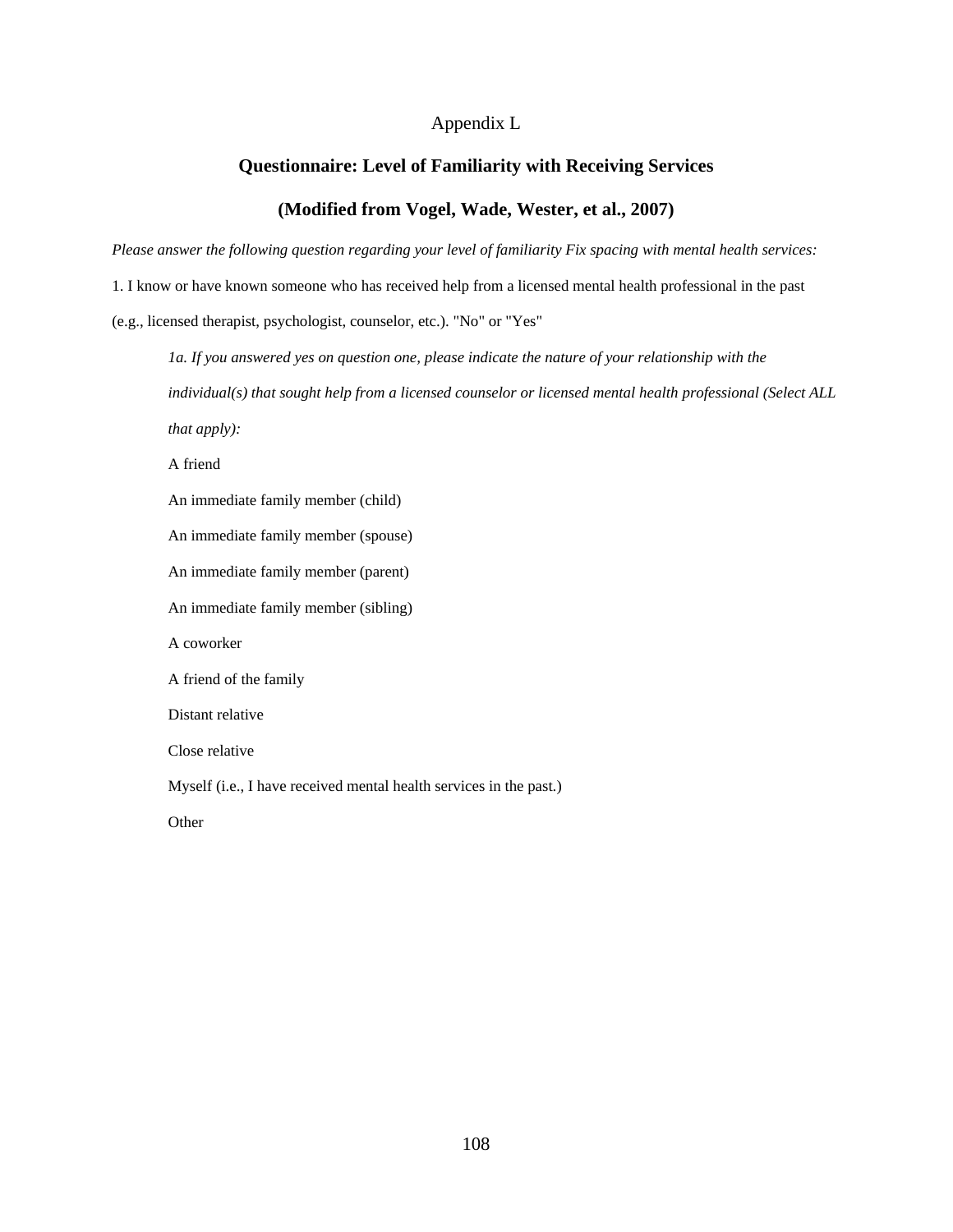#### Appendix M

#### **Questionnaire: Devaluation-Discrimination Scale (Link et al., 1989)**

*Please answer the following questions using the scale "Strongly Disagree" to "Strongly Agree":*

1. Most people would willingly accept an individual that had received mental health services as a close friend.

2. Most people believe that a person who has been in a mental hospital is just as intelligent as the average person.

3. Most people believe that an individual that has received mental health services is just as trustworthy as the average citizen.

4. Most people would accept a fully recovered individual that had received mental health services as a teacher of young children in a public school.

5. Most people feel that entering a mental hospital is a sign of personal failure.

6. Most people would not hire an individual that had received mental health services to take care of their children, even if he or she had been well for some time.

7. Most people think less of a person who has been in a mental hospital.

8. Most employers will hire an individual that had received mental health services if he or she qualified for the job.

9. Most employers will pass over the application of an individual that had received mental health services in favor of another applicant.

10. Most people in my community would treat an individual that had received mental health services just as they would treat anyone.

11. Most young women would be reluctant to date a man who has been hospitalized for a serious mental disorder.

12. Once they know a person was in a mental hospital, most people will take his or her opinions less seriously.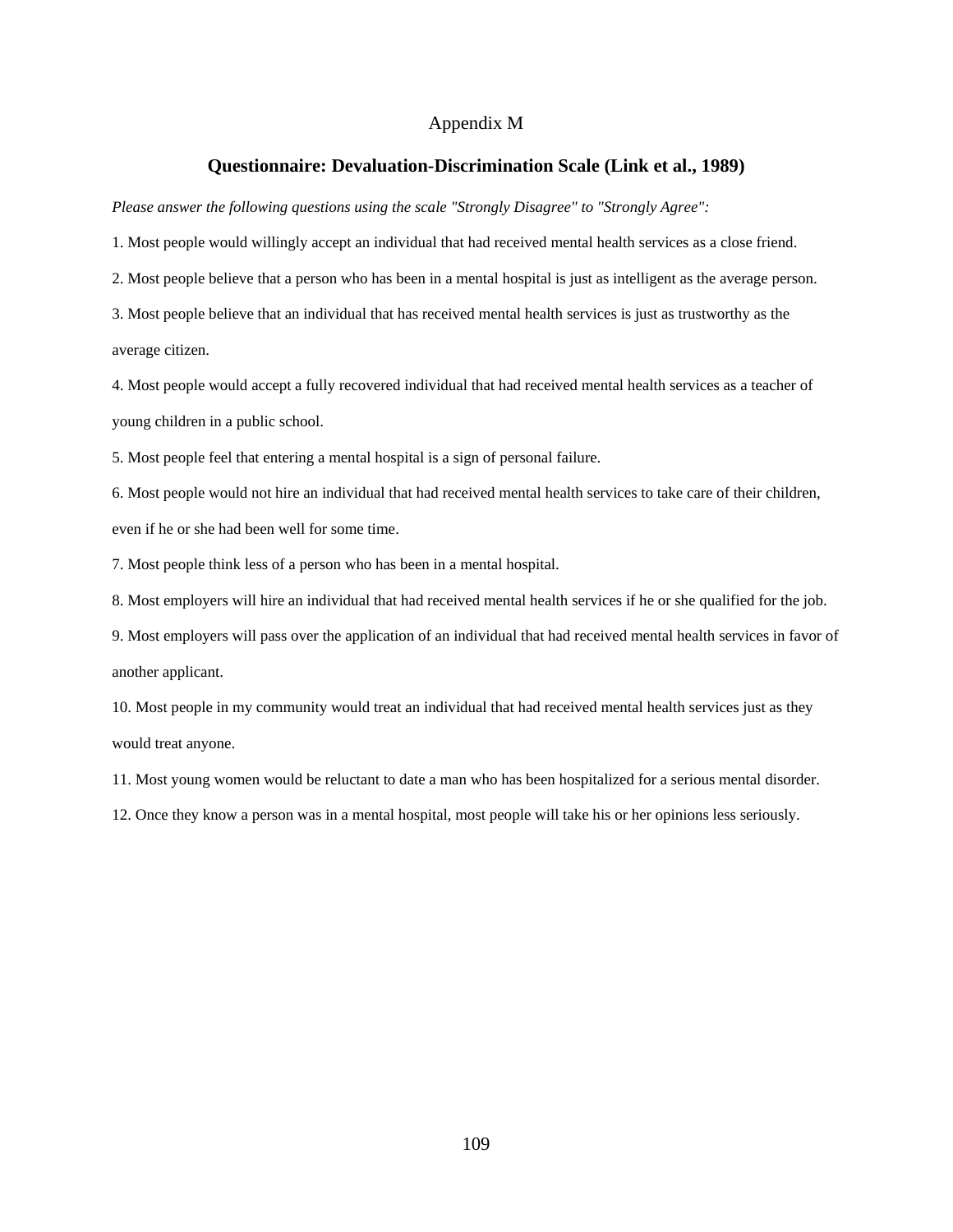### Appendix N

### **Questionnaire: Self-Stigma of Seeking Help Scale (Vogel et al., 2006)**

*Please answer the following questions with the scale "Strongly Disagree" to "Strongly Agree":*

- 1. I would feel inadequate if I went to a mental health professional for mental health services.
- 2. My self-confidence would NOT be threatened if I sought mental health services.
- 3. Seeking mental health services would make me feel less intelligent.
- 4. My self-esteem would increase if I talked to a mental health professional.
- 5. My view of myself would NOT change just because I made the choice to see a mental health professional.
- 6. It would make me feel inferior to ask a mental health professional for help.
- 7. I would feel okay about myself if I made the choice to seek mental health services.
- 8. If I went to a mental health professional, I would be less satisfied with myself.
- 9. My self-confidence would remain the same if I sought mental health services for a problem I could not solve.
- 10. I would feel worse about myself if I could not solve my own problems.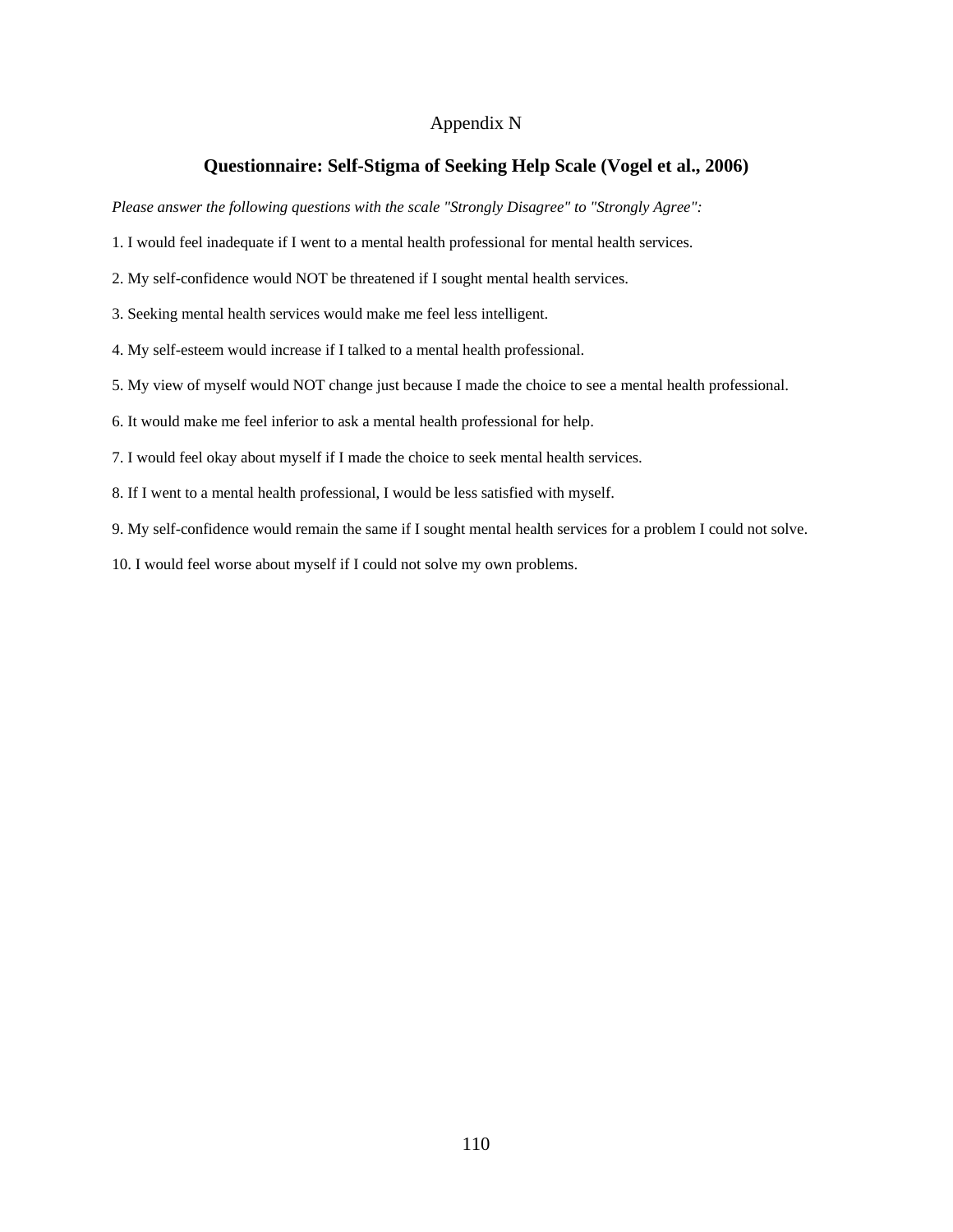# Appendix O

### **Personal Information Questions**

1. Your Name \_\_\_\_\_\_\_\_\_\_\_\_\_\_\_\_\_\_\_\_\_\_\_\_\_\_\_\_\_

(This information will be used to contact you if you win a gift card or are eligible for extra/course credit)

2. Your Email Address \_\_\_\_\_\_\_\_\_\_\_\_\_\_\_\_\_\_\_\_\_\_\_\_\_\_\_

(This information will be used in order to contact you if you win a gift card. Please choose an email address

you anticipate using regularly during the next three to nine month period)

3. Your Instructor's Name (If offering extra/course credit)

(e.g., Dr. Smith) If not applicable, please insert N/A.

4. Course Name and Number (If offering extra/course credit) \_\_\_\_\_\_\_\_\_\_\_\_\_\_\_\_\_\_\_\_\_\_\_\_\_\_\_\_\_\_\_\_\_\_

(e.g., Family Relationships/HD 2304) If not applicable, please insert N/A.

5. Your University's Name:

Virginia Tech

Western Carolina University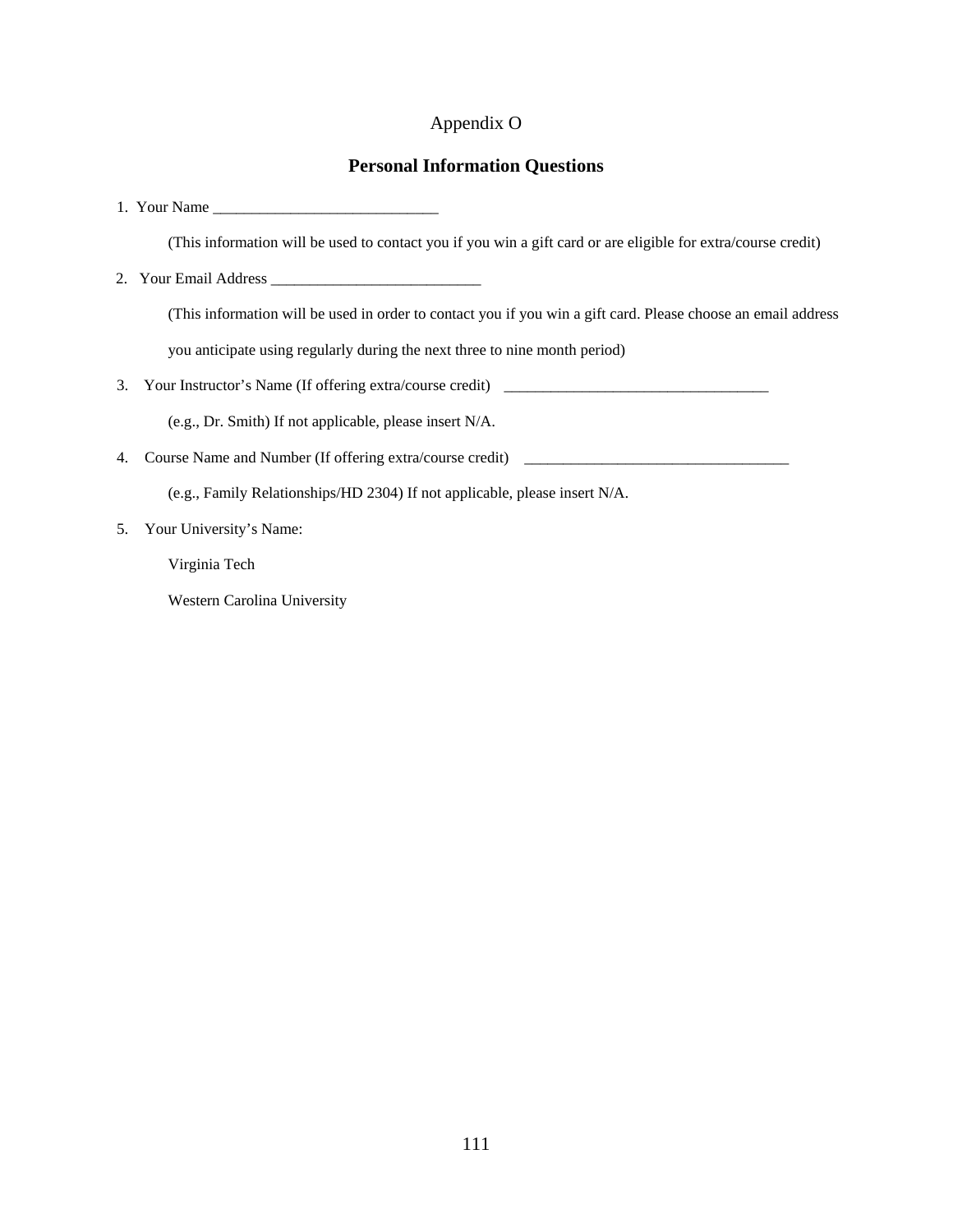# Appendix P

# **Email Letter to Gift Card Drawing Winners**

*Insert Date*, 2009

#### Dear (*Insert Name of Winning Participant*),

Thank you for participating in the study, *The Role of Social Proximity and Stigma in Seeking Mental Health Services.* Your name was entered into a drawing for a \$40.00 Olive Garden gift card. I am pleased to inform you that your name was randomly chosen as a winner. To receive your gift card, please respond to this email (brodgers@vt.edu) and include the following within the next three weeks:

- 1. Your full name
- 2. Your mailing address

(Once your response email is received with your mailing information, I will mail out one gift card to you via USPS with delivery and signature confirmation.)

#### *Please Note:*

*Winning participants that do not respond to this email within the three week grace period will relinquish their gift card and a different participant will be chosen.* 

If you have any questions, please feel free to contact me at brodgers@vt.edu. Thank you again for your support of mental health research.

My Best, Brandon Rodgers

Brandon Rodgers, Doctoral Candidate Department of Human Development Family Therapy Center of Virginia Tech (0515) 840 University City Boulevard, Suite 1 Blacksburg, VA 24061 brodgers@vt.edu